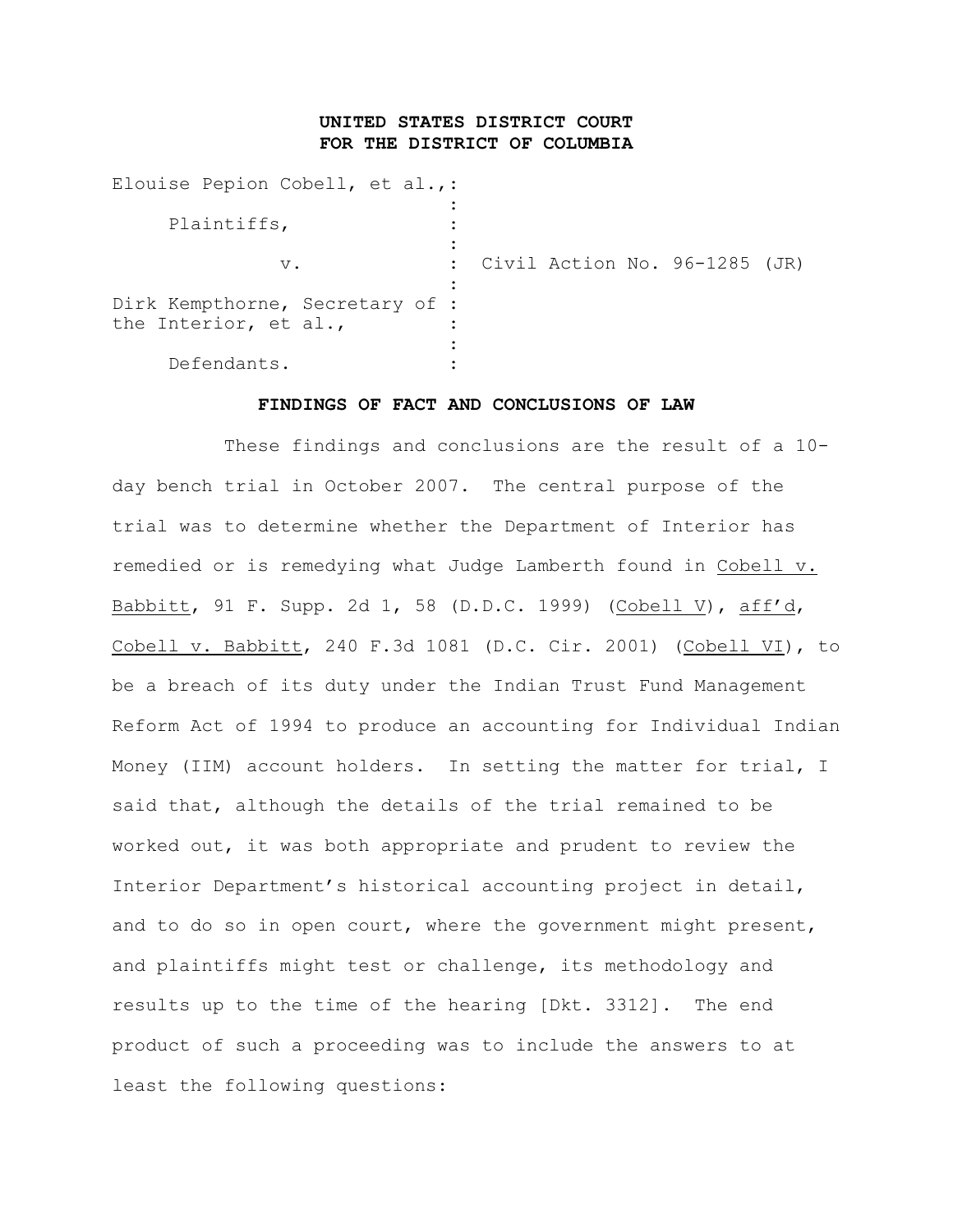• Have the defendants cured (or are they curing) the breaches of their fiduciary duty that were found in Cobell V?

• Do the defendants' historical statements of account . . . satisfy defendants' duties "rooted in and outlined by the relevant statutes and treaties . . . [and] defined in traditional equitable terms"? Cobell VI, 240 F.3d at 1099.

• Have the defendants unreasonably delayed the completion of the required accounting?

• What further relief, if any, should be ordered?

By the time the trial began, the issues for trial had

been distilled to these four:

First, it's going to be about what you're doing and what you're not doing.  $\ldots$  . It's going to be about both of those things.

Second, what would it cost to do the things that they say that you should be doing and you're not doing?

Third, taking into account the cost, because that, I think, I'm required to do by the Court of Appeals, is what you're doing adequate? Is it an adequate accounting?

And fourth  $-$  and this is what you don't want to hear, but I think Mr. Gingold is entitled to at least a record on this point, fourth, what does it all add up to? Throughput versus what you can prove, what are the big numbers?

H'rg Tr.  $76:23 - 77:10$  (6/18/07). The question of what further relief, if any, should be ordered was left to another day.

These findings and conclusions, derived not only from the trial, but also from the extensive record that preceded it, support and explain my decision (i) that, although the defendants have attempted and continue to attempt to cure the breach of their fiduciary duty that was found in Cobell V and affirmed by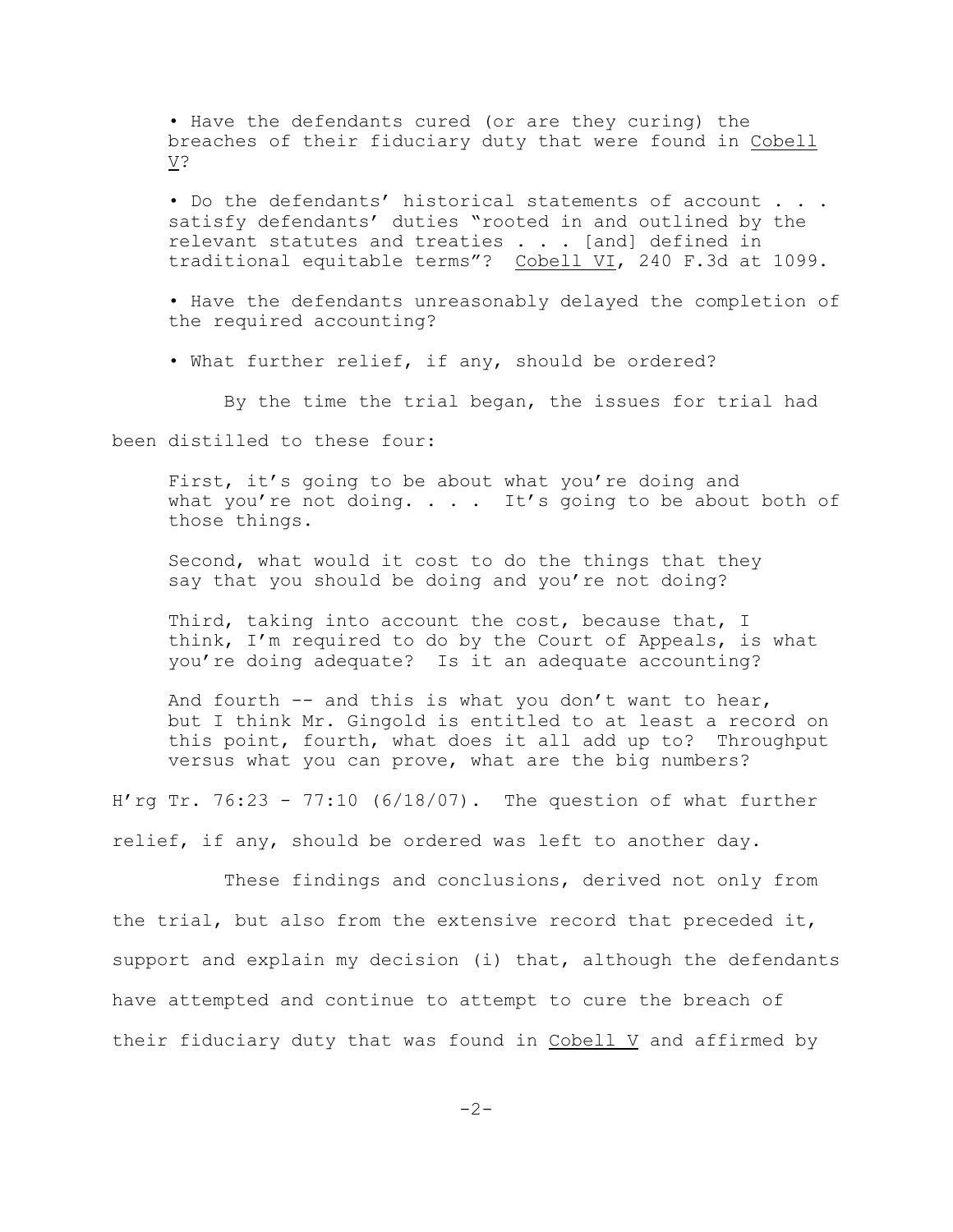Cobell VI, they have not succeeded in doing so; (ii) that the historical statements of account contemplated by defendants' latest accounting plan will not satisfy defendants' duties "rooted in and outlined by the relevant statutes and treaties . . . [and] defined in traditional equitable terms," Cobell VI, 240 F.3d at 1099; and (iii) that the defendants have unreasonably delayed the completion of the required accounting. Indeed, it is now clear that completion of the required accounting is an impossible task.

#### **BACKGROUND**

To say that the histories of the IIM trust and of this lawsuit have been exhaustively chronicled in district court and appellate opinions is to stretch the limits of understatement. See, e.g., Cobell v. Babbitt, 30 F. Supp. 2d 24, 27-29 (D.D.C. 1998); Cobell v. Babbitt, 91 F. Supp. 2d 1, 6-12 (D.D.C. 1999); Cobell v. Norton, 240 F.3d 1081, 1086-94 (D.C. Cir. 2001); Cobell v. Norton, 226 F. Supp. 2d 1, 11-20 (D.D.C. 2002); Cobell v. Norton, 283 F. Supp. 2d 66, 72-86 (D.D.C. 2003). Those seeking CliffsNotes can even consult the Cobell v. Kempthorne Wikipedia entry (though the Court, of course, cannot vouch for its accuracy). At this date, there are 3,504 entries on the Cobell v. Kempthorne docket. Appellate panels hearing Cobell arguments have engaged ten of our Circuit judges, some of them more than once. Upon publication, this opinion will have the shorthand

 $-3-$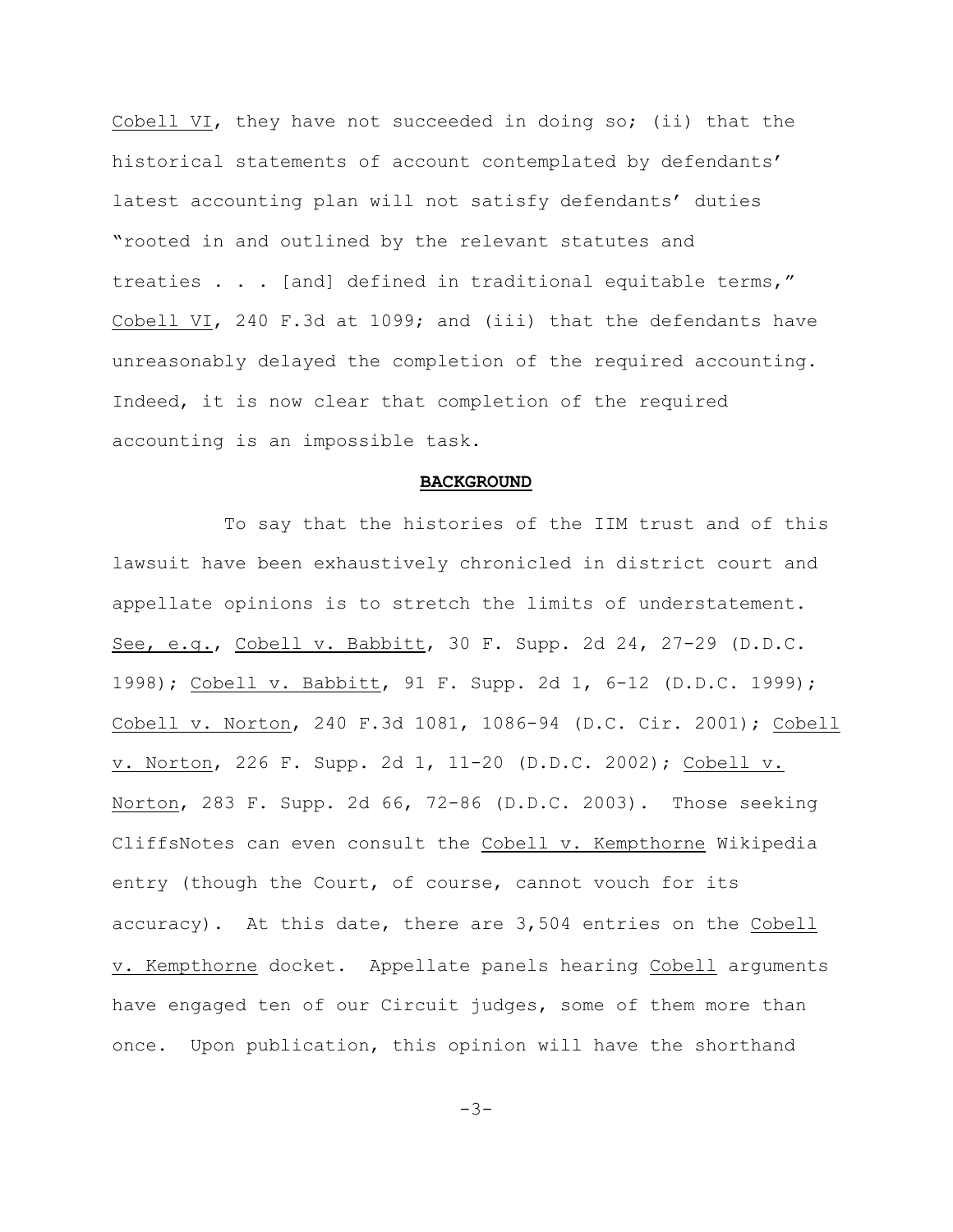title Cobell XX. Nevertheless, those histories must be retold at least briefly in order to provide context for today's opinion.

Plaintiffs are a certified class of present and former IIM account holders numbering in excess of 300,000. Some account holders have more than one IIM account. Hundreds of thousands of IIM accounts exist, managed for the United States by its trusteedelegates, the Department of Interior and the Department of Treasury. Most of these IIM accounts exist to receive income the government collects for leasing or selling Indian-owned lands and then to distribute it to account holders when account balances reach certain thresholds (usually fifteen dollars). A small percentage of the funds flowing through the IIM trust are in "Judgment" and "Per Capita" accounts, which were created to hold funds derived from litigation settlements (Judgment accounts) and tribal revenues allocable to individual Native Americans (Per Capita accounts). By far the largest amount of trust funds flow through the "land-based" IIM accounts that contain lease, royalty, and land sale payments tied to individual land allotments.

Individual Indian land allotments date to a period between the late 1800's and 1934 when the federal government attempted to dismantle tribes and instill the Anglo-American concept of private ownership in Native Americans by carving reservation land into individually owned parcels of up to 160

 $-4-$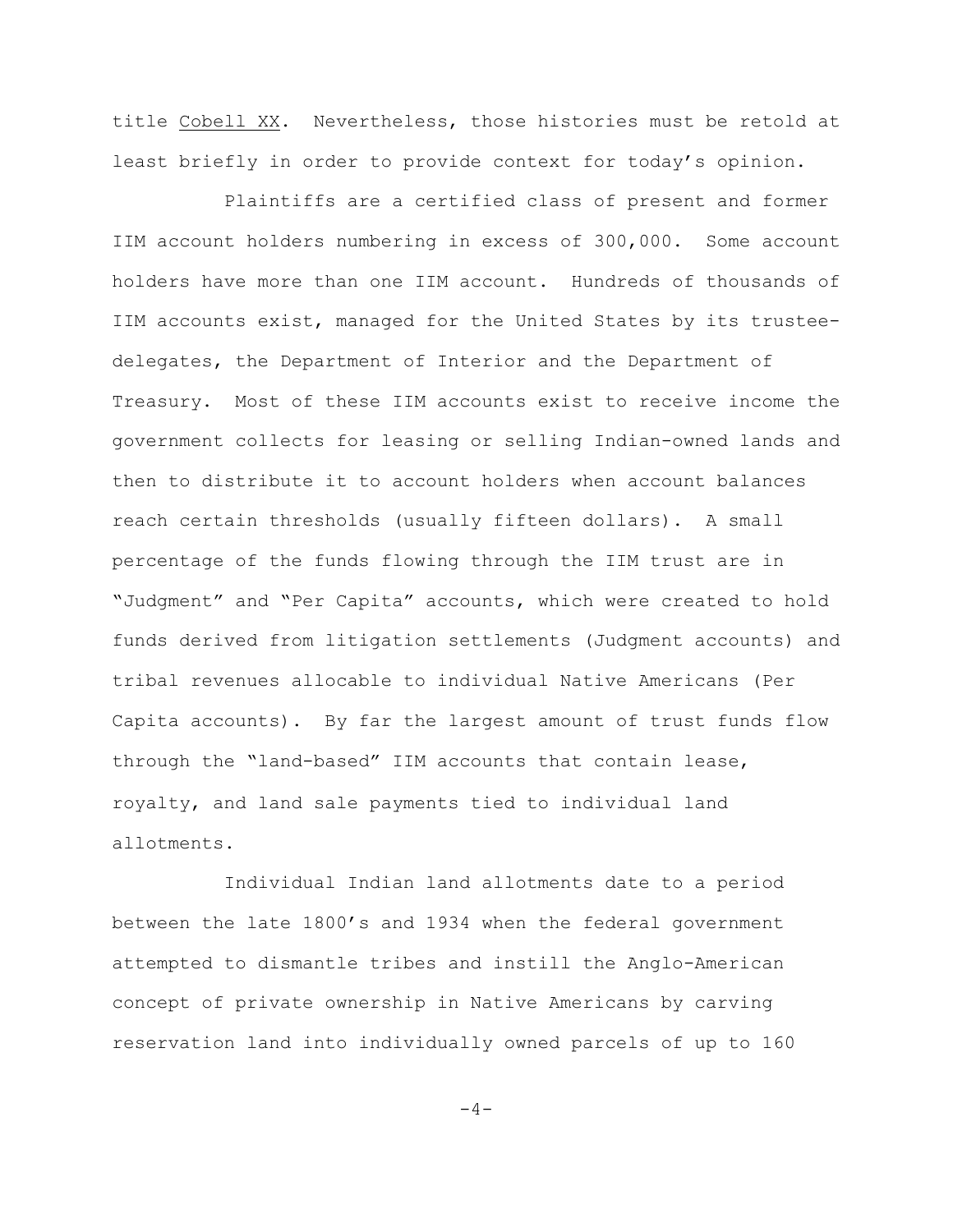acres (now known as "tracts" or "allotments"). See, e.g., Yakima v. Yakima Indian Nation, 502 U.S. 251, 254 (1992) ("The objectives of allotment were simple and clear cut: to extinguish tribal sovereignty, erase reservation boundaries, and force assimilation of Indians into the society at large."), quoted in Cobell v. Norton, 240 F.3d 1081, 1087 (D.C. Cir. 2001). The government's pursuit of the allotment policy occurred alongside its official abandonment of treaty-driven relationships with tribes in favor of "govern[ing] [tribes] by acts of Congress." United States v. Kagama, 118 U.S. 375, 382 (1886); see Act of March 3, 1871, ch. 120, § 1, 16 Stat. 566 (1871) (codified as amended at 25 U.S.C. § 71). This policy shift and its corollary acts -- such as coercive assimilation -- were carried out without so much as the pretense of tribal consent. See, e.g., Lone Wolf v. Hitchcock, 187 U.S. 553, 565-68 (1903).

The allotment policy was first codified in the Indian General Allotment Act (Dawes Act), ch. 119, 24 Stat. 388 (1887) (codified as amended at 25 U.S.C. § 331 et seq.), and was reflected in several subsequent allotment acts. In the Dawes Act, Congress granted unilateral authority to the executive branch to divide reservation land west of the Mississippi into plots for individual tribal members and families. It also allowed non-Indian settlement upon and exploitation of some reservation land, resulting in the alienation of millions of

 $-5-$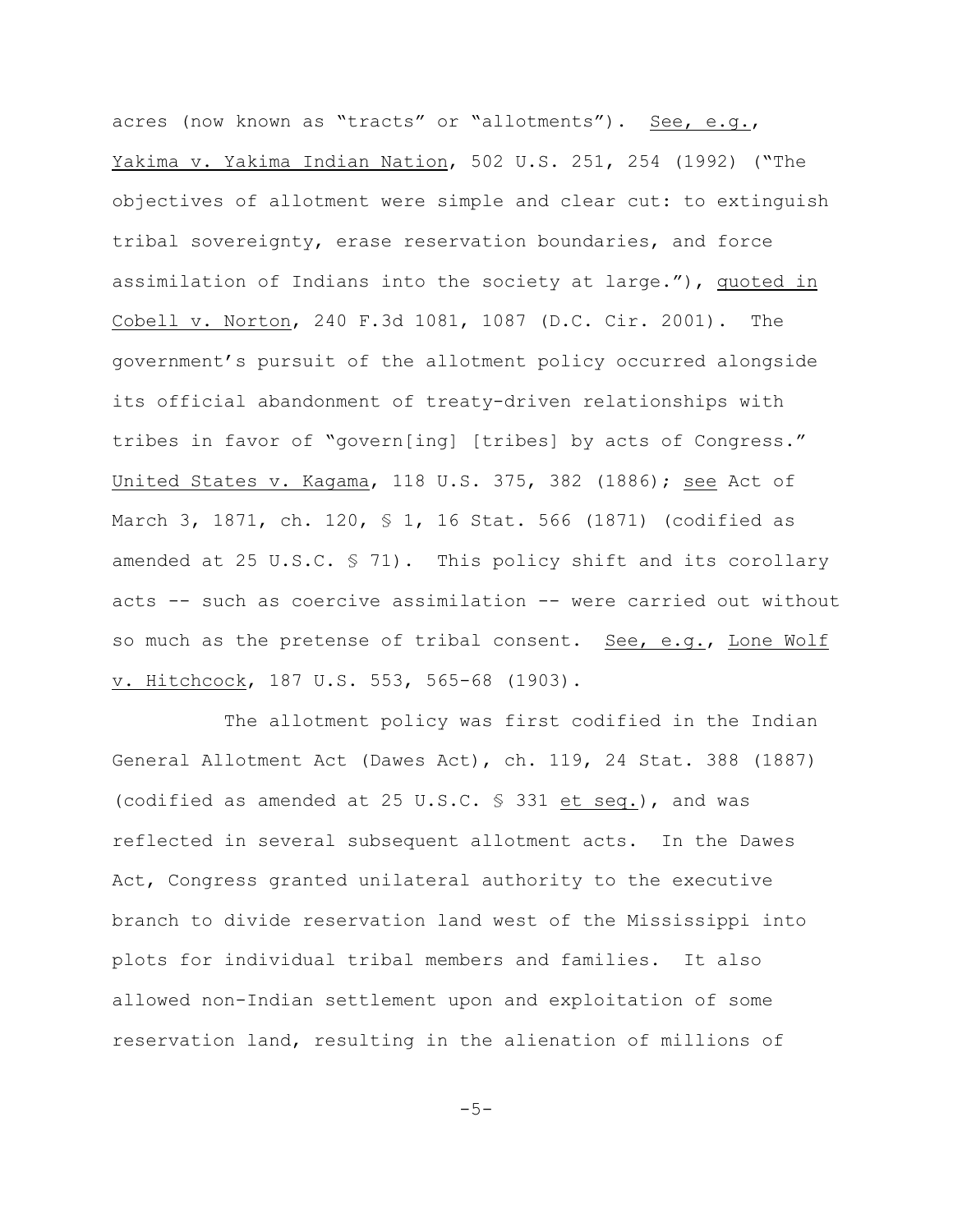acres from tribal ownership. The statute required the federal government to hold the allotted land in trust for the individual allottees and their heirs for a period of 25 years -- a period subject to extension at the government's discretion -- after which fee patents would issue to the allottees. See Cobell VI, 240 F.3d at 1087; Cobell v. Norton, 283 F. Supp. 2d 66, 74 (D.D.C. 2003). While held in trust, allotted lands were to be immune from state taxation. The expectation was that, during that time, Indians would establish self-sufficient farms and earn enough money to pay their own taxes. At the close of the 19th Century, Congress passed several acts allowing the government to lease allotments that had not been successfully cultivated. See, e.g., An Act Making Appropriations for Current and Contingent Expenses of the Indian Department and Fulfilling Treaty Stipulations with Various Indian Tribes for the Fiscal Year Ending June Thirtieth, Eighteen Hundred and Ninety-Five, and for Other Purposes, ch. 290, 28 Stat. 286  $(1894)$ . Any income

<sup>1</sup>This Act provided in part that

[d]uring the trust period of twenty-five years, such part of the lands which have been allotted to members of the Yankton tribe of Indians in severalty, as the owner thereof can not cultivate or otherwise use advantageously, may be leased for one or more years at a time. But such leasing shall be subject to the approval of the Yankton Indian agent by and with the consent of the Commissioner of Indian Affairs; and provided that such leasing shall not in any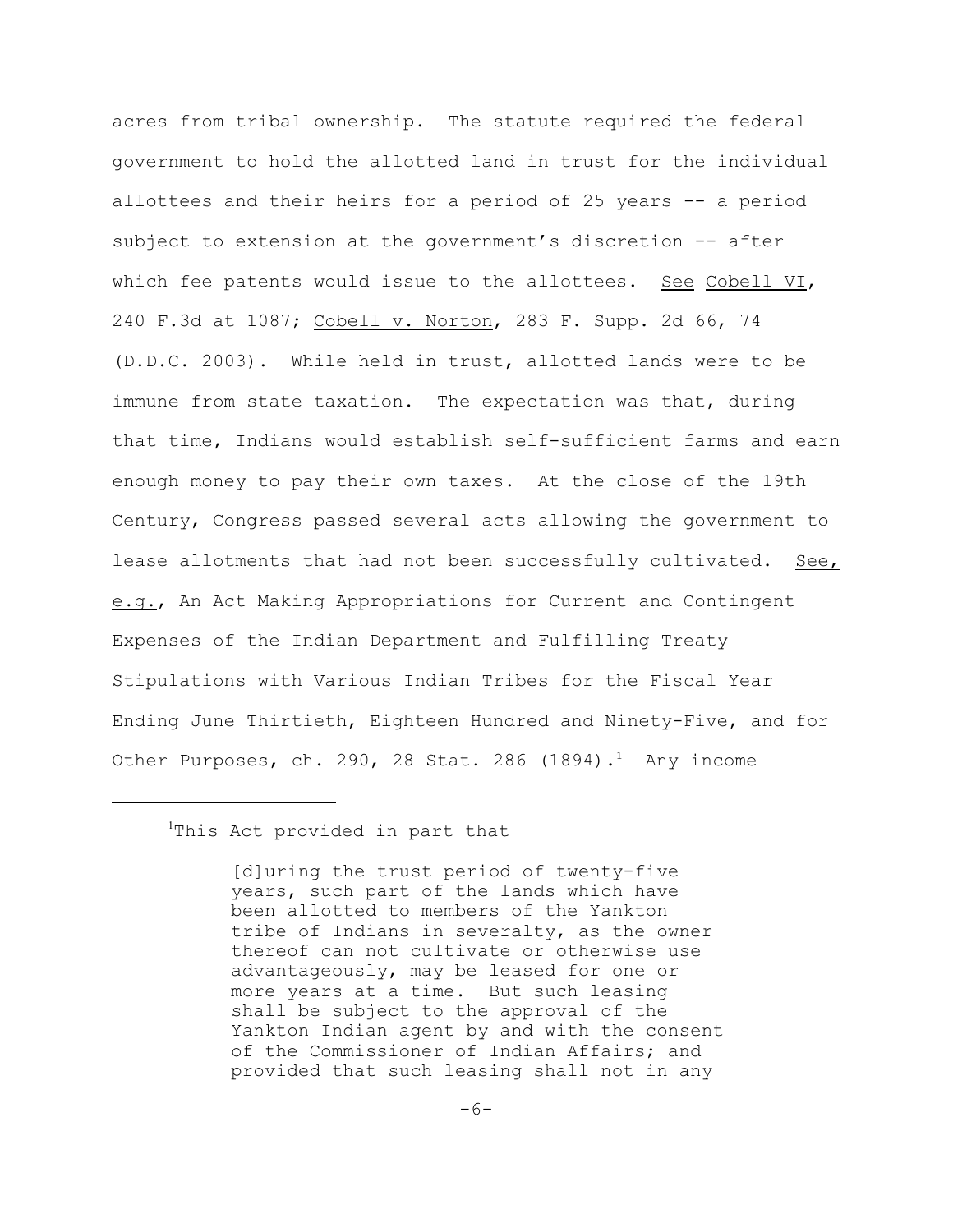generated from the land was to flow into IIM accounts established by the government. Native American landowners could not (and today still cannot) sell or lease allotted land without the government's consent.

Congress soon realized that the allotment policy was responsible for innumerable problems, see, e.g., 1915 Congressional Report to the Joint Commission of the Congress of the United States, PX-681, not least of which was the phenomenon known as 'fractionation'. Fractionation occurs when Indian allotments are divided and divided again by inheritance through succeeding generations, diluting the ownership interests of allottees and causing enormous administrative difficulties for the BIA. The Indian Reorganization Act (Wheeler-Howard Act), ch. 576, 48 Stat. 984 (1934), (codified as amended at 25 U.S.C. § 461 et. seq.), was supposed to reconsolidate Indian lands and reverse the allotment process, but the land reclamation effort prescribed

28 Stat. 286, 316.

case interfere with the cultivation of the allotted lands by the owner thereof to the full extent of the ability of such owner to improve and cultivate his holdings. The intent of this provision is to compel every owner of allotted lands to cultivate the same to the full extent of his ability to do so, before he shall have the privilege of leasing any part thereof, and then he shall have the right to lease only such surplus of his holdings as he is wholly unable to cultivate advantageously.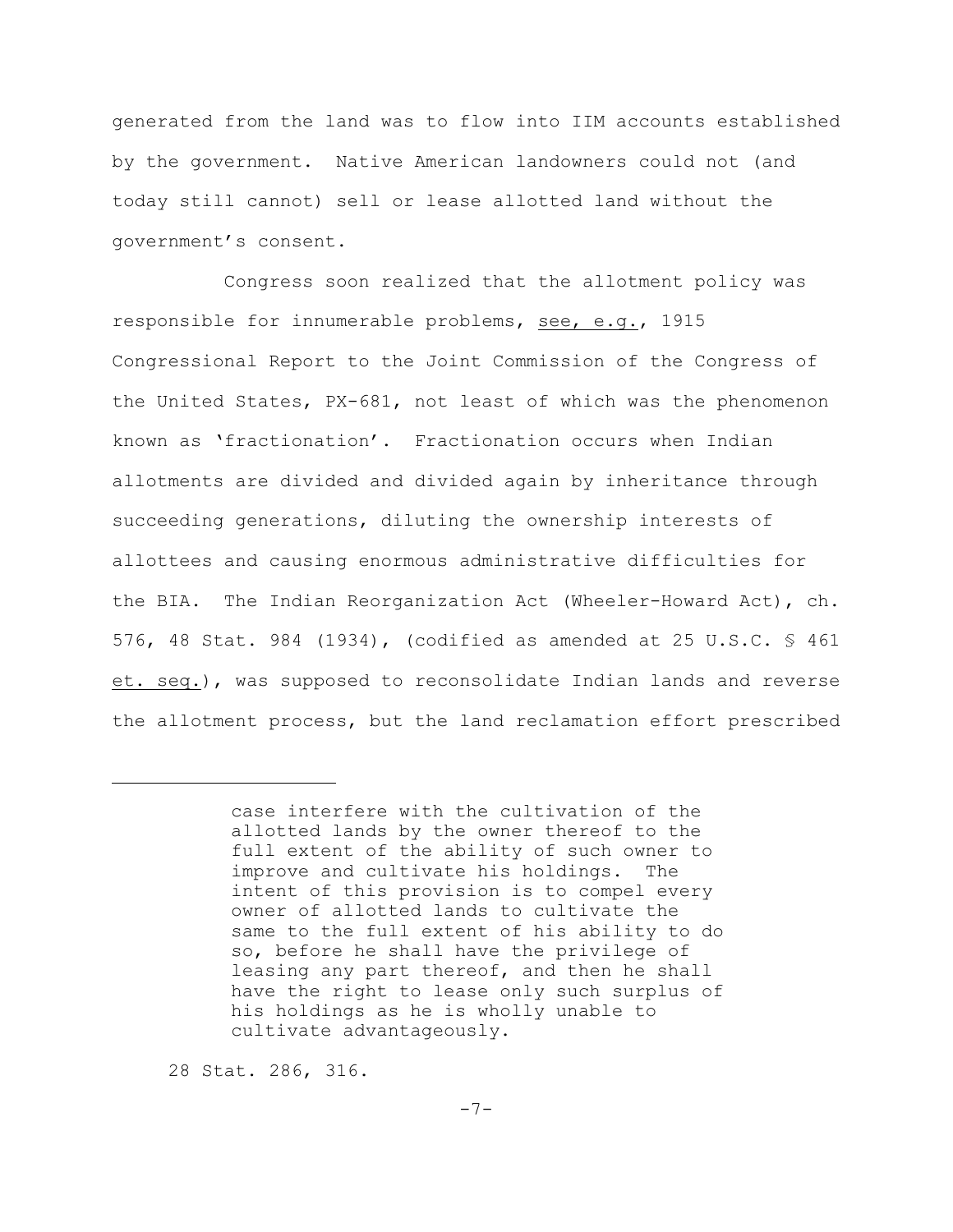by that statute was never properly funded and never materialized. Instead, the Act succeeded only in ending the creation of new allotments and, for allotted lands already held in trust, extending the trust period indefinitely. Cobell v. Norton, 283 F. Supp. 2d 66, 75 (D.D.C. 2003). As of 1990, some eleven million acres were held in trust for the heirs of allottees, by now several generations removed.<sup>2</sup> Many trust allotments are owned in common by hundreds or even thousands of beneficiaries - each with undivided ("fractionated") interests in the whole parcel.

The statute that gave rise to this litigation was enacted in 1994 as the Indian Trust Fund Management Reform Act, Pub. L. No. 103-412, 108 Stat. 4239 (codified at 25 U.S.C. § 4001 et seq.) (hereinafter "the 1994 Act"). The 1994 Act reflected many years of congressional frustration over Interior's handling of the IIM trust. It commanded Interior, among other things, to provide an historical accounting to trust beneficiaries. 25 U.S.C. § 4011(a). Two years after the enactment of the 1994 Act, concerned that the required accounting had been neither accomplished nor even begun, the plaintiffs filed this suit. They alleged that the defendants were in breach of their

 $2$ Seventy years earlier, in 1920, 35.897 million acres of allotted land were owned by individual Indians. FRANCIS PAUL PRUCHA, 2 THE GREAT FATHER: THE UNITED STATES GOVERNMENT AND AMERICAN INDIANS 865 (1984).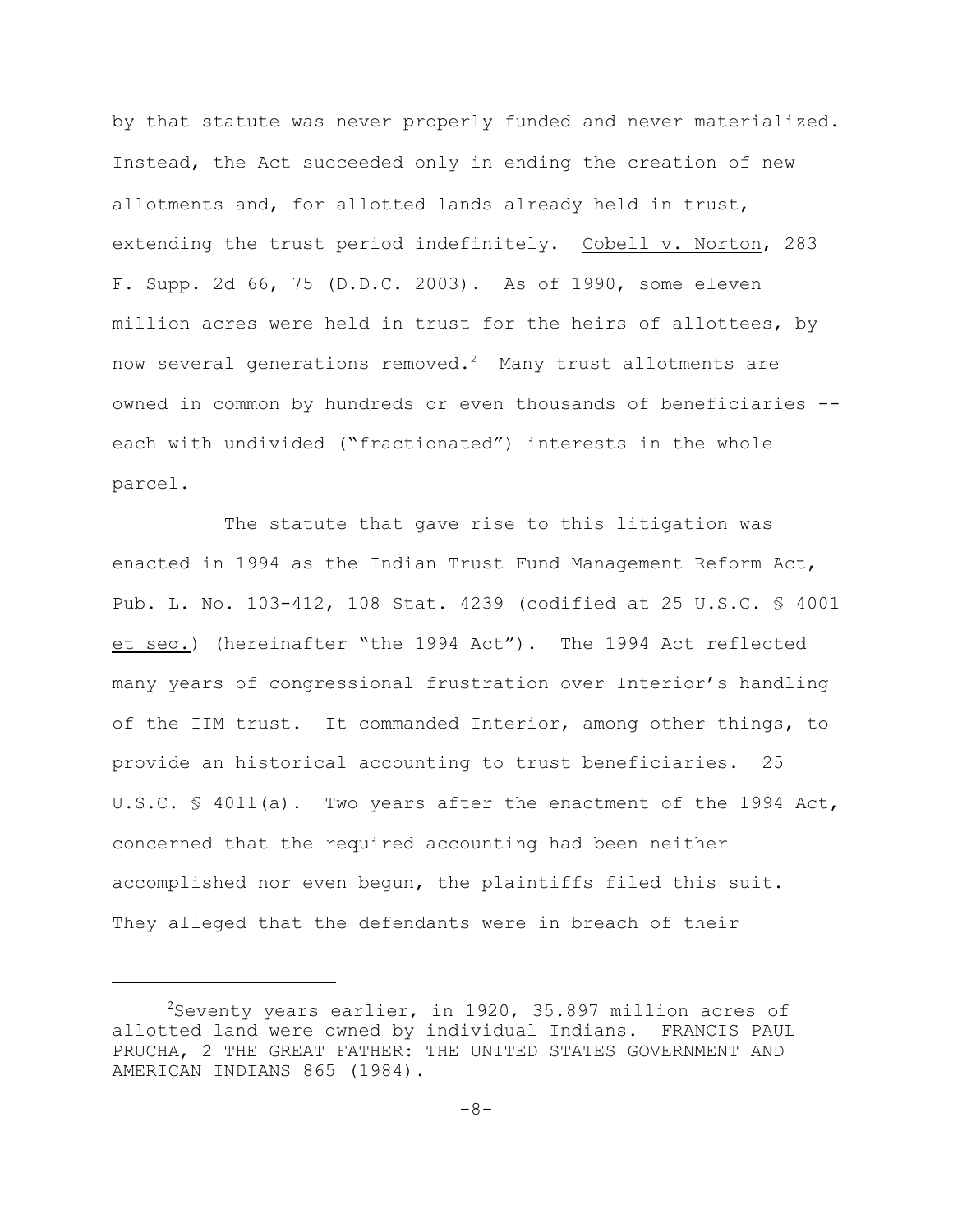fiduciary duties, and they prayed for an accounting and various other forms of declaratory, injunctive, and other equitable relief.

Judge Lamberth certified the plaintiff class on February 4, 1997 [Dkt. 27]. On November 5, 1998, he ruled that plaintiffs were not entitled to mandamus relief, but otherwise rejected the government's motion to dismiss the complaint. Cobell v. Babbitt, 30 F. Supp. 2d 24 (D.D.C. 1998) (Cobell I). On June 7, 1999, he denied defendants' motion for summary judgment [Dkt. 317], and, six months later, he declared defendants to be in breach of their statutory trust obligations, dismissed plaintiffs' common law claims, and remanded the case to the agency with an injunction to bring its actions into conformity with its fiduciary duties and to submit quarterly reports on its progress (which quarterly reports it has been submitting ever since). Cobell v. Babbitt, 91 F. Supp. 2d 1 (D.D.C. 1999) (Cobell V). The Court of Appeals affirmed the declaration of breach, but vacated several of Judge Lamberth's more specific findings. Cobell v. Norton, 240 F.3d 1081 (D.C. Cir. 2001) (Cobell VI).

Judge Lamberth then divided the proceedings into two phases: one addressing the "to-be plan," or the agency's plans to remedy its breach going forward, and another addressing defendants' historical accounting work. After a 44-day trial, he

 $-9-$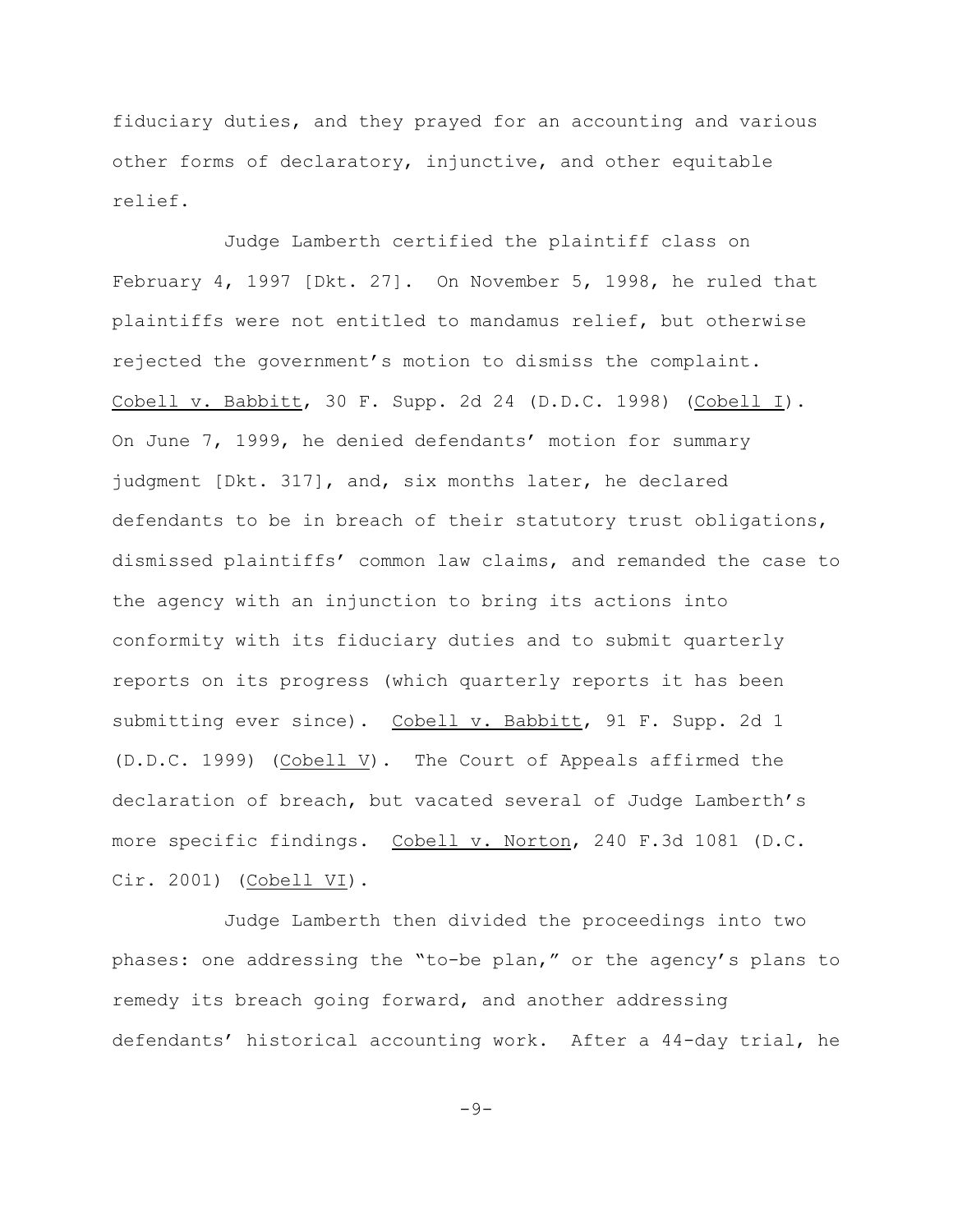issued an historical accounting opinion, a "fixing the system" opinion, and a structural injunction. Cobell v. Norton, 283 F. Supp. 2d. 1 (D.D.C. 2003) (Cobell  $X$ ). The historical accounting portion of the structural injunction was reversed by the D.C. Circuit on December 10, 2004, Cobell v. Norton, 392 F.3d 461 (D.C. Cir. 2004) (Cobell XIII); reinstated by Judge Lamberth after Congress failed to meet its self-imposed deadline for achieving the legislative settlement on which the Court of Appeals had relied in deciding Cobell XIII, Cobell v. Norton, 357 F. Supp. 2d 298 (D.D.C. 2005) (Cobell XIV); stayed by the Court of Appeals, Cobell v. Norton, 2005 U.S. App. LEXIS 5788 (D.C. Cir. Apr. 7, 2005); and eventually reversed, Cobell v. Norton, 428 F.3d 1070 (D.C. Cir. 2005) (Cobell XVII). On July 11, 2006, the Court of Appeals issued its eighth and ninth published opinions in the case, and directed that the case be reassigned. Cobell v. Kempthorne, 455 F.3d 301 (D.C. Cir. 2006) (Cobell XVIII); Cobell v. Kempthorne, 455 F.3d 317 (D.C. Cir. 2006) (Cobell XIX). On December 12, 2006, the case was assigned to me [Dkt. 3278].

During Judge Lamberth's heroic stewardship of this case, he was beset by a host of important but ancillary issues: vulnerabilities within the Interior Department's information technology systems, civil contempt proceedings concerning several government employees, retaliatory action within the agency

 $-10-$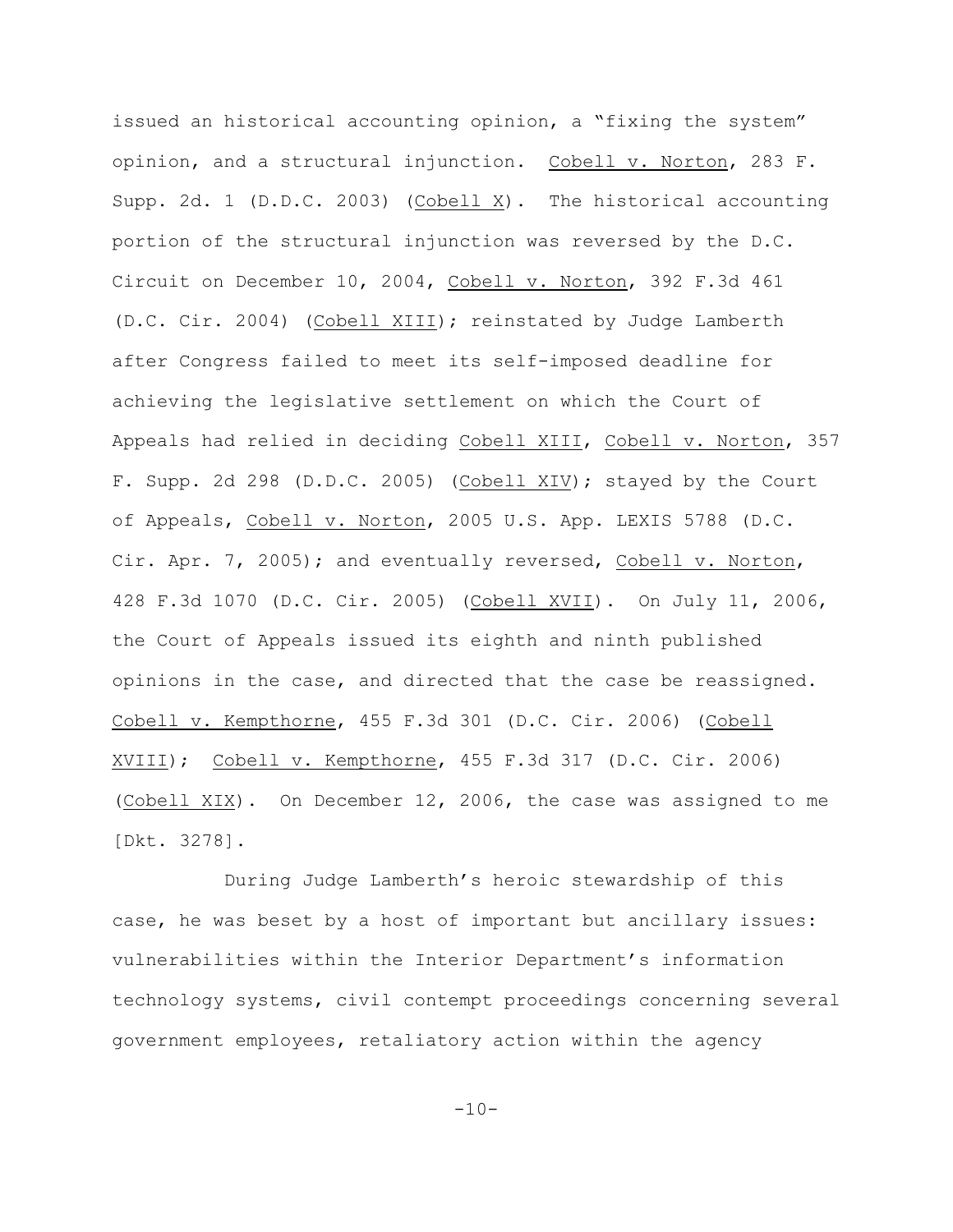against agency employees testifying on plaintiffs' behalf, objections to communication between the agency and the plaintiff class, and the appointment and removal of court monitors and special masters, to name a few. The nineteen published opinions in this case have yielded no definitive, undisturbed ruling on the core question that looms over this dispute, which is: What is the scope or nature of the accounting that is required by the 1994 Act? This opinion seeks to answer that question. The outline set forth below emerges from the testimony taken in October 2007 on the trial questions identified above, and from the enormous record that has been compiled over the past eleven years.

### I. **THE GOVERNMENT'S ACCOUNTING EFFORT**

- 1. Evolution of the current historical accounting project.
- 2. Activities the government has planned -- and now plans -- to discharge its accounting duty.
- 3. Activities the government has declared beyond the scope of its plan.
- 4. Cost to do what is not being done.
- 5. "Throughput" -- amount of money received into the IIM trust; amount distributed to IIM beneficiaries.

## II. **COMPLIANCE WITH THE FIDUCIARY DUTY TO ACCOUNT**

1. Does this court have jurisdiction?

-11-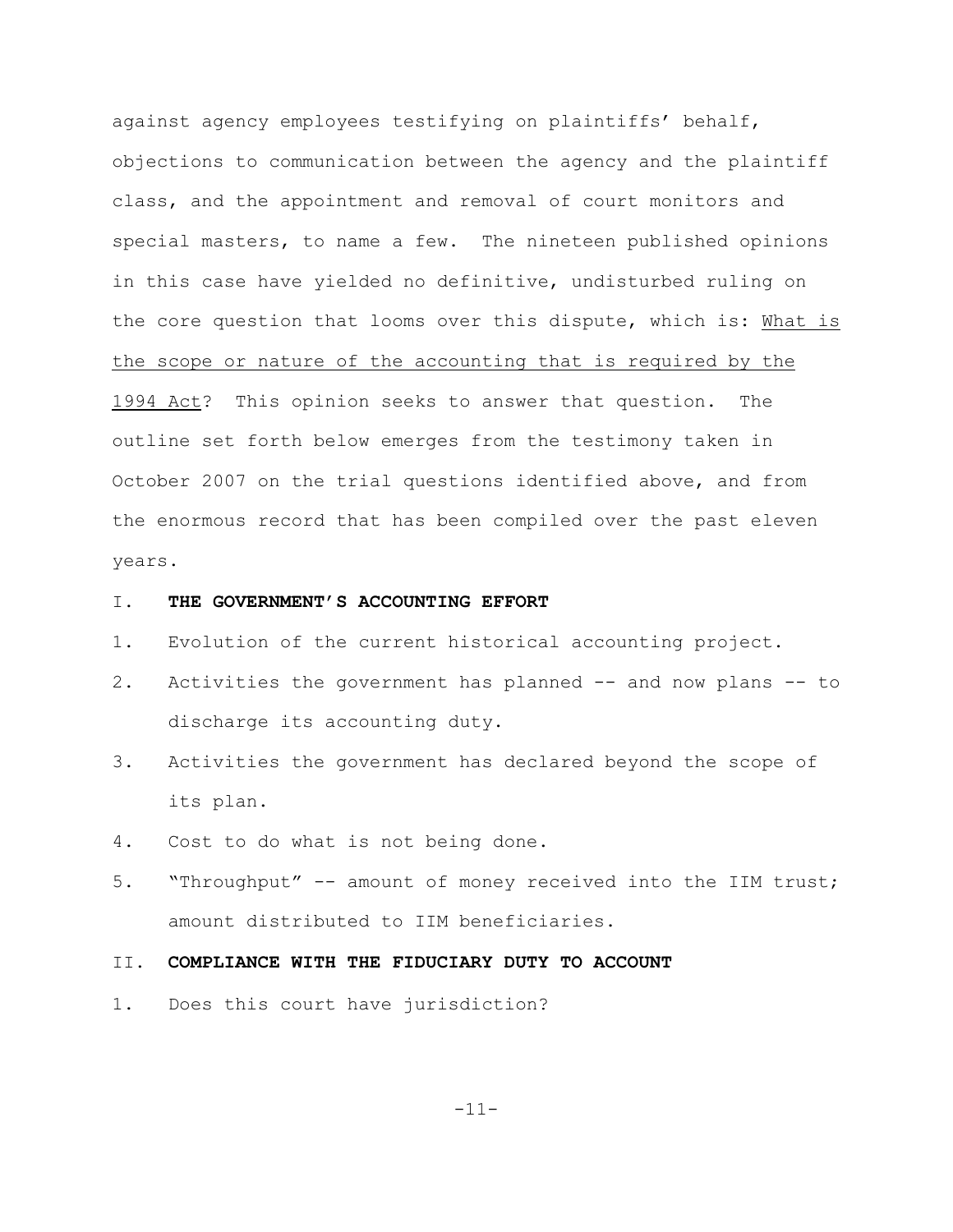2. Taking cost into account, will Interior's 2007 Historical Accounting Plan result in an adequate accounting that is compliant with the 1994 Act, prior Cobell opinions, and other precedent?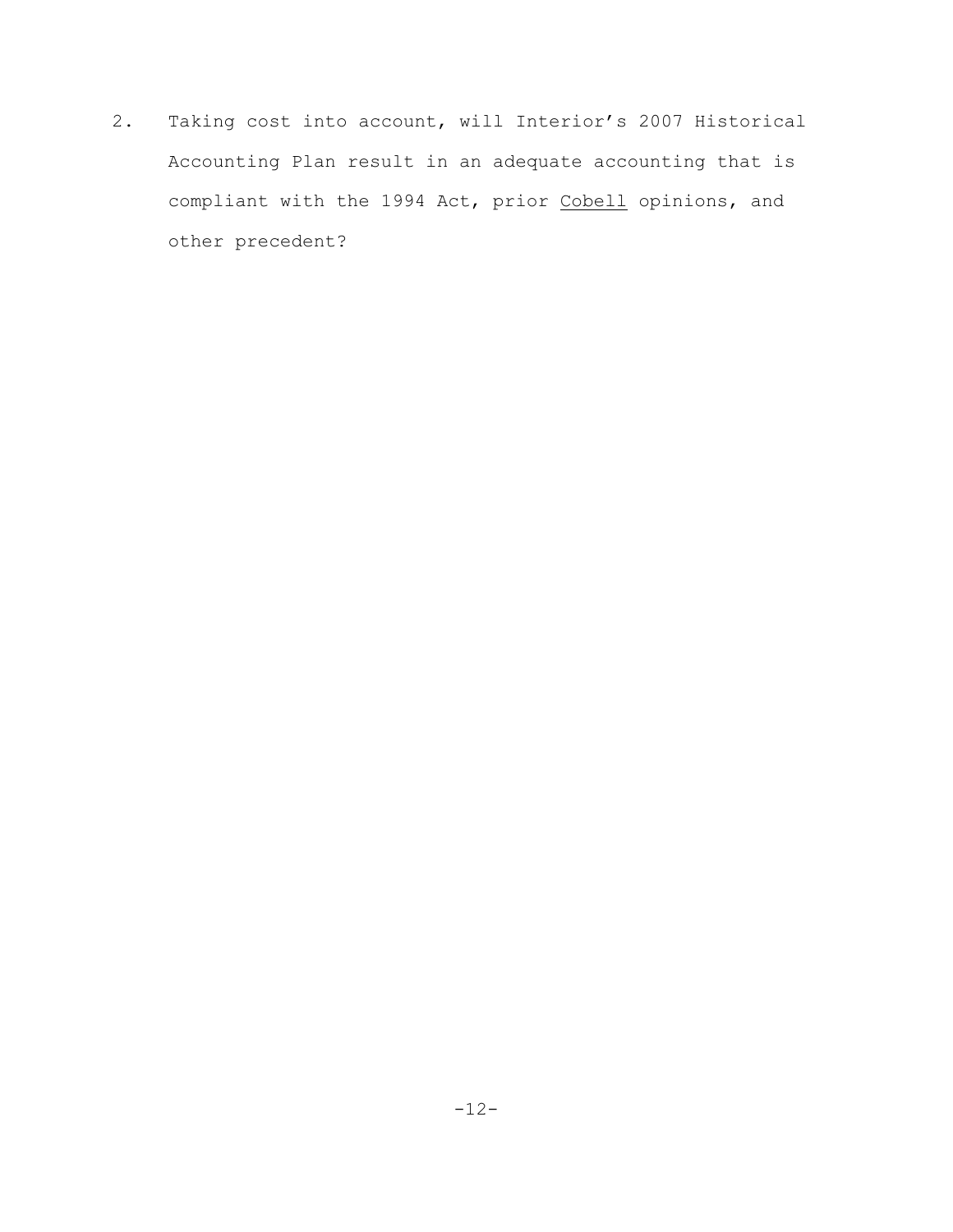## **I. THE GOVERNMENT'S ACCOUNTING EFFORT**

### I.1. **Evolution of the current historical accounting project**

No real accounting, historical or otherwise, has ever been done of the IIM trust. What is now called the historical accounting project would have been unthinkable before the advent, some time in the 1980s, of automated systems that began to offer the possibility of merging the records and procedures that had been used for nearly 100 years in the various regions and agencies of the Bureau of Indian Affairs. This section describes the legacy computer systems that first held out some promise of doing an historical accounting, some of the problems that were encountered soon after the 1994 Act mandated an historical accounting, the exaggerated promises of Interior's 2003 historical accounting plan, various ancillary IIM-related projects that Interior has undertaken, and the establishment in 2004 of the American Indian Records Repository, which has brought some degree of order out of the chaos that was IIM trust recordkeeping.

## I.1.A. Systems used in administering the IIM trust

The government uses an array of data and financial systems, referred to mostly by acronyms,  $3$  to collect, manage, and distribute IIM trust funds. The two major types of systems

 $3$ See Appendix A.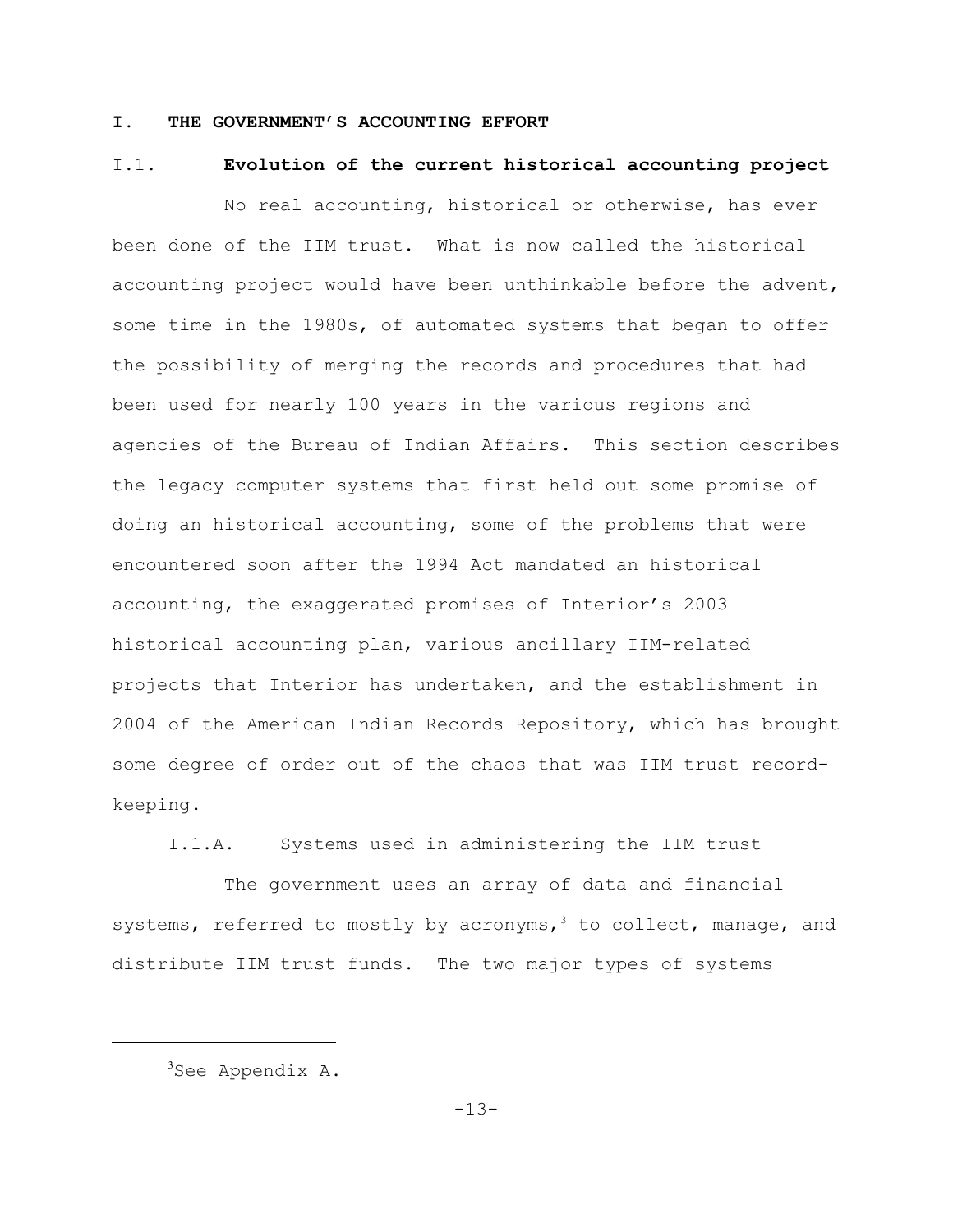relevant to historical accounting contain land ownership data and financial data.

i. *Integrated Records Management System (IRMS)*

A major premise of the government's accounting effort is that the transition from paper to electrons took the accuracy, completeness and reliability of IIM trust data to a level that far surpassed the "paper ledger era." The agencies refer to February 1985 as the beginning of the new "electronic ledger era." The first electronic ledger was the Integrated Records Management System (IRMS). IRMS contained four platforms for the input and access of lease data, ownership data, account data, and transactional data by BIA employees. Tr. 2041:1-23 (Christie); Tr.  $343:22-344:5$  (Ramirez).<sup>4</sup> The "IIM platform" within IRMS contained most of the accounting data. Tr. 343:23-25 (Ramirez). The government considers IRMS the beginning of the "electronic ledger era," an era when data became putatively more uniformly handled and more easily accessible. Some BIA locations began using IRMS long before February 1985, however -- some as early as the 1970s. Tr. 288:13-20 (Ramirez). The first regional office to use IRMS was Billings, Montana (one of the twelve regional BIA offices, now called the Rocky Mountain regional office).

Transcript citations to the October 2007 bench trial will <sup>4</sup> be referenced only by page and line number and witness name. Transcript citations to other proceedings will also include the abbreviated title of the proceeding and the date of the testimony.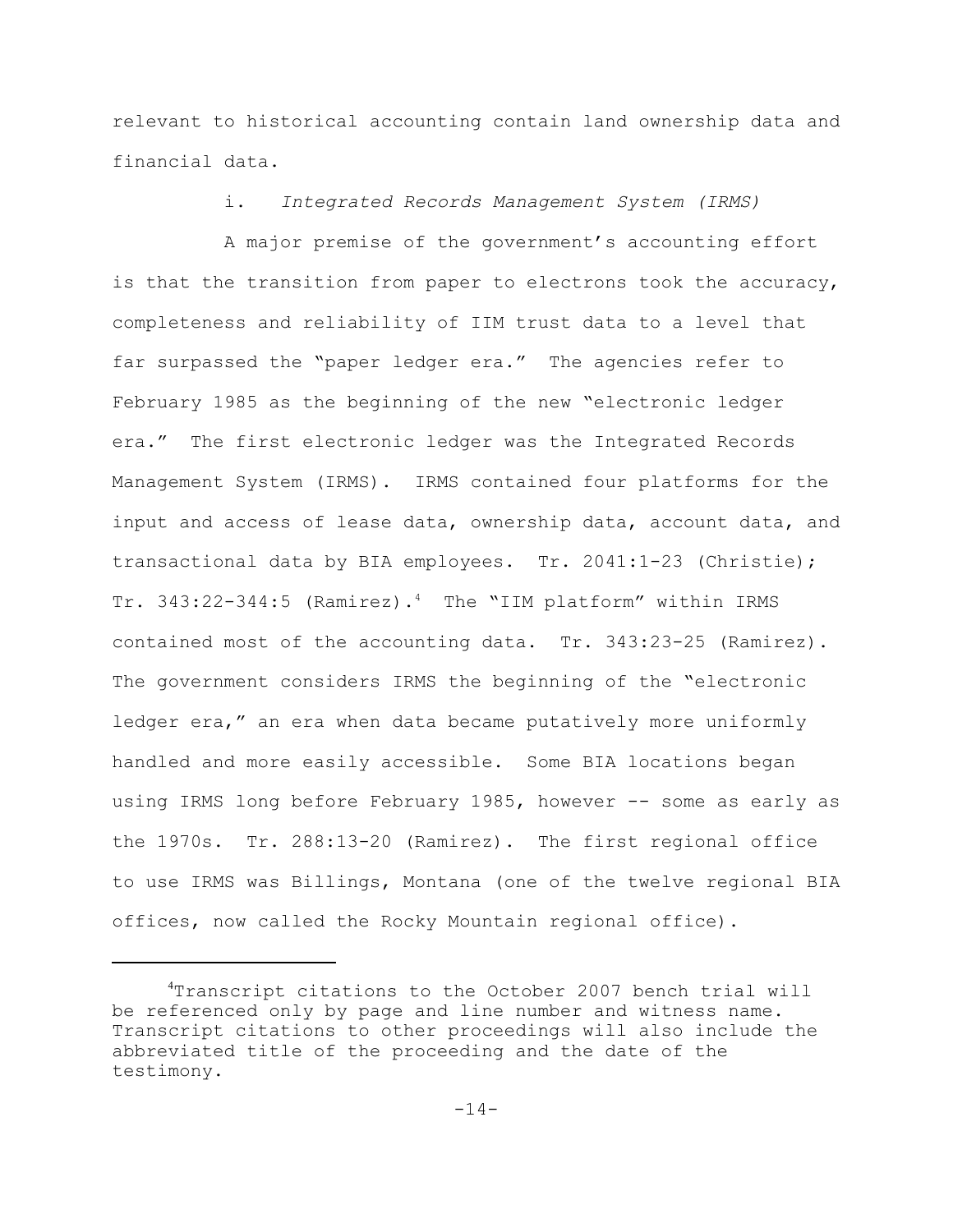Tr. 1743:24-1744:2 (Infield). Interior did not require all BIA regions to use IRMS until the late 1980s. Tr. 1743:17-21 (Infield). Because IRMS was implemented on a rolling basis, it is impossible to draw a hard line between the paper ledger era and electronic ledger era.

Up until 1991, moreover, Interior deleted from IRMS data that were more than six years old, so as not to overwhelm their rudimentary computer systems. Data recorded before 1985 has been erased. Tr. 1744:22-1746:11 (Infield). And the post-1985 data on the IRMS system is incomplete and difficult to analyze, since some agencies<sup>5</sup> and regional offices did not convert to IRMS until after 1985, Tr. 693:1-6 (Herman), at least one agency (Osage) handled money collected from oil and gas leases in a unique way, Tr. 1737:4-1741:6 (Infield), bookkeeping within IRMS varied across regions, Tr. 572:19-573:15 (Herman), and even offices that did use IRMS did not always keep complete records on the system. Tr. 789:22-790:13 (Herman).

ii. *Trust Funds Accounting System (TFAS)*

In August 1998, Interior began its conversion from IRMS to the Trust Funds Accounting System (TFAS). The conversion was complete by March 2000. Tr. 450:18-24 (Herman). The upgrade to

 $5$ Underneath the BIA's twelve regional offices are 93 "agencies" or "agency offices" responsible for, among other things, processing IIM transactions. Feb. 2002 OHTA Accounting Records Conference Materials at 213, AR-058.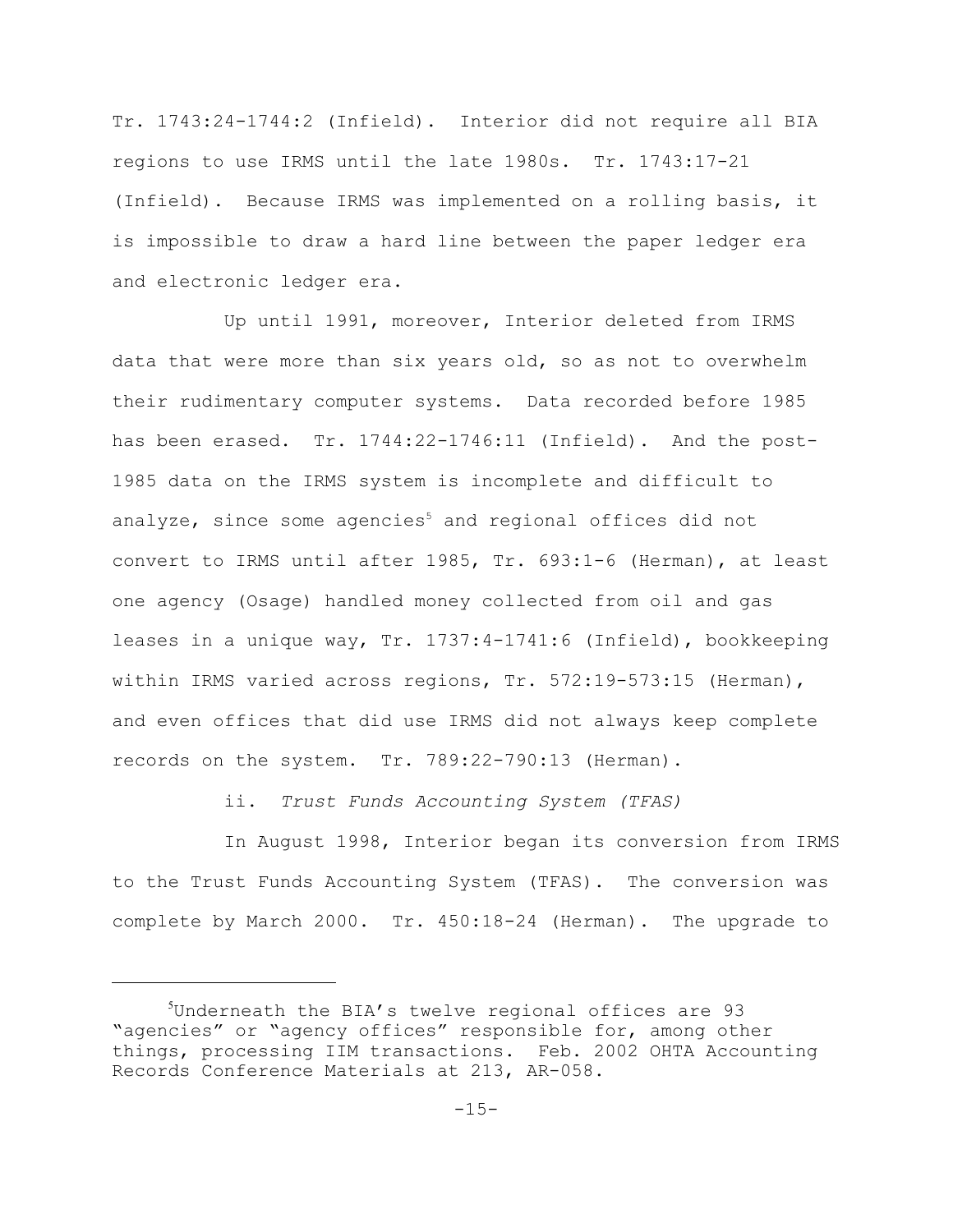TFAS gave BIA the ability to send quarterly IIM statements, Tr. 866:15-867:9 (Winter), which it began to do in 2000. Those statements reflect opening and ending balances as well as posted transactions. Tr. 867:1-4 (Winter). Consequently, the agency uses that year as the end point of its HSA project. TFAS also contains data regarding the IIM funds that are pooled for investment purposes. Tr. 872:3-12 (Winter). Though transactional information has been recorded in many different ways over the life of the trust, the HSA project focuses primarily on information contained in paper records, and later in IRMS and TFAS.

# iii. *Land Records Information System (LRIS) and Trust Asset and Accounting Management System (TAAMS)*

The Land Records Information System (LRIS) contains historical land ownership information that is used in Interior's historical accounting project, National Opinion Research Center (NORC) Analysis of LRIS Tract History Reports, AR-405 at 5, but at least some agencies determined that the ownership information in LRIS was out of date, and that LRIS data could not be relied upon for distributing trust funds. Tr. 1317:17-1321:25 (Redthunder).

Interior began converting from LRIS to a "more robust land title system" called the Trust Asset and Accounting Management System (TAAMS) in 2005. Tr. 69:6-13 (Cason). As of September 2007, all BIA agency offices had at least partially

 $-16-$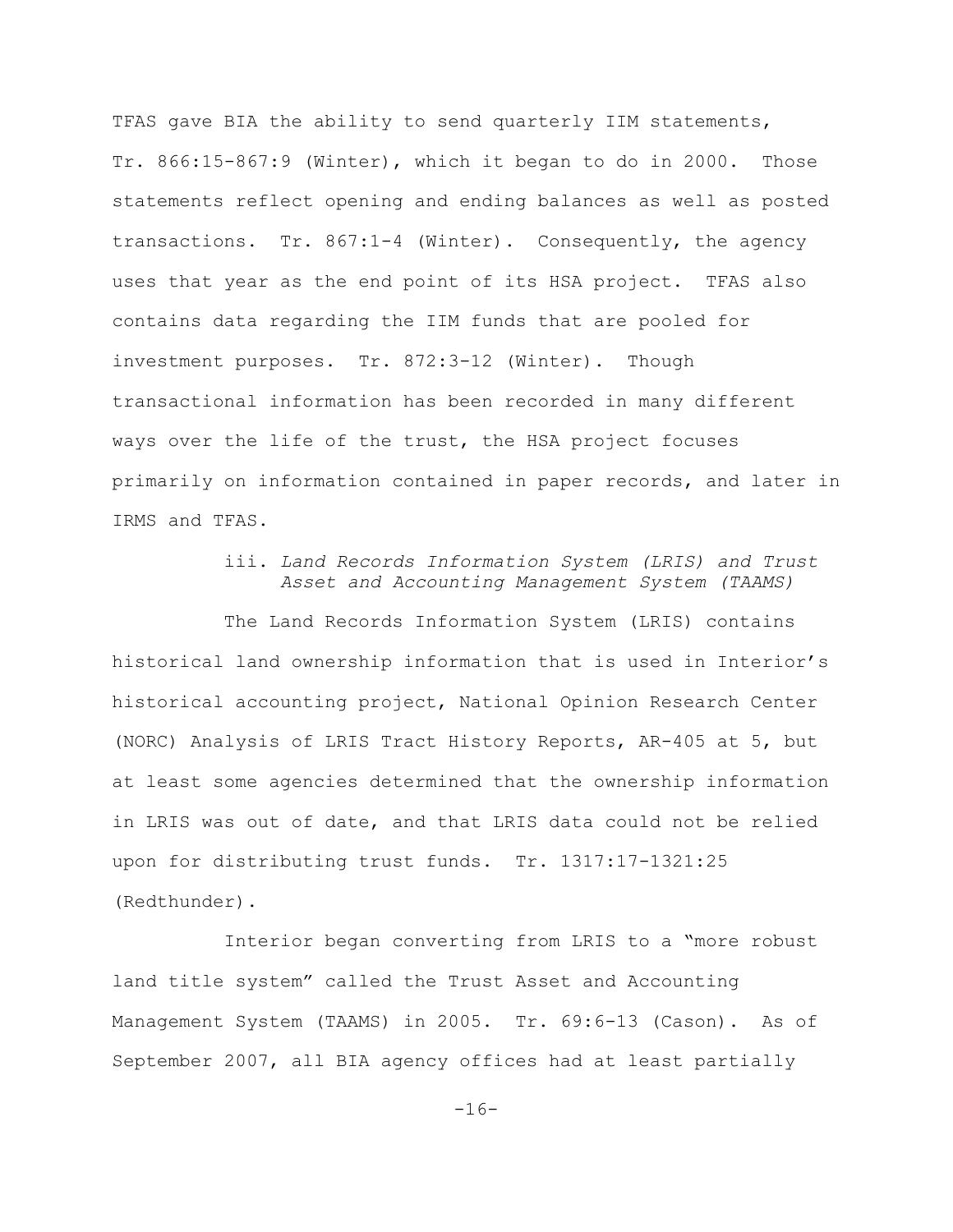converted to TAAMS. Tr. 868:6-11 (Winter). TAAMS contains two different systems: realty and title. Tr. 903:15-904:2 (Winter). The TAAMS title system produces invoices for lease holders, who then send their payments along with the invoice to a lockbox. Tr. 868:6-11 (Winter). The invoice and lockbox procedures are very new: they accompanied the TAAMS title roll-out in 2005. Tr. 903:15-904:12 (Winter). It is not clear whether all agencies have fully implemented the TAAMS title system at this date, but those that have now have an accounts receivable system for the first time in the history of the IIM trust. Tr. 902:23-904:12 (Winter). This accounts receivable system is referred to as the Trust Funds Receivable System (TFR), and permits the agency to follow up on leases to be sure that payments are made. Tr. 902:23-903:14 (Winter). Prior to the TAAMS conversion, using something like an honor system, Interior simply relied on lease holders to submit accurate, timely payments.

# iv. *Other data systems*

Other systems, while not prominently featured in the historical accounting project, contribute to the functioning of the IIM trust. For example, the Treasury Department has systems that record IIM trust funds and balances. The Minerals Management Service within Interior (MMS) has a data system for processing payments received from lessees and sending payment and lease-level information (not broken down by beneficiary or

-17-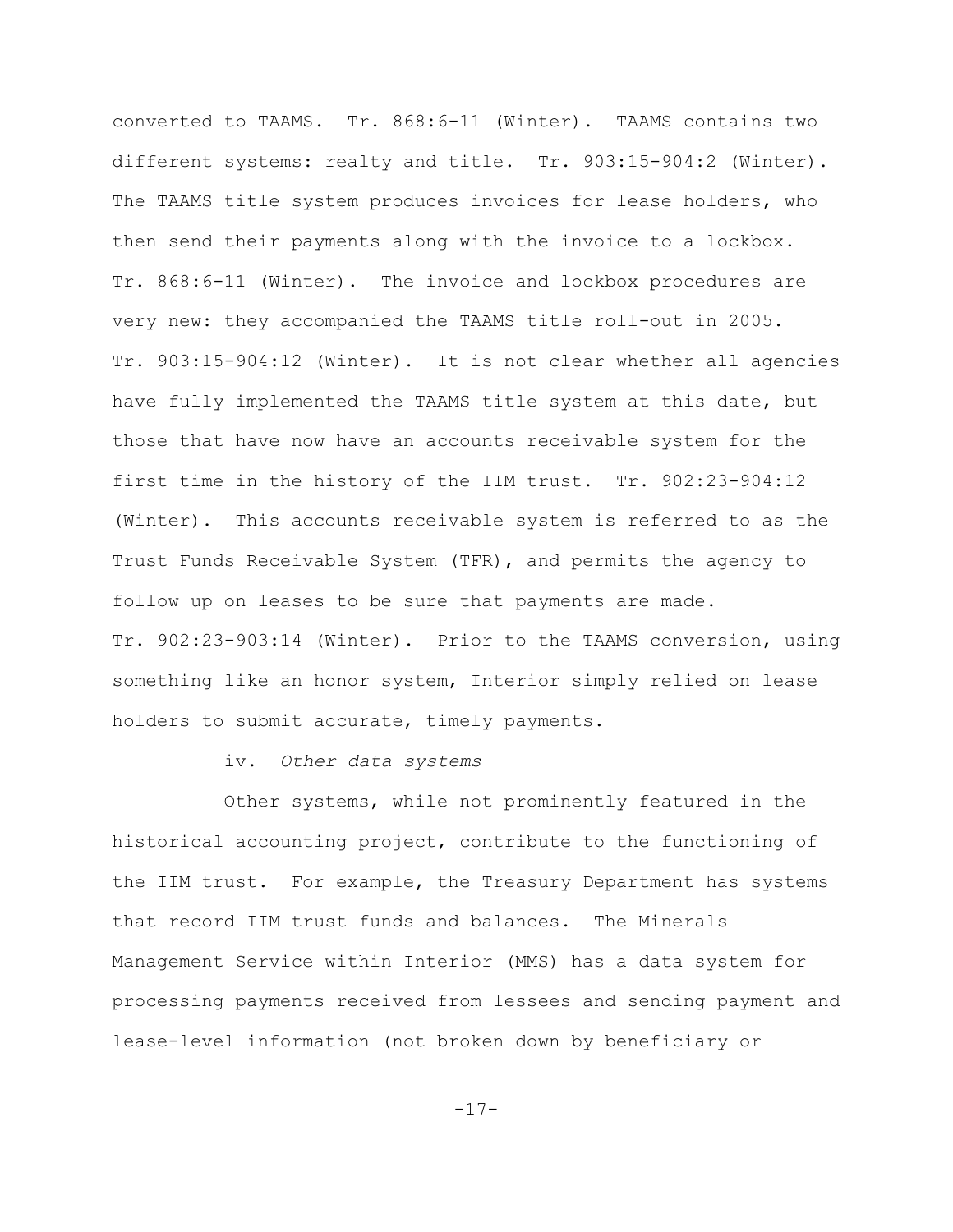allotment) to Treasury and the Bureau of Indian Affairs. BIA processes oil and gas monies from MMS in a system called the Royalty Distribution Reporting System (RDRS) in order to allocate oil and gas revenue among land owners. Tr. 919:6-920:1 (Winter). BIA relied on Osage computer systems to process quarterly annuity payments and some oil and gas income. Tr. 1736:2-32 (Infield). In the past, BIA used several different systems to distribute trust revenues, such as the ownership module within IRMS, the GLAD distribution system in the Great Plains Agency, and the MAD system used in the Aberdeen and Standing Rock Agencies. Tr. 1756:12-18 (Infield); Tr. 1321:20-1322:2 (Redthunder).

# I.1.B. Inconsistencies between agency and regional offices

The BIA is divided into twelve regions, under which a total of 93 agency offices operate. Feb. 2002 OHTA Accounting Records Conference Materials at 213, AR-058. As mentioned above, the use of electronic records systems varied among the twelve regional offices, and even among agency offices within a single region. Former Special Trustee Paul Homan recalled a contractor describing the information systems used by the regional offices as "twelve islands of information without a ferry in between." Tr. 1552:21-23 (Homan). The regional offices, and agencies within those regions, each had their own ways of using -- or not using -- IRMS. Most agencies used the MMS system to process oil,

-18-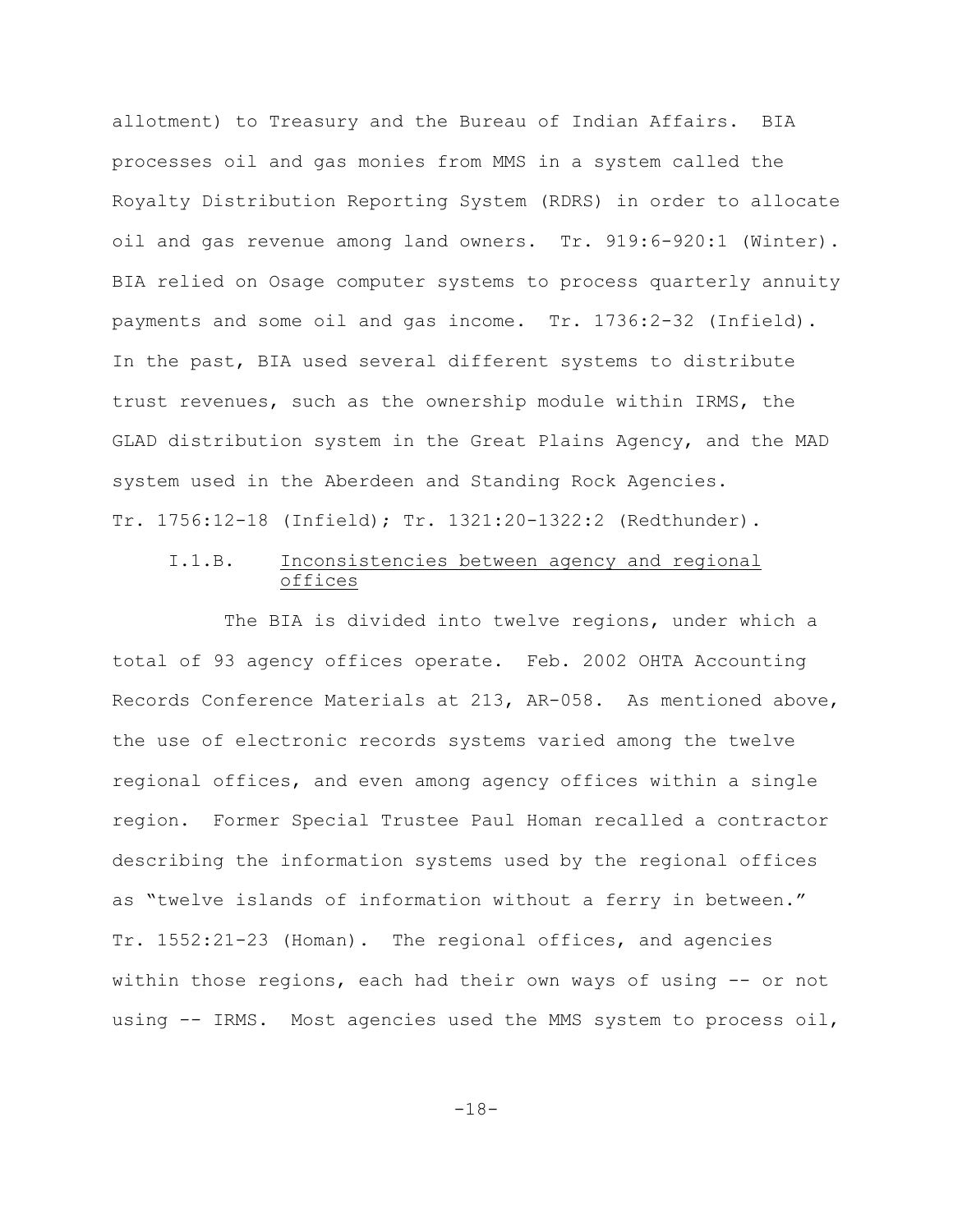gas, and mineral payments, but Osage was again an exception to this rule. Tr. 1737:4-24 (Infield).

#### I.1.C. Destruction of documents

Until very recently, Interior had no system for the preservation of trust records. Over the life of the IIM trust, trust documents were routinely destroyed in accordance with record retention schedules at National Archives and Records Administration (NARA) centers. Tr. 2054:10-2056:18 (Christie). Most documents and data were retained for only six years pursuant to standard NARA policy, until 1995, when Interior instructed NARA to cease destroying trust records according to the six year schedule. Trust records from 1989 forward have not been subject to the document destruction schedules.

The loss of trust records before 1989 has been mitigated -- to what extent is a matter of dispute -- by the fact that, in many cases, Interior created several copies of IIM records. See Defendants' Corrected Proposed Findings of Fact and Conclusions of Law [3459-1] at 8 (table listing types of IIM transactional documents, number of copies produced, and locations stored). Interior's expert contends that the existence of multiple copies of trust records stored in different locations renders the loss of trust records immaterial, as the loss or destruction rarely impacted all copies of a given document. Tr. 1264:8-11, Tr. 1282:3-7 (Angel). Defendants have located and

-19-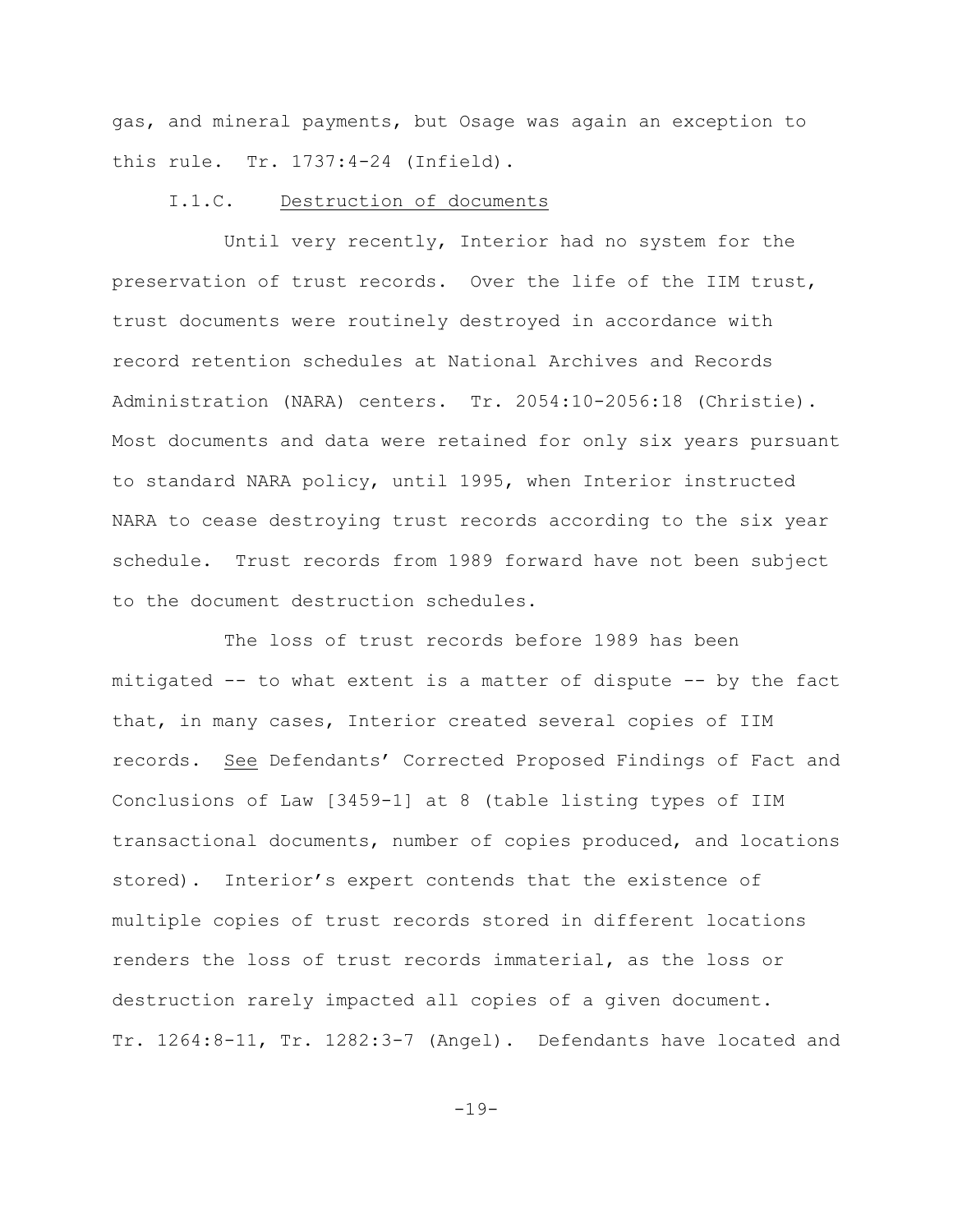centralized 43 miles of Indian records potentially relevant to the accounting at the National Archives and the American Indian Records Repository (AIRR) in Lenexa, Kansas, Tr. 1198:14-21 (Angel), and they have access to another 10,000 cubic feet of MMS and United States Geological Survey (USGS) records potentially useful to those conducting the HSA accounting. Tr. 1181:5-10 (Angel). Problems related to the disorganized or poor condition of records were noted early in this litigation and have been addressed by defendants' contractors at the AIRR. Interior's Office of Historical Trust Accounting (OHTA) continues to work with NARA to collect data for the AIRR. Defendants have been surprised to discover that the records needed to perform the accounting are indeed available and accessible, Interior's 2007 HSA Plan Part 1, AR-565 at 33-02-08, and they contend that plaintiffs' complaints about the existence and condition of trust records are essentially based on outdated information.

Plaintiffs acknowledge, as they must, that an enormous volume of records has been collected at Lenexa, but their response, essentially, is "Compared to what?" They suggest that the volume of records is meaningless without some assessment of the total number of trust documents produced over the history of the trust. They point out that in 1998, the BIA estimated that a total of approximately 1.425 billion pages of IIM trust records existed. (Government experts later determined that that number

 $-20-$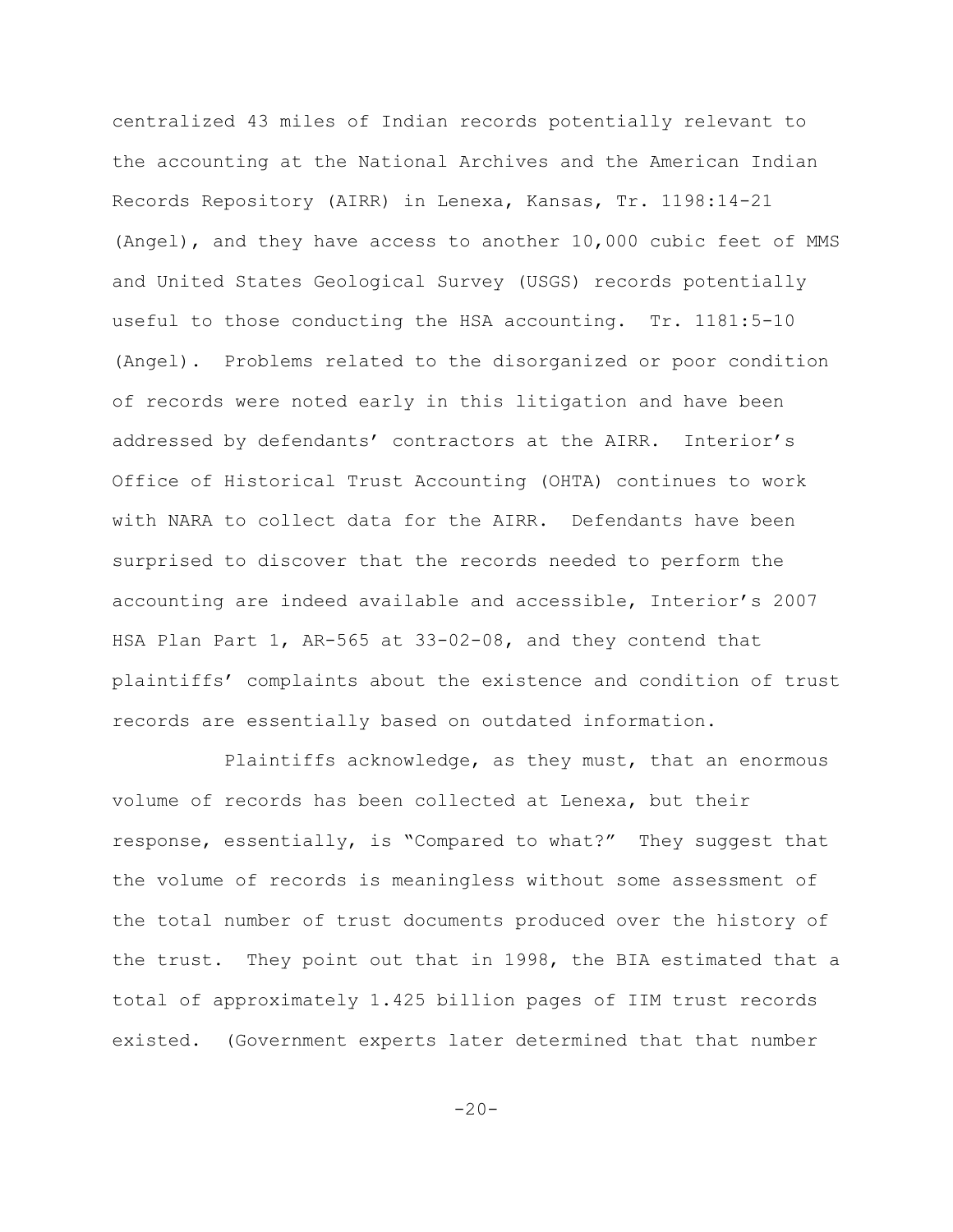had been overestimated by some 1.205 billion pages, partially because they had not adequately accounted for destroyed documents. DOI memo stamped June 2002, AR-80 at 54-21-32; Tr. 1266:13-1268:15 (Angel)). Plaintiffs' witnesses testified that a great deal of data was missing from the IRMS database, Tr. 1746:9-1747:14 (Infield), that the manual entry of information into BIA's Royalty Distribution and Reporting System (RDRS) was unreliable, Tr. 1749:24-1751:13 (Infield), and that some copies of documents necessary for determining the quantity of resources exploited from allotted land -- such as oil and timber -- were never recorded electronically and had been routinely destroyed. Tr. 2043:19-2049:17 (Christie).

It is likely that, in some cases, all copies of timber scaling tickets, distribution settlement worksheets, and run tickets were destroyed, since relatively few copies of these documents were created. Tr. 2044:3-2045:6 (Christie). Joe Christie, a 27-year veteran of the Interior Department, opined that distribution worksheets are essential if the historical accounting project seeks to "verify who was considered the owners [of an allotment], the amount of funds that were collected, and who [the funds were] distributed to. It's the only document, by the way, that does that." Tr. 2042:5-8 (Christie). Plaintiffs' witness Mona Infield, an Interior employee, also indicated that lease information was frequently destroyed. Tr. 1750:18-1751:13

-21-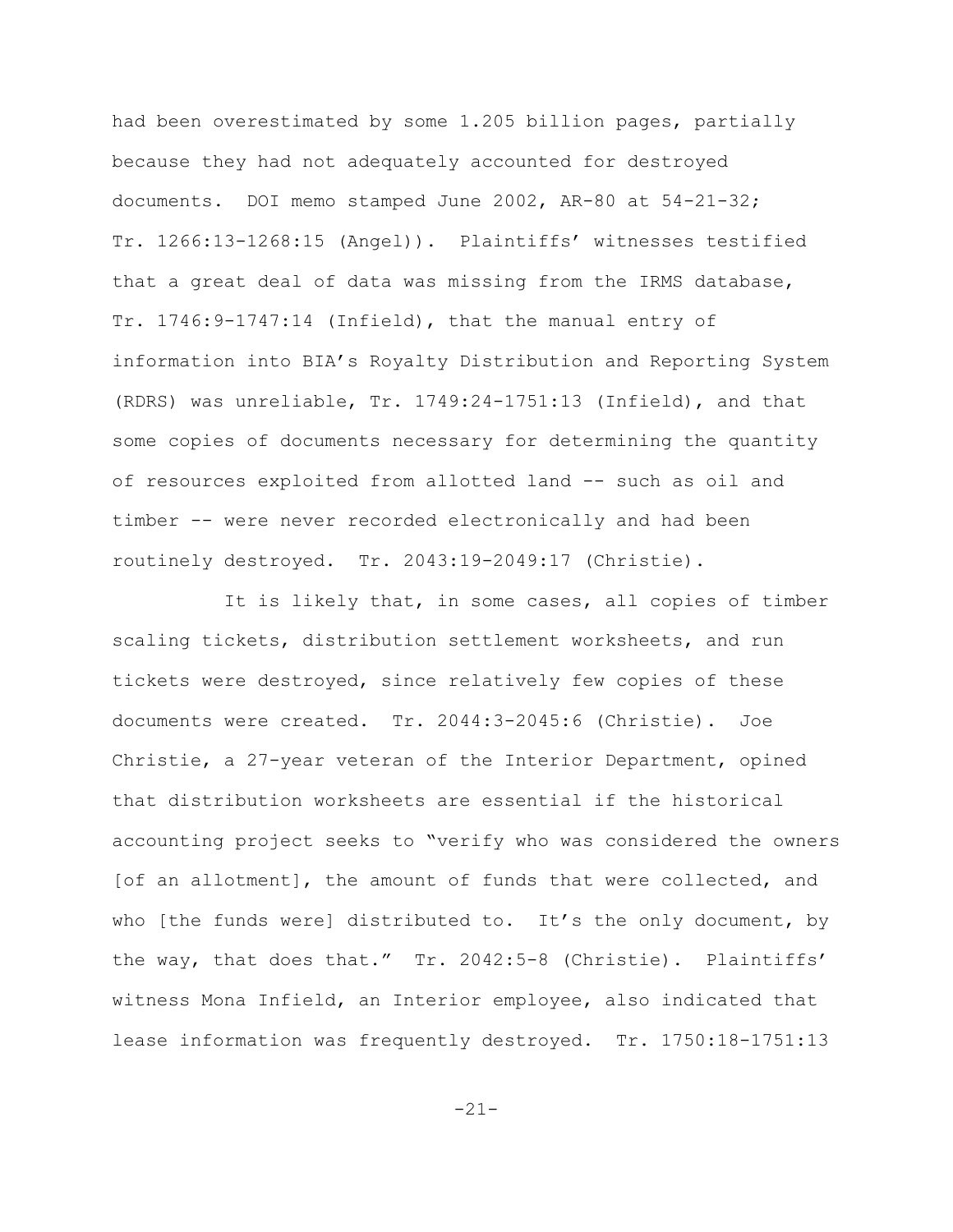(Infield). Before 1990, cleared disbursement checks that had been issued to IIM beneficiaries were destroyed by Treasury. Motions Hearing Tr. 171:14-172:4 (Locks, 11/24/98) (no checks available pre-dating Oct. 1990); Oct. 19, 1994 Letter from Sandra Chambers (FMS) to James Parris (DOI), PX-3340 (records prior to 1987 not available); Nov. 22, 1994 Letter from Leo Warring (FMS) to Jim Parris (DOI), PX-3342 (records unavailable prior to 1988).

Interior has an abysmal record of failing to prioritize the maintenance and preservation of trust documents. Many court opinions, audits, and congressional committee reports have catalogued that record. As late as 1995, the Deputy Commissioner of Indian Affairs discovered that agencies were destroying "financial and lease documents . . . required in the reconciliation process." 3/07/95 Memo from Hilda Manuel to Area Directors and Agency Superintendents, PX-0350. After decades of neglect, it is impossible to imagine that all documents necessary to perform a complete historical accounting are presently accessible to Interior. Nevertheless, the agency has made an impressive (and very expensive) effort in recent years to find, scan, and preserve whatever documents still exist. If the government has failed to prove that all documents necessary for the completion of its historical accounting have been or will be

-22-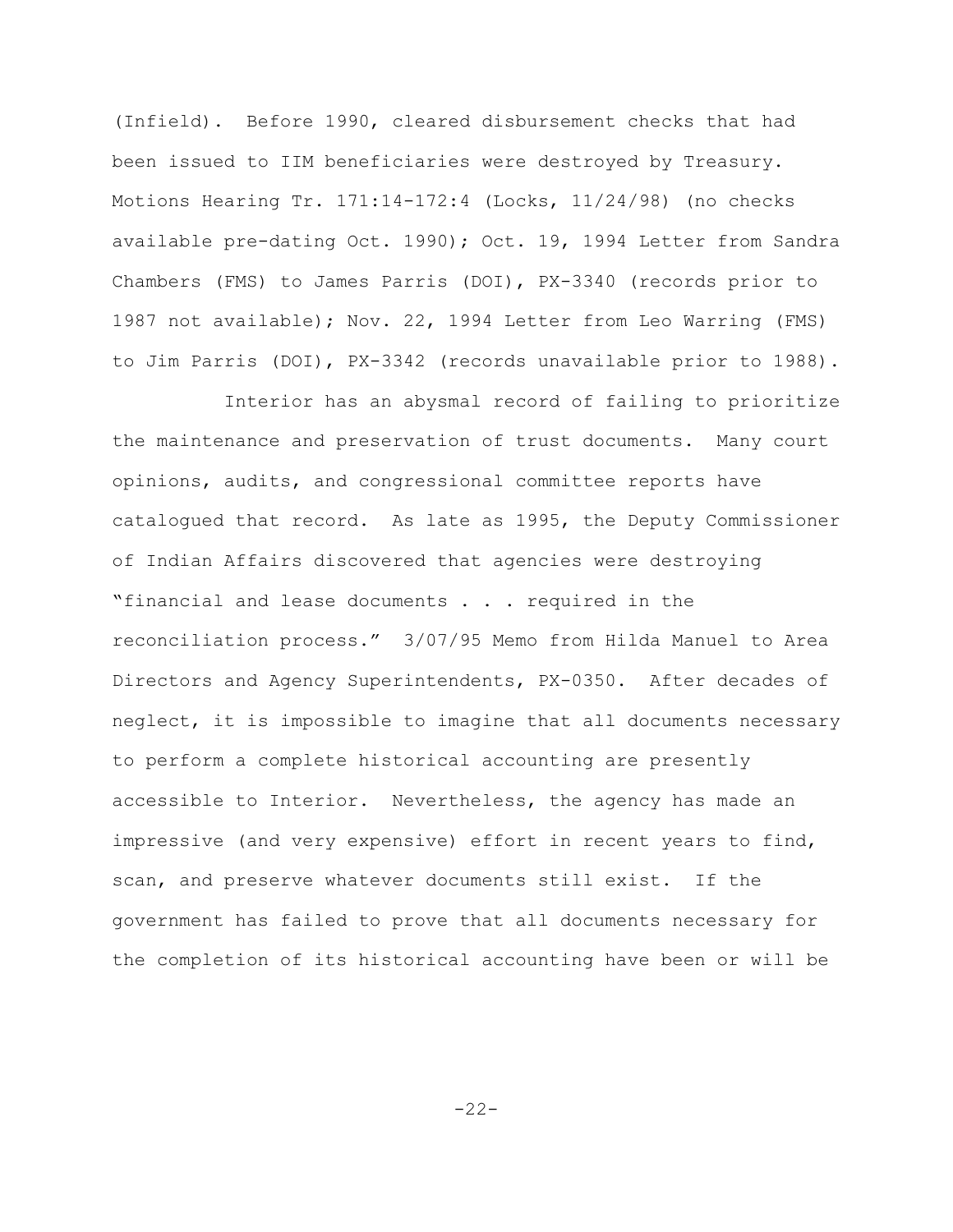found,  $6$  plaintiffs have also failed to establish that the problem of lost or destroyed documents renders the historical accounting project entirely pointless.

### I.1.D. Predecessor historical accounting plans

The 1994 Act did not tell the Interior Department how, or how thoroughly, to perform the historical accounting that it mandated. Associate Deputy Secretary James Cason said that because the agency had no model to follow, it had to engage in an "iterative process where we learn and redesign, learn and redesign." Tr. 65:2-9 (Cason).

The Department's initial compliance effort was the work of the "Tiger Team;" a group of Officer of Trust Fund Management (OTFM), BIA, and MMS employees assembled soon after the passage of the 1994 Act to study trust accounting issues. Tr. 1753:16- 1754:4 (Infield). In August 1995, the team issued a report entitled "IIM Related Systems Improvement Project: The Tiger Team," which was to be implemented by the end of 1996. August 1995 Draft Tiger Team Report, PX-607 at 157.The Tiger Team report noted uncertainty about the accuracy of data entered in

 $6$ Defendants' contractors were still looking for 35,000 out of 80,000 requested documents at the date of trial, Tr. 466:4-11 (Herman), Assistant Deputy Secretary Haspel acknowledged that, "until we open all those boxes," the extent to which historical trust records may be missing remains unknown, Tr. 1138:4-11 (Haspel), and defendants' historian Edward Angel testified that he could not say whether there are sufficient records to account for any particular year of the IIM trust. Tr. 1261:5-10 (Angel).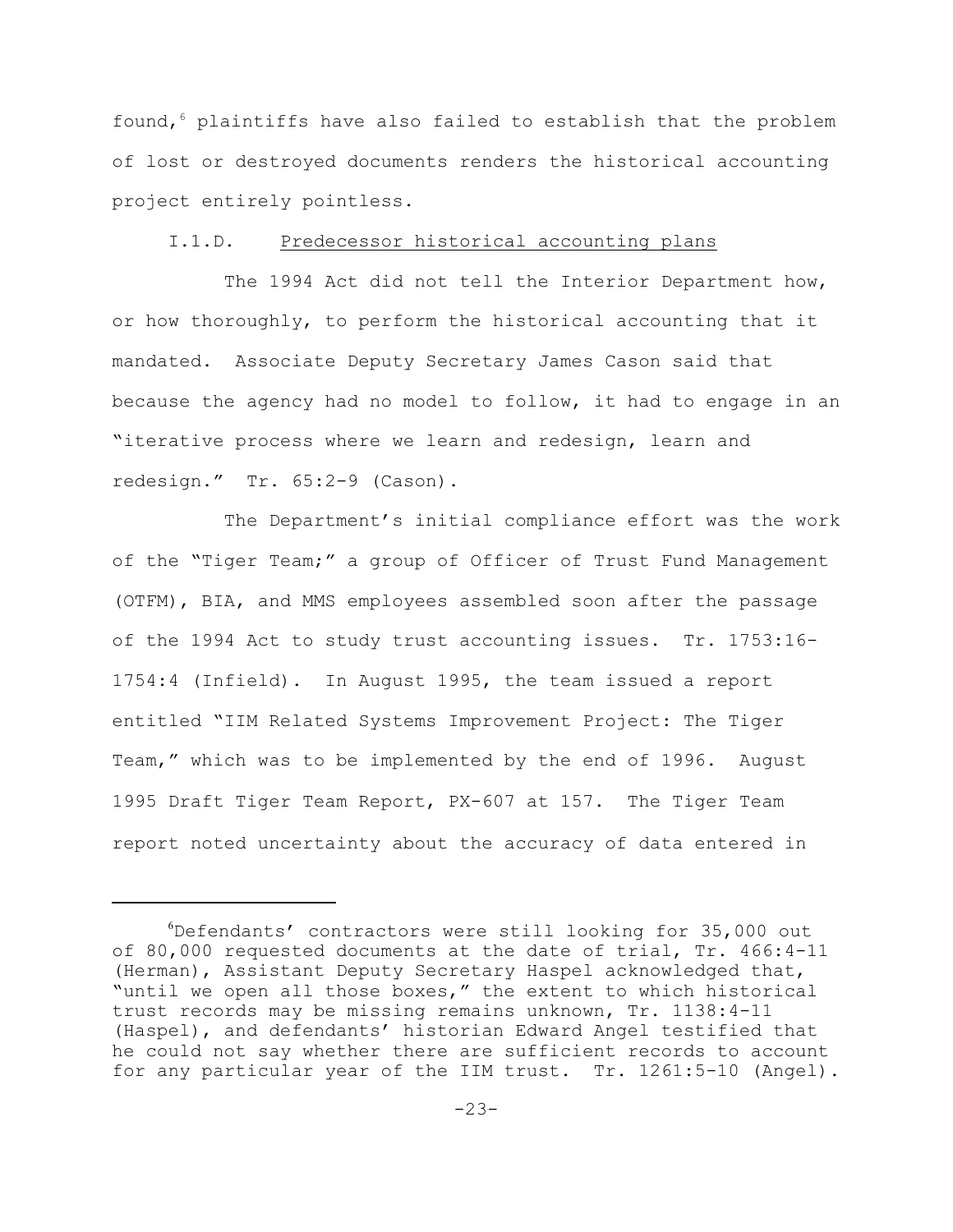IRMS, and it criticized the internal controls and inadequate automated systems relied upon in managing the IIM trust. Id. at 2-8. The Team's efforts appear to have focused more on reforms going forward than on historical accounting.

Two years after the issuance of the Tiger Team report, the first Special Trustee for American Indians Paul Homan finalized a Strategic Plan to Implement the Reforms Required by the American Indian Trust Fund Management Reform Act of 1994, PX-615. Homan submitted the report in April 1997 to the Secretary, who incorporated many of its recommendations into the 1998 High Level Implementation Plan (HLIP) for the Trust Management Improvement Project (TMIP), filed with the Court in August 1998. High Level Implementation Plan, PX-4154. The HLIP identified thirteen projects Interior planned to undertake to improve trust management and to correct shortcomings in data maintenance, records management, training, policies and procedures, system weaknesses and internal controls. Id. at 3-8. The 1998 HLIP called for the completion of the Internal Control Sub-project by June 1999, and of the whole HLIP within three years. As with the Tiger Team report, this project was focused on trust reform, though it devoted significant attention to historical weaknesses, particularly in the area of internal controls.

A revised HLIP was filed in this litigation on March 1, 2000 [Dkt. 438]. The expected dates of completion were extended,

 $-24-$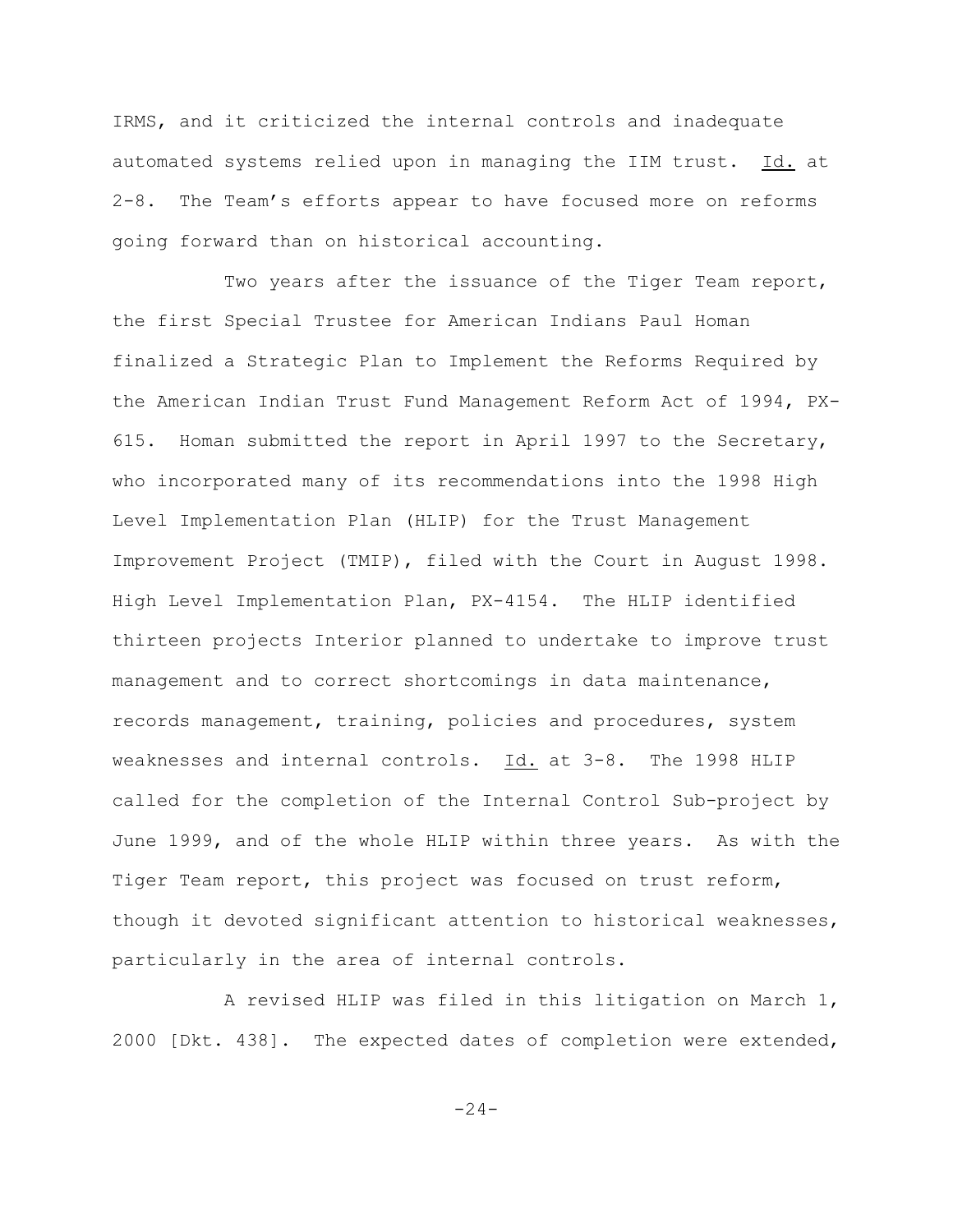but many of the objectives remained the same, such as the intention of reviewing trust records to determine accurate title and resource management information. The updated HLIP remained focused on documenting and rectifying historical weaknesses, inconsistencies, and failures in the Department's trust management operations.

In November 2001, after the Court of Appeals affirmed Judge Lamberth's finding that defendants were in breach of their trust duties, the government filed an additional plan with the court titled "DOI Trust Reform: Interim Report and Roadmap for TAAMS and BIA Data Cleanup" [Dkt. 990]. That report, prepared by Electronic Data Systems, Inc., identified significant problems with missing data, inconsistent records, and conflicting information, and it recommended reforms that were to be completed within three years. Id. at 21-30.

On July 2, 2002, after requests from House and Senate Appropriations Committees made during the FY 2001 and 2002 budgeting processes, Interior submitted a report to Congress that detailed its historical accounting plan. Report to Congress on the Historical Accounting of Individual Indian Money Accounts, AR-561; Tr. 58:5-9 (Cason). The report informed Congress that Interior planned to conduct a transaction-by-transaction reconciliation of all funds in the IIM accounts through December 31, 2000, and that it expected the historical accounting

 $-25-$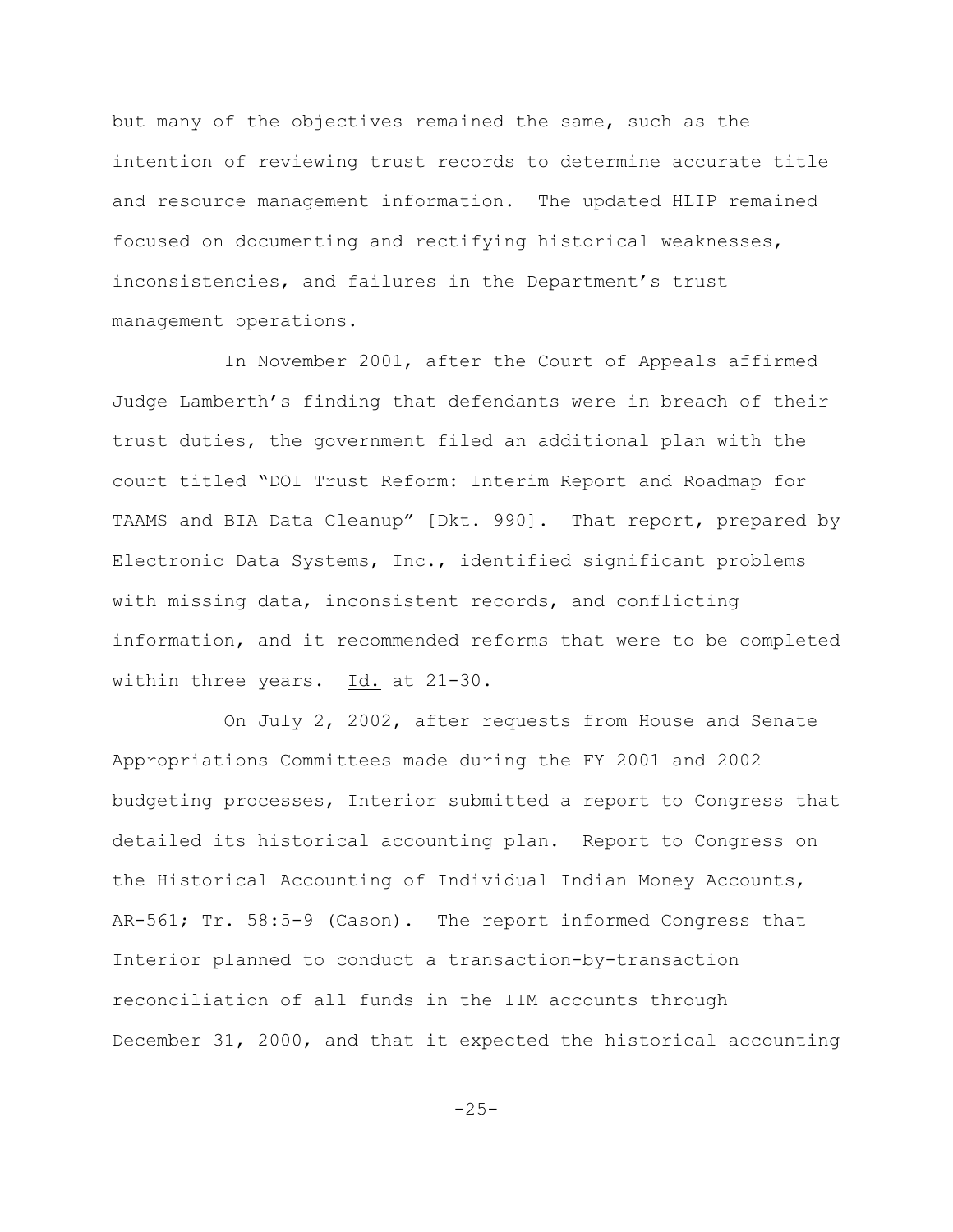project to cost \$2.425 billion to complete. AR-561 at 25-02-15- 16. The report indicated that the historical accounting would result in transaction histories for all accounts that resembled the account reconstructions done for the named plaintiffs in this case. Id. at 25-02-30. The historical statements of account envisioned in that report were to include ownership information for each account: allotment number and ownership interest. Id. at 25-02-87. Statements would be provided for the estates of deceased beneficiaries whose IIM accounts and allotment interests had been probated, for closed accounts, and for transactions dating back apparently from the inception of the trust (no beginning date is listed in the report). Id. at 25-02-40. The historical accounting process would involve the reconciliation of leases, land ownership interests, and the collection and disbursement of all IIM funds. Id. at 25-02-92.

That report to Congress was prepared in response to House Appropriations Committee concerns about the costs associated with the historical accounting. Id. at 25-02-21. After its submission, the House Committee on Resources addressed a December 9, 2002 letter to then Interior Secretary Gale Norton, describing the report as "troubling in several areas," and requesting that the Secretary "promptly consider ways to reduce the costs and the length of time necessary for an

-26-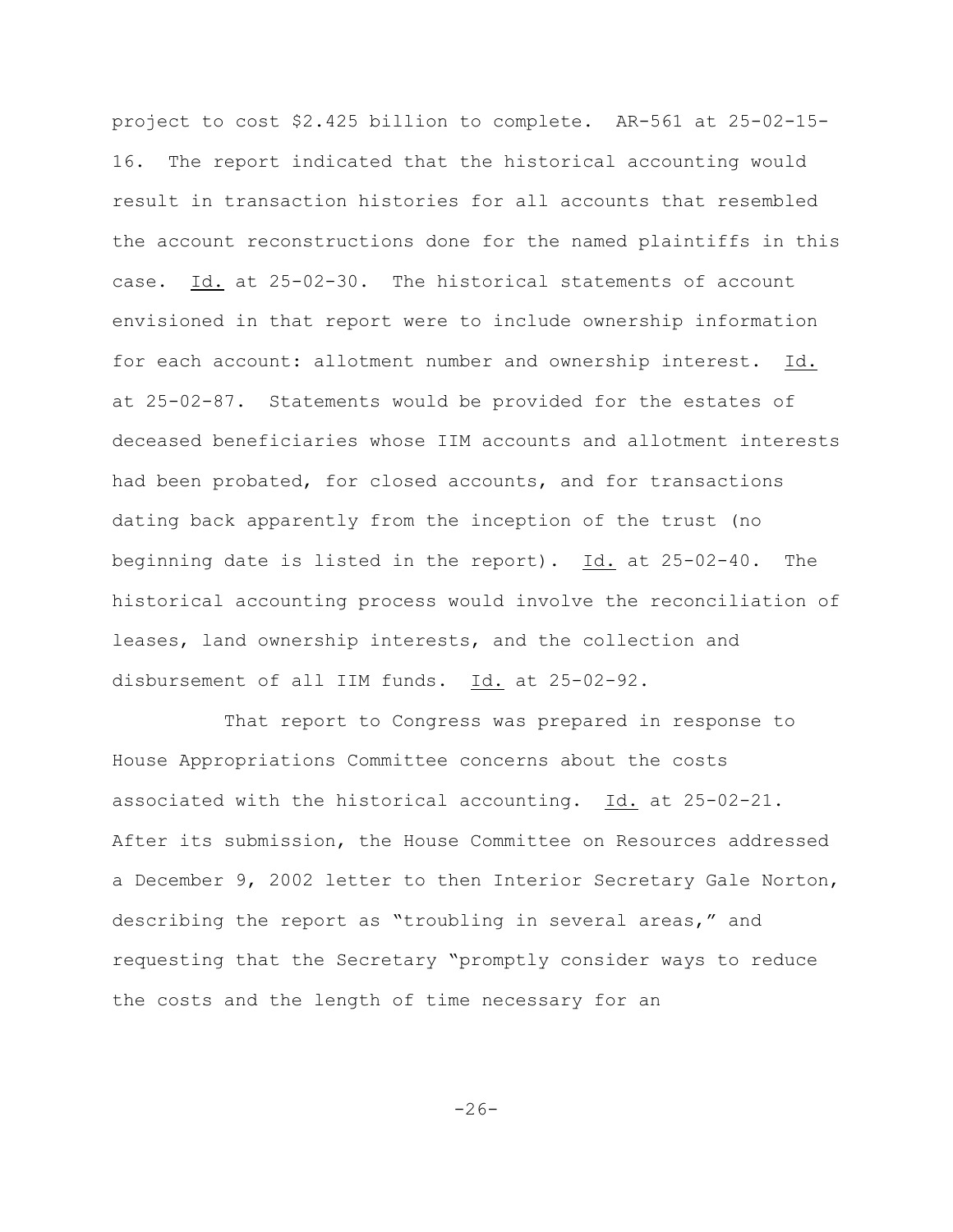accounting . . . [including] alternative accounting methods." AR-184.

A month later, on January 6, 2003, the Interior Department issued an Historical Accounting Plan for Individual Indian Money Accounts (the "2003 HSA Plan"), PX-507, that was strikingly different from the accounting project envisioned in the 2002 Report to Congress. The scope of the accounting was narrowed to exclude accounts closed before October 25, 1994, transactions occurring after December 31, 2000, and transactions in closed accounts or in the accounts of deceased beneficiaries. Id. at 8-9. While the accounting described to Congress in July 2002 would have cost approximately \$2.4 billion, the effort described in the 2003 HSA Plan was projected to cost \$335 million over five years. Id. at 1. The implementation of the 2003 Plan began, though not quite according to plan, with the commencement of the Litigation Support Accounting Project in the fall of 2003. Tr. 95:20-98:2 (Cason).

The 2003 Plan -- with its abandonment of a total transaction-by-transaction approach to land-based accounts in favor of a mixture of transaction-by-transaction and statistical sampling reconciliations -- reflected Interior's acquiescence to the House Committee's request that it "consider all available options regarding the use of alternative accounting methods." AR-184; 2003 Historical Accounting Plan, PX-507 at 17-18.

 $-27-$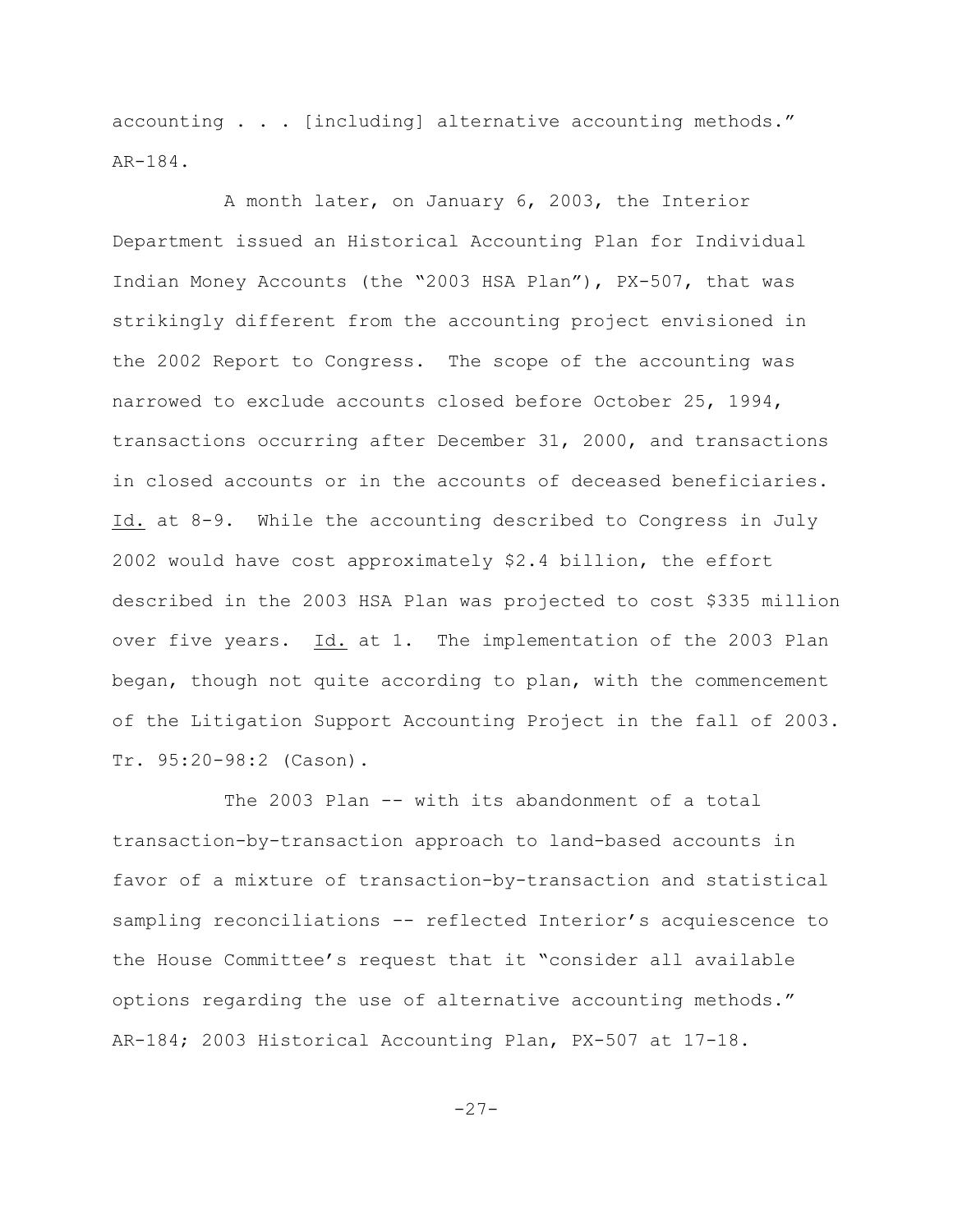Specifically, the Department indicated that, within the population of transactions occurring during or after 1985, all transactions over \$5,000 would be reconciled, 10% of transactions between \$500 - \$5,000 would be reconciled, and .31% of transactions under \$500 would be reconciled. PX-507 at 63. In total, 160,000 transactions less than \$5,000 would be sampled, and the sampled transactions would be pulled from every agency within Interior. For transactions occurring before 1985 (the "paper ledger era"), all transactions of \$5,000 or greater would be reconciled, and transactions below \$5,000 would be sampled. The sampling plan for these transactions was not yet fully developed at the time of the 2003 HSA Plan's publication. Id. at 69. The government's 2003 estimate was that this stripped-down historical accounting would be completed in about four years: Judgment and Per Capita accounts were to be reconciled by June 30, 2004, land-based accounts by September 30, 2006, IIM systems tests by September 30, 2006, and Special Deposit Accounts by December 31, 2006.<sup>7</sup> Id. at 32. The historical statements of account prepared for IIM account holders pursuant to the 2003 HSA Plan were to include Interior's assessment of the accuracy of the account transaction history and sufficient information for IIM

 $^7$ All IIM funds in Special Deposit Accounts -- temporary holding accounts used to deposit funds before they are credited to specific accounts -- were to be transferred into the appropriate IIM accounts as part of the historical accounting process.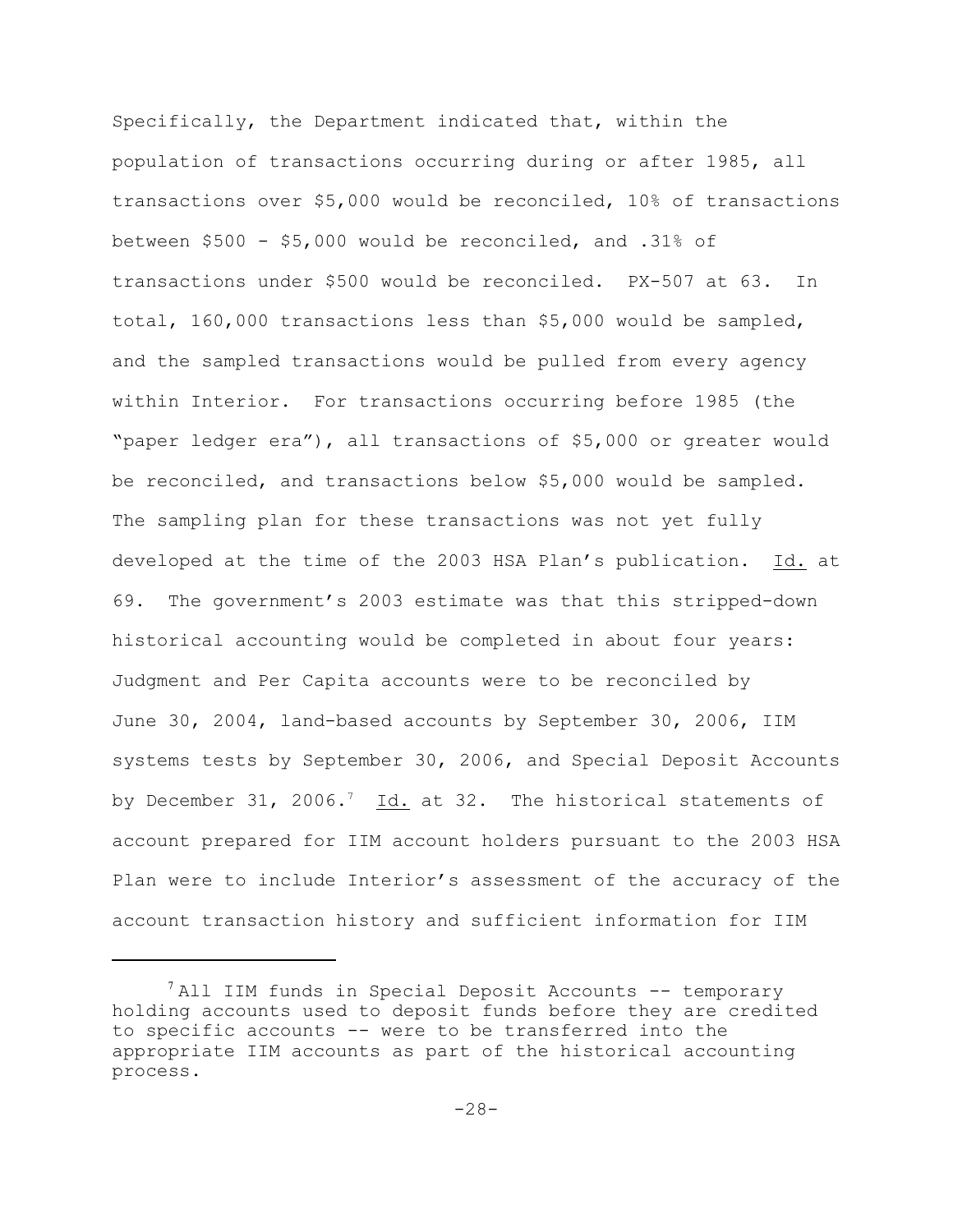beneficiaries to "ascertain whether Interior has faithfully carried out its IIM Trust Fund duties." Id. at 4.

On the same day it issued its 2003 HSA Plan, Interior filed a court-ordered Fiduciary Obligations Compliance Plan, PX-508. The purpose of this plan was to bring the Department into compliance with the 1994 Act. This plan recognized shortcomings in the HLIP and acknowledged the importance of verifying the accuracy of account balances, a step the government noted was crucial "no matter how carefully future transactions may be recorded." Id. at 5. Defendants next issued a Comprehensive Trust Management Plan, which conceded failures to implement prior trust reform plans and announced a new strategic plan for doing so in the future [Dkt. 2050]. The government filed its "To-Be" Trust Business Model and its Fiduciary Trust Model on March 15, 2005 [Dkt. 2882, attachments 2, 3]. According to the Special Trustee, implementation of the Fiduciary Trust Model would ensure future compliance with fiduciary obligations owed to IIM beneficiaries.

# I.1.E. IIM-related projects before the 2007 plan

i. *Paragraph 19 project*

In 1999, after Secretaries Babbitt and Rubin and Director Gover had been found in contempt for their noncompliance with orders of this Court, Cobell II, 37 F. Supp. 2d 6, 17 (D.D.C. 1999), the government hired Arthur Andersen to help

 $-29-$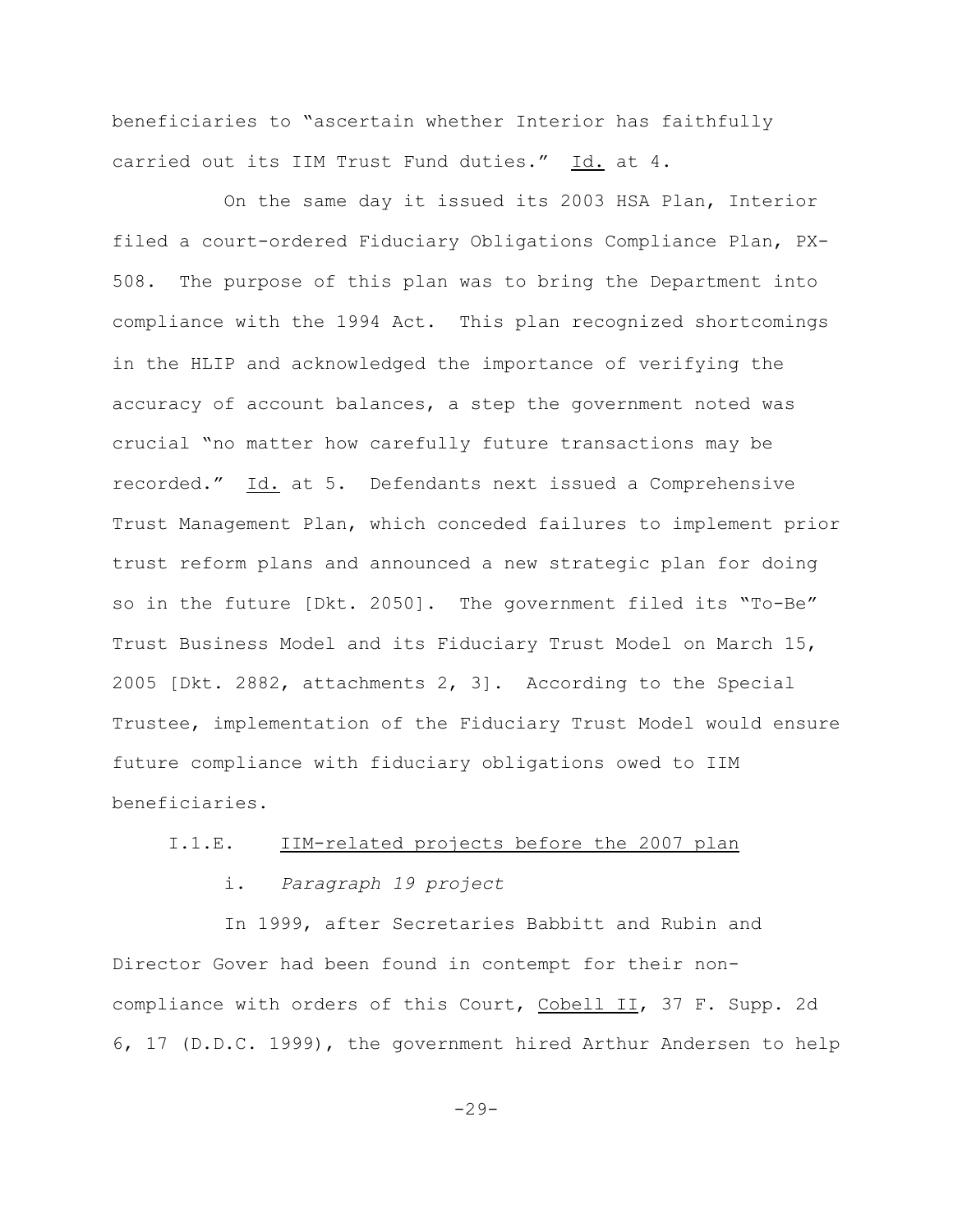both the Treasury and Interior Departments comply with Paragraph 19 of the First Order for Production of Information [Dkt. 16]. Under Paragraph 19, defendants were to produce all "documents, records or tangible things which embody, refer to, or relate to the IIM accounts of the named Plaintiffs or their predecessors in interest." Id. at ¶19. Treasury produced over 2,000 documents pursuant to Paragraph 19, and Andersen ultimately concluded that Treasury's Paragraph 19 search had been "thorough [and] well-executed [at or above] industry practices." Trial 1.5 Tr. 51:15-52:9 (Brunner 6/6/03). Interior searched approximately 80 facilities for documents responsive to Paragraph 19 and produced around 160,000 documents. Trial 1.5 Tr. 54:6-55:8, Tr. 66:5-7 (Brunner 6/6/03). A total of 37 accounts were analyzed during this project. The documents collected dated back to 1914. Interior's 2007 HSA Plan Part 2, AR-566 at 33-03-12.

The records produced in response to Paragraph 19 were reviewed by Ernst & Young partner Joseph Rosenbaum in 2001. Trial 1.5 Tr. 53:3-10 (Rosenbaum 6/9/03). Rosenbaum's report analyzed a virtual ledger of transactions reflecting the documents Interior had collected in response to Paragraph 19. Rosenbaum determined that the documents necessary for assembling transaction histories for the named plaintiffs and their predecessors were available, and that TFAS balances from December 31, 2000 were sufficiently supported by supplemental

 $-30-$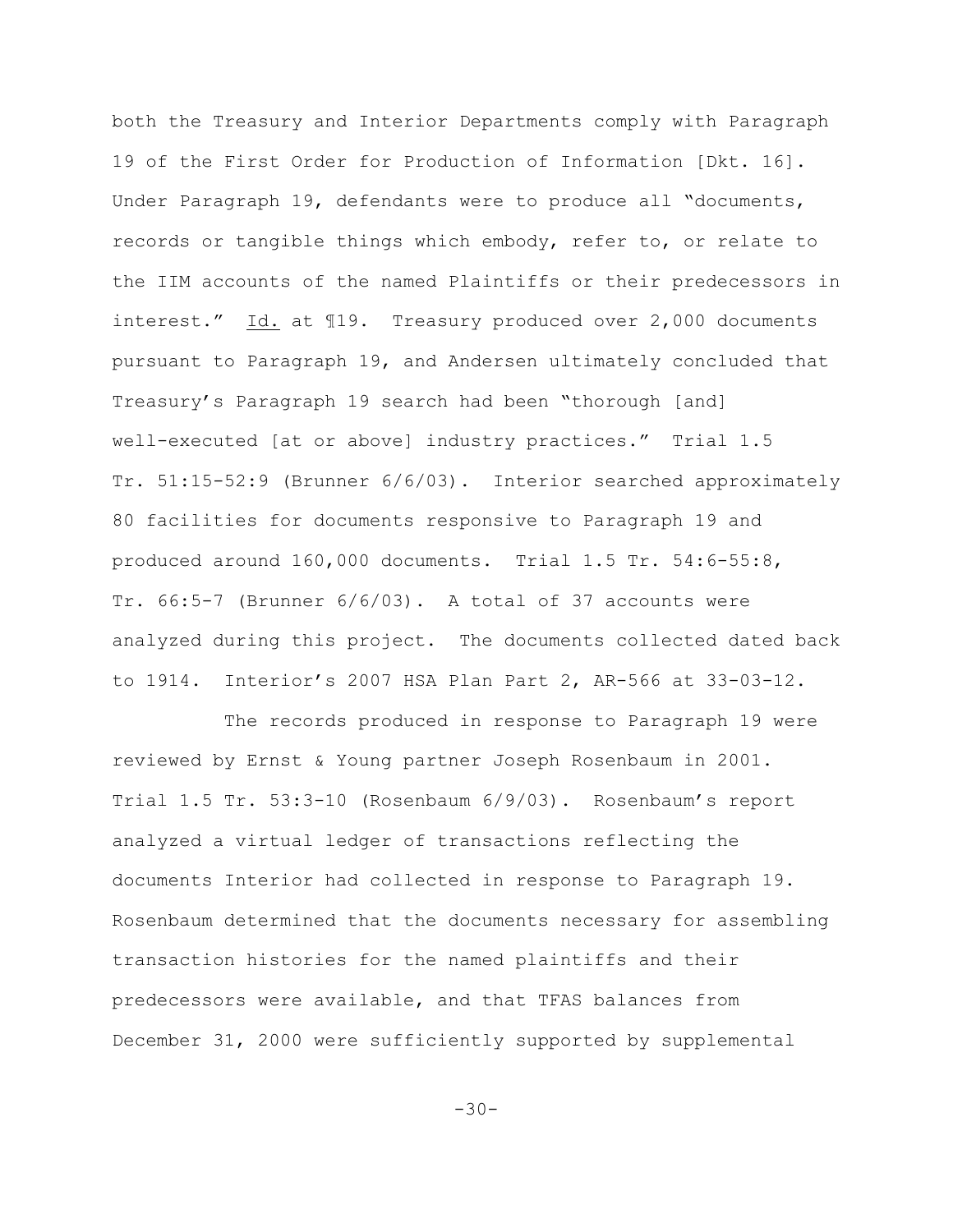documentation. Trial 1.5 Tr. 56:15-22 (Rosenbaum 6/9/03). Supporting documentation was discovered for 86 percent of the 12,617 transactions reviewed, representing 93 percent of the total dollar value of those transactions, or approximately \$1.12 million. Trial 1.5 Tr. 75:5-76:19, Tr. 77:6-19 (Rosenbaum 6/9/03). Only small variances were noted. The total cost of the project, however, was around \$20 million. AR-566 at 33-03-12. Interior concluded that, although the documents necessary to complete adequate accountings are available, the accounting process is extremely expensive, often dwarfing the dollar amounts reflected in beneficiaries' accounts.

Rosenbaum also performed an "expected versus actual" analysis by comparing information about leases, transactions, and ownership interests. Trial 1.5 Tr. 54:17-55:10 (Rosenbaum 6/9/03). He identified and analyzed the majority of leases associated with the named plaintiffs that related to farming and oil and gas extraction, Trial 1.5 Tr. 57:20-58:3 (Rosenbaum 6/9/03), finding a net of only \$32.04 in unexplained differences between transaction ledger entries and leases. During the October 2007 bench trial, Associate Deputy Secretary James Cason testified that Interior understood the results of the Paragraph 19 project as indicating that, although there were errors in the accounts, the errors were relatively few, the errors tended to be

-31-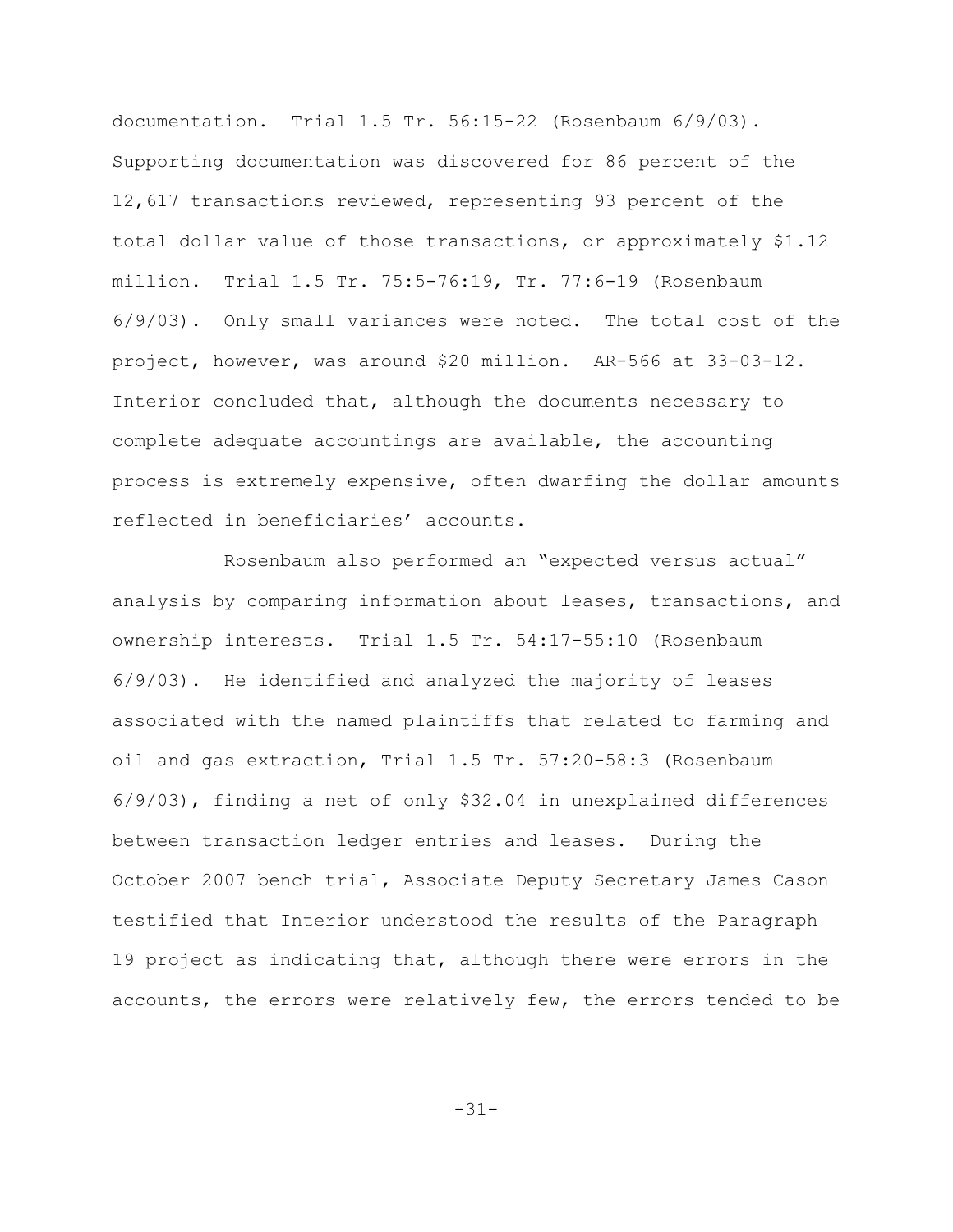small, and the errors were on both sides of the ledger. Tr. 62:12-21 (Cason).

The Paragraph 19 project ignored direct pay transactions, Trial 1.5 Tr. 44:13-23 (Rosenbaum), escheated interests, Trial 1.5 Tr. 7:18-23 (Rosenbaum), and other types of transactions. The analysis of disbursements typically ended when funds were disbursed from IIM accounts, not when beneficiaries received the funds. Trial 1.5 Tr. 84:25-85:3 (Rosenbaum  $6/10/03$ .

## ii. *Mass cancellation project*

Historically, Treasury checks were of unlimited payability -- in other words, there were no temporal limits on when they could be cashed. That changed when Congress passed the Competitive Equality Banking Act of 1987 (CEBA), Pub. L. No. 100-86, 101 Stat. 552 (1987), which provided that, as of October 1, 1989, Treasury checks would be of "limited payability" and could be cashed for only one year from the date of issuance. Treasury Bulletin No. 90-03, DX-231 at 1, 18; Tr. 323:17-324:4 (Ramirez). CEBA also mandated the "mass cancellation" of all checks issued by Treasury that were at least one year old by April 1, 1991. DX-231 at 1, 3; Tr. 323:17-324:4, Tr. 325:13-20 (Ramirez). At that time, some 10 million Treasury checks from as early as 1954 remained outstanding; approximately 60,000 of these checks were IIM checks with a combined value of approximately

-32-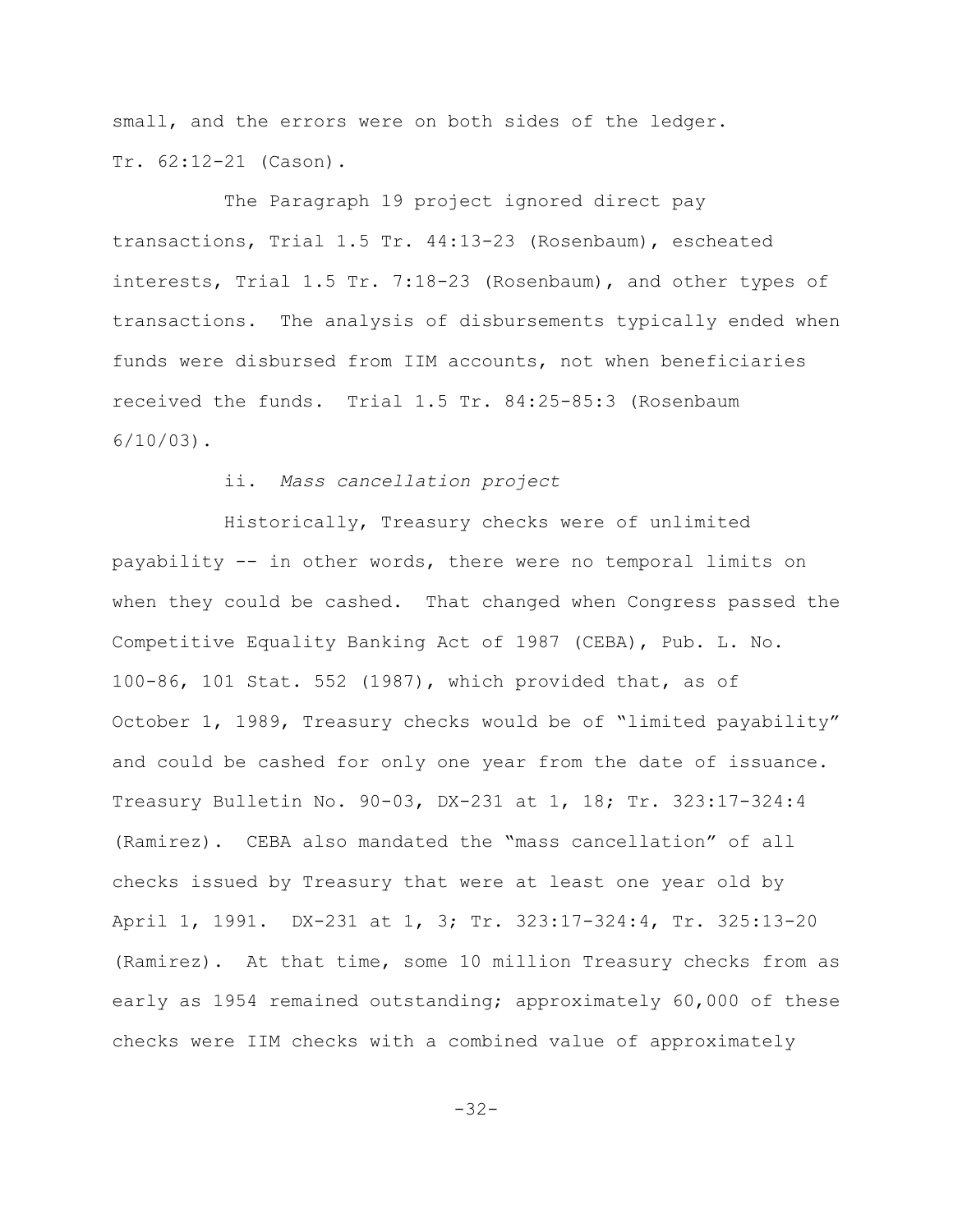\$1.9 million. Mass Cancellation Project, Analysis of Treasury Listing, DX-225 at 8; Tr. 324:8-328:16 (Ramirez); BIA Office of Trust Funds Management (OTFM) Instructions on Completing Mass Cancellation Project, DX-217 at 1-2.

Certain provisions of CEBA were problematic as applied to IIM trust funds. For example, CEBA broadly prohibited recrediting to agencies the funds associated with the cancelled checks. DX-231 at 4. Generally, an agency will deposit funds at Treasury to cover the payments of checks issued pursuant to its authority. Under CEBA, all funds that had been deposited to cover mass cancelled checks were to remain in the Treasury general account rather than revert back to the agencies. At the time, legislators apparently were not focused on the fact that some funds -- like IIM and tribal trust funds -- were not tax dollars, but were monies that were only being held by Treasury after their collection and before their disbursement.

To address this problem, BIA put Katherine Ramirez in charge of a "Mass Cancellation Project," Tr. 323:11-15, Tr. 332:8-20 (Ramirez), whose mission was to identify IIM checks that had been mass cancelled and to re-credit their amounts to the proper accounts. Tr. 323:11-15, Tr. 331:8-14 (Ramirez); July 30, 1992 Letter from Mary Sandoval to Donald Gray, DX-207 at 1. Interior had to obtain a special appropriation for the purpose of re-crediting IIM accounts, and, in 1992, Congress

-33-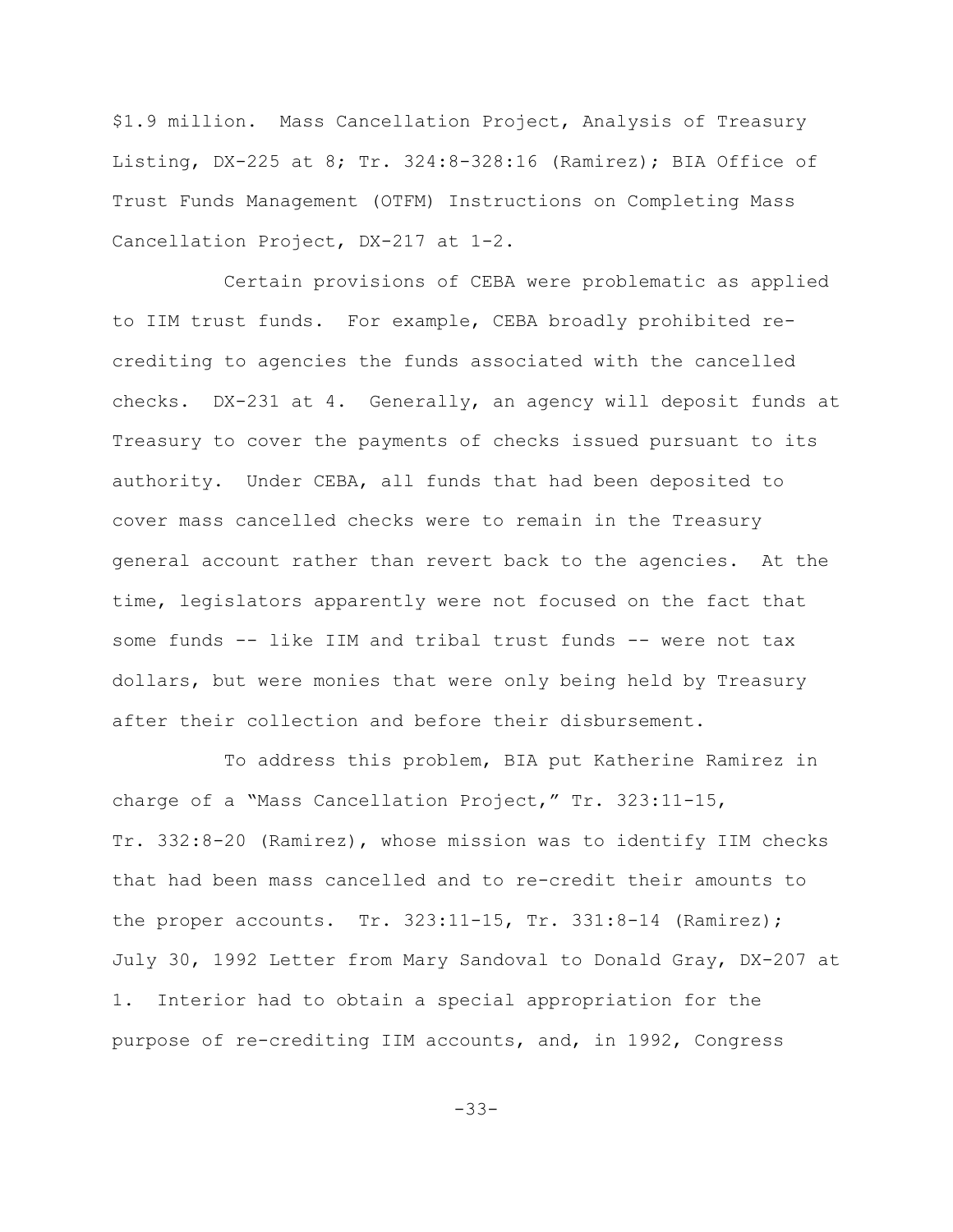appropriated \$3 million for this purpose. See Department of the Interior and Related Agencies Appropriations Act, 1993, Pub. L. No. 102-381, 106 Stat. 1374, 1391 (1992). The mass cancellation project discovered that approximately 22,000 of the approximately 60,000 mass-cancelled IIM checks were zero dollar instruments,  $8$ and attempted to trace the 38,554 remaining checks to specific IIM accounts. Tr. 349:3-350:22, Tr. 352:18-353:4 (Ramirez).

BIA traced \$616,736.31 -- almost a third of the value of the 38,554 non-zero dollar, mass cancelled IIM checks -- to specific accounts or to voided checks, 1993 OTFM CEBA Report, DX-221 at 2; Tr. 353:5-8, Tr. 354:11-356:7 (Ramirez), leaving approximately \$1.3 million in mass cancelled IIM checks unresolved. DX-221 at 2. Of that \$616,726.31, BIA re-credited approximately \$278,000 to IIM accounts; \$338,000 was apparently attributable to voided checks. Tr. 356:12-357:9 (Ramirez).

At trial, no evidence was presented as to Interior's post-1993 progress in resolving the remaining approximately \$1.3 million worth of mass cancelled IIM checks. Ramirez testified

 ${}^{8}$ Ramirez testified that the zero dollar instruments were not checks issued to beneficiaries in the amount of zero dollars, but check stock that had been voided, for any number of reasons. Tr. 349:3-351:15 (Ramirez). For example, the check stock may have contained typos, or may have been destroyed in the printer, or could not be used because it did not contain the limited payability instruction ("void after one year"). In those cases, Treasury would not be informed that a particular check number was used, so Treasury officials would input a zero dollar amount. Tr. 349:6-350:24 (Ramirez).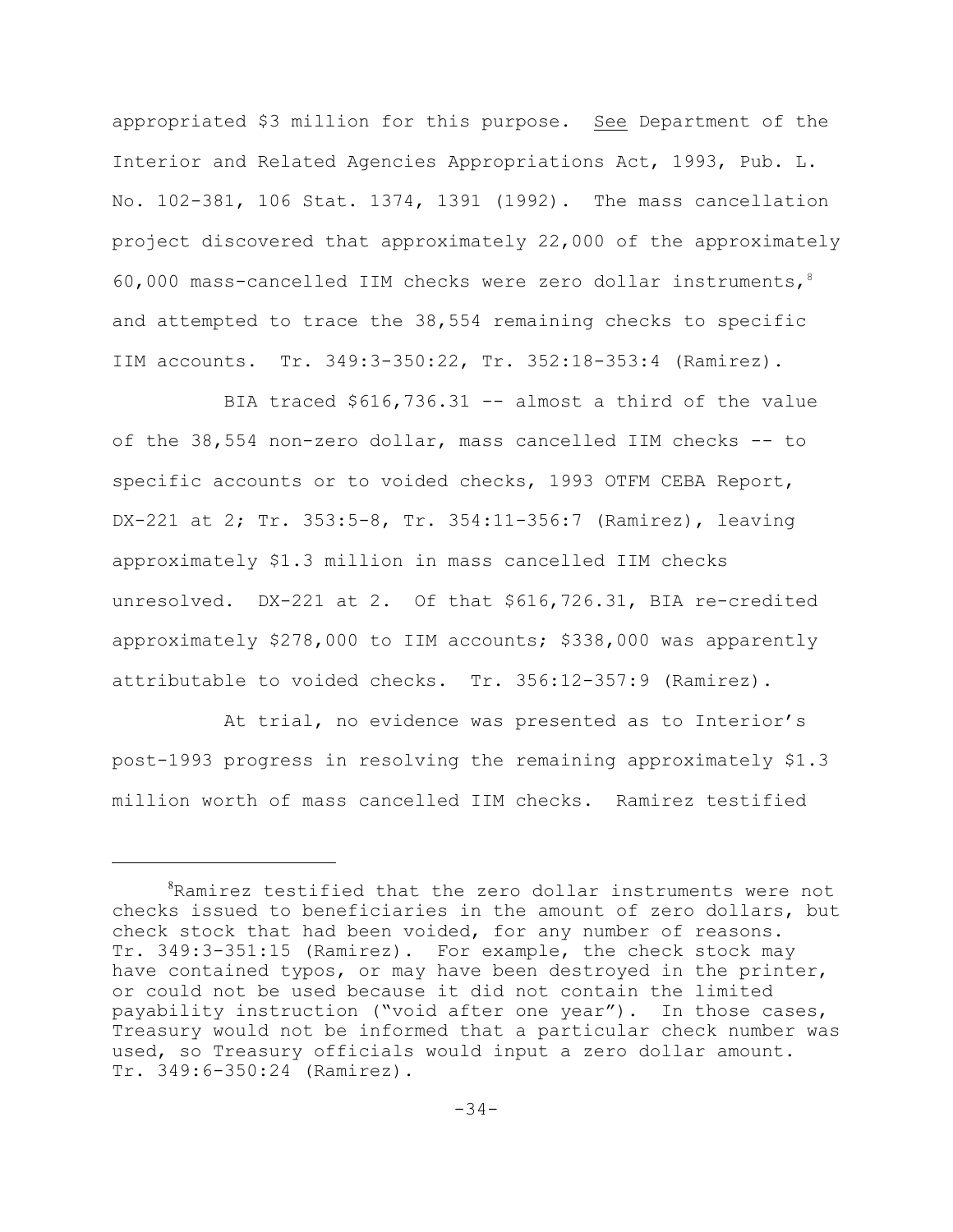that Interior continues to maintain a fund totaling approximately \$500,000 to pay claims on mass cancelled checks, although no claims against the fund have been made recently.

Tr. 364:4-365:11 (Ramirez). It appears that reimbursement for mass cancelled checks occurs now only if an IIM beneficiary or BIA agency presents a mass-cancelled trust check to the agency for payment, and that unless and until such a check is presented, the trust funds associated with the mass cancelled check are not disbursed. Examining unrestored funds from mass cancelled checks is not part of Interior's 2007 HSA project.

iii. *20-year tribal reconciliation project*

The original concept of the reconciliation project was to reconcile both the IIM trust and the tribal trust. After a preliminary assessment revealed significant problems relating to missing IIM records, however, Arthur Andersen informed Interior that reconciling the IIM trust would be infeasible under the \$12 million contract awarded by the government. May 1996 GAO Report to the Senate Committee on Indian Affairs Re: The Tribal Reconciliation Project, PX-710 at 3. Instead, Arthur Andersen endeavored to reconcile the tribal trust between the dates of July 1, 1972 and September 29, 1992. Tr. 2074:9-10 (Christie). The 20-year reconciliation project began in December 1992 and was terminated before completion in 1995, at a total cost of

-35-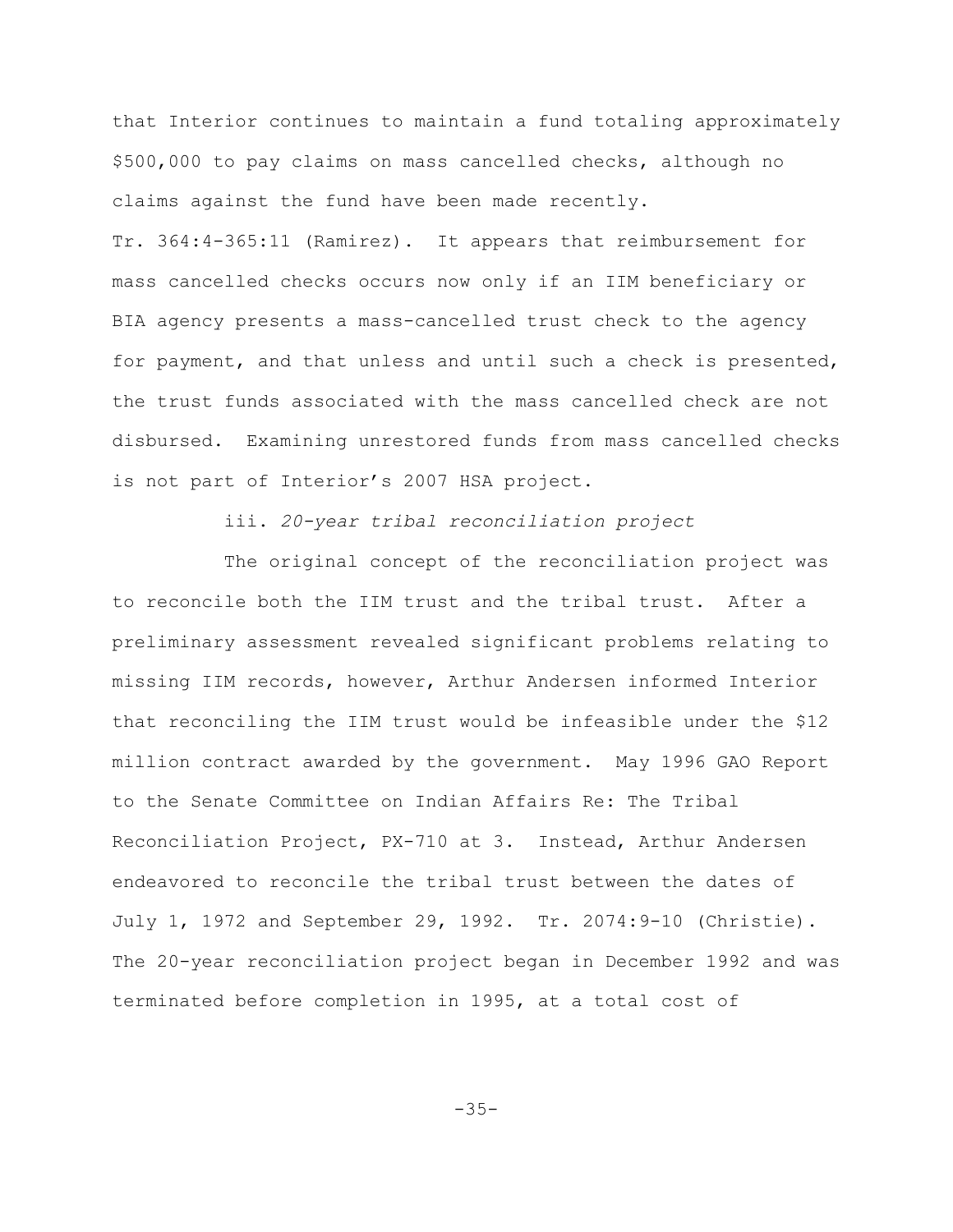approximately \$21 million. Tr. 2073:8-17, Tr. 2084:6-20 (Christie); PX-710 at 2.

The tribal reconciliation project was not an audit, but a contract governed by "agreed upon procedures" -- in other words, a contract in which the client defines the scope and nature of the project. Interior's tribal reconciliation project manager Joe Christie testified that the project accomplished its goal of reconciling tribal trust fund transactions "to the extent possible . . . within the time frame we were given." Tr. 2076:14-19 (Christie). However, because they encountered "lots of missing documents," Tr. 2076:21 (Christie), they were typically unable to put together reconcilable packages for Arthur Andersen's analysis that met the highest standard set forth in the agreed-upon procedures (referred to as the "C" standard). Indeed, the "vast majority" of the packages assembled by BIA workers did not meet this standard. Tr. 2076:21-2080:2 (Christie). When the reconciliation packages were ultimately presented to the relevant tribes, the tribes were told that they could accept or reject packages reconciled at levels other than the "C" level. Tr. 2080:3-9 (Christie).

The results of the reconciliation project were mixed and inconclusive. Approximately 320 reconciliation packages were provided to tribes after Interior terminated the project. At least some supporting documentation was located for 86% of the

-36-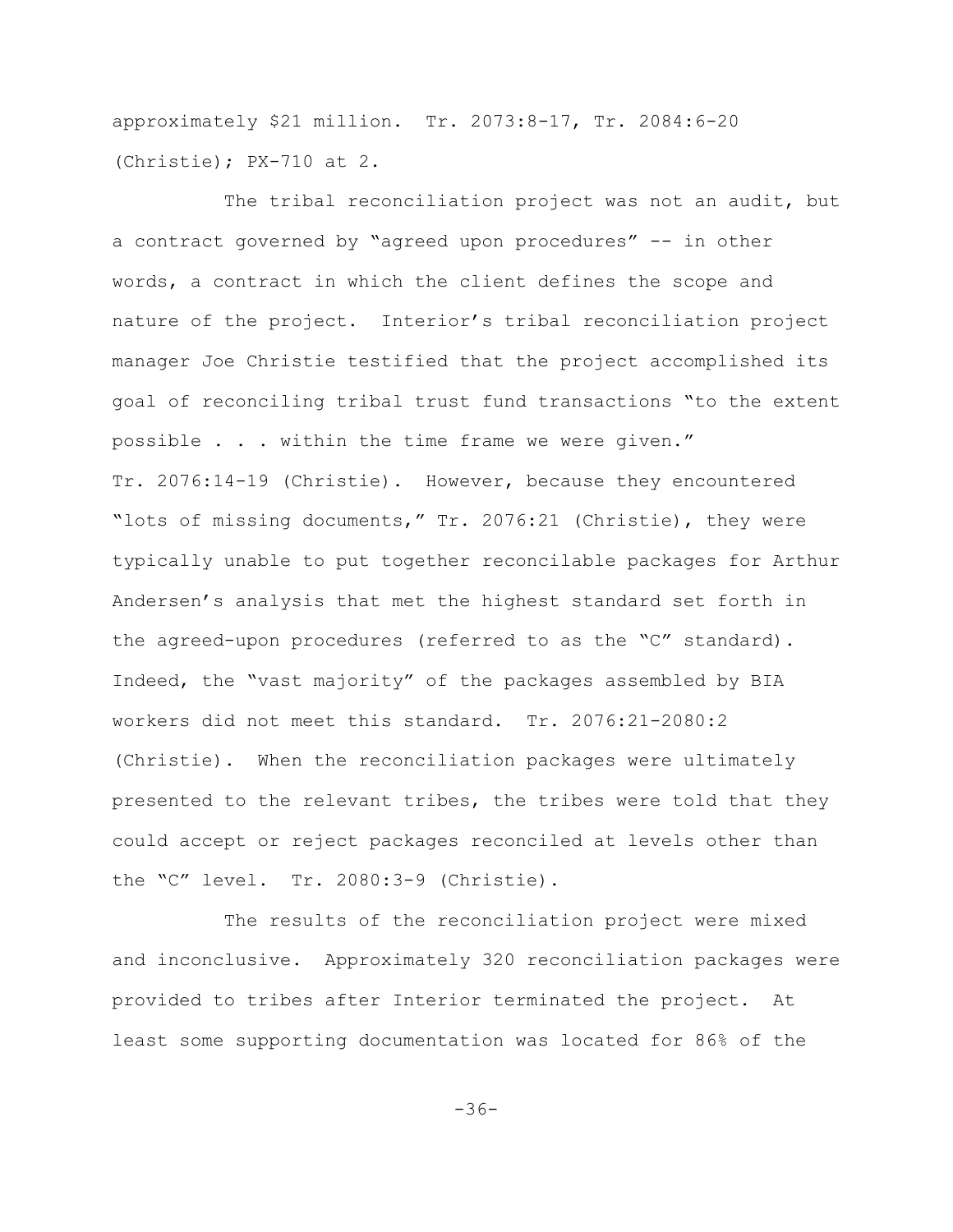non-investment transactions reviewed, but the government could not verify the remaining 14% of those transactions - representing \$2.4 billion -- and abandoned an effort to test investment transactions after being stymied by instances of missing records. PX-710 at 5-6. The 1996 GAO Report on the Tribal Trust Fund Reconciliation Project reveals that BIA failed to certify that the reconciliation was performed in compliance with the contract's agreed upon procedures (a modest certification standard). PX-710 at 3. Notably, the reconciliation did not "address the completeness of records," nor calculate "receipts and disbursements that should have been recorded," and it revealed that "BIA did not know the [complete] universe of leases." Id. at 5-6.

This project did not involve an analysis of the IIM trust beyond Arthur Andersen's initial conclusion that the problem of missing documentation within the universe of IIM trust records was more severe than within the universe of tribal trust records.

#### iv. *TIME project*

In 2000, Interior hired DataCom Sciences, Inc., to "examine the accuracy of the current ownership document information in LRIS by comparing mandatory elements." DataCom Time Project Report, PX-4352 at 4. This became known as the "TIME project." DataCom received a random sample of 93 of the

-37-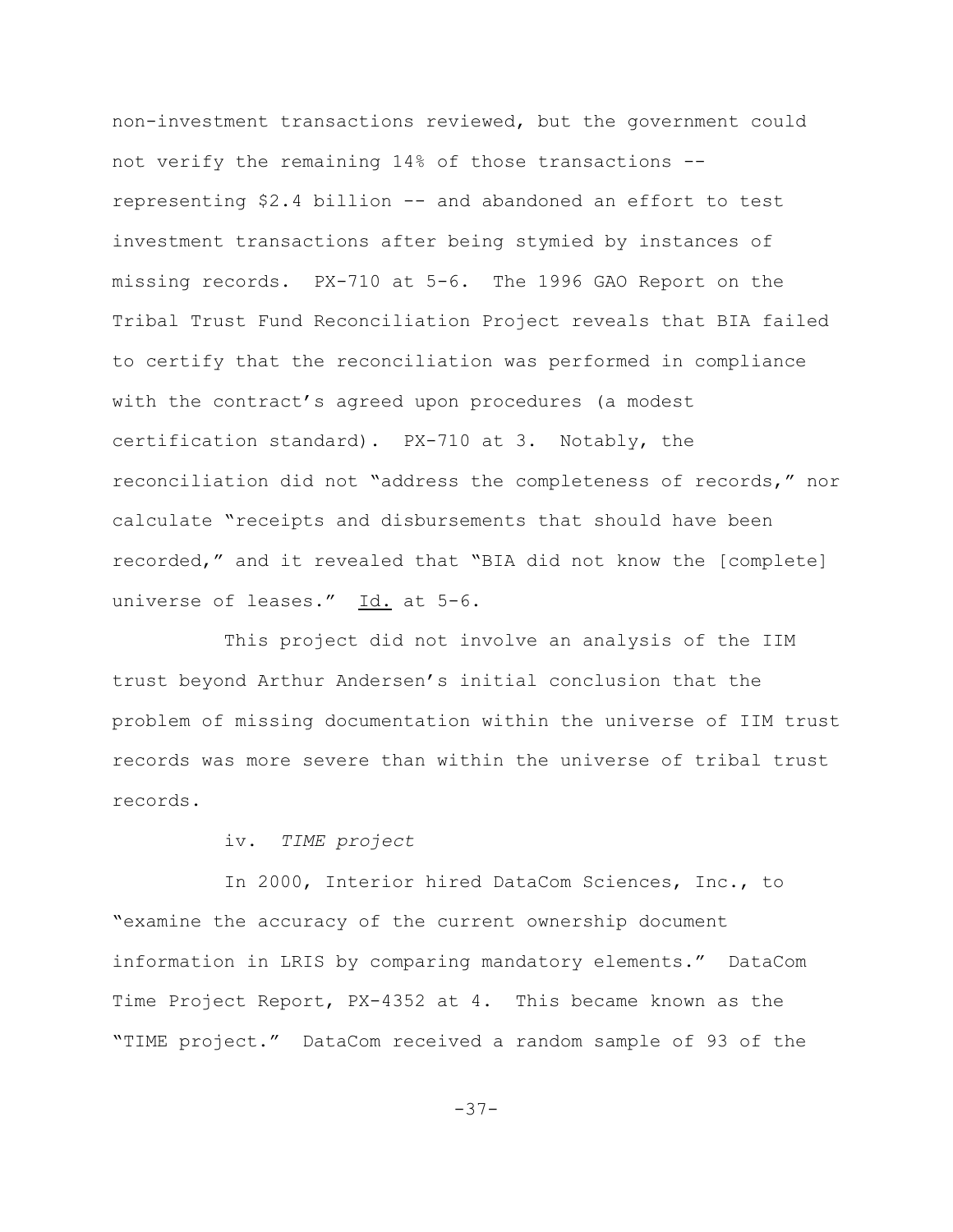239,311 tracts within the LRIS system at the Rocky Mountain Land Title Records Office, PX-4352 at 2, and analyzed 541 documents reflecting ownership information stored in LRIS at the time of the project. Operating on the assumption that the paper records used in the comparative analysis were accurate, Contempt II Tr. 3363:13-3364:2 (Nessi 2/01/02), DataCom determined that over 30% of the 541 LRIS documents analyzed contained errors of different types. PX-4352 at 2.

Interior later hired NORC to conduct a pilot study of the accuracy of probate entries contained in the Tract History Reports housed within LRIS. NORC Analysis of LRIS Tract History Reports, AR-405. After reviewing 99 probated IIM accounts, NORC reported no material errors and no evidence of an error rate as high as 33%, but the NORC report was narrower in scope than the TIME report and indicated that it was not to be used to extrapolate an "error rate" among probate entries. AR-405 at 4.

The differences between the NORC and DataCom findings appear attributable -- at least in part -- to different definitions of "error". NORC criticizes DataCom for overidentifying errors, because DataCom's definition of error was tied to 'conformance to requirements' rather than 'fitness for use.' A misspelling would be a 'conformance to requirements' error, even if it did not affect the entry's fitness for use in the administration of the trust. NORC Analysis of LRIS Tract

-38-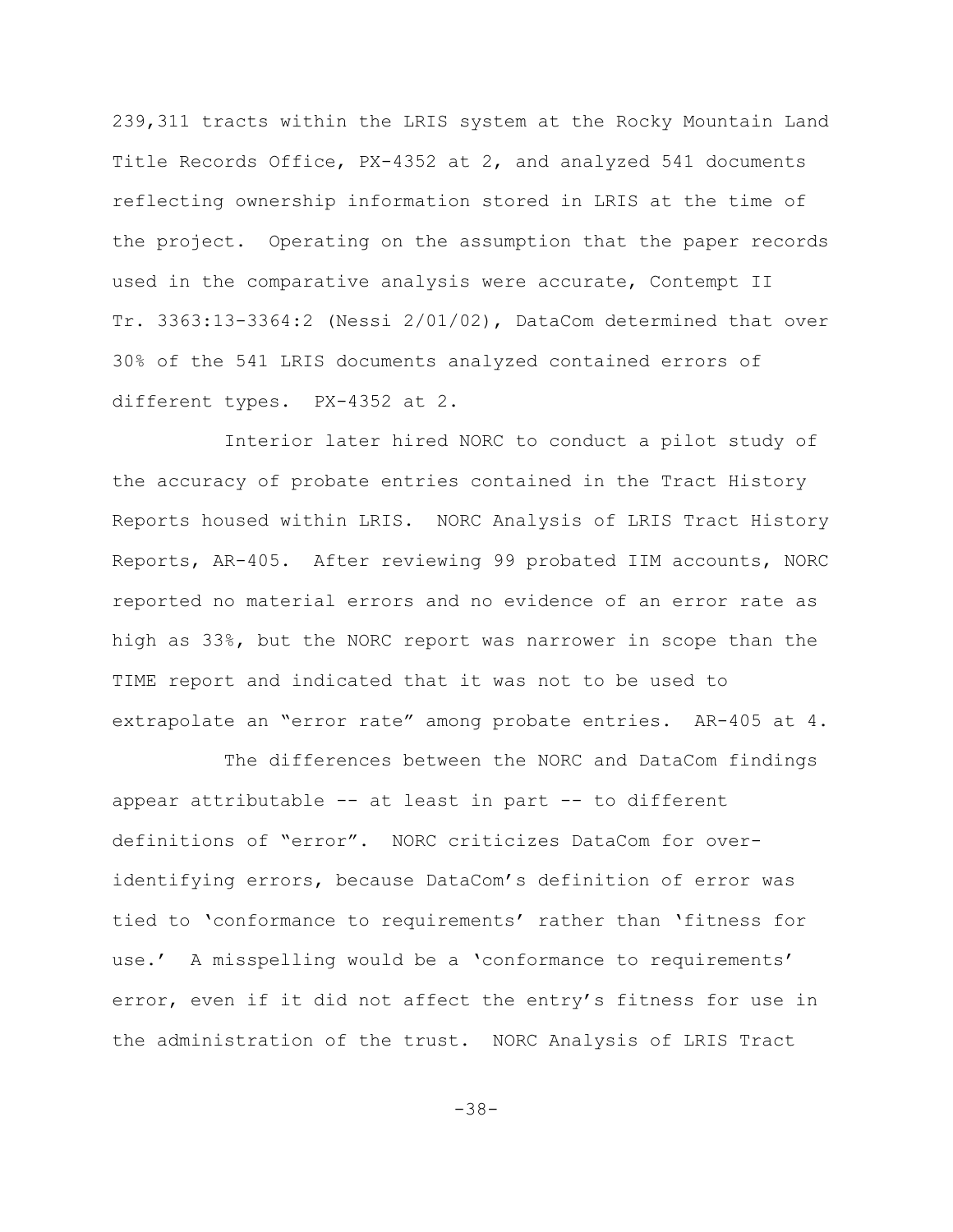History Reports, AR-405 at 50-02-06-08; Tr. 1079:3-9 (Scheuren). The DataCom report indicates only that "inconsistencies" between hard copy documents and LRIS entries were treated as errors. The NORC pilot study operated with a more inquiring definition of "error". For example, documents missing from LRIS due to the probate backlog were not considered errors, nor were incorrect IIM numbers. AR-405 at 50-2-6.

Neither definition of "error" can be judged "right" or "wrong." They are merely more and less sensitive to mistakes within the LRIS system. The error rate calculations of both approaches can be useful, if for different purposes. The record will not support plaintiffs' submission that the high error rate found by DataCom is indicative of material errors throughout current LRIS ownership information. It is reasonable to conclude, however, that further analysis of LRIS ownership records should precede total reliance on that database for purposes of auditing or accounting for ownership interests.

#### v. *Straw Man project*

Dr. Scheuren drafted a document concerning a proposed "Straw Man" approach to the historical accounting during his early days as an Interior contractor, when he was "just learning about this work." Tr. 1080:4-21 (Scheuren); Undated document titled "Adaptive Testing Approach for Phase 1 Straw Man Design," AR-167; Undated Scheuren document titled "Straw Man Pretest,"

 $-39-$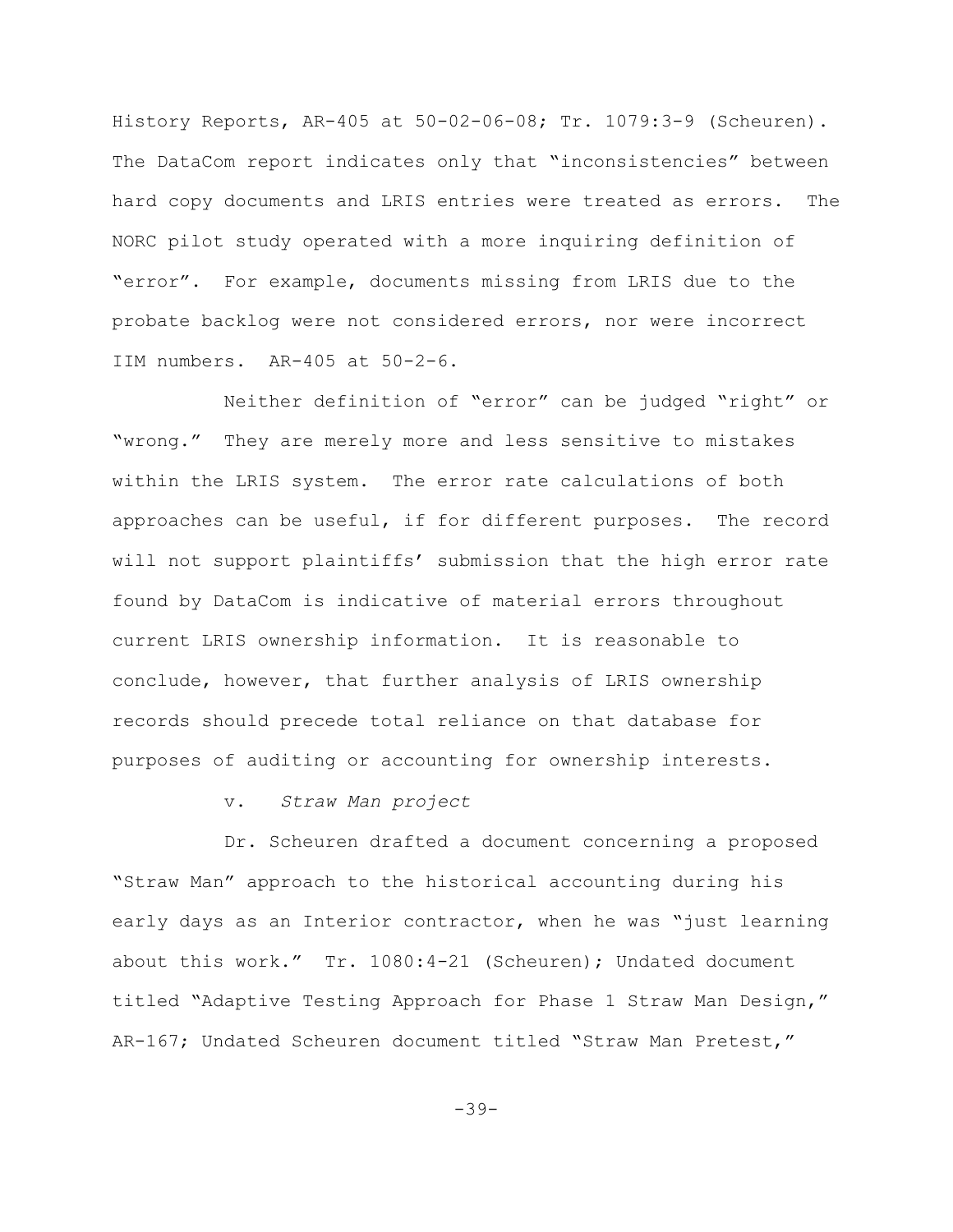AR-170; see also Tr. 1080:4-12 (Scheuren); Exchange containing 07/08/02 email from Scheuren to Edwards mentioning straw man proposal, AR-304 at 14-02-04. The "Straw Man Pretest" was prepared after meetings between NORC and Interior and included several questions for Interior to consider as it planned its data gathering efforts. AR-170; AR-304.

The documents describing the "Straw Man Pretest" focus on the benefits of adaptive sampling -- an approach that is heavily utilized in both the 2003 and 2007 HSA plans. In one document, the government notes that "[t]he main benefit emphasized in an adaptive approach is obviously reduced expense," and identifies other benefits such as scalability, speed, suitability for targeting of efforts, likelihood that results can be reported as "a series of successes," use of pilots to benefit from lessons learned by prior pilots, and increased accuracy. AR-167 at 57-29-01-02. Adaptive sampling "links up nicely with the legitimate payment of a cash settlement, since inherently an adaptive approach admits error, even though it may well manage to keep it less than would have been the case in a full accounting." Id. at 57-29-02. The "Straw Man" approach appears to reflect Interior's initial reconsideration of the 100% transaction-bytransaction approach proposed in the 2002 Report to Congress: "the adaptive strategy . . . is completely compatible with the . . . [July 2, 2002] Historical Accounting Report. The only

 $-40-$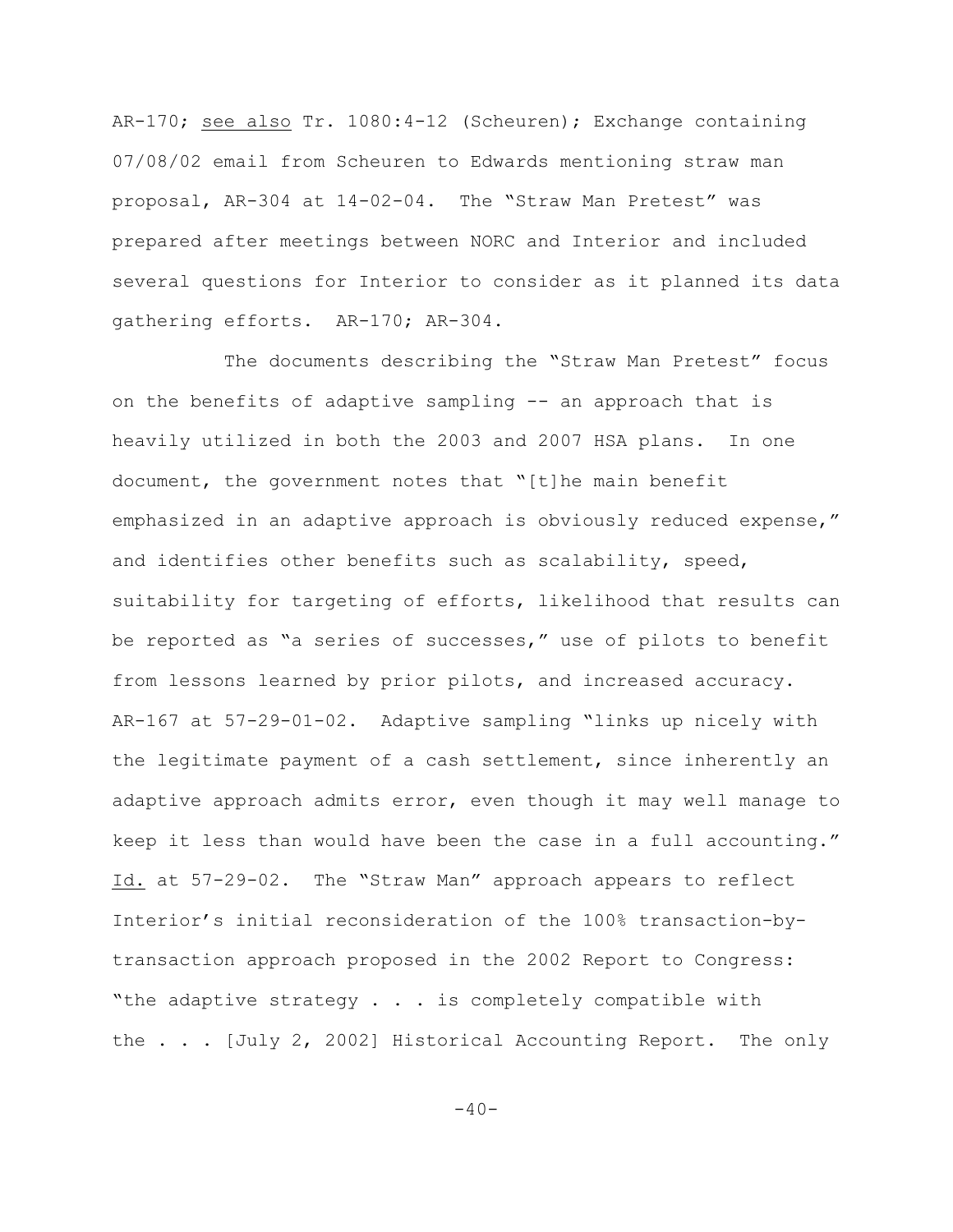difference is that we do not necessarily have to test every transaction." Id.

vi. *Recent audits of the IIM trust*

To the court's knowledge, there has never been an unqualified independent audit of the IIM trust. "Qualified" audits are issued when the auditor is unable to comply with generally accepted auditing standards. In the case of the IIM trust, auditors have issued qualified audits after discovering cash balances that conflicted with those reported by the U.S. Treasury, internal control deficiencies, records management problems, and irreconcilable ledgers, among other things. See, e.g., AR-343; AR-347; AR-350; AR-352; AR-355; AR-369; AR-374; PX-575 at 3, 10-12. The first IIM trust audit performed by an independent auditor was the Arthur Andersen audit conducted in 1988. PX-575 at 3. That audit documented internal controls weaknesses attributable to inadequate training, lack of experienced supervisors, understaffing, and out-of-date accounting manuals, and concluded that the "accounting systems [were] unreliable." PX-575 at 10-12. These concerns have been reflected in more recent audits as well. See PX-695; AR-633; AR-377; AR-374. The most recent independent audit -- prepared by KPMG for the year ending on September 30, 2006 -- noted that OST relied upon unreliable BIA data and unresolved financial reporting from prior periods, that OST's processing of trust data

-41-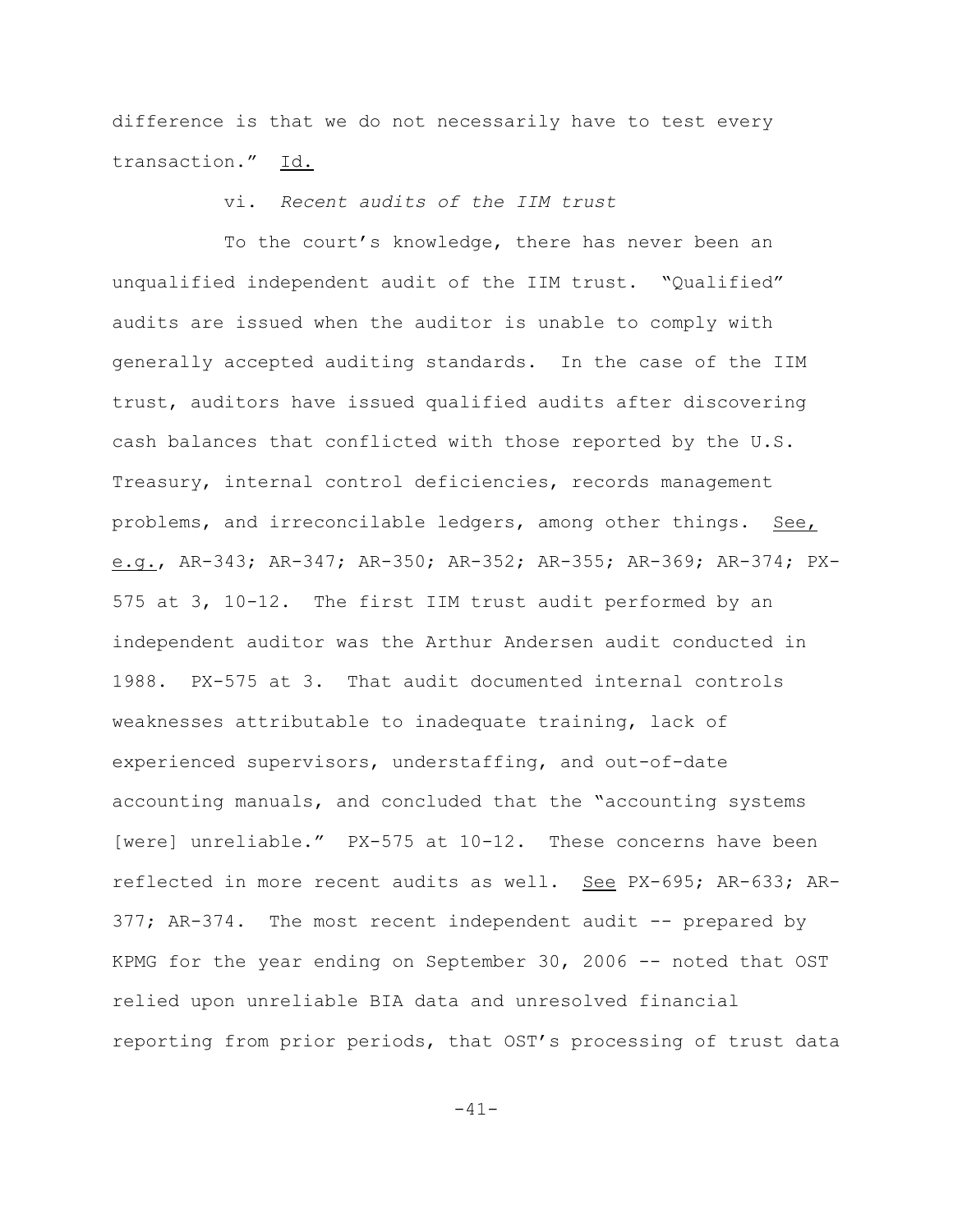relies upon the accuracy of information from BIA, MMS, and other bureaus and offices, and that "current management is burdened with the ongoing impact of decades of accumulated discrepancies in the accounting records." AR-343 at 60-02-34.

## I.1.F. Establishment of the AIRR in Lenexa, Kansas

In 2004, the government opened the American Indian Records Repository (AIRR) in an underground limestone mine in Lenexa, Kansas. AR-563 at 11-12; Tr. 378:19-379:17 (Ramirez). The AIRR is within NARA's Federal Records Center, which is one of many government offices and private businesses occupying space in the 90 acre mine. Tr. 368:3-8; Tr. 370:13-14 (Ramirez). Retired Indian records are sent to Lenexa for storage and as a resource for research. The government now reports that 165,825 boxes of Indian records are stored at the AIRR (not all of which contain IIM trust records). OTR Activity Report for December 2007 (Jan. 15, 2008) [Dkt. 3479].

Two Interior offices have outposts at the AIRR: the Office of Historical Trust Accounting (OHTA) and the Office of Trust Records (OTR). Tr. 367:1-8 (Ramirez). OTR is within the Office of the Special Trustee for American Indians (OST). The AIRR is under the overall management of OTR, but OHTA requires access to trust records that are stored on-site, so OHTA sublets space from OTR and employs on-site contractors who search for ("searchers") and code ("coders") documents. Id. OTR also has

-42-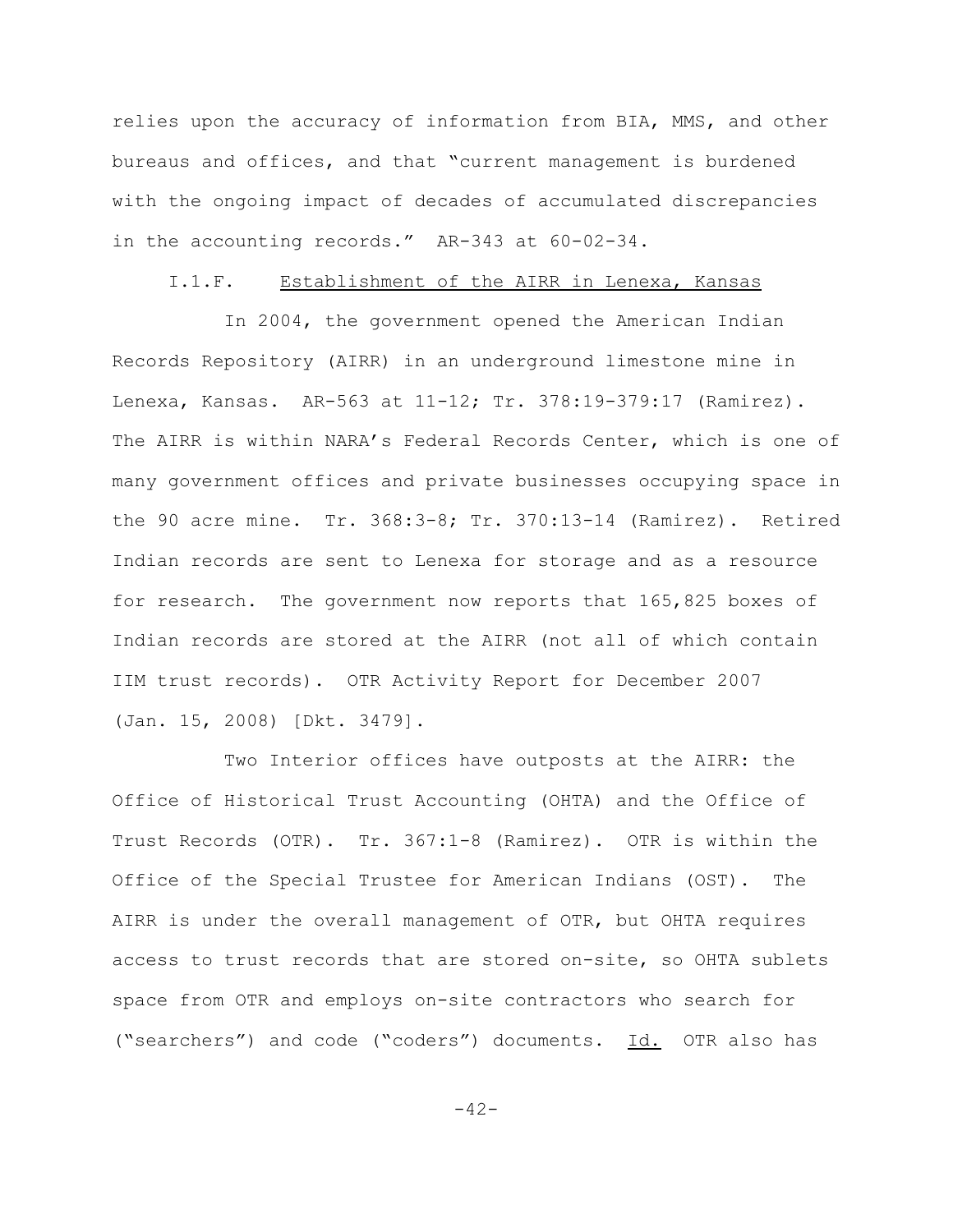an off-site annex facility, where boxes of records destined for the AIRR are initially received from BIA, OST, and regional offices across the United States. These sealed boxes are indexed, inventoried, and labeled according to strict procedures before they are sent into the cave and officially transferred from the custody of the DOI into the custody of NARA. Tr. 372:12-373:7 (Ramirez). Kathy Ramirez -- the former manager of the mass cancellation project -- manages OHTA's contract staff at the AIRR. Tr. 366:25-367:1 (Ramirez).

Two primary systems are used for indexing, storing, searching for, coding, and scanning specific documents at the AIRR: the Box Index Search System (BISS) and Account Reconciliation Tool (ART). After they have been delivered and labeled, the boxes' numbers and indexing information are entered into the BISS by annex contractors before the records are transferred to NARA for storage. Tr. 372:18-373:7, Tr. 377:5-378:9, Tr. 385:19-386:19 (Ramirez). OHTA's accounting contractors (Clifton Gunderson) use the BISS system to identify records that will be potentially useful in conducting historical accounting work. Tr. 381:3-25 (Ramirez). After identifying potentially relevant boxes on the BISS, these "searchers" submit requests to NARA, and NARA delivers the requested boxes to OHTA's searchers. Tr. 382:1-383:9 (Ramirez). Once the searchers identify relevant documents within the requested boxes, another

 $-43-$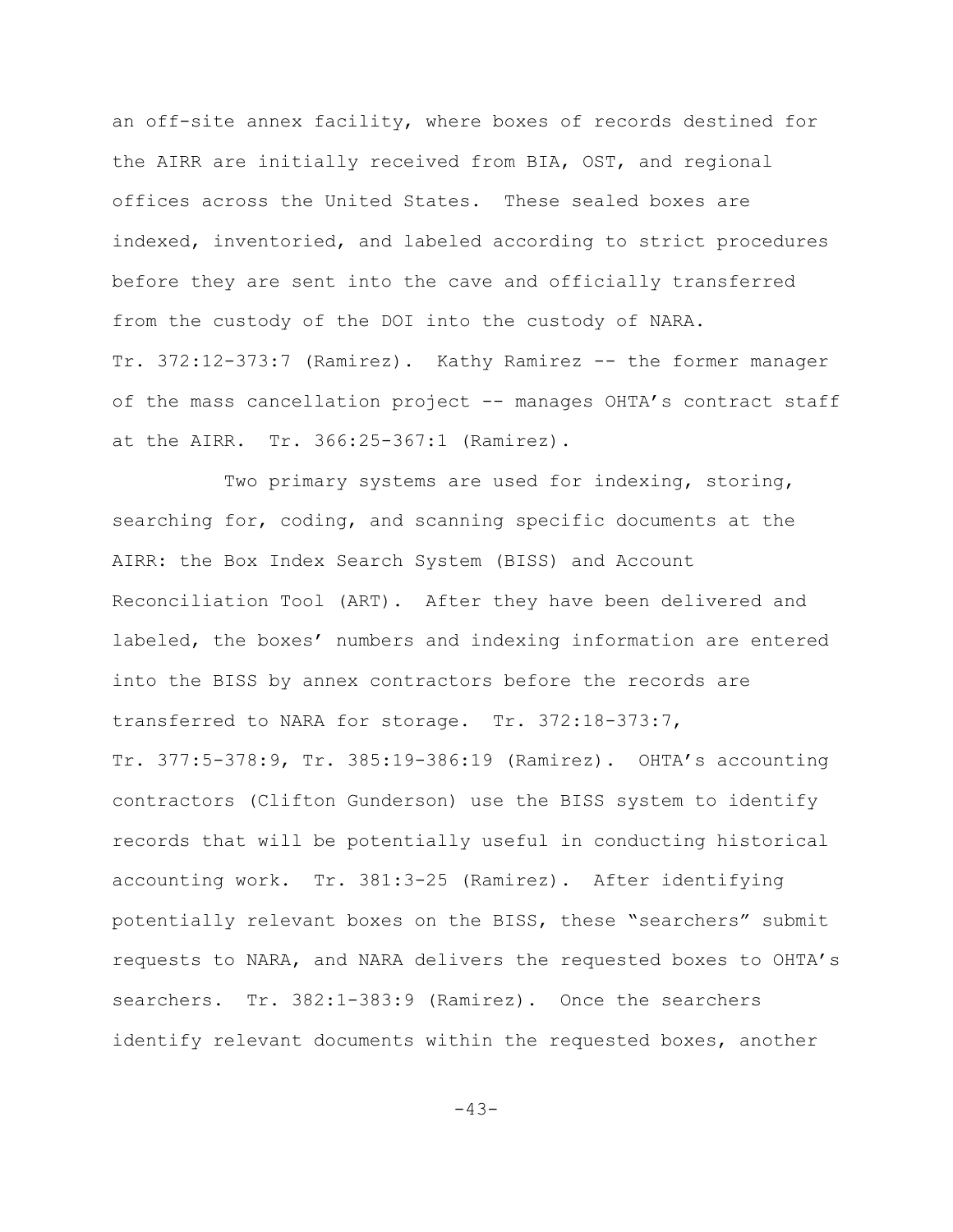group of contractors (the "coders") images and codes the responsive documents and loads them into the ART system where they are accessible to OHTA contractors performing historical accounting work. Tr. 383:20-384:11, Tr. 385:3-11, Tr. 387:2-389:15 (Ramirez). Quality control measures are observed throughout the process.

It is evident from the photographs presented and testimony given at trial that the AIRR is a state of the art, climate-controlled, organized, and sizable facility suitable to the storage and research obligations of the Interior Department. Storage bays containing Indian trust records were constructed in accordance with the highest standards, the facility maintains low temperature and low humidity, and particulate matter and ultraviolet light are controlled. Tr. 370:17-19 (Ramirez).

While the facility reflects a significant improvement in the conditions and treatment of the records that have survived the cramped, disorganized, flooded, rat-infested storage facilities in which some of them were found, it is unclear from the evidence presented at trial what percentage of total IIM records that should have been maintained over the life of the trust have actually been recovered and shipped to the AIRR. Document requests still present vexing challenges for the considerable number of "searchers" working in the AIRR. At the time of trial, of the 80,000 requests FTI has submitted to AIRR

 $-44-$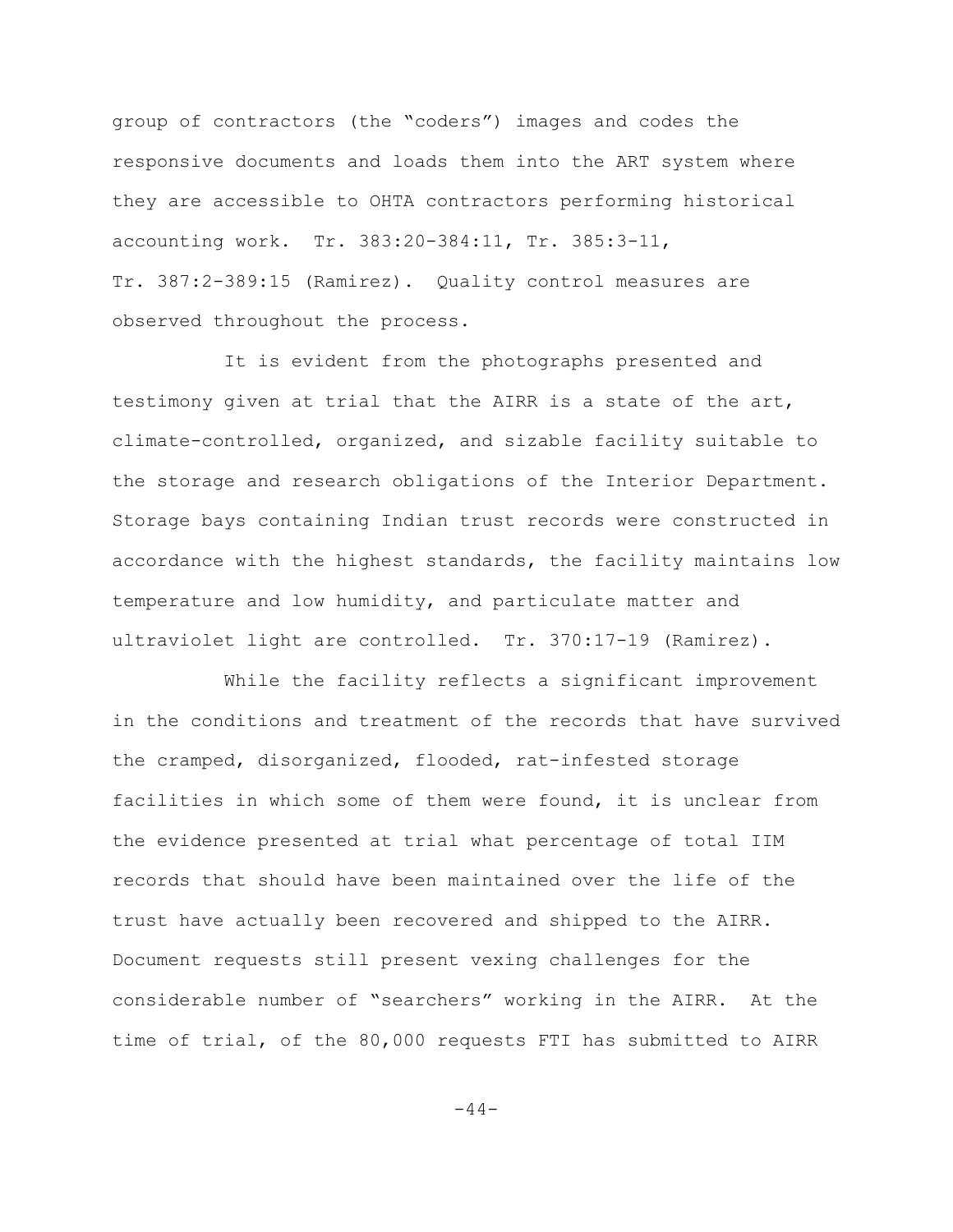in connection with its DCV work, approximately 35,000 requests remained pending, and some requests can take over a year to fill. Tr. 505:3-14 (Herman). As recently as June 2007, the government estimated that it could cost up to \$37.4 million to search the AIRR for documents related to plaintiffs' request for the trust records of less than one hundred specific beneficiaries. [Dkt. 3340] at 3-4. The development of the AIRR has streamlined the analysis of trust records to some extent, but difficulties in locating documents and the inability to certify that all relevant documents have been consolidated in the facility prevent a finding that the records management problems chronicled in earlier opinions have been fully rectified.

### I.2. **The 2007 Historical Accounting Plan**

The historical accounting plan announced by Interior in May 2007 -- the 2007 HSA Plan -- is dramatically different from the far more ambitious plan announced four years earlier. It reflects Interior's decisions, sometimes made for cost reasons and sometimes because of its legal interpretation of the statute, to rely much more heavily on sampling and statistics. Interior will reconcile only a small sample of IIM transactions (which it believes will yield statistically significant results), test its existing electronic data for completeness, test the process by which revenues collected from allotments are transferred into IIM accounts (again on a sample basis), and then begin issuing

 $-45-$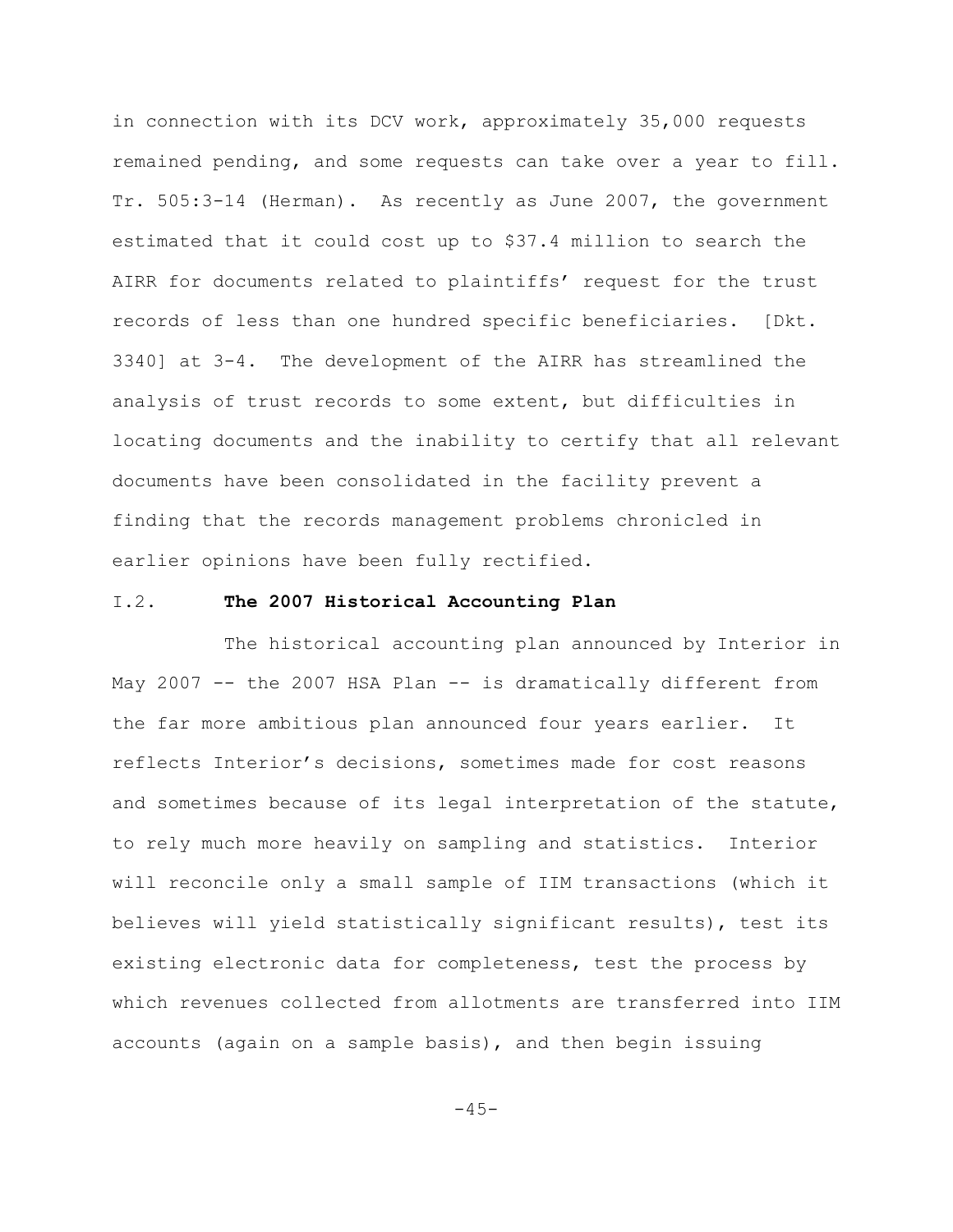historical statements of account to IIM holders -- with Interior's assurance that they are correct.

### I.2.A. Major changes to the Historical Accounting Project reflected in the 2007 HSA Plan

The Interior Department's 2007 HSA Plan "builds upon and replaces" the 2003 HSA Plan. Interior's 2007 Historical Accounting Plan, AR-566 at 33-03-03. Many significant changes are reflected in the Department's newest plan.

i. *Cost and Schedule*

When it adopted the 2003 HSA Plan, Interior estimated that the IIM historical accounting project would cost \$335 million to perform and would be completed within five years. Between 2003 - 2007, however, not only did Interior receive only \$127.1 million in appropriations for its IIM historical accounting work, but it also discovered that the accounting process it had envisioned would be both more costly and more time-consuming than it had anticipated. Tr. 67:24-68:7 (Cason). Even with the dramatic reduction in the number of land-based transactions that will be sampled under the 2007 Plan, Interior expects that the 2007 Plan work will not be completed until the end of 2011. That estimate is contingent upon congressional appropriations for IIM historical accounting totaling \$144 between 2007 and 2011.

 $-46-$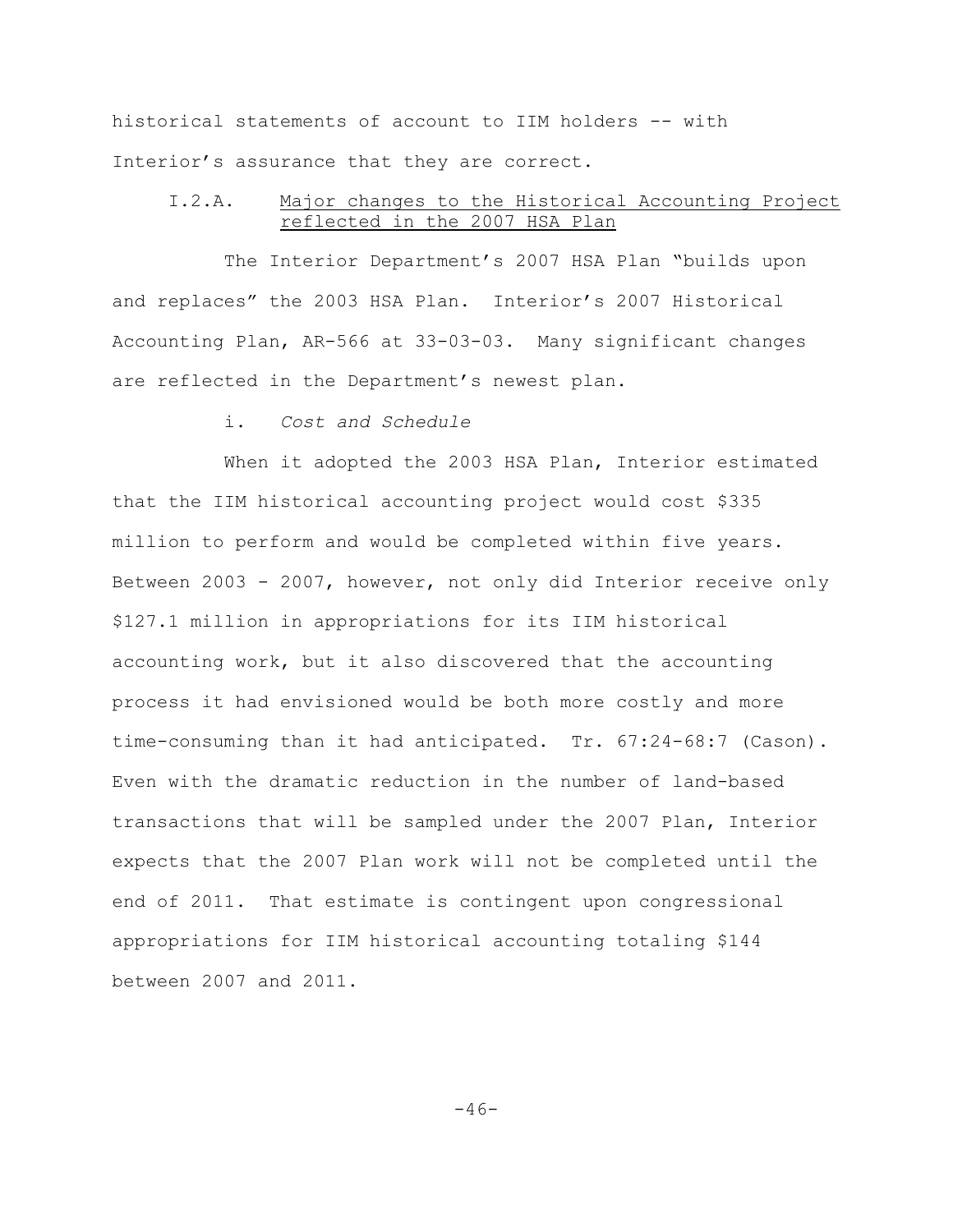ii. *Transactions and Accounts to be Reconciled*

The 2003 plan relied on statistical sampling of lower value transactions in land-based accounts, but the number of transactions to be reconciled under the new plan is considerably smaller. A chart may help to illustrate the differences:

|                                                                                                                 | 2003 HSA Plan                                                                                                                                                                                                                                                                                                                | 2007 HSA Plan                                                                                                                                                                                                                                                                                                                                |
|-----------------------------------------------------------------------------------------------------------------|------------------------------------------------------------------------------------------------------------------------------------------------------------------------------------------------------------------------------------------------------------------------------------------------------------------------------|----------------------------------------------------------------------------------------------------------------------------------------------------------------------------------------------------------------------------------------------------------------------------------------------------------------------------------------------|
| Reconciliations of<br>transactions from<br>land-based accounts<br>post-1985<br>(the "Electronic<br>Ledger Era") | $\triangleright$ transactions $\ge$<br>\$5,000: 100%<br>transaction-by<br>transaction<br>approach<br>(73,000)<br>transactions)<br>transactions btw<br>$$500 - $5,000:$<br>80,000<br>transactions<br>sampled<br>transactions<br>$<$ \$500: 80,000<br>transactions<br>sampled<br>samples must be<br>drawn from every<br>agency | $\triangleright$ transactions $\triangleright$<br>\$100,000: 100%<br>transaction-by<br>transaction<br>approach<br>(2,099)<br>transactions)<br>$\triangleright$ transactions<br>$<$ \$100,000: 4,500<br>transactions<br>sampled<br>all agencies<br>subject to<br>sampling, but no<br>requirement that<br>samples be drawn<br>from each agency |
|                                                                                                                 | $\triangleright$ projected total $\approx$<br>233,000<br>transactions<br>$reconciled -$<br>AR-566 at 33-03-22<br>$-33-03-23$                                                                                                                                                                                                 | projected total =<br>6,599<br>transactions<br>reconciled -<br>AR-566 at 33-03-22<br>$-33-03-23$                                                                                                                                                                                                                                              |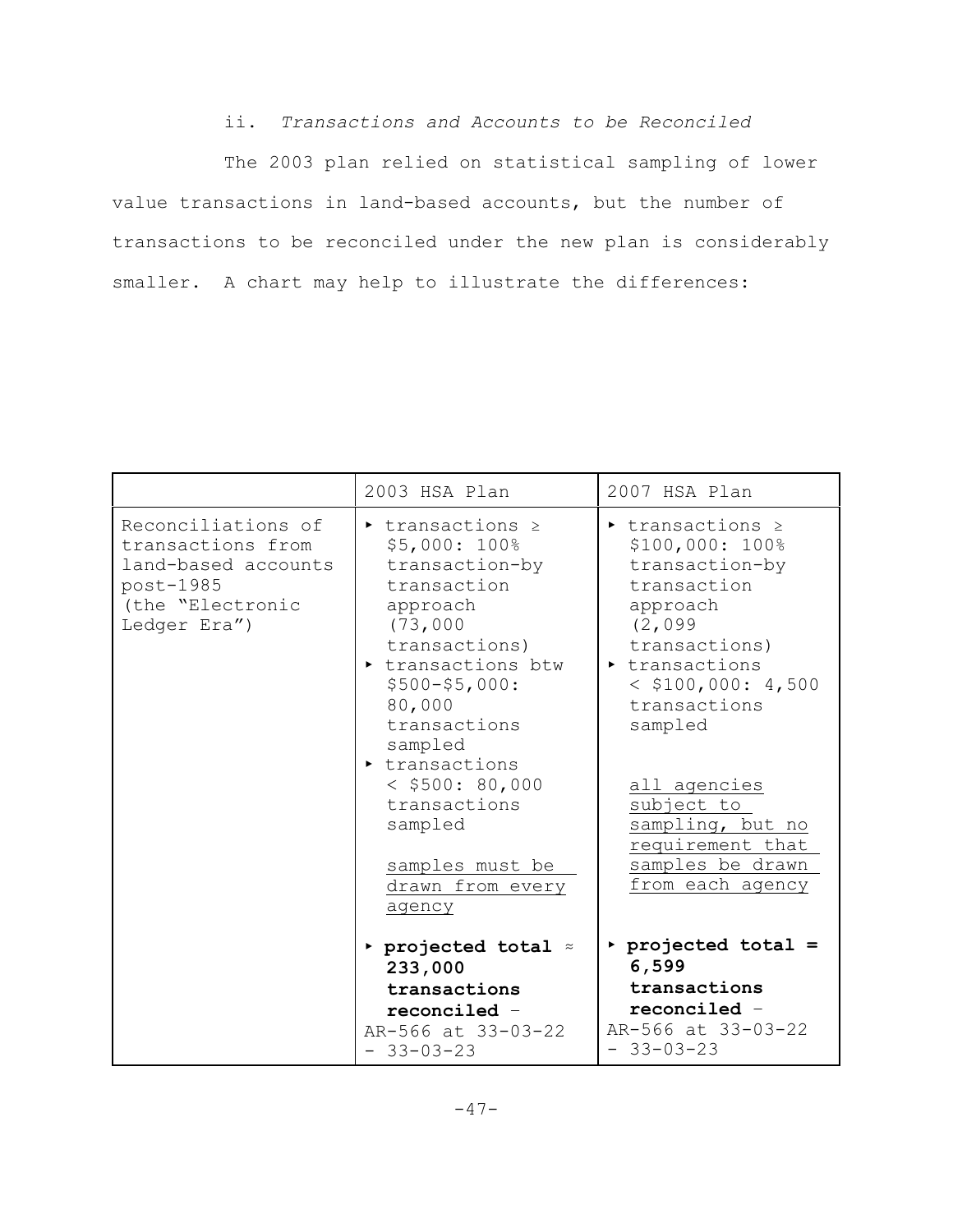| Reconciliations of<br>transactions from<br>land-based accounts<br>pre-1985<br>(the "Paper Ledger<br>$Exa'$ ) | $\triangleright$ transactions $\ge$<br>\$5,000: 100%<br>transaction-by<br>transaction<br>approach<br>(100, 000)<br>transactions)<br>transactions <<br>\$5,000: 160,000<br>transactions<br>sampled | transactions of<br>all dollar amounts<br>subject to<br>statistical<br>sampling; unknown<br>number of sampled<br>transactions |
|--------------------------------------------------------------------------------------------------------------|---------------------------------------------------------------------------------------------------------------------------------------------------------------------------------------------------|------------------------------------------------------------------------------------------------------------------------------|
|                                                                                                              | $\triangleright$ projected total $\approx$<br>260,000<br>transactions                                                                                                                             | projected total =<br>unknown                                                                                                 |
|                                                                                                              | reconciled<br>AR-566 at 33-03-22                                                                                                                                                                  | AR-566 at 33-03-23 -<br>$33 - 03 - 24$                                                                                       |
| Reconciliations of<br>transactions from<br>Judgment and Per<br>Capita accounts                               | 100% transaction-by-<br>transaction approach                                                                                                                                                      | 100% transaction-by-<br>transaction approach<br>86% complete;<br>further<br>reconciliations<br>deferred<br>indefinitely      |
|                                                                                                              | $\triangleright$ projected total $\approx$<br>all transactions<br>in 96,823 accounts<br>reconciled                                                                                                | projected total =<br>unknown<br>(reconciliations<br>of all<br>transactions in at<br>least 83,226                             |
|                                                                                                              | AR-566 at 33-03-24                                                                                                                                                                                | accounts complete)<br>AR-566 at 33-03-24                                                                                     |

The bulk of the reconciliation work that remains to be done under Interior's 2007 HSA plan involves pre-1985 transactions in land-based accounts. Because most of the materials necessary for this work are in paper form, the process is considerably more time consuming. Even though only approximately 65,000 of the total 267,949 land-based accounts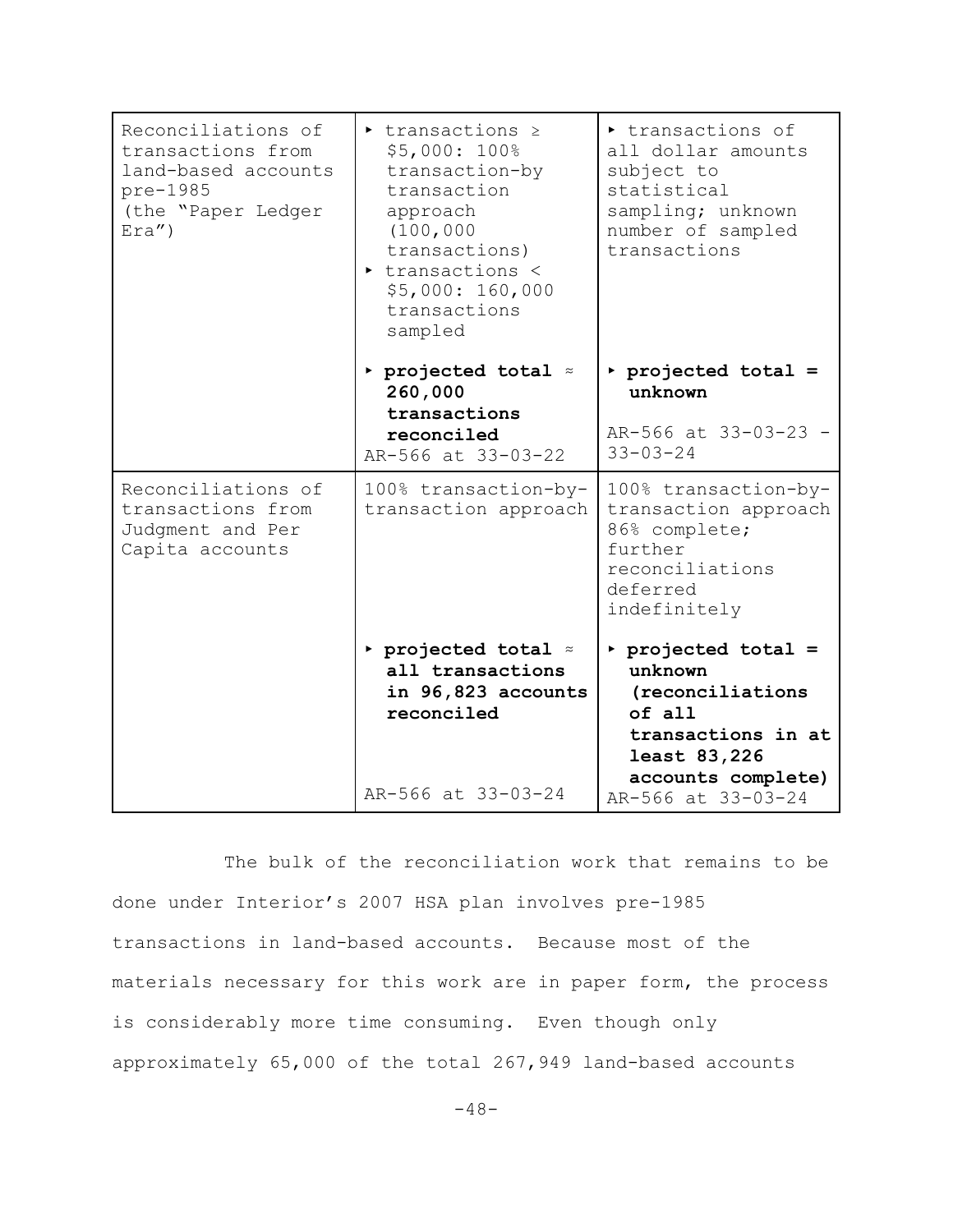Interior intends to reconcile were opened prior to 1985, analyzing them is by far the most expensive and labor intensive effort. At the time of the trial, preparations for "paper ledger era" land-based account reconciliations had begun, but the work had not commenced in earnest.

Most of the other reconciliation work contemplated in the 2007 HSA Plan is complete. Interior has finished its analysis of 6,599 post-1985 transactions within land-based accounts, and has reconciled all transactions within 86% of the Judgment and Per Capita accounts. It has suspended reconciliation work on Judgment and Per Capita accounts in order to focus on the more time-consuming "paper ledger era" land-based accounts, and has deferred consideration of whether to complete transaction-by-transaction reconciliations of the remaining 14% of Judgment and Per Capita accounts. Interior plans to produce HSAs for all Judgment and Per Capita account holders, but it may conclude that reconciliation of transactions within the remaining approximately 13,600 accounts is unnecessary. In other words, its reconciliation work on Judgment and Per Capita accounts may also be complete.

## iii. *Special Deposit Accounts*

Special Deposit Accounts (SDAs) are temporary accounts used to hold trust funds until they are identified for transfer to specific accounts. AR-566 at 33-03-27. The 2003 Plan

 $-49-$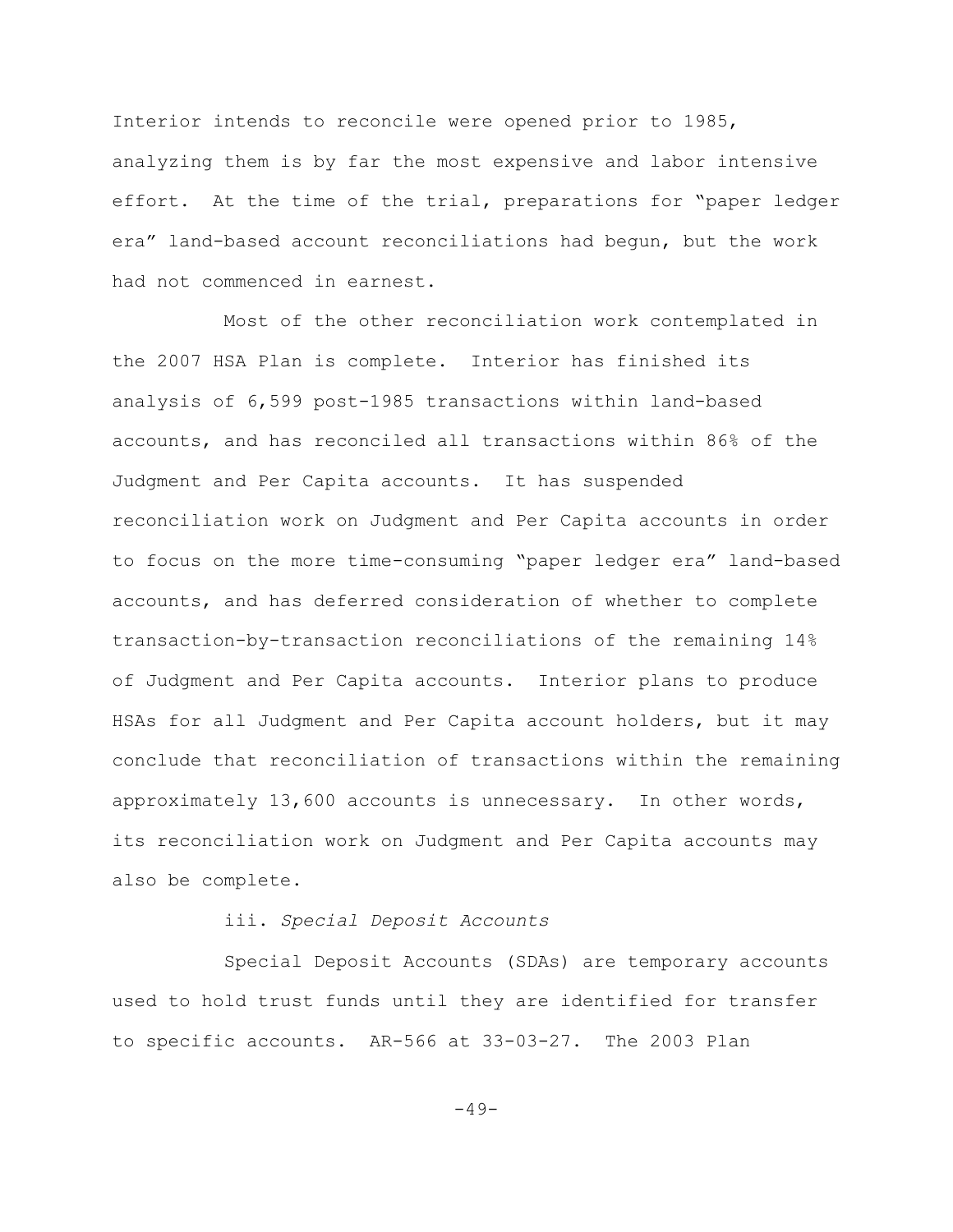revealed that \$67.9 million in residual balances were in SDAs awaiting distribution. Id. As part of the historical accounting project described in the 2003 Plan, Interior planned to identify the proper owners of those funds and distribute the funds accordingly. Id. Interior reports that it has since distributed over \$51 million in residual SDA balances at a cost of \$48 million. Id. No documentation supporting those numbers is contained in the Administrative Record submitted for the October 2007 bench trial, but testimony at trial echoed the total figures reported in the 2007 Plan. Tr. 158:12-19 (Cason).

Interior's current position is that "SDA work . . . is not truly part of the historical accounting," as money distributed from SDAs are "part of current accounting distributions." AR-566 at 33-03-27. Consequently, while OHTA will continue to work on distributing funds in SDAs as part of its trust reform efforts, the resolution of these accounts is no longer an element of the HSA project. Id.

iv. *Asset statements*

The 2003 HSA plan reflected Interior's intent to include, as part of its historical statements of all land-based IIM accounts, statements of land assets owned as of December 31, 2000. AR-566 at 33-03-28. In the 2007 HSA plan, Interior has changed its mind. Now statements of land assets will not be provided to beneficiaries in HSAs. Id. Instead, Interior

 $-50-$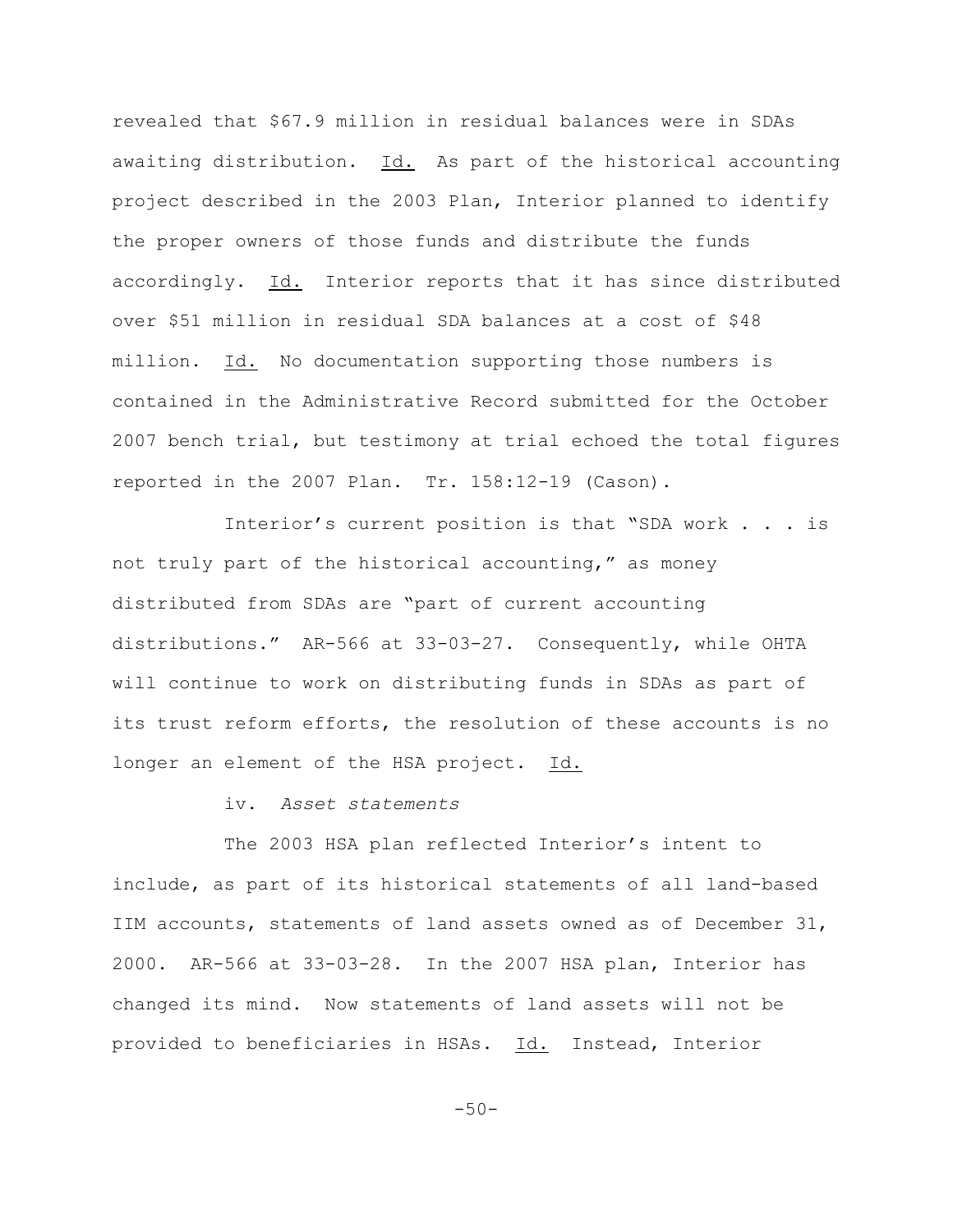indicated that it would begin to send combined statements that would include current land ownership, encumbrance, and financial information to IIM account holders in late 2007, after the TAAMS lease management module is fully implemented and the TFAS/TAAMS interface enables the agency to produce such statements. Id. This change reflects Interior's judgment that producing land asset ownership statements as of Decemeber 31, 2000 would be costly and complicated, and would "add little value" to the historical statements of account. Id.

## I.2.B. Rationale for changes to the historical accounting project

Several interrelated factors caused Interior to revise the plan it had adopted in 2003. Original cost and time estimates were off by several multiples, and Congress failed to appropriate the funds Interior had requested and expected. Interior initially estimated that reconciliation work would cost around \$100 per transaction, but experience in recent years has revealed that reconciling a single transaction costs between \$3,000 - \$3,500 when searching, imaging, coding, computer support, accounting services, quality review, and statistical analysis are taken into account. AR-566 at 33–03-09. While Interior estimated that the 2003 Plan would cost \$335 million to implement, its received only \$127 million in congressional appropriations for IIM historical accounting between 2003 - 2007. In any event, the agency now estimates that the 2003 Plan would

-51-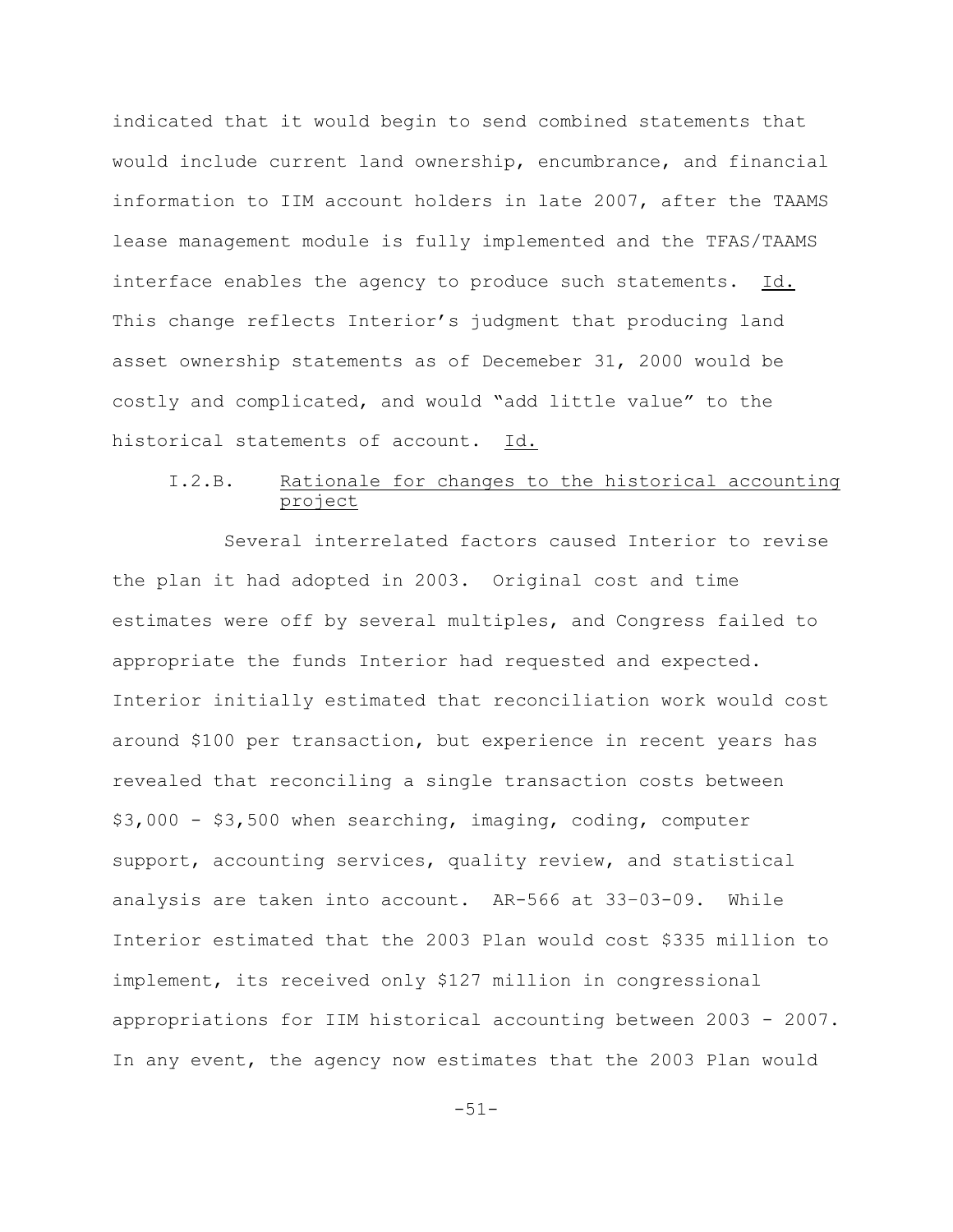have cost approximately \$1.675 billion to complete. See AR-566 at 33-03-05 (noting that "2003 Plan is now estimated to cost about five times the original cost estimate").

Interior expected that it could complete the historical accounting activities described in the 2003 plan -- including the reconciliation of hundreds of thousands of transactions in landbased accounts -- by 2007, but by year's end it had completed a small fraction of those reconciliations. Indeed, at the time of trial, it had not even finalized its accounting plan for pre-1985 transactions in land-based accounts and the remaining Judgment/Per Capita accounts.

Judicial decisions and congressional action following the issuance of the 2003 HSA Plan affected the agency's implementation of its historical accounting project. Shortly after the plan's issuance, Judge Lamberth issued a structural injunction rejecting the Department's plan and mandating a significant expansion of the historical accounting project. Cobell X, 283 F. Supp. 2d 1 (D.D.C. 2003). On November 10, 2003, less than two months after the issuance of that opinion (and after receiving estimates from the Interior Department that compliance with the structural injunction would cost the agency approximately \$3 billion, Tr. 200:17-201:1 (Cason)), Congress included a provision in an appropriations act that granted Interior relief from performing an historical accounting of the

-52-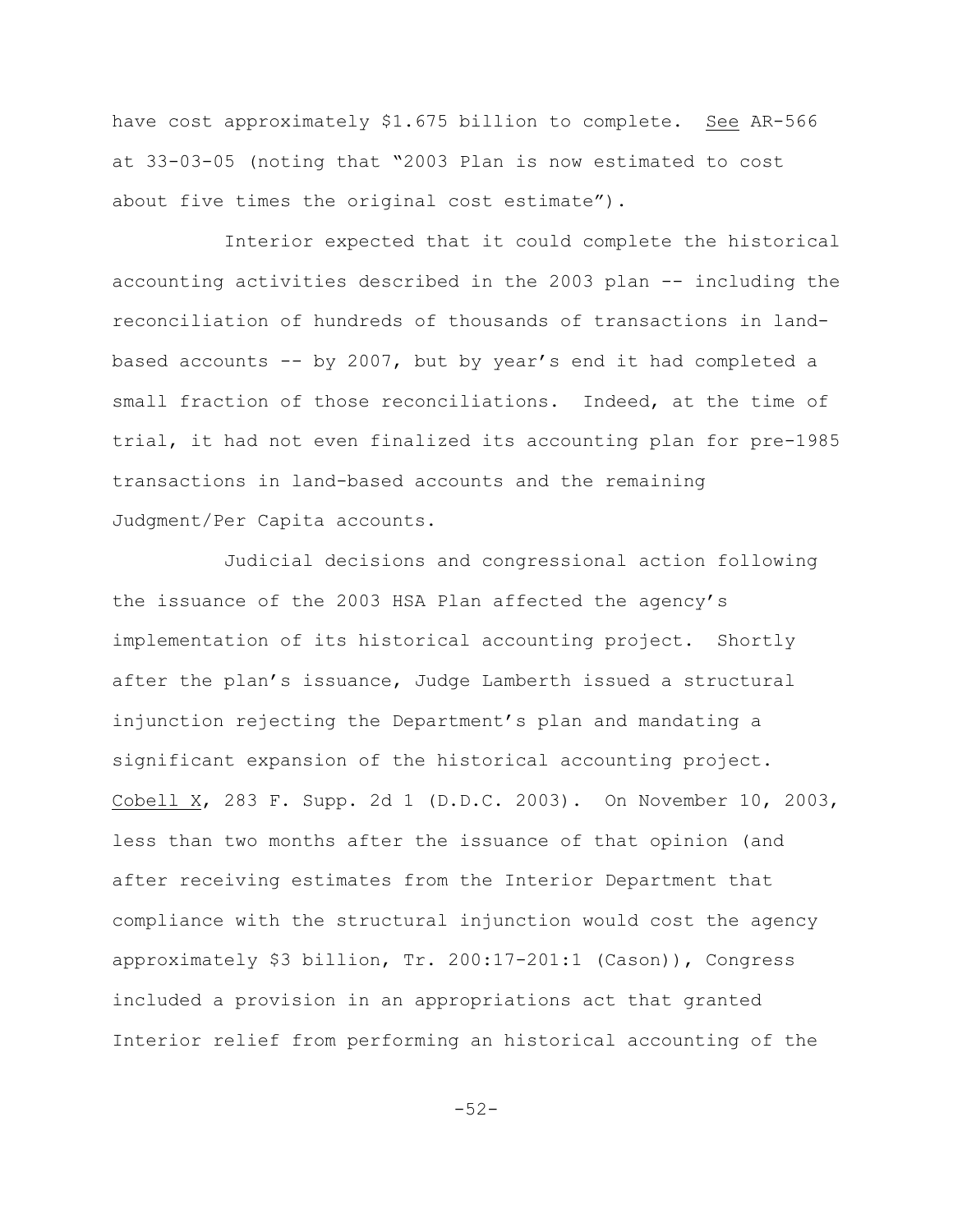IIM trust until "the earlier of the following shall have occurred: (a) Congress [amends the 1994 Act] to delineate the specific historical accounting obligations of the Department of the Interior with respect to the Individual Indian Money Trust; or (b) December 31, 2004." Department of the Interior and Related Agencies Appropriations Act, 2004, Pub. L. No. 108-108, 117 Stat. 1241, 1263 (2003).

On December 10, 2004, exactly one year after the passage of the appropriations bill, the Court of Appeals for the D.C. Circuit reversed Cobell X, holding that the structural injunction had no legal basis after the passage of the 2004 appropriations bill. Cobell XIII, 392 F.3d 461 (D.C. Cir. 2004). Congress failed to step up to the problem, however -- it did not "delineate the specific historical accounting obligations of the Department of the Interior with respect to the Individual Indian Money Trust" before December 31, 2004 -- so, on February 23, 2005, Judge Lamberth reinstated his structural injunction. Cobell XIV, 357 F. Supp. 2d 298 (D.D.C. 2005). The reinstated injunction was stayed soon thereafter, Cobell v. Norton, 2005 U.S. App. LEXIS 5788 (D.C. Cir. Apr. 7, 2005), and eventually reversed in late 2005, Cobell XVII, 428 F.3d 1070.

During this turbulent period, defendants did perform some historical accounting work, even if that work did not always conform to the scope or methodology described in the 2003 Plan.

-53-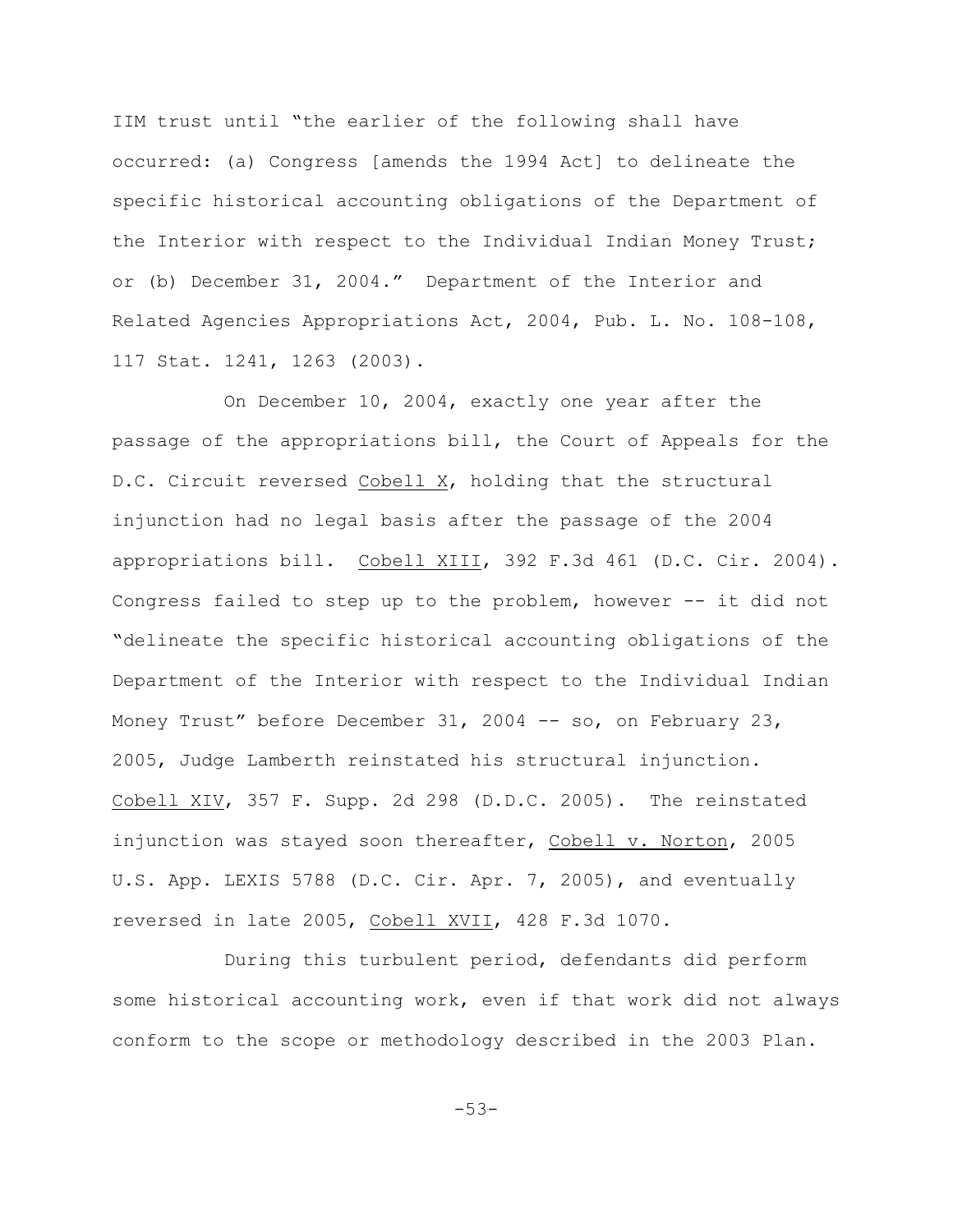The results of work done during that period informed the agency's adjustments to its historical accounting project. Defendants began to implement the 2003 plan for statistical sampling of post-1985 land-based transactions within the Alaska Region, but that beginning was aborted because of the judicial decisions and congressional actions described above. Tr. 971:16-972:9 (Scheuren). The land-based transaction reconciliation work performed after the issuance of the 2003 Plan was largely part of a project entitled "Litigation Support Accounting," or LSA, which was conducted between October or November 2003 and November 2004. Tr. 199:1 (Cason); Tr. 974:7-12 (Scheuren). Interior borrowed the term "litigation support" from the appropriations bill discussed above, which temporarily halted both the agency's obligation to perform an historical accounting of the IIM trust and, arguably, temporarily prohibited any work other than "litigation support" on land-based IIM accounts:

[O]f the amounts available under this heading not to exceed \$45,000,000 shall be available for records collection and indexing, imaging and coding, accounting for per capita and judgment accounts, accounting for tribal accounts, reviewing and distributing funds from special deposit accounts, and program management of the Office of Historical Trust Accounting, including litigation support.

Pub. L. 108-108 at 23, (emphasis added). Noticeably absent from this list of permissible expenditures in the period between November 10, 2003 and December 31, 2004 was any allowance for reconciliation of land-based accounts. Interior interpreted the

-54-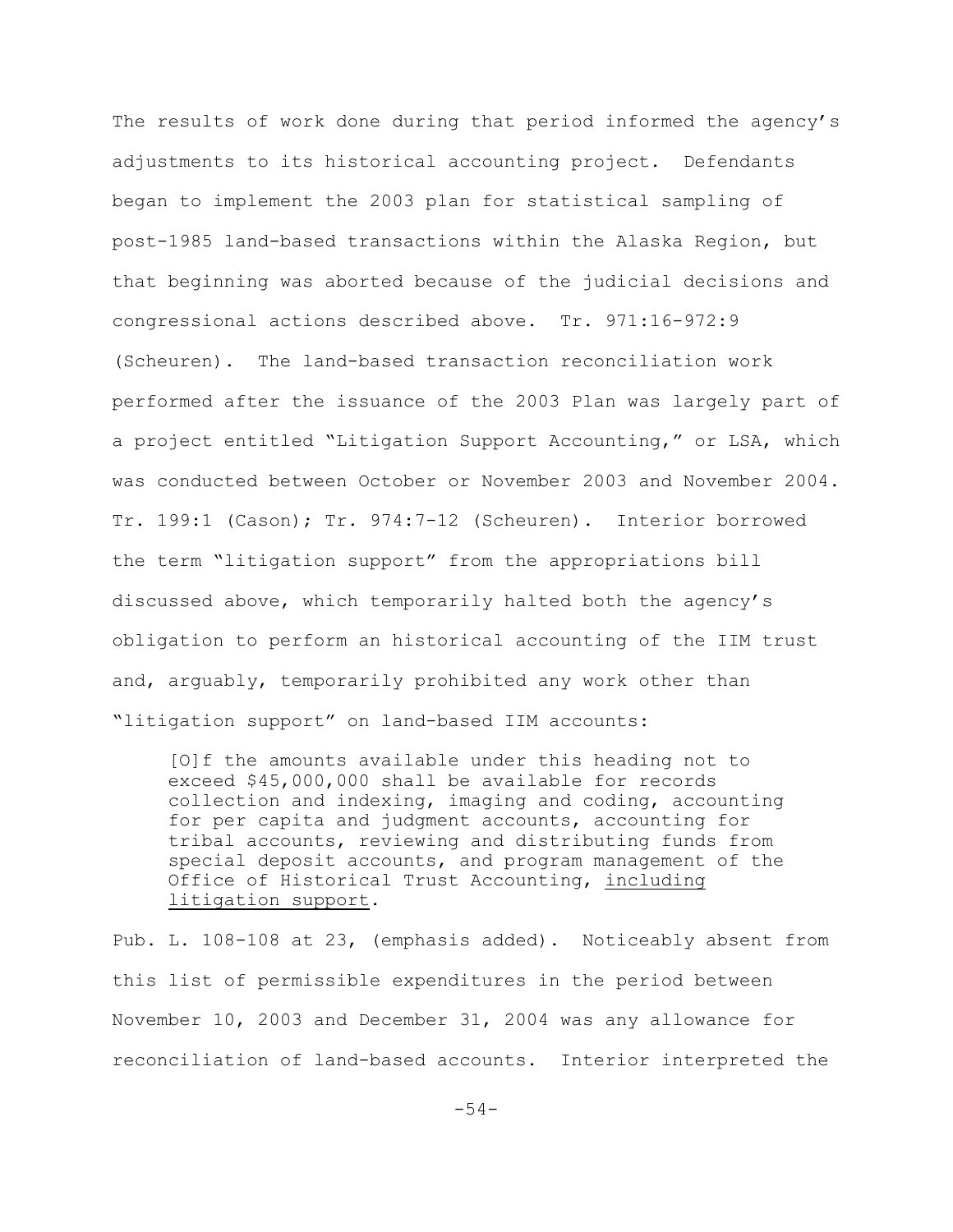reference to "litigation support," however, as authorizing an accounting project that involved analyzing -- as well as reducing liability arising out of -- a small sample of land-based accounts. Tr. 199:11-23, Tr. 205:16-19 (Cason). Part of the rationale for the Litigation Support Accounting project was that it would develop information that would facilitate Congressionally directed settlement discussions that were occurring during that time. Tr. 62:2-64:5 (Cason).

 The government retained NORC to draw samples for the LSA project, which ultimately involved the reconciliation of 6,599 transactions from land-based accounts in the electronic era. NORC's goal in performing the LSA project was to deepen its understanding of the system in order to better target future historical accounting efforts. Tr. 974:18-975:1 (Scheuren). NORC -- along with various accounting firms assisting with the LSA project -- learned many lessons while performing this relatively small number of reconciliations. First, it learned that the cost of reconciling transactions in land-based accounts is significant. Tr. 964:23-965:16 (Scheuren). Second, however, NORC encountered far fewer errors and missing records than it had expected to discover. Tr. 977:15-22 (Scheuren). The large sample sizes contained in the 2003 Plan had been based on Interior's assumption -- an assumption informed by historical reports, anecdotal evidence, and decades of criticism -- that

-55-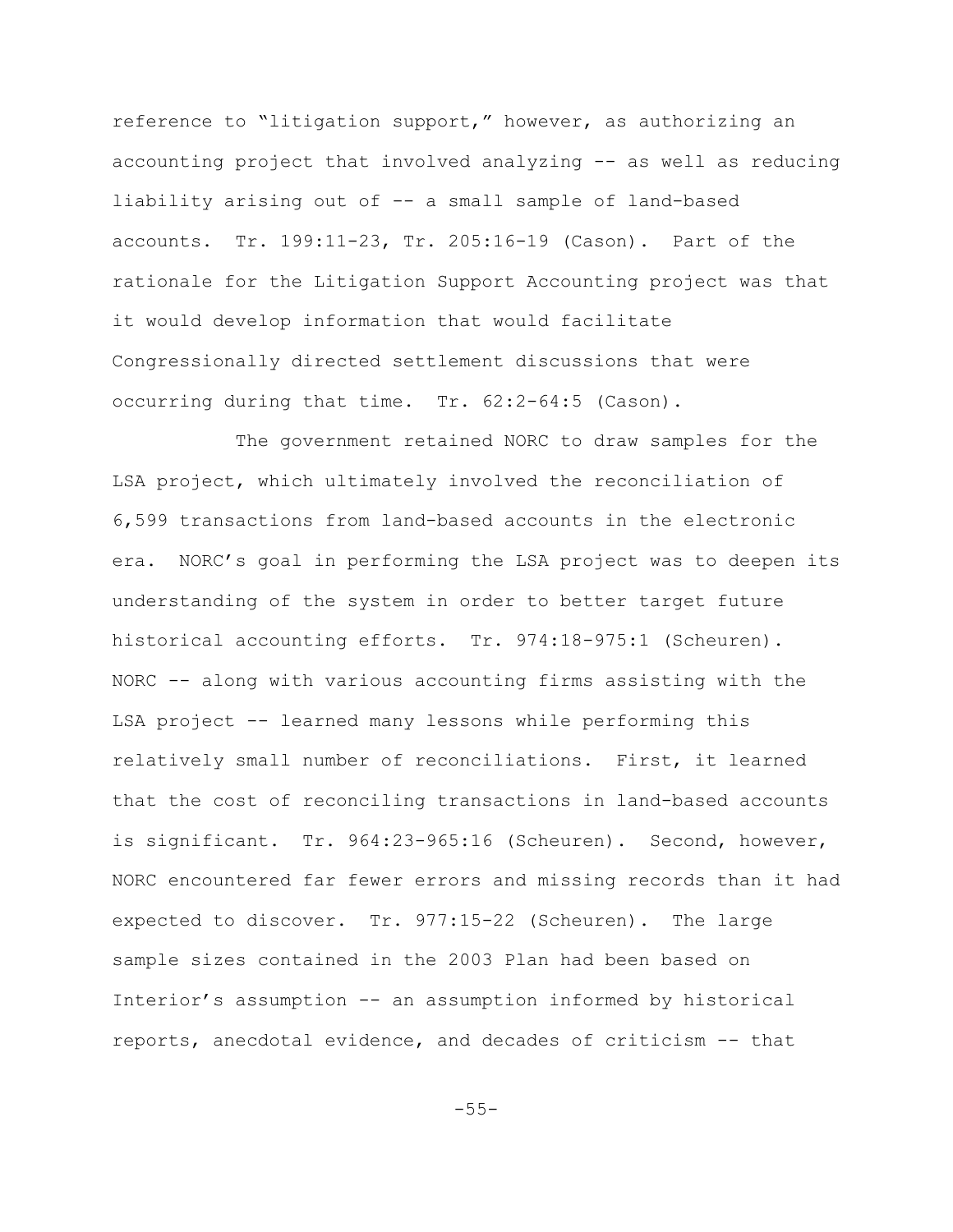records would be missing, erroneous, and in disarray. Those assumptions, NORC concluded, were overblown and incorrect.

The positive results of the LSA project caused NORC to suggest that the Interior Department reassess the sample design in the 2003 Plan. Tr. 1003:3-11 (Scheuren). In fact, although NORC had reconciled less than 3% of the transactions to be reconciled under the 2003 HSA Plan, AR-566 at 33-3-22, it recommended that Interior cease conducting reconciliation work on post-1985 land-based transactions. NORC based this recommendation on the small number of errors it had encountered, and on its estimation that additional work would be expensive and would not meaningfully lower the margin of error around estimated error rates. Tr. 1004:17-1005:7 (Scheuren); 3/15/07 email from Scheuren to Edwards, AR-427 at 4-5. NORC did make certain recommendations for additional historical accounting work, which will be described in further detail below.

### I.2.C. Producing the historical statements of account

Interior's 2007 historical accounting project utilizes several different computer systems, contracting firms, and methodologies. It involves six discrete steps, which are set out in the 2007 HSA Plan in deceptively simple terms. AR-565 at 33- 02-08-09. They will be described broadly below, and in further detail in the discussion that follows.

-56-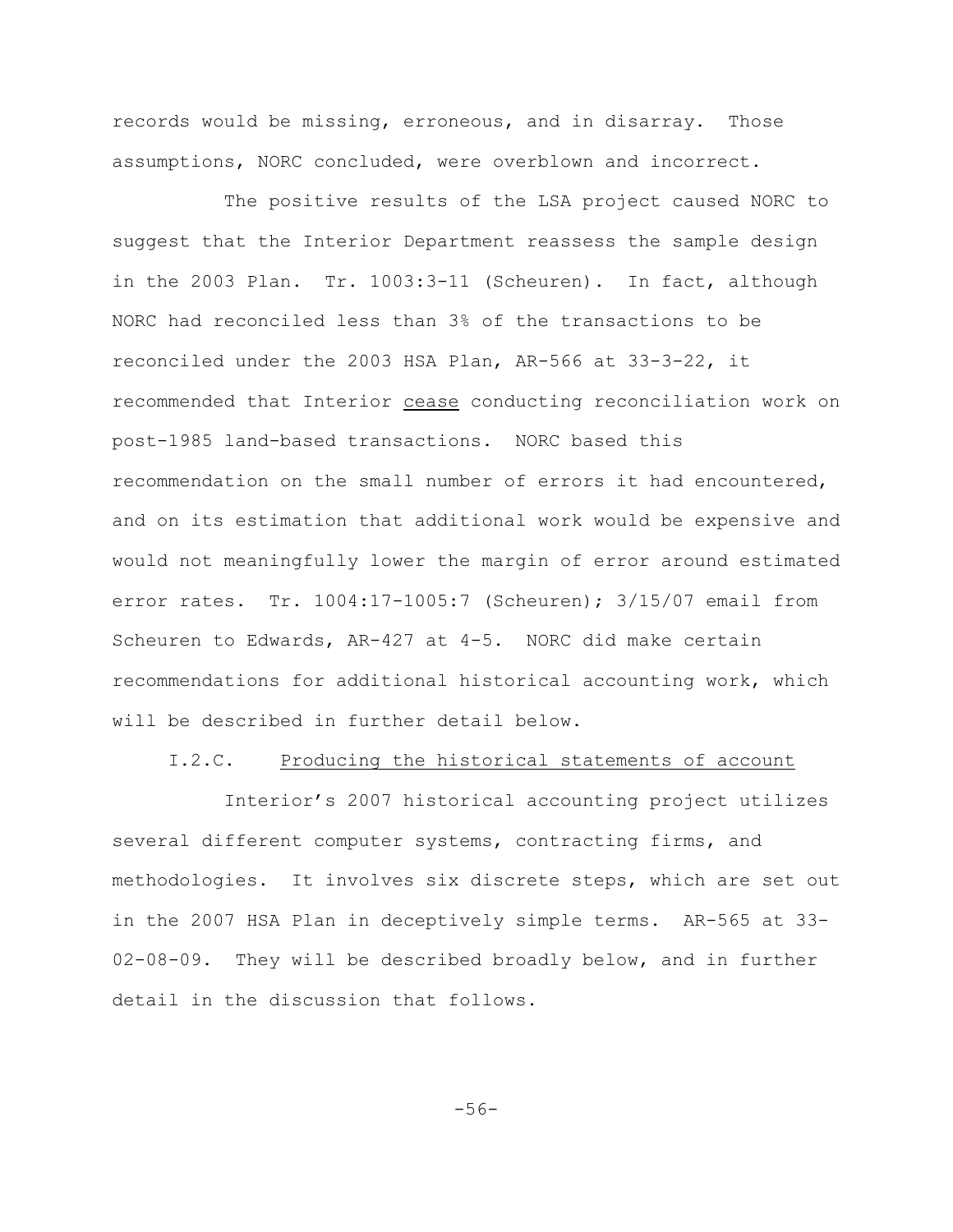The first step is to gather credit and debit ledgers and to assemble data from each IIM account. Id. Next, the agency reconciles selected transactions (see chart above) to determine accuracy -- comparing ledgers to contemporaneous records -- and tests the integrity of the data systems. Id. After completing that process, the DOI petitions the court for permission to assemble and mail HSA packages to beneficiaries. Id. Upon receipt of the court's permission, the agency assembles HSA packages and mails them to beneficiaries. Id. Each HSA package will contain a list of all transactions in the beneficiary's account along with available references for each transaction, as well as a statement regarding the accuracy and completeness of the information provided. Id. Finally, the Department will implement an administrative appeal process, by which account holders may challenge information contained within the HSAs within a specific period of time. Id.

# I.2.D. Information Contained in the Historical Statements of Account

Historical Statements of Account are to include two main elements: a report of the transaction history within each account, listing all transactions posted to IRMS or TFAS, and "Interior's conclusions" regarding the accuracy and completeness of the accounting provided. AR-565 at  $33-02-03-04$ ;  $33-02-06-11$ . Information that will not be included in the HSAs will be discussed in the further detail below.

-57-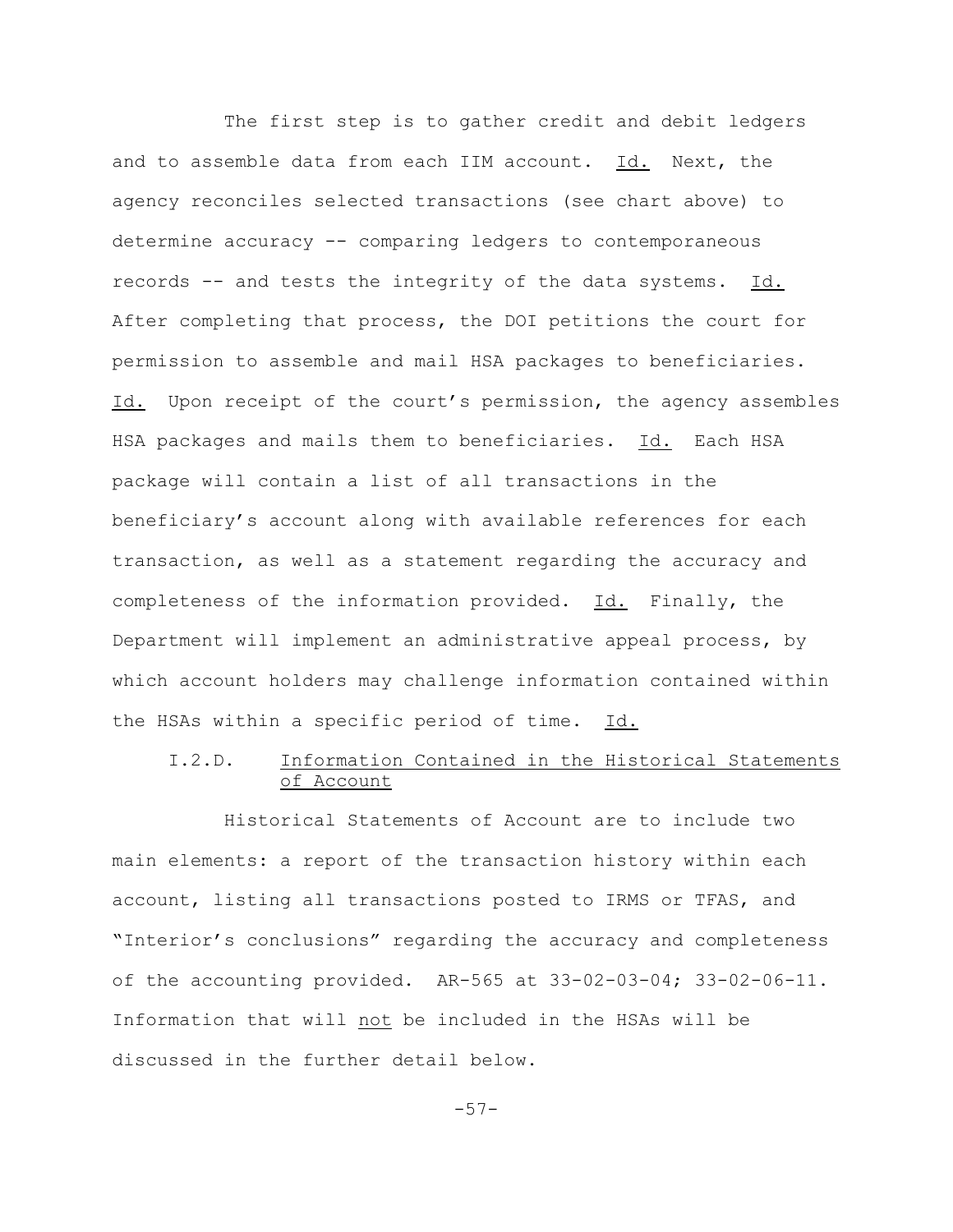# I.2.E. Beneficiaries Receiving Historical Statements of Account

Under the 2007 HSA Plan, Interior intends to prepare HSAs for all IIM accounts that were open at any time between October 25, 1994 and December 31, 2000. For all IIM accounts open at any point on or between those dates, the agency intends to prepare an HSA listing transactions dating back to the opening of the account or June 24, 1938, whichever is later. Defendants will not prepare HSAs for accounts closed before October 25, 1994 or opened after December 31, 2000. AR-565 at 33-02-03-06. Defendants estimate that HSAs may be prepared for approximately 364,772 accounts. AR-565 at 33-02-11. It is worth noting that there is not a 1:1:1 relationship among accounts, beneficiaries, and allotments. A beneficiary may have multiple accounts relating to a single allotment, or a beneficiary may own multiple allotments that have never been leased and never led to the creation of IIM accounts. For this reason, the number of accounts reconciled will not be equal to the number of beneficiaries receiving accounting statements.

#### I.2.F. Transactions Reconciled under the 2007 HSA Plan

i. *Judgment and Per Capita accounts*

In its 2007 Historical Accounting Plan, Interior explains that

When a tribe receives money as part of a legal judgment or negotiated settlement, the tribe may elect or be required to pass along some, or all, of the money to

-58-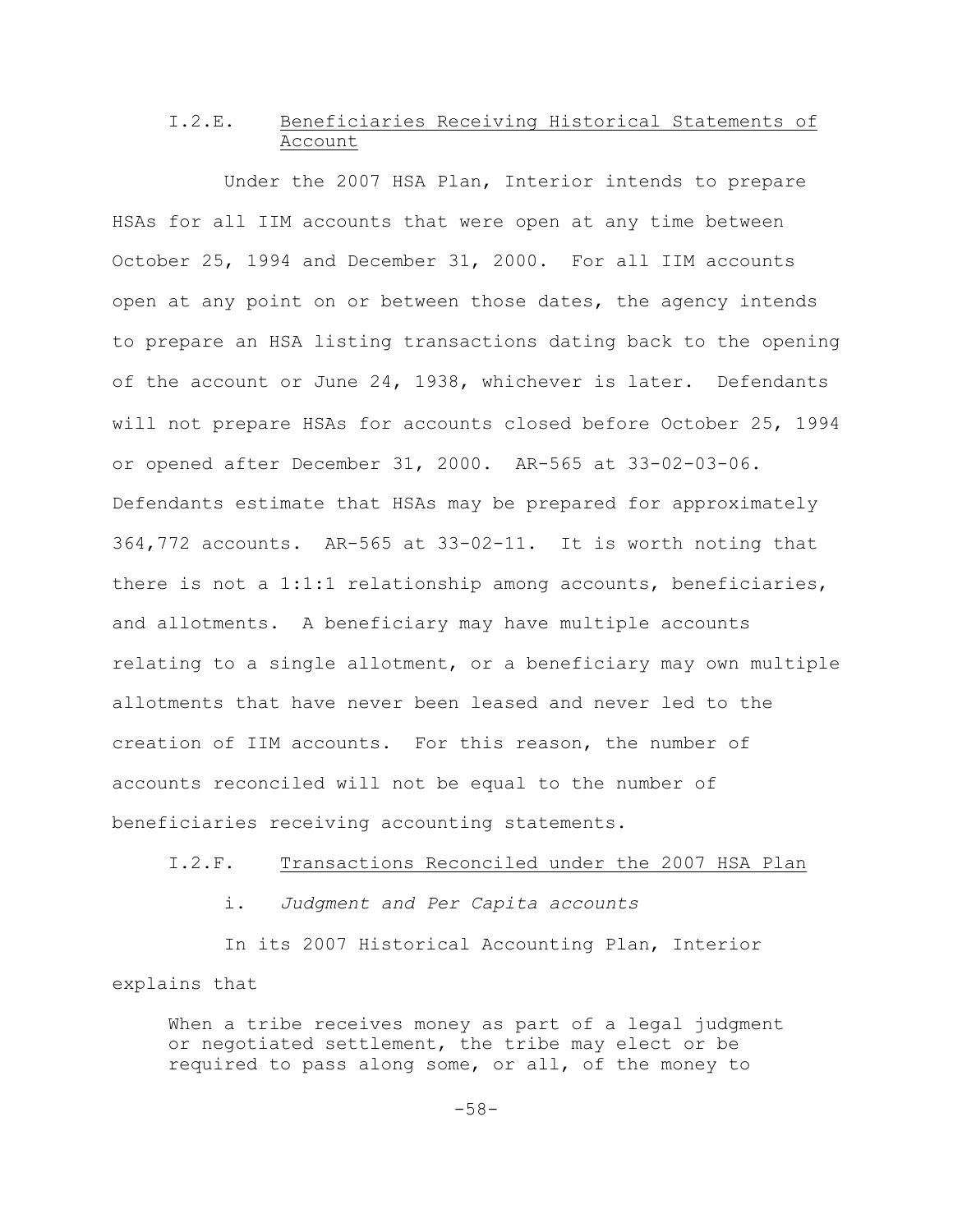its enrolled members or their descendents [sic]. Similarly, other income to the tribe may be distributed to tribal members in accordance with a tribal resolution specifying the amount of the payment and the eligibility of members to receive payment. In most cases, money is distributed directly to tribal members; however, for minors or other tribal members who are not eligible to receive direct payment, the money is deposited on their behalf into an IIM account.

Interior's 2007 HSA Plan, AR-565 at 33-02-11.

The majority of the Judgment and Per Capita accounts - indisputably the easiest funds to reconcile -- have been reconciled under an 100% transaction-by-transaction approach. Interior has no immediate plans to reconcile the remaining 13,122 funds; it has put that work on hold indefinitely in order to focus on higher priority accounting work. AR-565 at 33-02-13. The reconciliations that have already been completed were conducted pursuant to a contract with Chevarria, Dunne & Lamey and reviewed by the government's quality control contractor, Grant Thorton. The steps followed by CD&L in reconciling Judgment and Per Capita accounts were as follows: (1) query IRMS and TFAS to produce account transaction histories; (2) use document indexes to identify record boxes; (3) search for records necessary to reconcile transactions; (4) compare account details with supporting documentation; (5) calculate interest based on historical interest factor and compare with interest posted; (6) produce and seek authorization to mail HSAs. Reconciliations were performed according to the Accounting Standards Manual.

-59-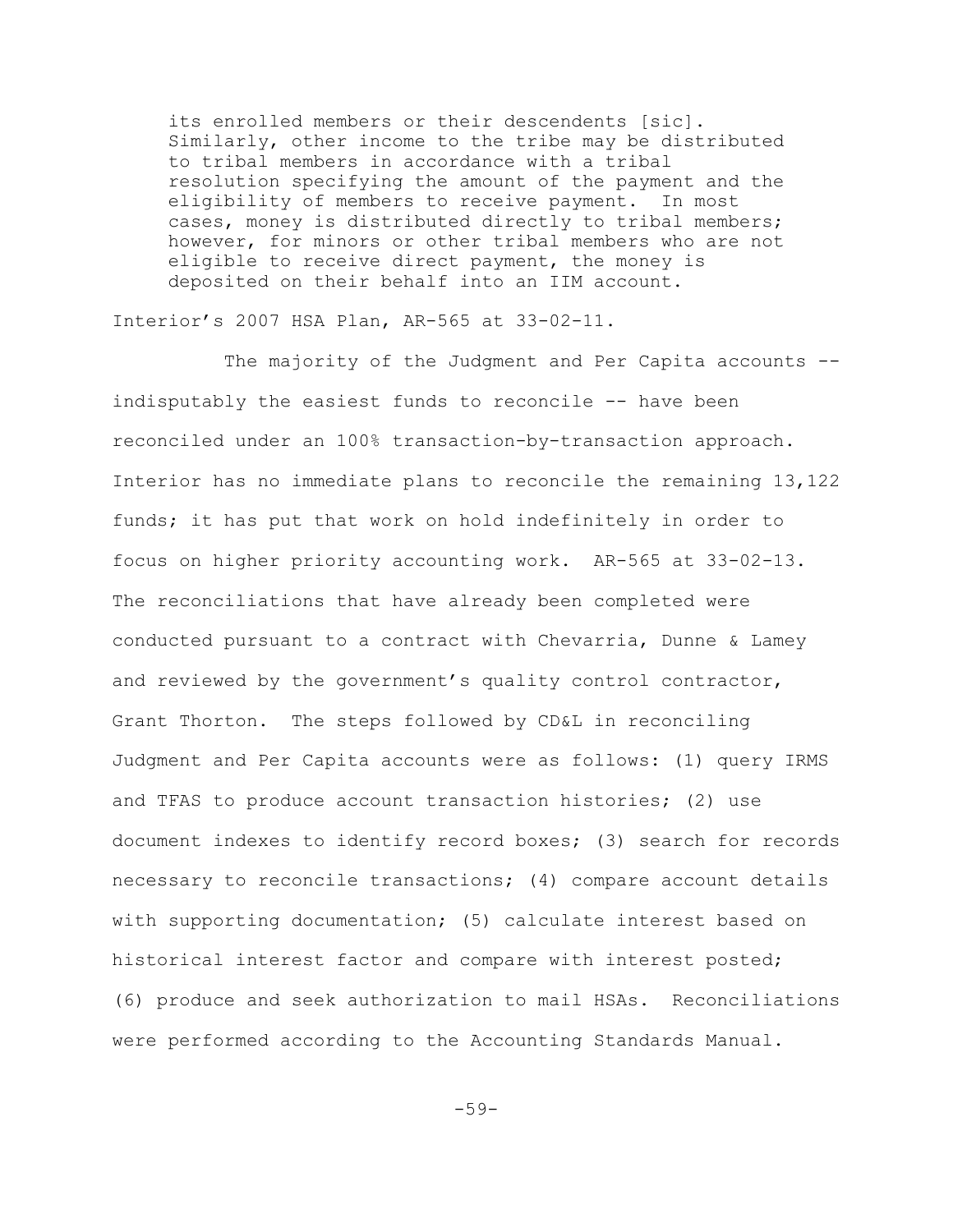Some of the funds were listed in CD&L's reports as "fully reconciled," while others were listed as "partially reconciled." Scant attention was paid to the reconciliation of these accounts in the October 2007 trial.

## ii. *Land-Based Accounts: 1985 - 2000*

The LSA project reconciled non-interest transactions in land-based accounts posted on IRMS and TFAS between 1985-2000. The sample design for the LSA project involved a 100% reconciliation of the 2,099 transactions of \$100,000 or more. The sample of lower value transactions reconciled consisted of 289 transactions taken from the Eastern Region, 442 transactions from the Alaska region, and, initially, a sample of approximately 20,000 transactions from the remaining 10 regions (the "national sample"). Tr. 990:12-994:10 (Scheuren); see chart § I.2.A.ii. The 20,000+ transactions in the national sample were drawn from 1,020 accounts across 10 regions, and were divided into four replicates of approximately 5,000 transactions each. In the end, the LSA contractors only analyzed transactions from one of the four replicates. Tr. 993:7-994:7 (Scheuren). The transactions analyzed were within a replicate of 5,128 transactions, but contractors attempted to reconcile only 3,769 of those transactions because the others were apparently outside the scope of the analysis (interest transactions, transactions occurring after 2000, etc.). Between the Eastern Region sample (289

-60-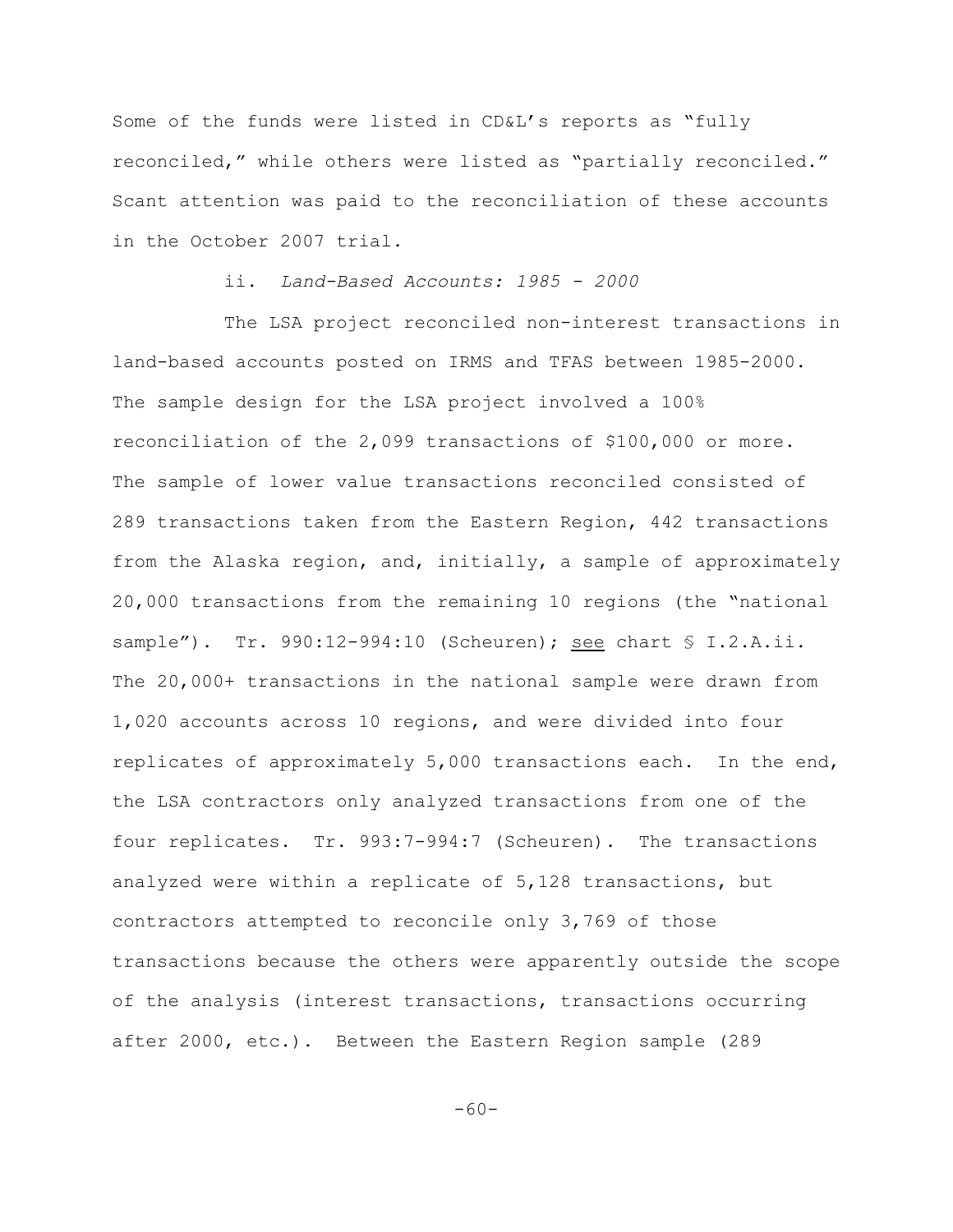transactions), the Alaska Region sample (442 transactions), and National Sample replicate (3,769 transactions), contractors attempted to reconcile 4,500 lower-value transactions pursuant to the LSA project.

Accounting firms working with the sampled transactions provided by NORC were able to reconcile 2,363 of the 2,372 debit transactions sampled, and 2,117 of 2,128 credit transactions sampled. Tr. 997:1-12, Tr. 1000:2-12 (Scheuren); AR-438 (tables 4 and 7). A posted transaction from the IRMS or TFAS database was considered "reconciled" if contractors found supporting documents sufficient to determine whether the transaction was correct or erroneous. Tr. 997:5-8 (Scheuren); see Section 1.2.G. below. No errors were found among the reconciled debit transactions, and 25 errors were found among the reconciled credit transactions. Tr. 997:1-12, Tr. 1000:7-20 (Scheuren). For statistical purposes, NORC also considered all unreconciled transactions erroneous (nine debit transactions and eleven credit transactions). 9/30/2005 NORC LSA Report, AR-438 at 14, 17. Both variable and attribute sampling were employed in the LSA project, as contractors noted both the presence of errors as well the total amount of dollars in error.

The population from which samples were drawn for the LSA -- the "target population" -- was not the entire population analyzed under the 2007 plan, nor was it the entire "electronic

-61-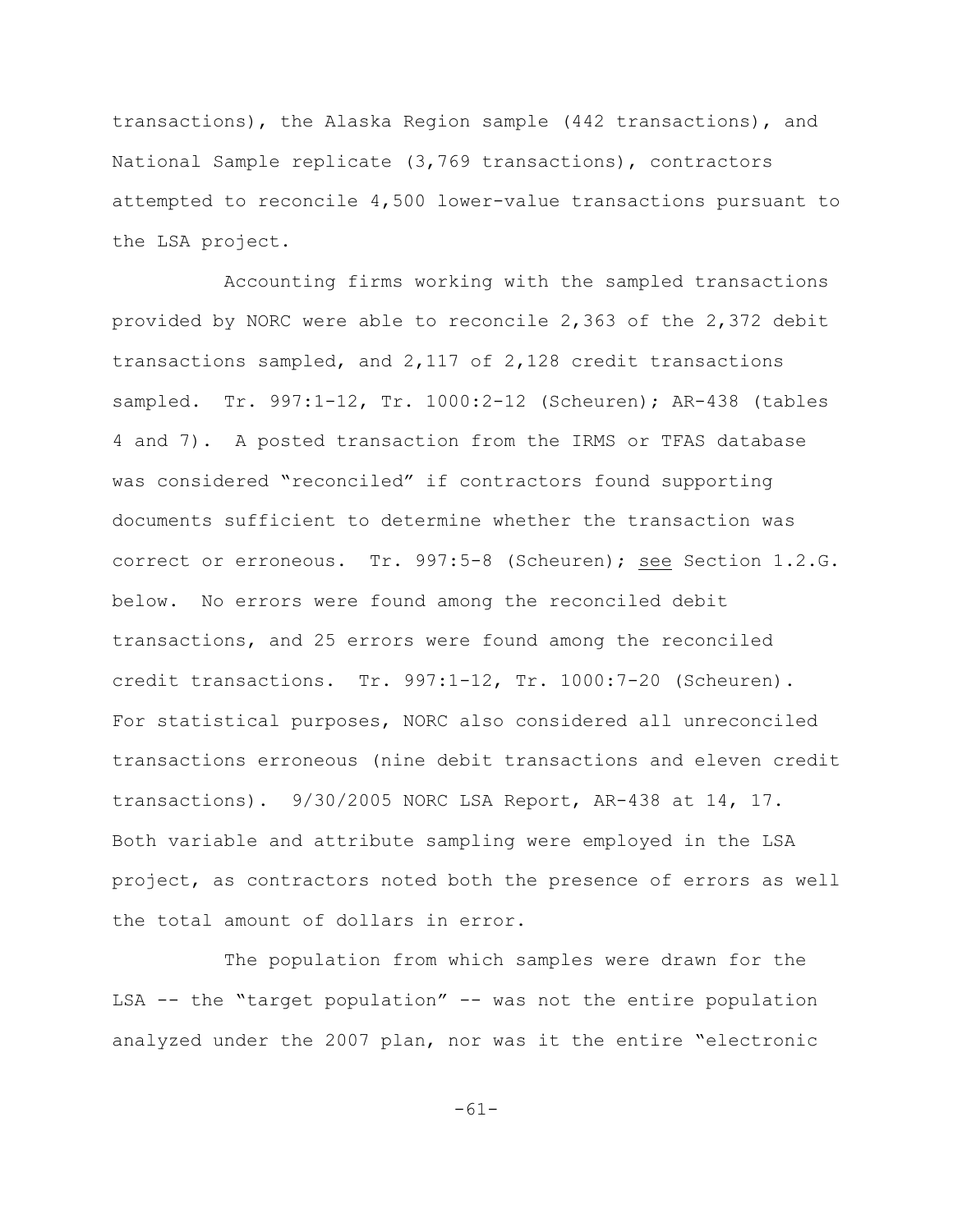era" population. Tr. 2149:1-8, Tr. 2169:119-22 (Hinkins). Certain transactions from the electronic ledger era were not in the population sampled in the LSA project, as not all transactional data from the "electronic era" had been restored to the data set when the samples were drawn. Tr. 689:11-24 (Herman).

NORC acknowledges that the positive inferences that can be drawn from the LSA work are only applicable to the population sampled -- that is, to transactions between 1985-2000 in landbased accounts available in electronic form at the time the sampling was conducted. Tr. 2152:9-16, Tr. 2152:17-2153:3 (Hinkins). Interior believes that other projects will address transactions missing from the target population in the LSA work, such as the Data Completeness Validation and Land-to-Dollars tests discussed below. Tr. 2171:5-8, Tr. 2172:1-5 (Hinkins). Interior contractor Michelle Herman also suggested that Interior plans to draw another sample after the entire data set is restored, but no defense witnesses testified as to the details of such plans at trial. Tr. 574:8-574:1, Tr. 702:16-24, Tr. 704:10- 14 (Herman).

Indeed, defendants' position on post-LSA sampling and reconciliation of land-based transactions within the "electronic era" after data restoration projects is confusing. In some instances, Interior indicates that it has completed its sampling

-62-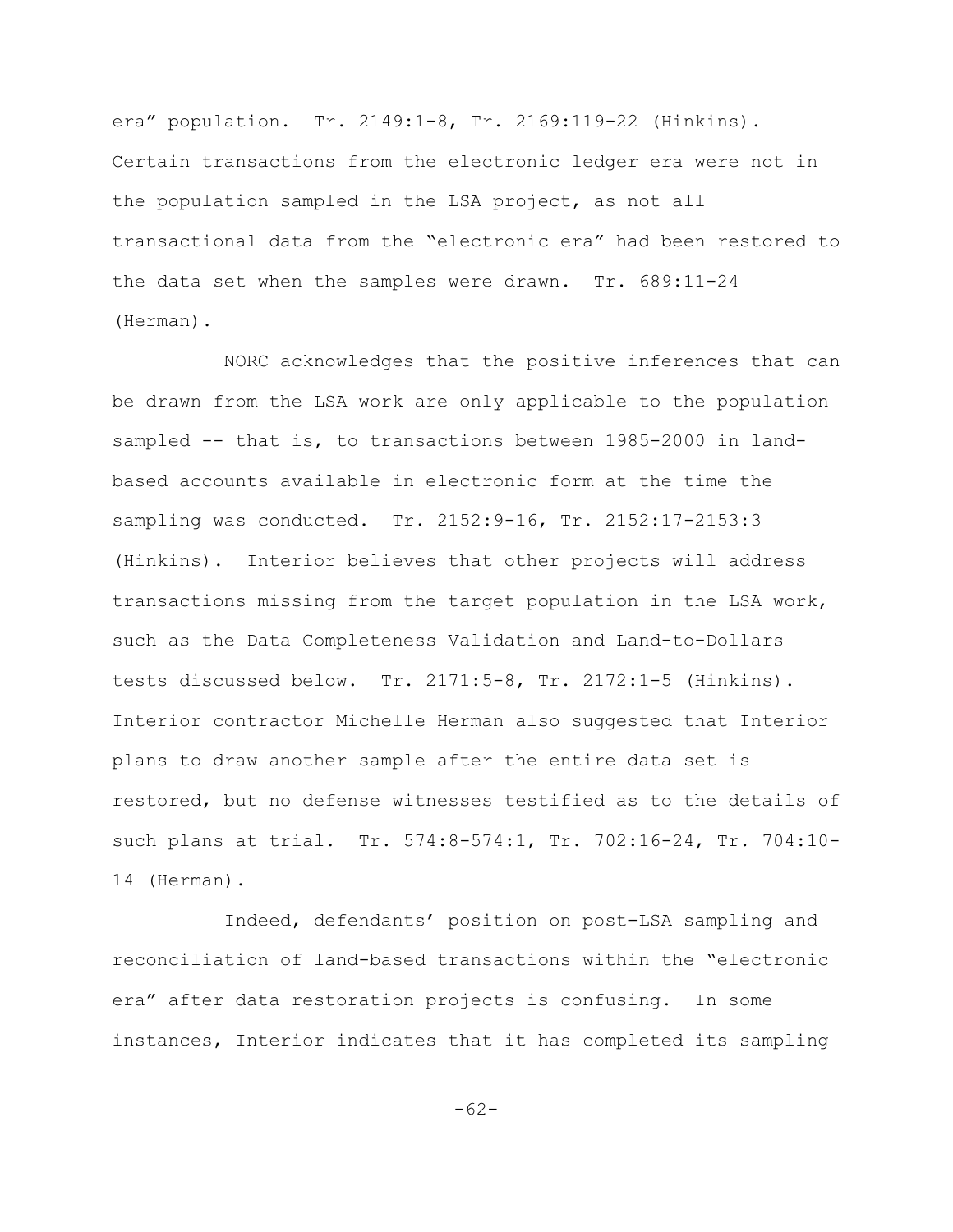and transaction reconciliation of "electronic era" land-based transactions through the Litigation Support Accounting project described above. See, e.g., AR-566 at 33-03-14 ("no further reconciliation is necessary for the electronic era"). Elsewhere, the agency expresses an intention to conduct further sampling after data gaps are restored to the IRMS and TFAS databases. See, e.g., AR-566 at 33-03-19 ("Interior plans to reconcile a sample of these restored transactions to determine if they have an error rate significantly different from that found in the LSA sample."); Susan Hinkins Responding Expert Report [Dkt. 3393-2] at 23 ("[T]he 2007 Plan clearly shows that DOI has not claimed to have completed tests for the Electronic Ledger Era.").

A close reading of the 2007 HSA Plan reveals that further testing of restored, "electronic era" transactions from land-based accounts is not a task that Interior will necessarily accomplish before land-based account HSAs from the "electronic era" are mailed. According to the plan, the completion of the Data Completeness Validation, Interest Recalculation, and Landto-Dollars Posting Tests constitute "all the [remaining] steps necessary to mail land-based account HSAs[.]" AR-566 at 33-03- 18. Because the government represents (1) that the mailing of HSAs discharges its accounting duty and (2) that HSAs can be mailed to beneficiaries prior to further reconciliation of landbased transactions within the electronic era after the data set

-63-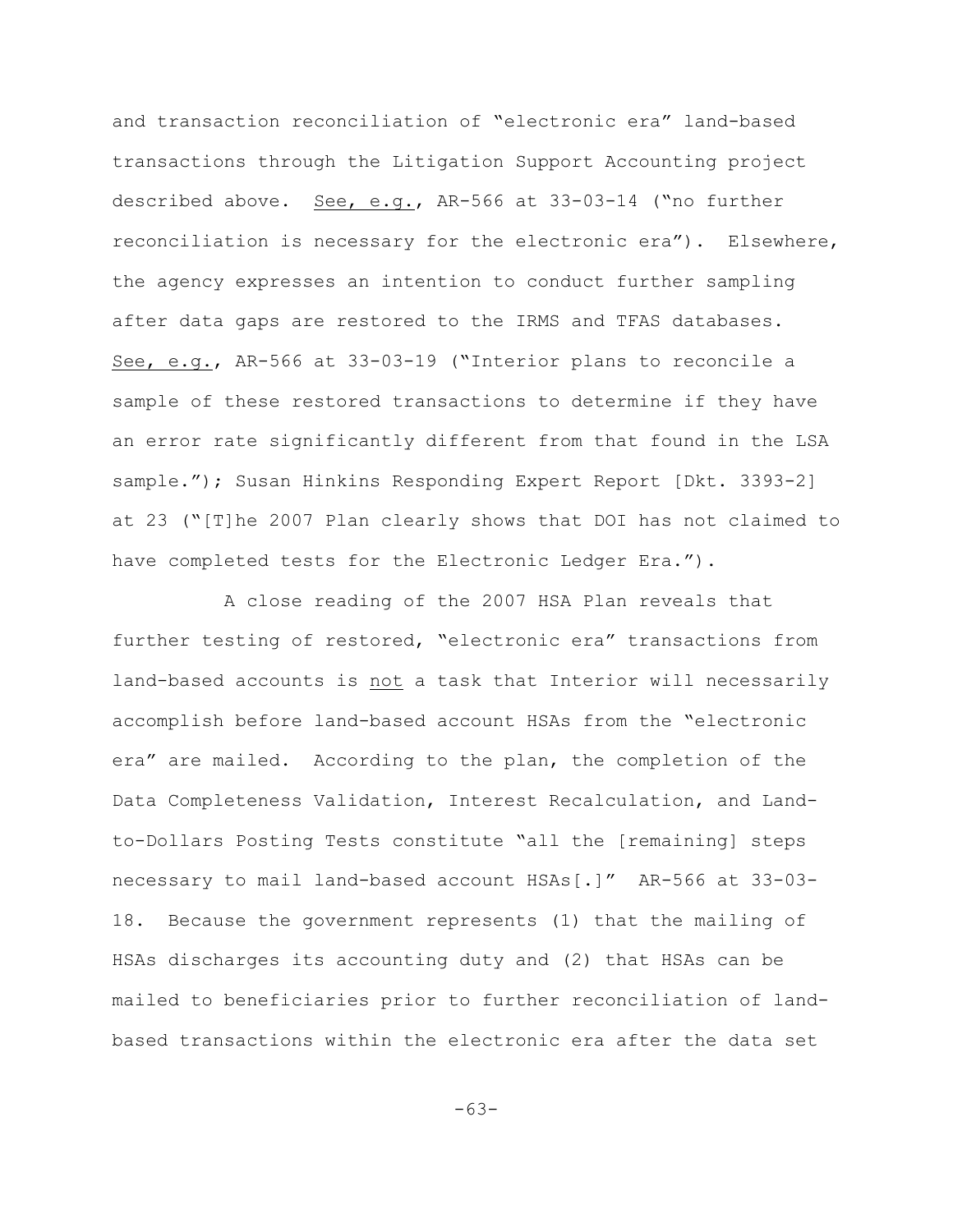is restored, my reading of the 2007 Plan is that Interior considers the land-based electronic era reconciliation work to be complete.

iii. *Pre-1985 transactions in land-based accounts*

Interior's plan for sampling and reconciling "paper era" transactions -- a project Interior has yet to begin - remains vague. Defendants estimate that approximately 65,000 of the nearly 268,000 land-based IIM accounts within the historical accounting population were open before 1985. AR-565 at 33-02-10. This reconciliation work will be more expensive, since the records are older. They may have been destroyed. If they can be located at all, they must be translated into digital form and uploaded into an electronic database before reconciliations can be attempted.

On May 25, 2007, NORC recommended to the Interior Department that it begin its "paper ledger era" land-based reconciliation work by testing the hypothesis that the error rate in the "paper ledger era" is similar to the error rate in the "electronic era." 5/25/07 memo from Scheuren to Edwards, AR-426. Six days later, DOI officially adopted this approach by including it in its 2007 HSA Plan. AR-565 at 33-02-15.

The initial hypothesis recommended was influenced by, among other things, a meta-analysis conducted by NORC. A "meta-analysis" is a process by which statisticians consider

-64-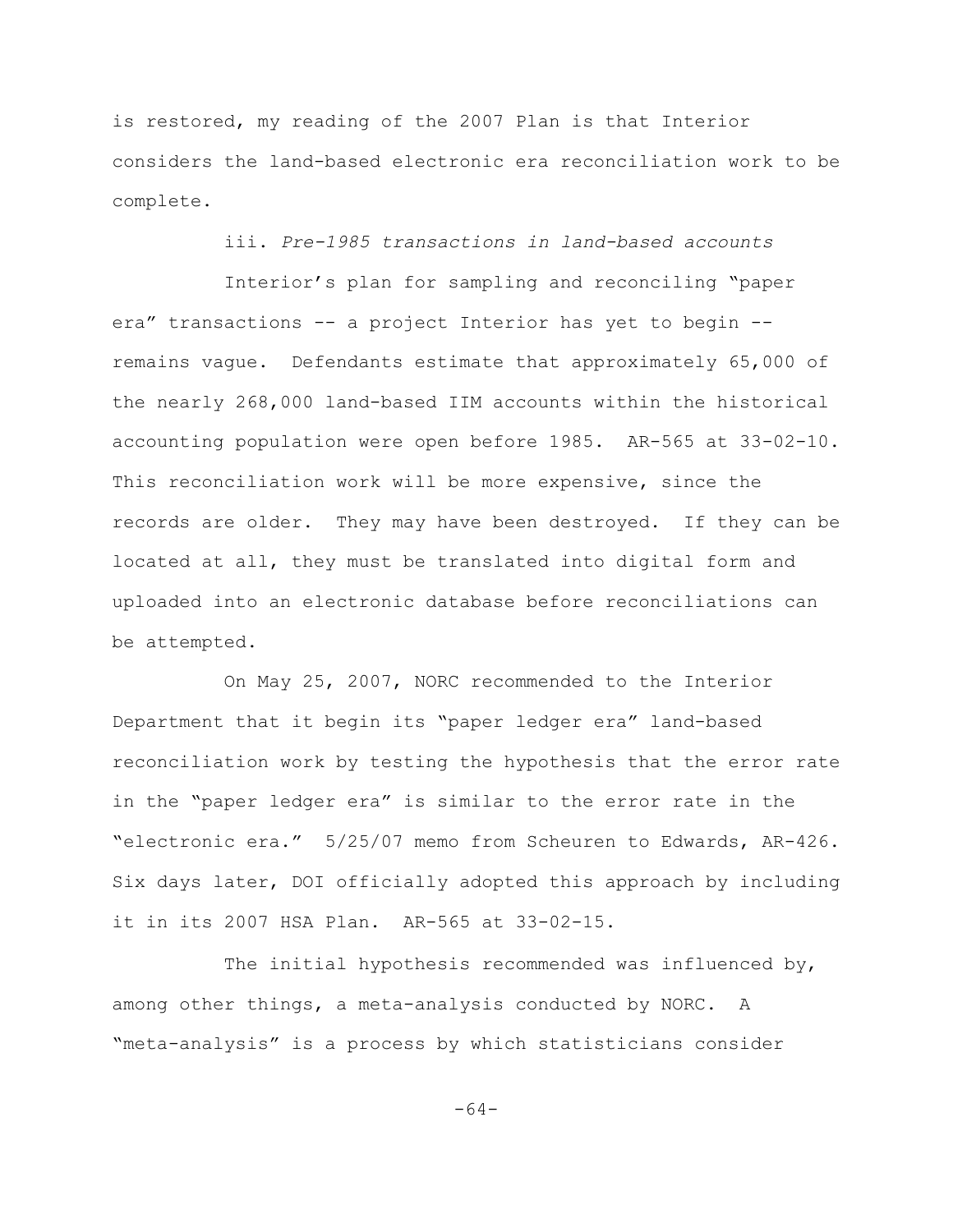studies from several different sources on similar or related subjects "to draw together what is known about the subject". Tr. 1019:14-19 (Scheuren). The purpose of NORC's meta-analysis was to examine whether historical studies of the IIM trust -- an incomplete but voluminous collection of around 900 documents, including some 263 audits -- suggested that the proposed hypothesis was way off base. Tr. 1020:9-1021:6, Tr. 1043:14-21, Tr. 1066:21-25 (Scheuren). NORC's meta-analysis played a minor role in the adoption of the initial hypothesis for "paper ledger era" testing: it did not result in the hypothesis, but was instead one technique NORC used in considering whether the hypothesis was within the realm of possibility.

Tr. 1021:16-1022:2 (Scheuren). Dr. Scheuren described it as a "due diligence step." Tr. 1020:3 (Scheuren). Nothing NORC uncovered in its meta-analysis caused the statisticians to reconsider their initial hypothesis that the error rate in the "paper ledger era" resembles that of the "electronic ledger era". Tr. 1022:4-7 (Scheuren). Complete copies of all documents relied upon in the meta-analysis have not been disclosed, nor has NORC's internal work product summarizing those documents. See, e.g., Tr. 1443:25-1444:6 (Duncan).

Following NORC's recommendation, Interior will draw a small sample of accounts from a virtual electronic ledger compiled from the "paper ledger era," and a small sample of

-65-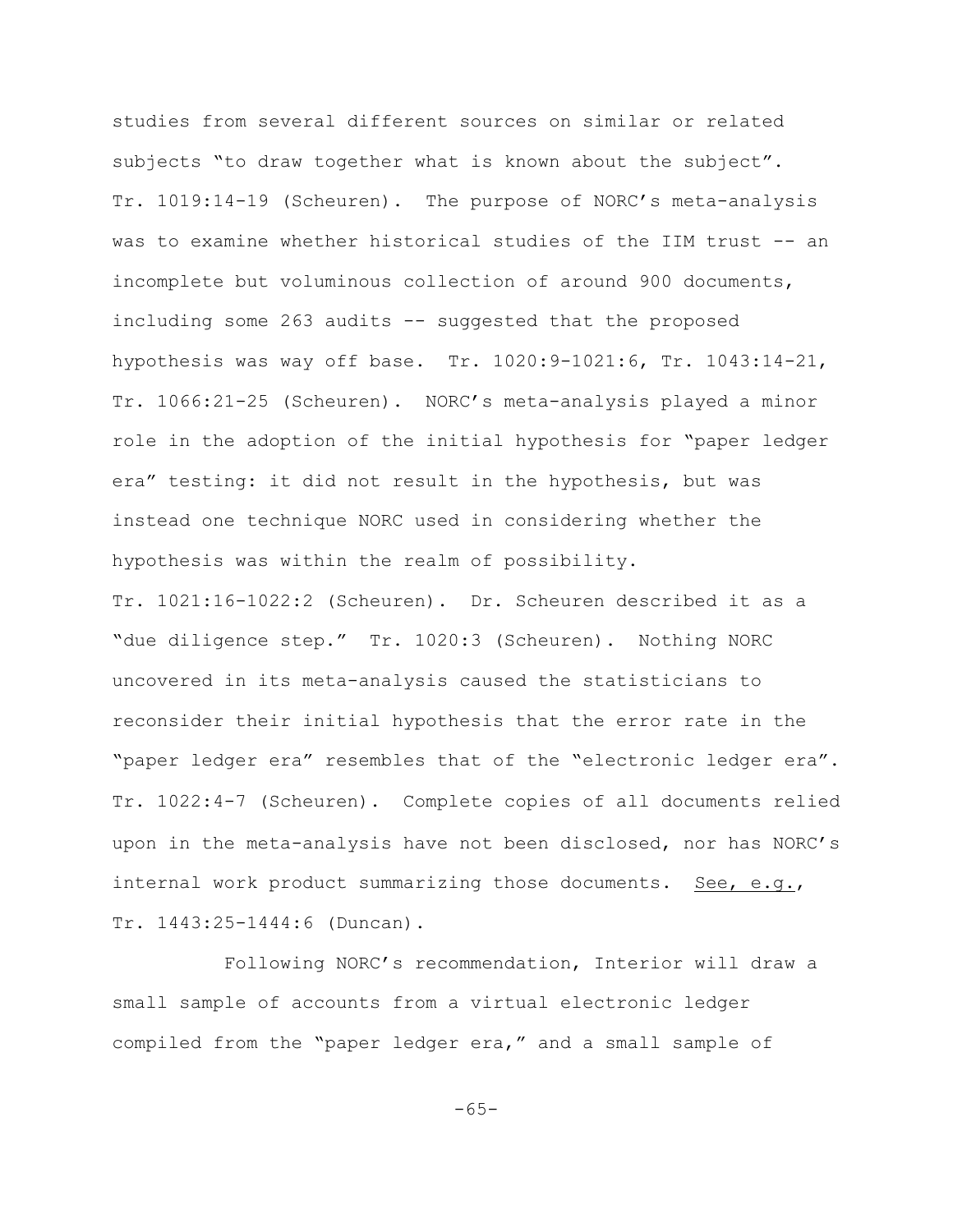transactions from within those accounts. AR-565 at 33-02-15; Tr. 1018:9-17 (Scheuren). The exact size of those samples has not been revealed. If Interior discovers that the error rate in the "paper ledger era" is similar to that of the "electronic ledger era," the conclusion will be that "the findings of the electronic ledger era apply to the paper ledger era as well" and no further sampling will be conducted. AR-565 at 33-02-15. If, however, they are not, the Interior Department plans to broaden the sample of paper era transactions, and will probably have to extend its projected schedule to complete its work. Tr. 269:7-19 (Cason).

#### 1.2.G. Reconciliation Process

i. *Contractors involved in the reconciliation work*

Interior's historical accounting project now underway is a classic case of government outsourcing. It employs five accounting firms, two historian firms, and firms to assist in statistical matters and project design. AR-565 at 33-02-07. Of the five accounting firms, three (Clifton Gunderson LLC, Deloitte & Touche LLP, and Reznick Group, P.C.) are performing reconciliations and account analyses; one (FTI Consulting, Inc.) is conducting forensic accounting; and one (Grant Thornton LLP) is performing quality control reviews of all the historical accounting activities. Id.

-66-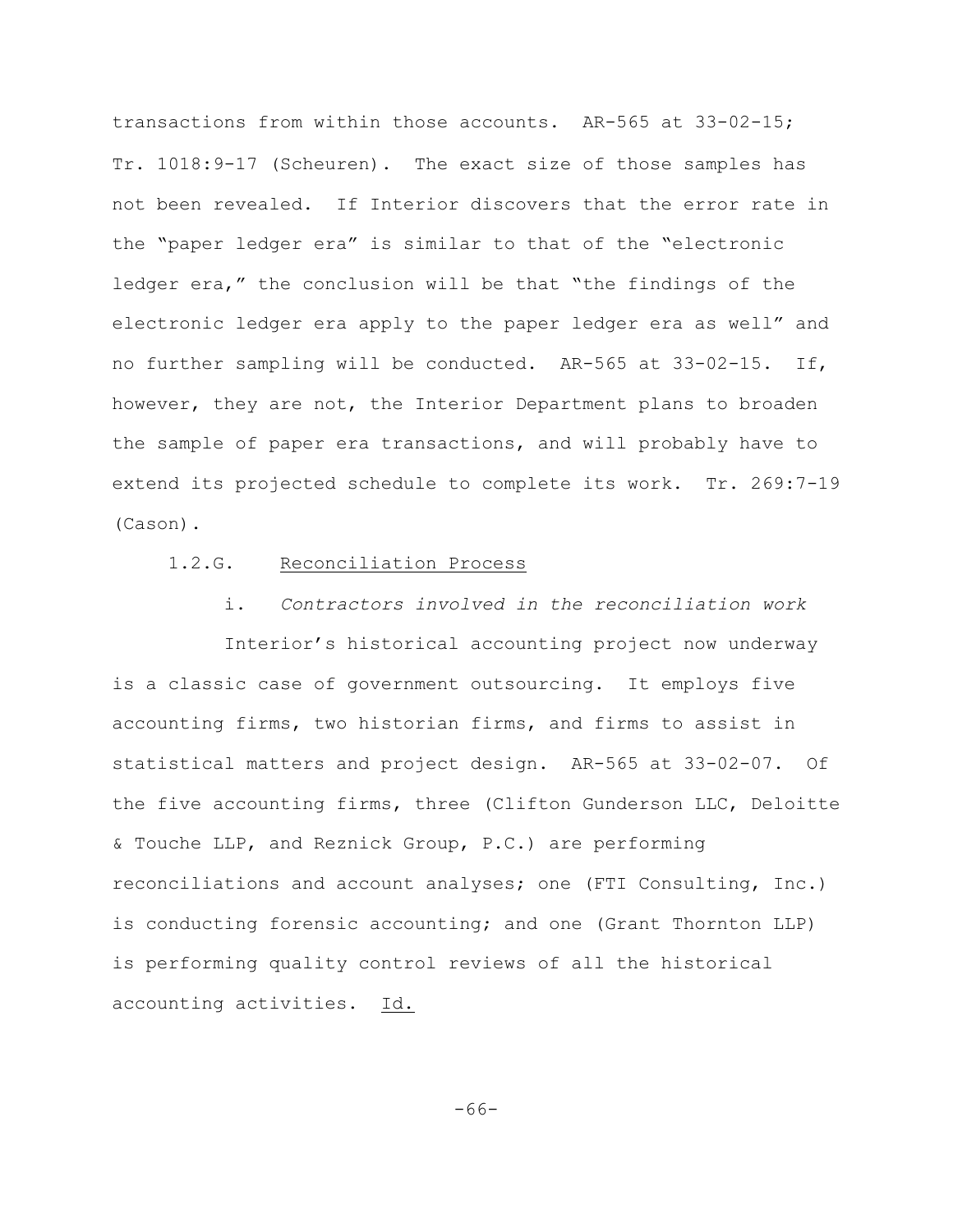FTI worked on the first three steps in the historical accounting as detailed in the 2007 Plan, Tr. 438:2-441:20 (Herman), and has been primarily responsible for gathering account data on IIM transactions, Tr. 438:2-10 (Herman). FTI has also done reconciliation work as part of the LSA project, along with the other accounting firms. Tr. 438:18-439:13 (Herman). Michelle Herman is a Managing Director of FTI Consulting. Tr. 434:7-11 (Herman). Over the past ten years -- practically her entire post-graduate career -- she has worked for three contractor firms involved with the historical accounting project. Tr. 437:9-17, Tr. 435:4-6 (Herman).

The National Opinion Research Center (NORC) works on statistical matters. AR-565 at 33-02-7. Doctors Fritz Scheuren and Susan Hinkins have led most of the historical accounting work at NORC. Morgan, Angel & Associates, LLC, and Historical Research Associates Inc., which specializes on Indian issues, provide information on leasing, the allotment process, reservation histories, and other matters. AR-565 at 33-02-07. The five accounting firms and NORC have contributed to the development and updating of the Accounting Standards Manual. AR-8 at 2.

NORC was engaged to address measurement and quality issues for Interior's July 2, 2002 report to Congress; statistical sampling was not a significant consideration at that

-67-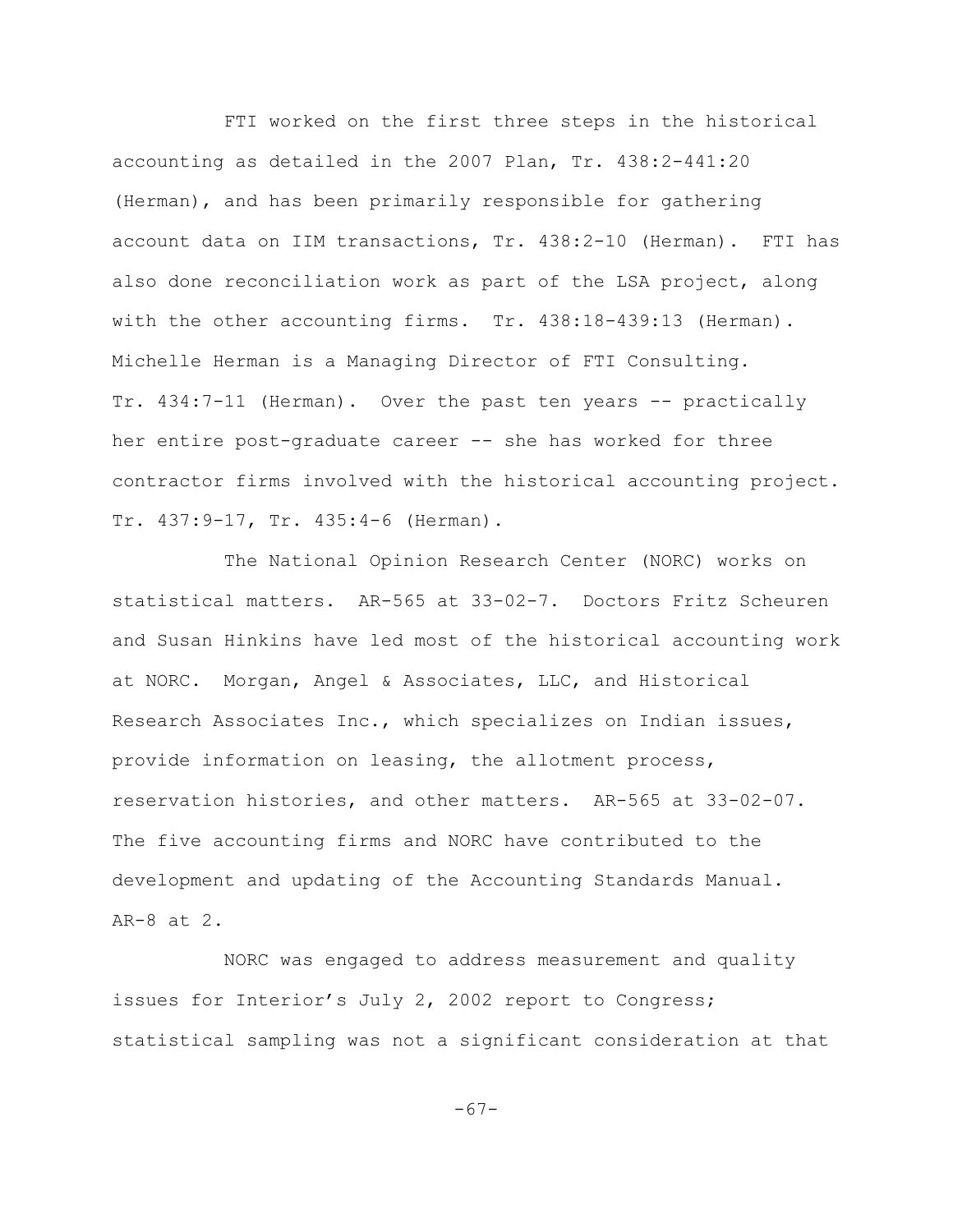time. Tr. 932:12-20 (Scheuren); AR-561. NORC was thereafter engaged to design and propose a sampling approach for Interior's January 2003 Plan. Tr. 934:11-15 (Scheuren). NORC designed the sample for testing by Grant Thornton with respect to performing quality assurance reviews of reconciliation work performed by Interior's accounting contractors. Tr. 1032:9-17 (Scheuren).

#### ii. *Accounting Standards Manual*

Contractors doing the reconciliation work are guided by the Accounting Standards Manual (ASM), a 581-page compilation of historical accounting standards. AR-566 at 33-03-11. Its purpose is to ensure quality and uniformity among the various firms performing historical accounting work; it is also used by the firm performing quality control services. Tr. 2109:20-24 (Dunne). The ASM governs both "paper ledger era" and "electronic ledger era" reconciliations. Tr. 580:2-12 (Herman); Tr. 2111:9-19 (Dunne). It details a reconciliation process in three steps: (1) identifying document types that might support a given transaction and searching for those documents; (2) tracing the transaction back to its initial entry in the IIM system using documents collected in step  $(1)$ ; and  $(3)$  quality control procedures, both within the firm conducting the reconciliation and by the QC firm, Grant Thorton. Accounting Standards Manual, AR-8 at 44-01-13. Contractors are to assess reconciliation results on a scale of 1 to 4, depending on how conclusively the

-68-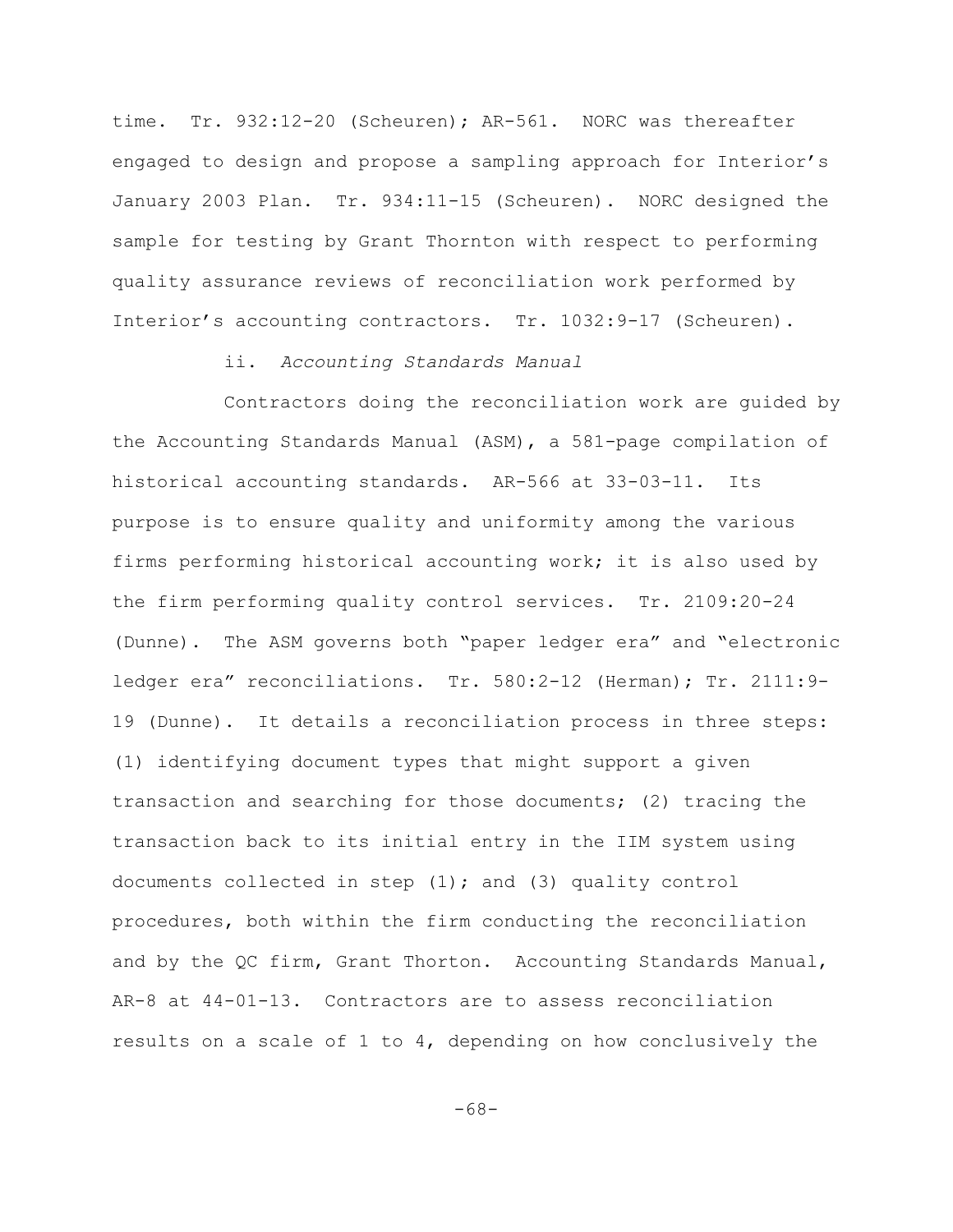supporting documents verify the transaction posted. The ASM makes reference to auditing standards, but as the historical accounting work is a "consulting engagement" and not an audit, accountants and other consultants using the ASM are not bound by those standards. Tr. 2119:16-19 (Dunne).

## iii. *Materials Relied Upon in the Reconciliation Process*

Pursuant to the Accounting Standards Manual, accountants reconciling transactions are to specify whether documentation supporting a particular transaction is "level 1," "level 2," "level 3," or "level 4." All documents within levels one and two are utilized or created by the federal government in the process of managing the IIM trust; a document meets the level one standard only if it is "utilized or created by the government in the normal operations of processing [IIM] transactions." Tr. 2112:15-19 (Dunne). Level three is the subject of considerable controversy, as it may be assigned case-by-case, using "alternative procedures" undefined by the manual, thus allowing accountants to use their judgment in validating transactions with atypical supporting documentation. Tr. 2113:8- 23 (Dunne).

Well over half of the 581-page ASM is comprised of examples of supporting documentation that may be used in the reconciliation process. Different types of supporting documents are used for reconciliation, depending on whether the transaction

-69-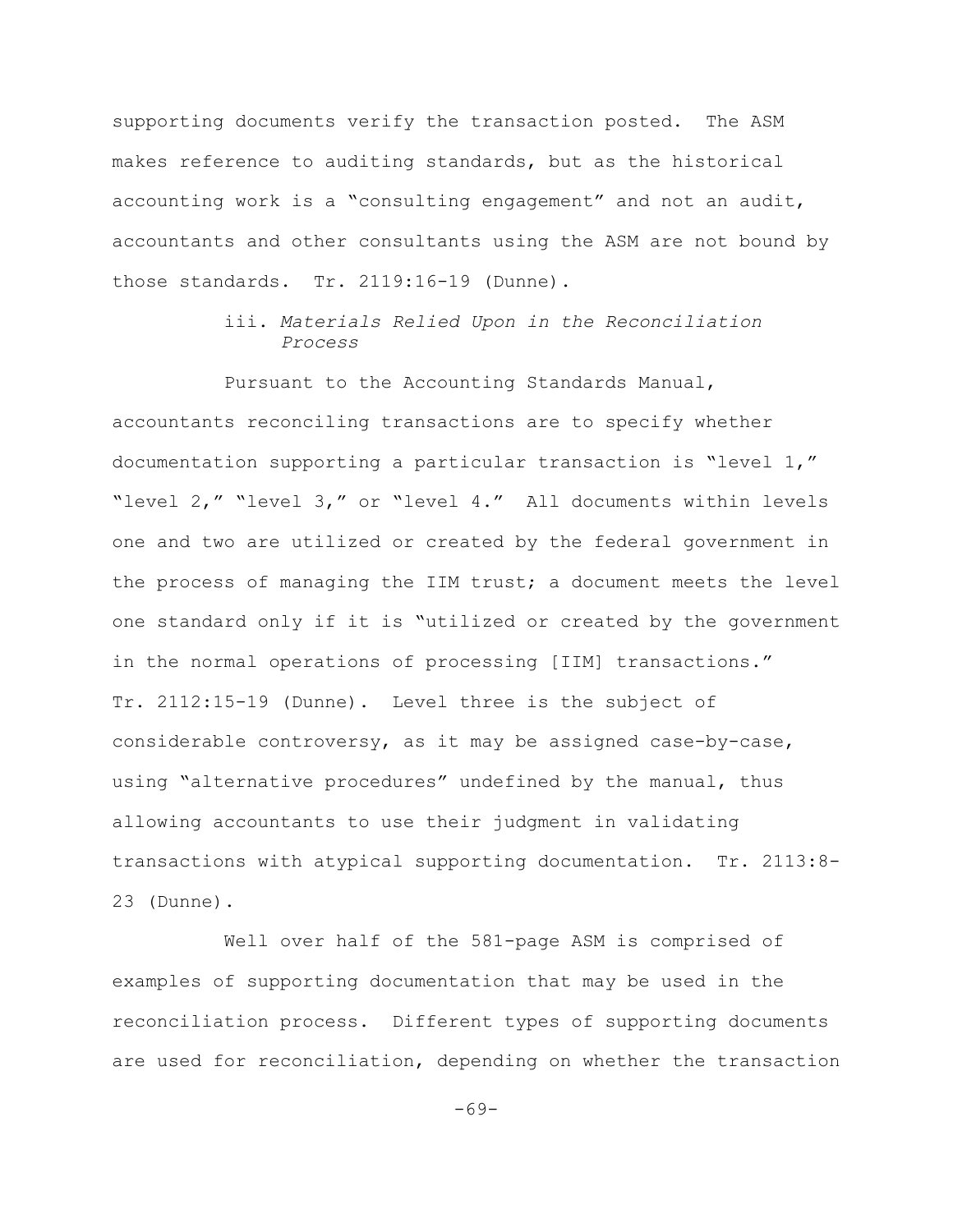is a receipt or a disbursement. Tr. 2121:16-2122:5 (Dunne). A receipt (or credit transaction) must be linked to a document reflecting expectation of a collection, such as a lease. Tr. 2121:21-23 (Dunne). A disbursement (or debit transaction) requires evidence that the government issued the check, such as a check register. Tr. 2122:2-18 (Dunne).

iv. *Systems relied upon*

The reconciliation work uses transactions systems (IRMS and, later, TFAS), and ownership systems (LRIS and, later, TAAMS). In order to reconcile "electronic era" transactions, DOI contractor FTI loaded data from TFAS and the IIM module of IRMS -- along with restored transactions discovered in the course of the Data Completeness Validation project –- into a database called the "SQL server". Tr. 449:13-24, Tr. 450:5-17, Tr. 453:1- 454:17 (Herman). The financial information has also been loaded onto the Account Reconciliation Tool, or ART. Tr. 596:15-25 (Herman). The ART, demonstrated at trial, is a powerful database that allows for extensive searching, linking, and reconciling of transactions with supporting documentation. Tr. 599:1-644:14 (Herman). Because the IRMS database was inconsistently used across agencies and some transactions are missing from all systems, the database is incomplete. Tr. 1036:8-15 (Scheuren); Tr. 2042:1-4 (Christie). The Data Completeness Validation project (described below) aims to find "electronic ledger era"

 $-70-$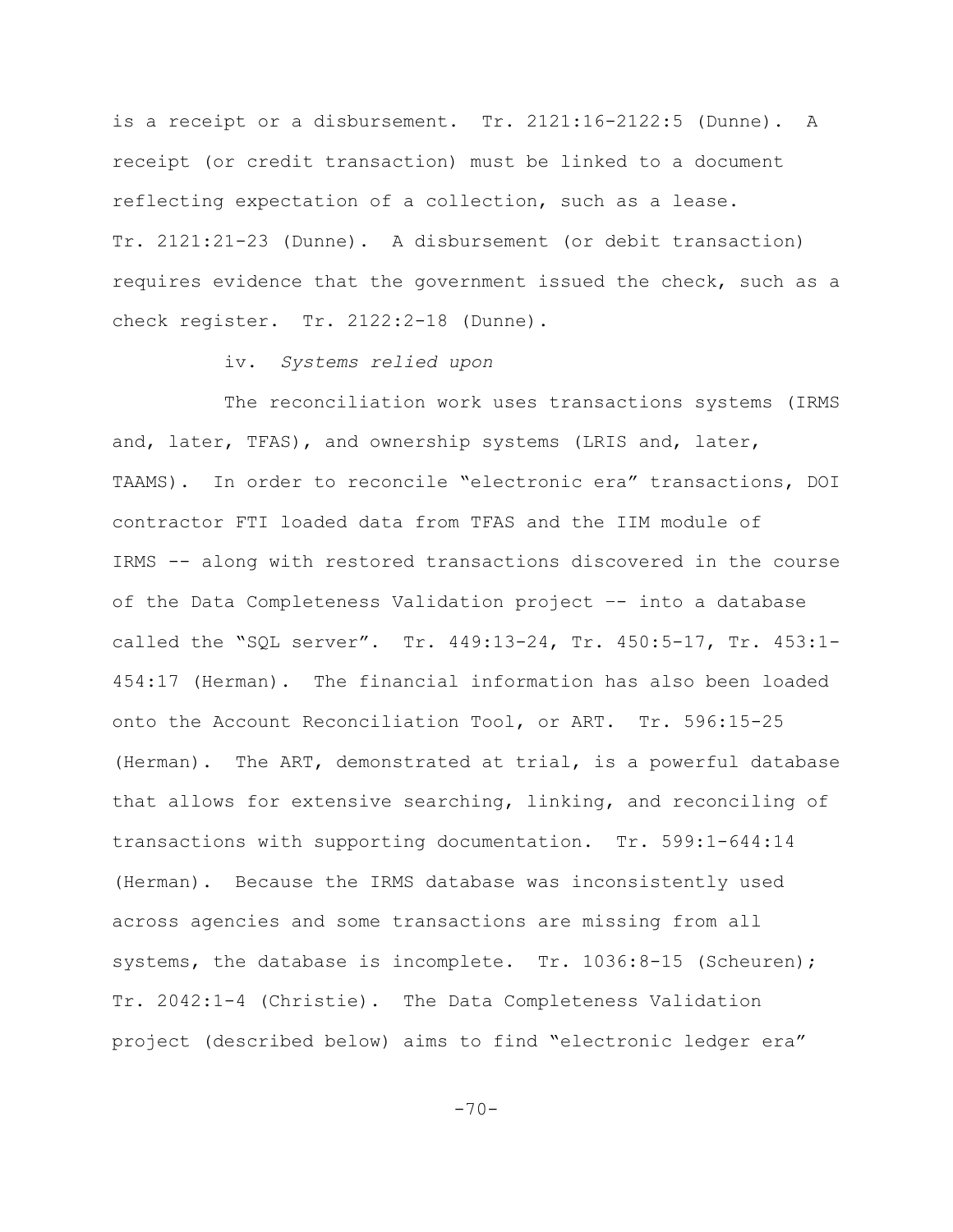data that is not available on IRMS or TFAS and then input the "restored" data into the ART as it is discovered. Ownership information utilized in performing transaction reconciliations is typically derived from the LRIS excerpt BIA provided OHTA at the beginning of its historical accounting work. Tr. 614:10-17, Tr. 639:24-640:5, Tr. 760:6-8 (Herman). Contractors engaged in reconciliation work rely on that excerpt in determining ownership interests in allotments, although the LRIS ownership data is incomplete.

## v. *Definition of error*

The validity of defendants' definition of "errors" in its historical accounting analysis was the subject of considerable testimony, confusion, and disagreement at trial. It is not for me to determine the best "error" definition for purposes of statistical analysis, but it is worth sorting out what defendants' error rates do and do not reflect.

Defendants' plan employs both attribute and variable sampling. Attribute sampling answers yes or no questions (such as whether there is a discrepancy between a transaction recorded on IRMS and the supporting documentation), while variable sampling records the value of the error/difference (such as, "recorded transaction is for \$10 less than supporting documentation would indicate"). As I understand it, there are differences in the definition of "error" between the different

-71-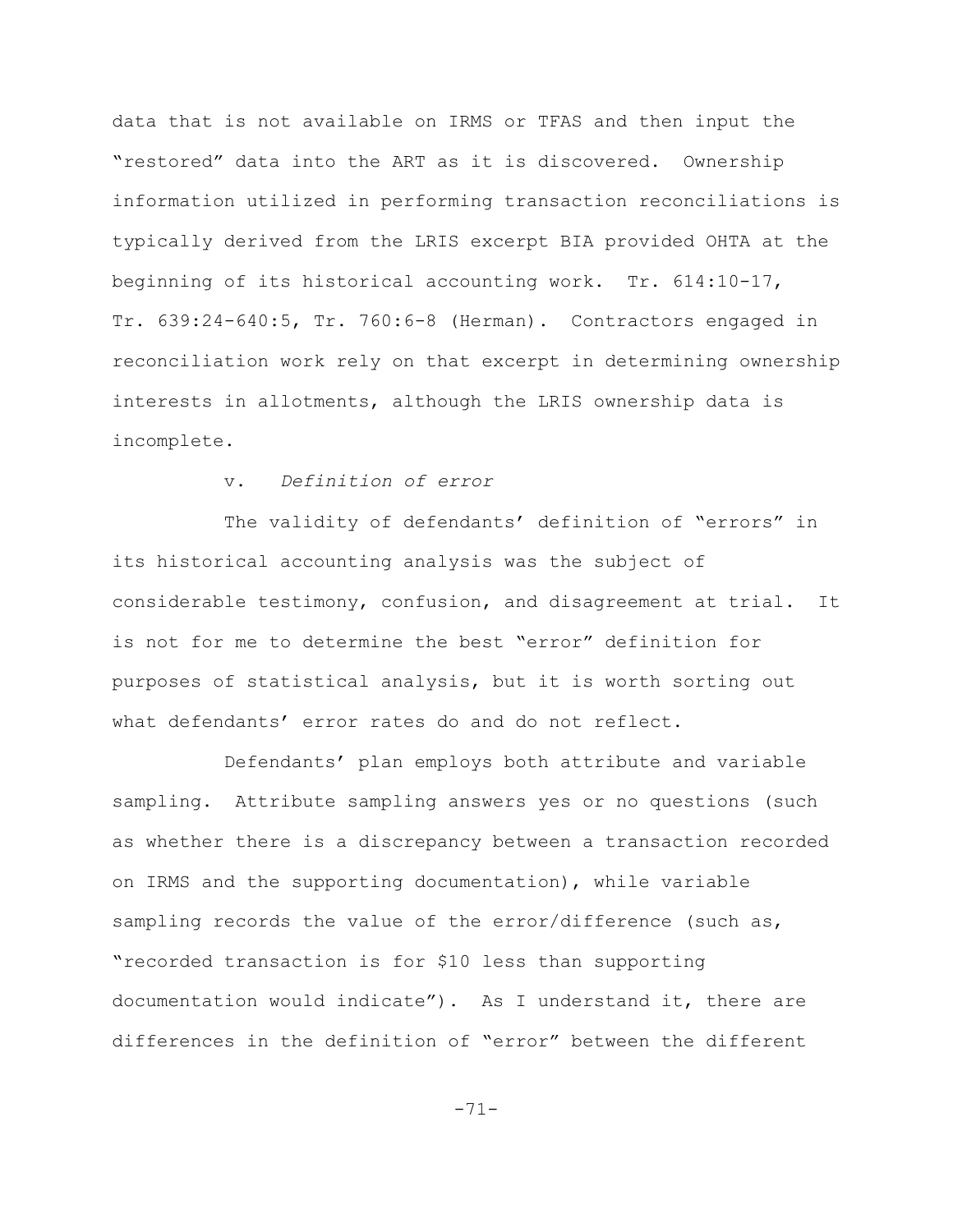historical accounting tests. For example, in discussing the LSA project, Dr. Scheuren testified that any transactions LSA contractors attempted but were unable to reconcile were treated as errors, even though they had no reason to believe that the inability to reconcile those transactions reflected errors. Tr. 997:13-1001:15 (Scheuren). Dr. Hinkins also testified that, when contractors informed NORC that they were unable to reconcile transactions, NORC's statisticians treated those unreconciled transactions as errors. Tr. 2155:9-22 (Hinkins). Michelle Herman testified that, in conducting transaction reconciliations, any disparity of two cents or more was recorded as an error. Tr. 615:21-616:2 (Herman). After some internal debate within Interior, the agency decided that, in the transaction-bytransaction reconciliations, the failure to locate supporting documentation should be recorded as an error. Tr. 1949:15-20, Tr. 1958:15-17 (Zippin).

In other instances, however, it appears that the failure to locate supporting data is not recorded as an error. The 2007 HSA Plan notes that an error indicates only that "the actual transaction posting to an account is different from the amount expected to be posted based on the contemporaneous records." AR-565 at 33-02-30. James Cason testified that an inability to find supporting data is not automatically recorded as an error. Tr. 187:14-188:8, Tr. 190:20-191:1 (Cason).

-72-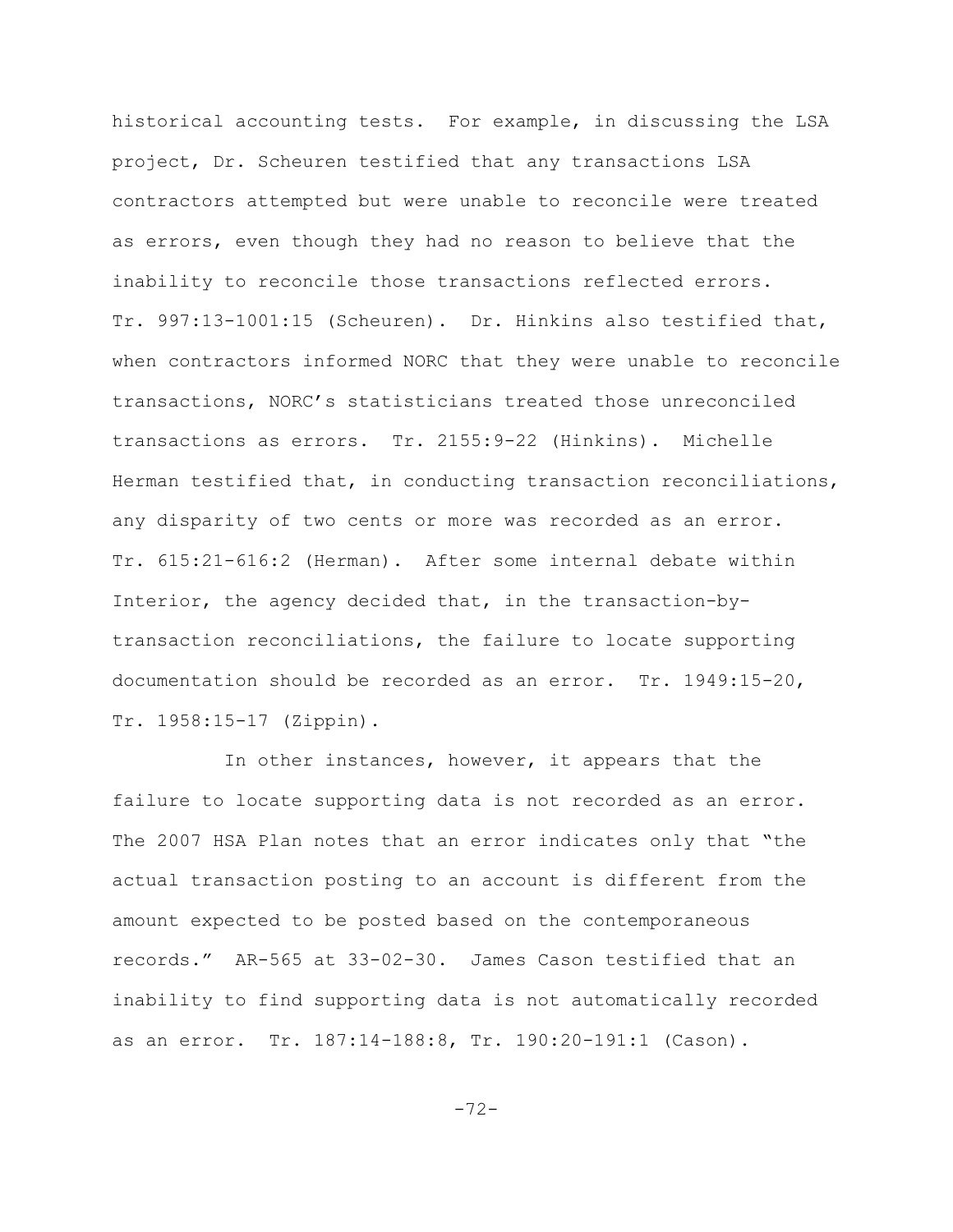Michelle Herman testified that she "consider[s] an error a transaction that wasn't posted correctly, not transactions that are missing from the record set." Tr. 789:15-20 (Herman). It appears that the definition of error employed by NORC in its statistical analysis of the LSA reconciliation work, and relied upon for the claimed 1% error rate, is broader than the definition used elsewhere in the historical accounting project. Error statistics, however, do not reflect the failure to reconcile transactions intentionally left out of the LSA sample because of expected reconciliation difficulties, NORC Interim LSA Report dated 12/28/04, AR-416 at 51-09-17, or transactions left out of the sample because they had not yet been "restored" through the DCV project.

# I.2.H. Data Completeness Validation Project

Michelle Herman has designed and directed the Data Completeness Validation (DCV) Project for Interior: a battery of tests on IIM data that together comprise a major component of the historical accounting project referenced in the 2007 Plan. According to Interior's plan, the project goals are "(1) identifying and resolving gaps in electronic data, (2) verifying the transfer of accounts and balances through system conversions (from paper ledgers to IRMS and from IRMS to TFAS), and (3) assessing the integrity of the underlying electronic data." AR-566 at 33-03-15. Ms. Herman testified that

-73-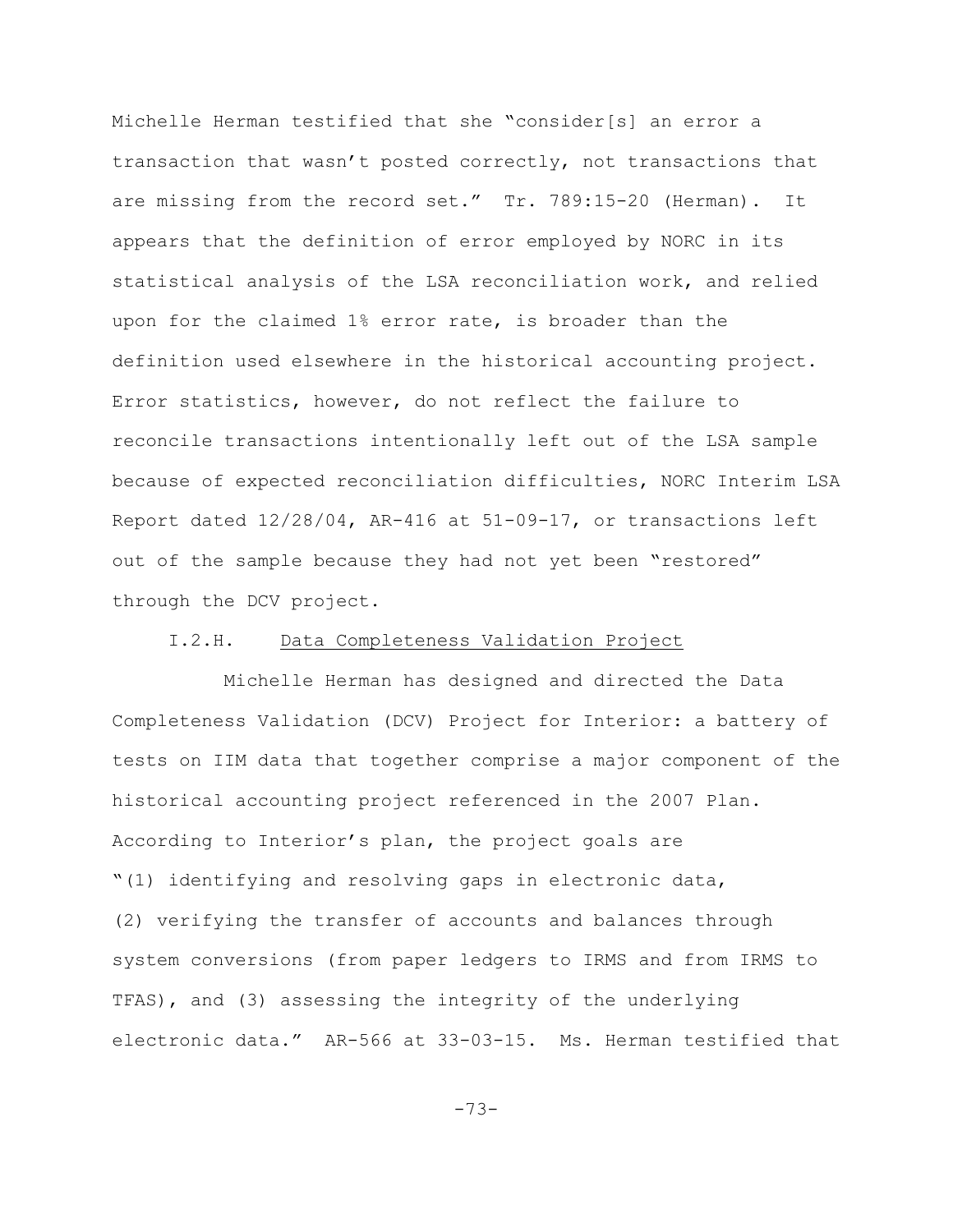the primary goal is "to assess the completeness of the electronic ledger era for historical statements, and when I mention completeness, it's of the data today versus the data as posted historically." Tr. 458:2-6 (Herman).

This project has been a massive undertaking. At FTI, between four and eight employees have worked between three and four years conducting DCV testing on some 113 million transactions, or 50,000 annual man-hours, Tr. 502:19-503:9, Tr. 465:9-21 (Herman), not including the work of other contractors who support DCV testing through projects like scanning and coding, etc.

The DCV project carries out tests for electronic data gaps and system conversion that were contemplated in the 2003 HSA Plan. Tr. 451:1-10 (Herman). The data gaps test is to determine whether the electronic data stored in the IRMS system was complete, and the system conversion test was to make sure that data were successfully transferred from the IRMS system to the TFAS system when Interior rolled out TFAS between 1998-2000. Id.; Tr. 450:20-21 (Herman). The DCV project primarily relies on information taken from the IIM module of IRMS from between 1985 - 2000 and information from TFAS from between 1998 - present. To some extent, the DCV project has also relied upon TAAMS in the account number analysis. Tr. 453:9-11 (Herman).

-74-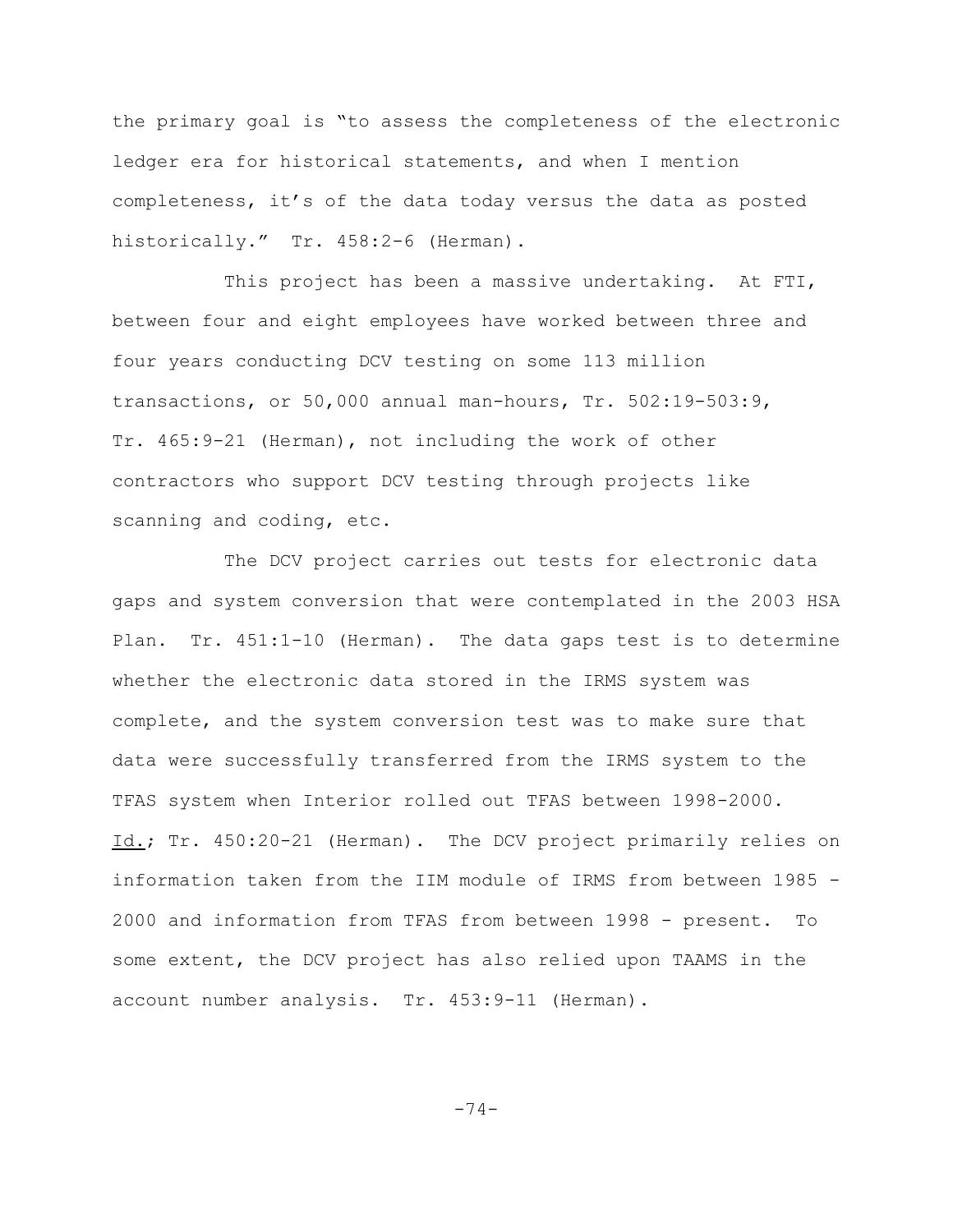FTI has produced a national report describing its DCV work in all 12 BIA regions, and an additional six more detailed reports on six specific regions. Tr. 455:1-12 (Herman). The six regions for which DCV work is largely complete are the largest ones, including the first three to convert from IRMS to TFAS. Tr. 456:15-18; 21-24 (Herman). Within each of the regional reports, FTI describes the months and years of available data for each agency within the region, the transactions restored to the database, accounts out of balance, results of the "reused accounts" test, and the results of transaction mapping efforts. Tr. 482:2-483:12 (Herman); see DX-153A, DX-154A, DX-155A, DX-156A, DX-157A, DX-158A (updated regional reports).

Transaction mapping is another component of the DCV project. Tr. 465:1-4 (Herman). Transfer transactions –- such as a debit from an SDA account and a credit to one or more IIM accounts –- should sum to zero, so when FTI identifies instances where that has not happened, it attempts to identify documentation explaining the apparent (or actual) discrepancy. Tr. 484:15-484:17 (Herman). Efforts to map transactions can result in one of several outcomes: (1) the transfer can be mapped successfully (sum of transfers is zero); (2) the transfer can be an "explained difference" (sum of transfers is not zero, but not because an error was made); (3) the transfer can be unresolved (sum of transfers is not zero, FTI awaiting further documentation

-75-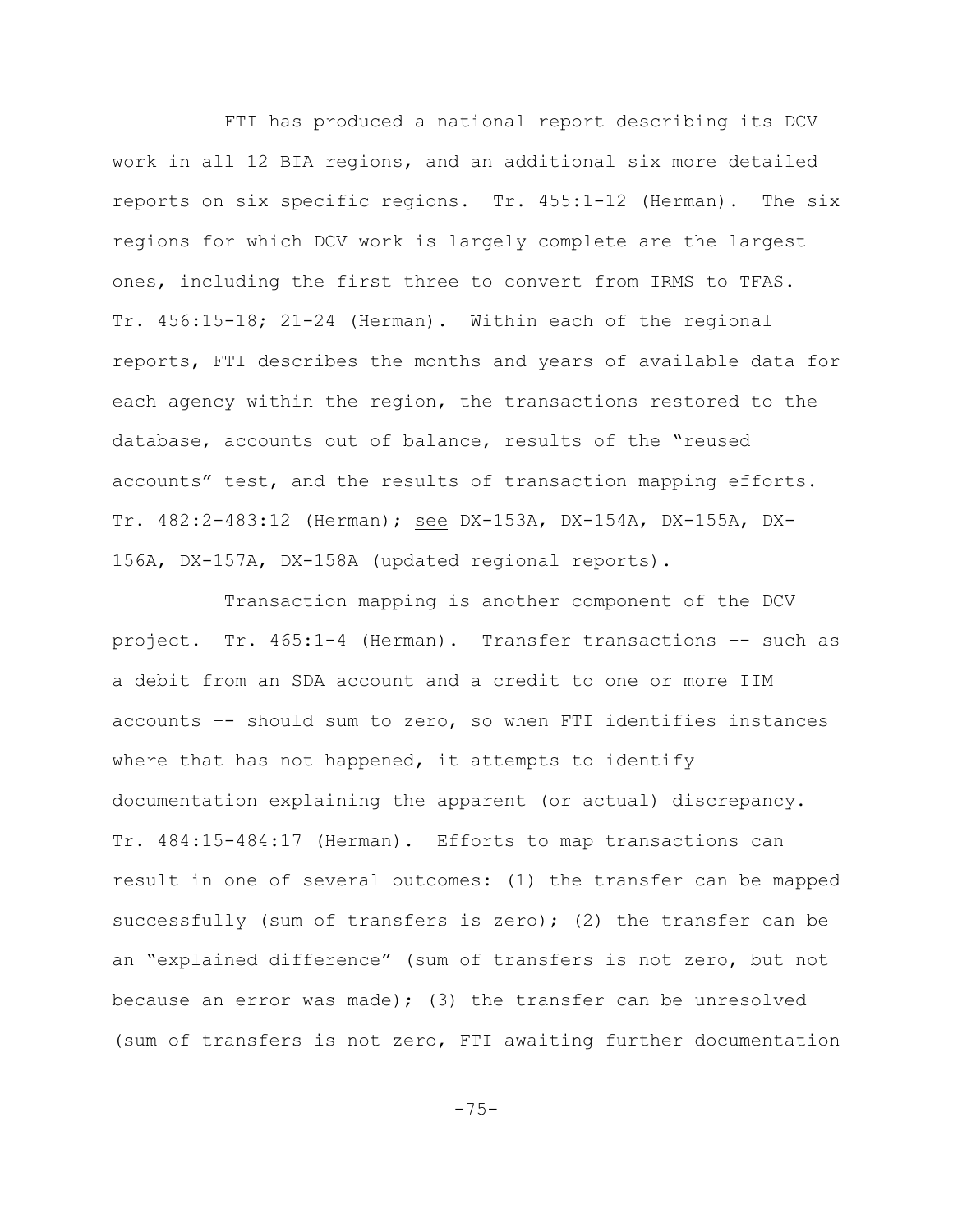to complete forensic analysis); (4) the transfer can reveal a posting error; or (5) the transfer can indicate that data is missing from the system. Tr. 496:14-20 (Herman). Bookkeeping mistakes uncovered during transaction mapping will be reflected on HSAs in the "statement of known difference" column. Tr. 520:1-7 (Herman). Transaction mapping takes place electronically in almost all cases. Tr. 498:1-499:-1, Tr. 500:4- 7 (Herman). When discrepancies cannot be mapped with electronic information on the SQL server, FTI will put in a request (through OHTA) for searchers to look for supporting documents at the AIRR in Lenexa. Tr. 504:16-23 (Herman). If the searchers find supporting documentation, the documents are loaded onto the ART system which can be accessed by FTI in Los Angeles. Transaction mapping was helpfully demonstrated by Michelle Herman during the October 2007 trial.

Examples of mapping activities include comparing balance files and transactions within a single account (the "roll-forward analysis"), Tr. 525:13-528:15, Tr. 552:2-21 (Herman), analyzing the transfer of account balances from paper ledgers to the IRMS system, Tr. 523:23-525:2 (Herman), and check disbursement mapping, to follow disbursement data available in the database through to Treasury records. Tr. 535:4-536:13 (Herman). When FTI workers (or other DCV contractors) discover a hard copy document (such as a bill for collection, journal

-76-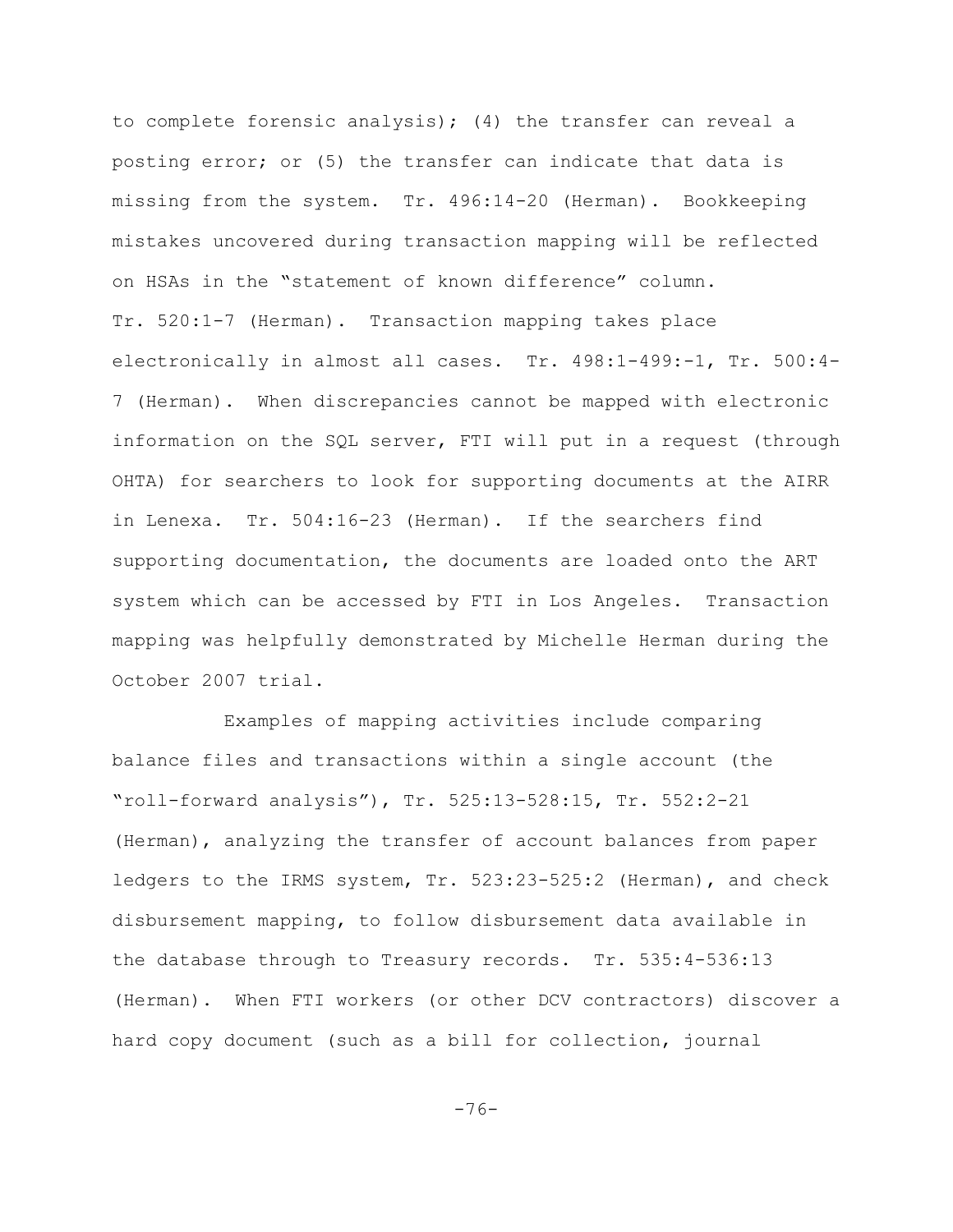voucher, or a transaction register print out) indicating that a certain transfer took place that is not reflected on the IRMS and TFAS systems available on the SQL database, they input the transaction into the database in an effort to complete the data set: these are referred to as "restored transactions." Tr. 529:19-530:9 (Herman). Transactions occurring both before and after 1985 have been restored to the electronic data set, so that the database will ultimately be utilized for "paper era" accounting work, too. At the time of trial, approximately 113 million transfers had been mapped as part of this effort. Tr. 551:16-19 (Herman). FTI had placed approximately 80,000 DCVrelated documents requests of the AIRR searchers; 35,000 remained outstanding. Tr. 505:3-10 (Herman). It can take searchers from a week to longer than a year to find a document at AIRR. Tr. 505:11-14 (Herman).

Because account numbers have been re-used over time, HSAs cannot be prepared according only to account numbers. The DCV project thus assigns each account a new, unique "Native American Account Number" or NAAN, and each beneficiary a unique "Native American Beneficiary Number" or NABN. Tr. 460:1-461:11 (Herman).

FTI discovered approximately 645,000 IIM accounts that are open, or have been open, on the IRMS and TFAS systems between 1985 and present. Tr. 459:11-22 (Herman). All but 786 accounts

-77-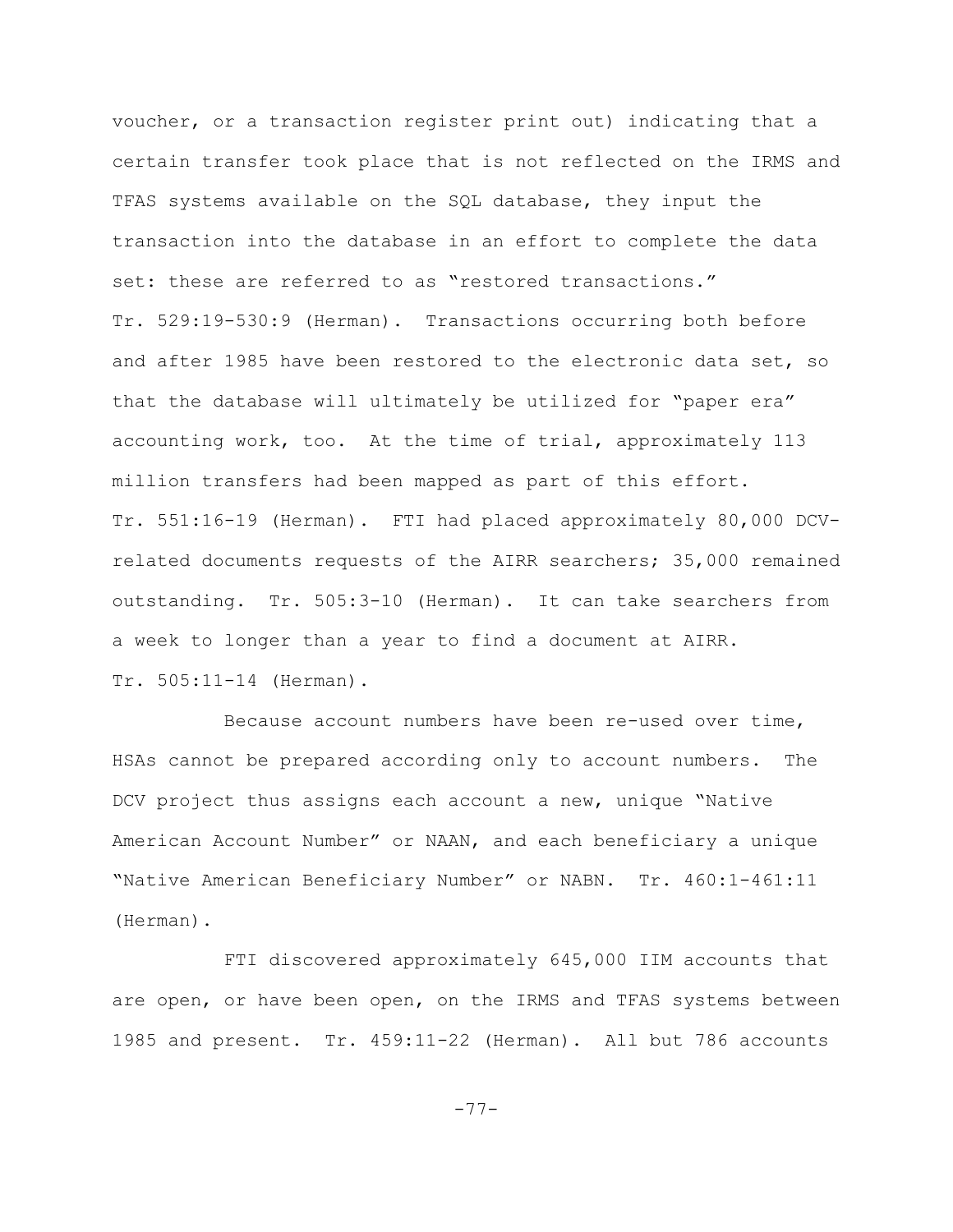had been analyzed in the re-used account test at the time of trial. Tr. 487:15-24 (Herman). This set of accounts is broader than the set of accounts for which Interior is performing an historical accounting. Tr. 487:25-288:3 (Herman).

# ii. *Results of DCV Testing*

FTI and other contractors had restored 451,875 transactions to the electronic data set at the time of trial: 276,118 of those transactions occurred after February 1985, and 175,757 occurred before February 1985. 9/30/07 DCV Interim Report, DX-152A at 20; Tr. 721:21-722:15 (Herman). The record does not establish what percentage of originally missing transactions this figure represents. Plaintiffs' expert suggested that the number may be in the realm of only  $7\%$ , but because significant pieces of information were not included in his calculations, I do not consider his estimate reliable. Tr. at 1387:13-1390:14, Tr. 1469:19-1476:18 (Duncan). FTI has also mapped over 6 million of the 6.4 million checks issued to IIM beneficiaries during the "electronic era." Tr. 535:2-536:13 (Herman). More than 97% of the checks analyzed between 1987 and 2002 were successfully mapped. Tr. 565:2-566:6 (Herman). At the time of trial, FTI had confirmed that 266,285 accounts successfully transitioned from IRMS to TFAS. DX-152A at 20. Of the 355,320 accounts FTI has identified as falling within the scope of the historical accounting Interior now plans to

-78-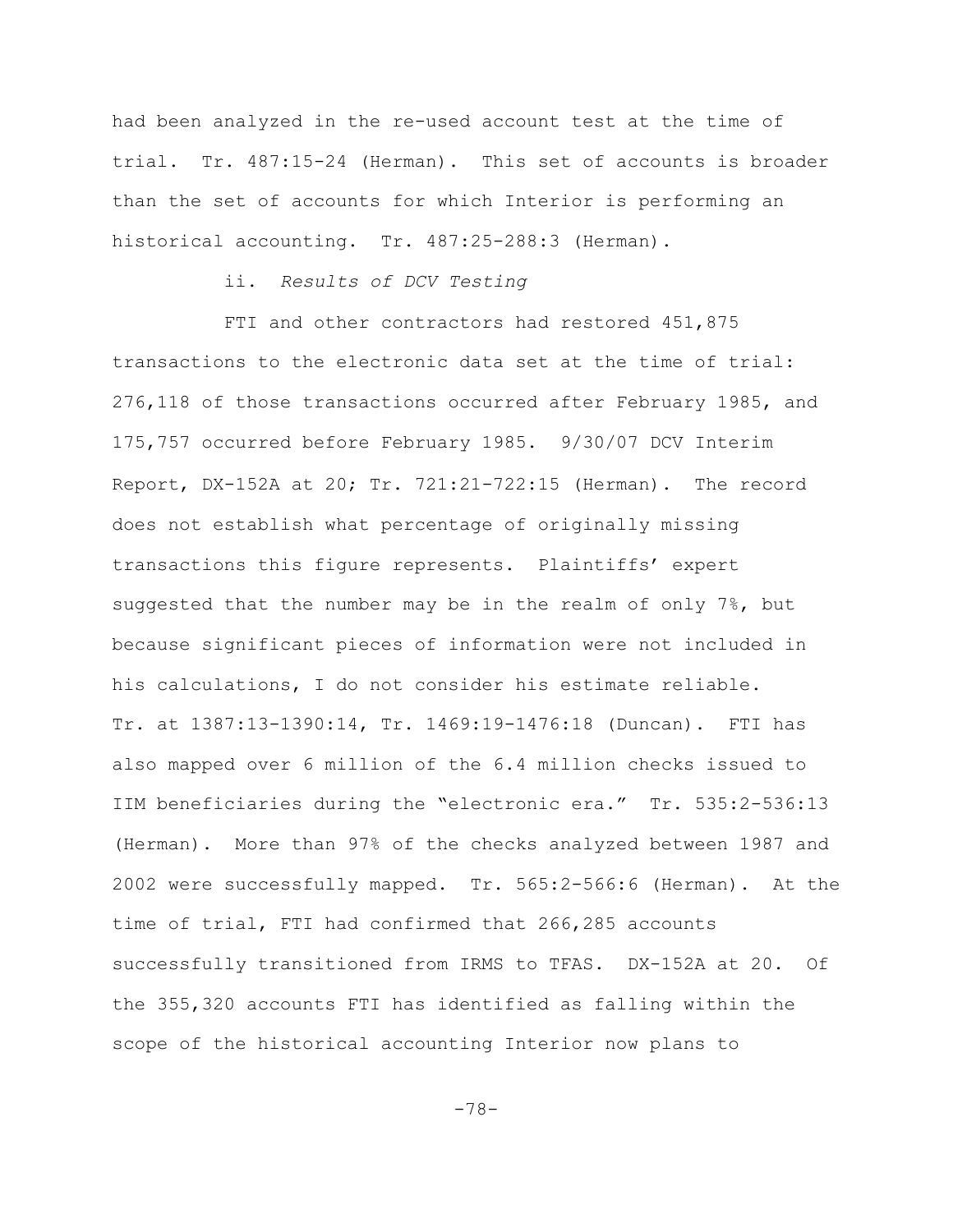accomplish, 54,618 accounts still have unreconciled differences or data gaps, which FTI believes is largely attributable to the unavailability of many balance files before 1989. DX-152 at 271. FTI has completed mapping the majority (93.9%) of IRMS and TFAS transactions from the electronic era. DX-152A.

### I.2.I. Posting Test/Land-to-Dollars Test

## i. *Test purpose*

 The LSA project looks only at transactions posted to IRMS and TFAS, it does not detect the "failure to collect, deposit, and record collection transactions." 3/31/07 memo from Jeffrey Zippin to Susan Hinkins re Land to Dollar Completeness Test at Horton Agency, AR-435 at 38-01-01. To identify any such omissions, Interior's historical accounting plan includes a test designed to start with the land and examine whether revenue generated by IIM allotments has actually made it into the proper IIM accounts. Tr. 2121:13-15 (Dunne). The goal of this Land-to-Dollars (or "posting") test -- which is to be conducted on a sample basis -- is to confirm that funds generated by leased allotments were actually received and properly entered into the IIM system. AR-565 at 33-02-21. Since Interior has only recently instituted an accounts receivable system, this test responds to a very credible concern that not all payments owed by lessees were received into the IIM trust.

-79-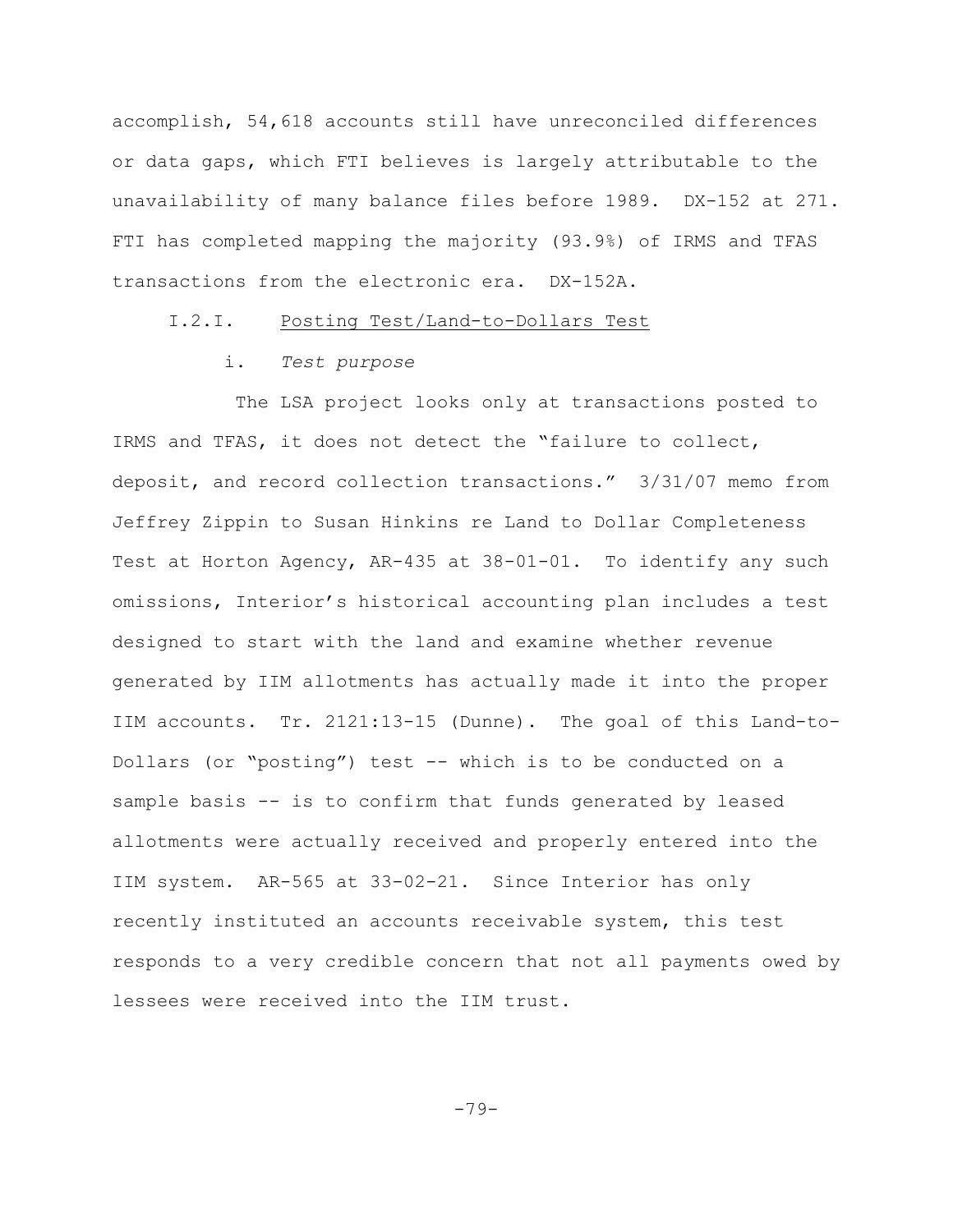ii. *Initial effort: the Alaska prototype*

In 2003, NORC documented its initial effort to design a sample for such a test. AR-389 at 47-03-04. Thirty-three landrelated documents were selected from Lee's Summit in the Alaska Region. The process of linking these documents to transactions proved to be challenging, as the documents necessary for the test were in multiple locations, in formats and maintained according to systems that were subject to wide variations between regions. Id. at 47-03-10. NORC's 2003 conclusion was that the sampling process utilized in the Land-to-Dollars testing needed to be "rethought." Id.

iii. *Pilot Test at the Horton Agency*

In 2006, Interior conducted a pilot Land-to-Dollars test at the Horton Agency in Kansas. 3/31/07 memo from Susan Hinkins to Jeffery Zippin re: Land to Dollar Completeness Test at Horton Agency, AR-435 at 38-01-01. The Horton Agency was chosen because it processed farming and grazing leases, making more straightforward document collection possible, and because agency staff were not already burdened by requests from the LSA project. Id. at 38-01-02. Interior does not claim that the results of this test are representative of collection and posting patterns throughout the IIM trust, and expects that further testing in other locations will be more challenging. Id. Interior does not have a complete list of land records, and compiling a complete

 $-80-$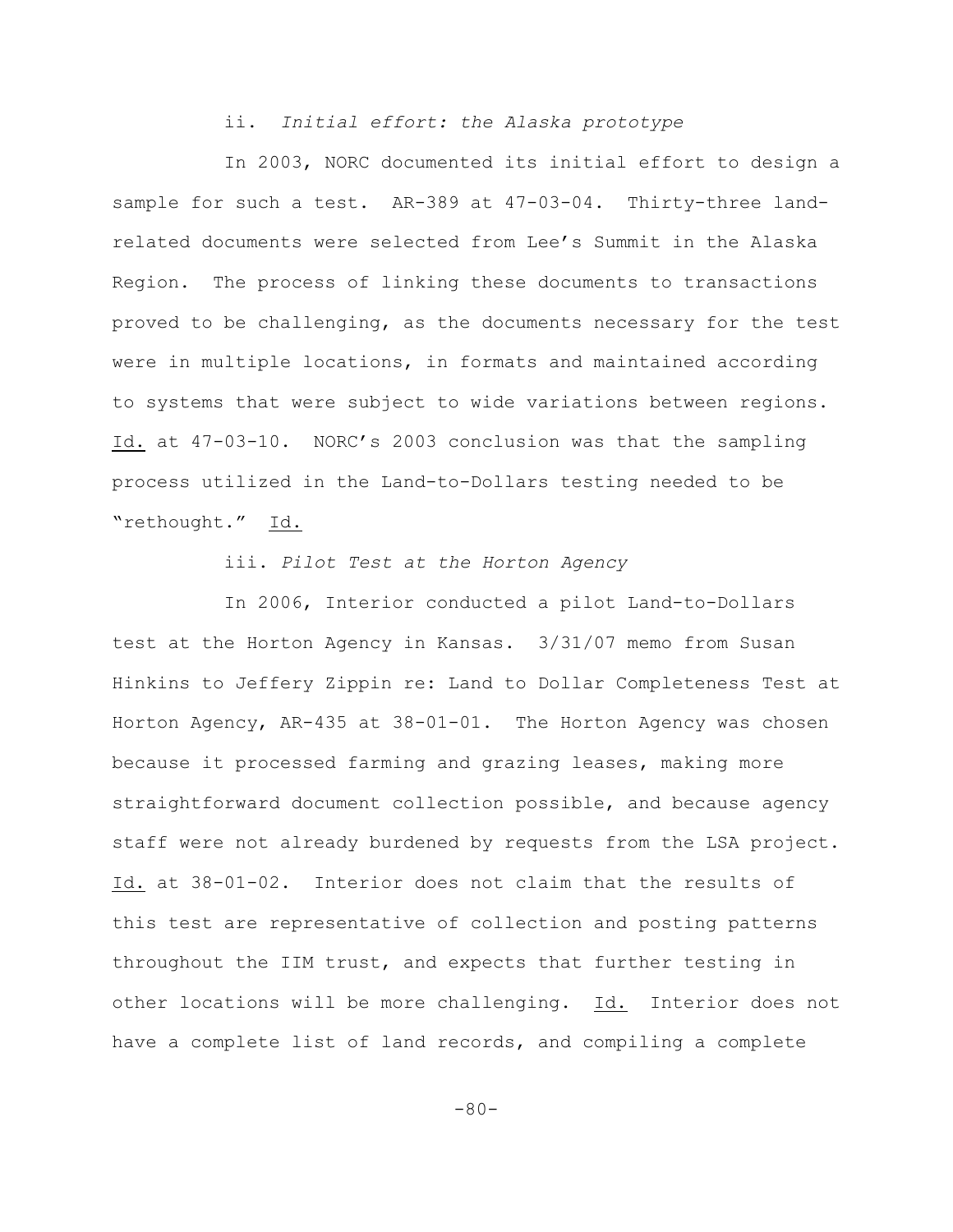list of such documents would be, at the very least, extremely difficult. Id. at 38-01-01. Trial testimony revealed, indeed, that lease information in some cases has been routinely deleted from Interior's electronic systems. Tr. 1750:18-1751:13 (Infield). NORC, however, believes that a complete inventory is not necessary to successfully conduct these sorts of tests, AR-435 at 38-01-02, and Interior has adopted this view. Tr. 247:5- 17 (Cason).

NORC discovered that land records at the Horton Agency were in good order. AR-435 at 38-01-02. NORC analyzed 21 of the 812 allotments within the Horton Agency, AR-435 at 38-01-03, reviewing agency data to determine what sort of revenue generating activity was processed by Horton between 1985 - 2000. Of the 21 allotments analyzed, only ten showed evidence of farming and grazing revenue generation during that time period; two showed evidence of potential revenue from subsurface interests which were not analyzed. Id. For the ten allotments that did appear to have farming/grazing revenue during those 16 years, NORC drew a sample (a sample of a sample) of expected annual revenues. Id. at 38-01-04. Revenue generating documents were located for 33 of 35 samples analyzed, and for 32 of those 33 samples (all of the ones within the temporal scope of the study), accountants verified that "revenue was received for the listed owners." Id. There is no indication that the test

-81-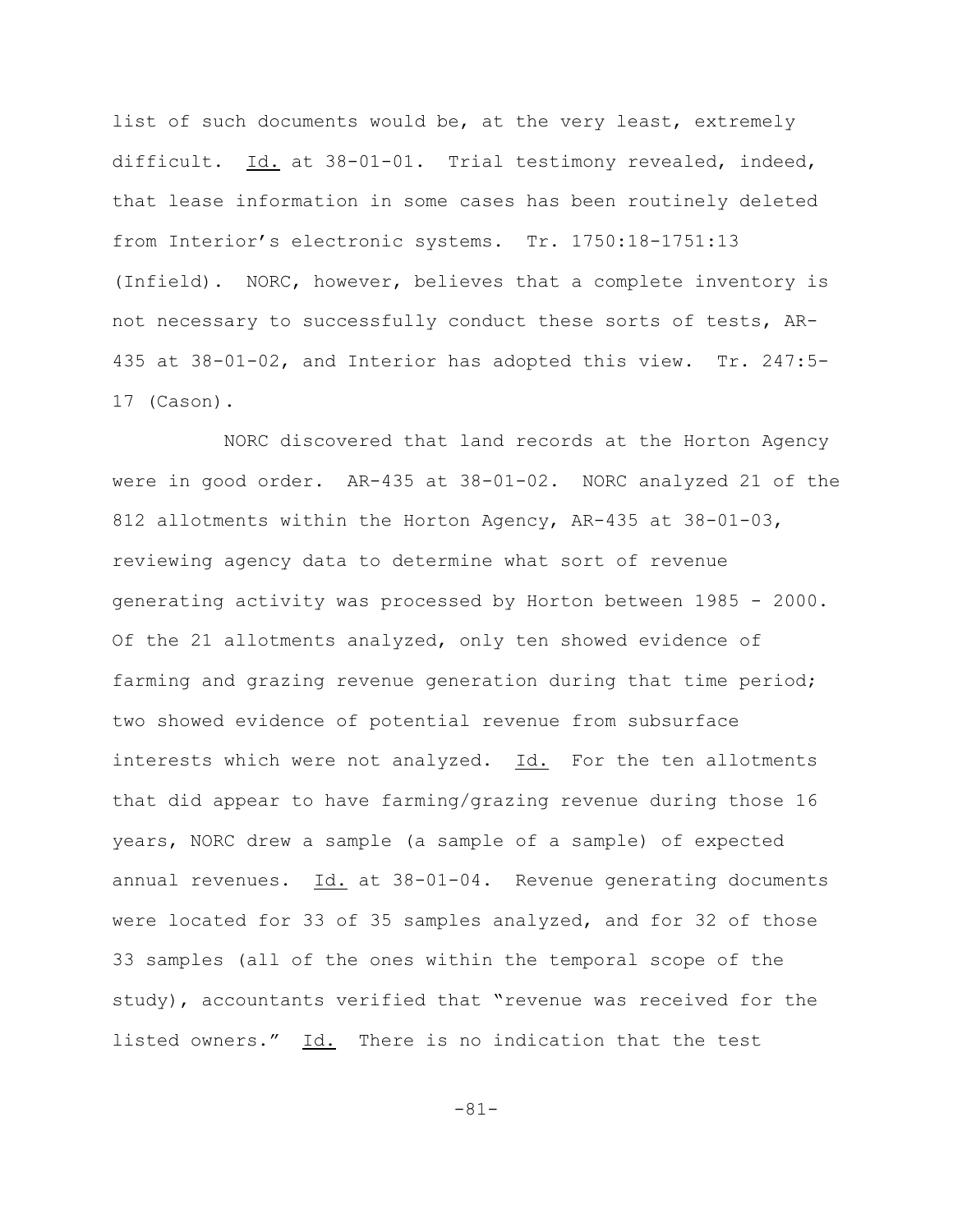considered the accuracy of revenue postings, or whether the "listed owners" were the correct owners. The test was performed on a very small sample of allotments, and no statistical conclusions can be drawn from it. AR-435 at 38-01-03.

# iv. *Plans for future posting tests*

OHTA plans to conduct more land-to-dollars tests: at least one test for each of the twelve BIA regions. Michelle Herman testified that some were underway at the time of the evidentiary hearing, but no evidence reflecting these tests was introduced or contained in the Administrative Record. Tr. 587:3-17 (Herman); AR-566 at 18. Nor was any evidence presented to demonstrate how (or whether) Interior plans to address apparently missing lease data: a problem encountered in two of the 35 samples analyzed in the Horton Agency pilot. AR-435 at 38-01-04.

# I.2.J. Interest Recalculation Project

Each historical statement of account will include interest posted to the beneficiary's account in the electronic record. Tr. 115:22-25 (Cason). Interior will perform independent recalculations of the interest posted in the ledgers to confirm that the interest listed in the HSAs reflects the interest actually earned. Tr. 114:15-19 (Cason). The interest postings listed in each account will be recalculated using historical interest factors. Tr. 1963:23-1964:4 (Zippin). IIM

-82-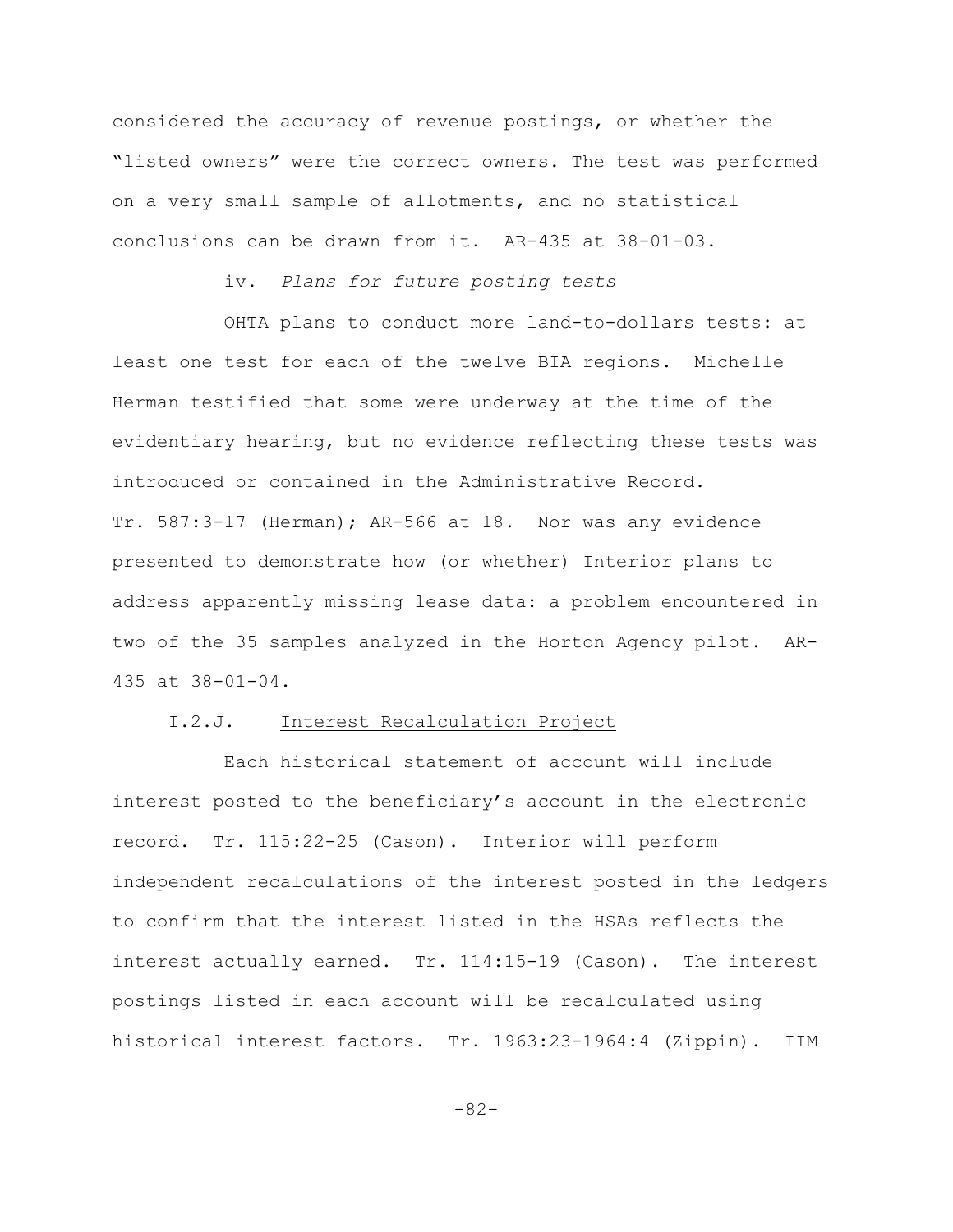funds earn interest in the following manner: monies from IIM accounts that are entitled to earn interest are pooled for investment in certain types of securities or bonds that pay a dividend or earn interest. Tr. 1966:18-24, Tr. 1967:7-13 (Zippin). At certain intervals, the interest earned by the pooled funds is transferred into a single Special Deposit Account. In accordance with applicable interest payment rules, the dollars in that SDA are then divided by the total IIM dollars in accounts to which the interest is applicable. That fraction is then used to calculate interest owned to eligible IIM accounts. Tr. 1965:12-1967:13 (Zippin). At trial, Jeffrey Zippin hesitantly confirmed that the "calculation assumes . . . that the pooled funds that were invested reflects [sic] accurately the total of all of the individual IIM accounts." Tr. 1967:14-18 (Zippin) ("I'll have to say that would be my understanding. I don't have direct knowledge of that."). The pooled investments did not always reflect the complete sum of the IIM account balances, however, and the Interest Recalculation Project does not address any problems relating to understated interest resulting from this discrepancy. Tr. 1967:22-1969:7 (Zippin); see also 914:17-917:25 (Winter).

The ASM instructs contractors to recalculate interest by applying the interest factor described above to historical balances in IIM accounts. Tr. 2122:8-10 (Dunne). In their HSAs,

-83-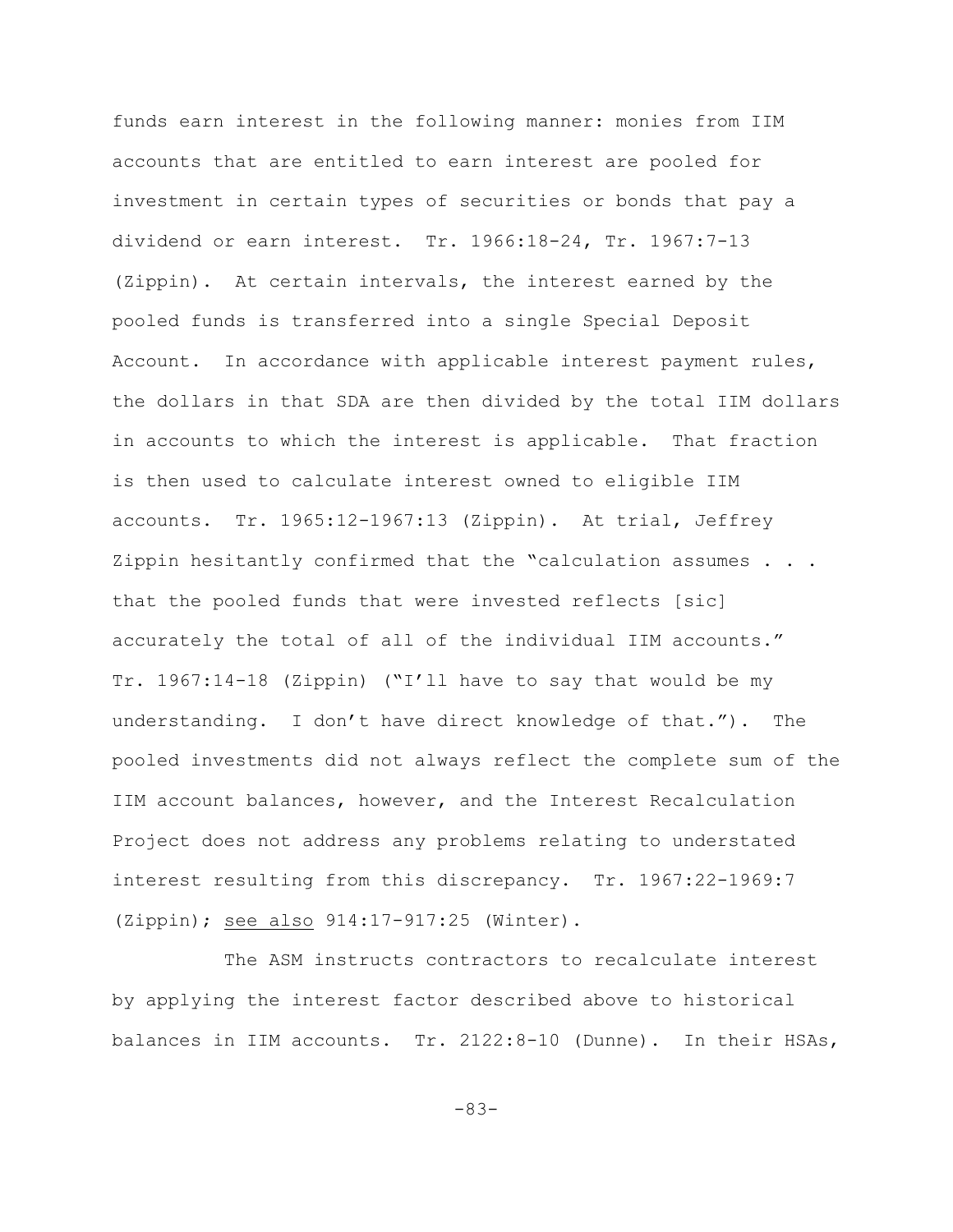beneficiaries will be informed of the new, independent calculation of interest, and any limitations on that calculation. Tr. 114:21-115:2 (Cason); Tr. 1968:23-1969:4 (Zippin). This project responds to OHTA's concerns over whether interest was calculated and credited properly to IIM accounts. Tr. 1964:5-9 (Zippin); 9/13/02 Memo from Chavarria to Edwards, "Issues Regarding Interest Yields," AR-367 at 60-26-02; 11/1/02 Memo from Chavarria to Zippin, "IIM Trust Funds System Level Issues," AR-361 at 60-20-02-05. After applying this test to Judgment and Per Capita accounts, Interior concluded that most discrepancies in individual accounts were minor, typically only a dollar over or two dollars under the posted interest amount. Tr. 116:4-9 (Cason).

The interest recalculation test proposed in the 2007 HSA Plan has significant limitations. Problems with pooled IIM investments have been extensively documented. See, e.g., AR-361 at 60-20-02. Unfortunately, Interior's approach "is of minimal value if the actual balance on which the interest is calculated [is] believed to be inaccurate." Office of Historical Trust Accounting, Bank of America Contract #1435-01-02-CT-85121 (undated), AR-579 at 31-06-01. Actual investments will not be reconstructed. The interest factor "is not about interest earned; it's about the total amount that was available to be paid from the interest, and the factor is what [Interior] use[d] to

-84-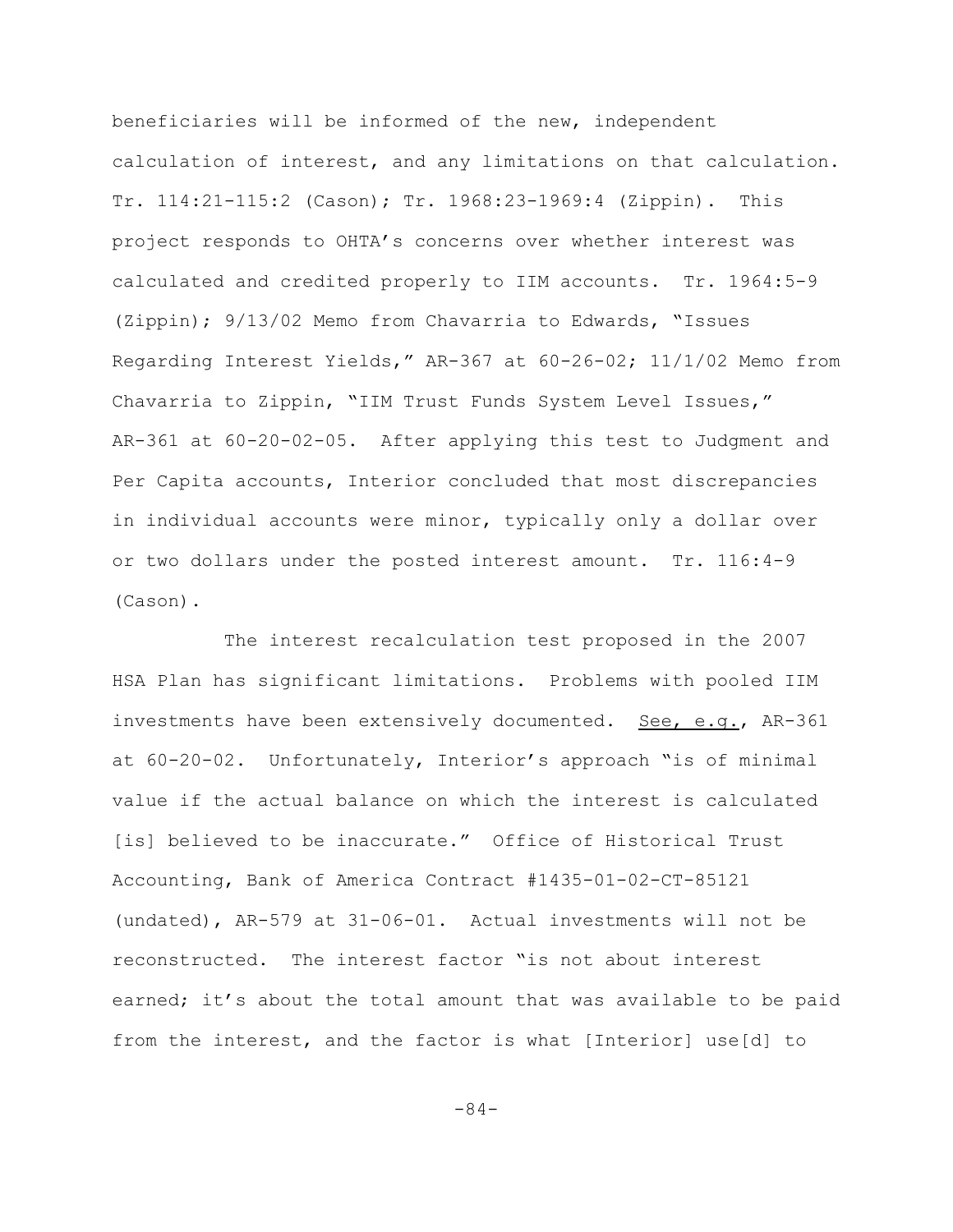apply to the money in the accounts." Tr. 1966:10-17 (Zippin). At trial, OHTA acknowledged that recalculating the historical interest factor will only reflect how much interest should have been posted to IIM accounts if the pooled funds accurately reflect the IIM funds available for investment. Tr. 1968:15-25 (Zippin).

### I.2.K. Land title records

## i. *Problems with land title records*

Concerns over the accuracy of ownership records have plagued the IIM trust for years. Early in the historical accounting project, Interior's accountants advised that "project teams will need the ownership records for subject land and will need to know that the ownership records are correct." 3/12/02 Ernst & Young "OHTA Accounting Methods" memo, AR-25 at 1-18-03. NORC has also advised defendants that "land ownership records must be verified" in order to confirm the correct distribution of income derived from land allotments as part of the historical accounting. 12/2/02 NORC memo re: sampling plan, AR-235 at 08- 02-07. Unfortunately, testimony at trial echoed findings in the Misplaced Trust Report (as well as other studies) suggesting that Interior's electronic land ownership records are inconsistently updated, inaccurate, and unreliable. Tr. 2064:6-11 (Christie). There was anecdotal testimony that, at least in some regional offices, LRIS was not timely implemented; that the IRMS ownership

 $-85-$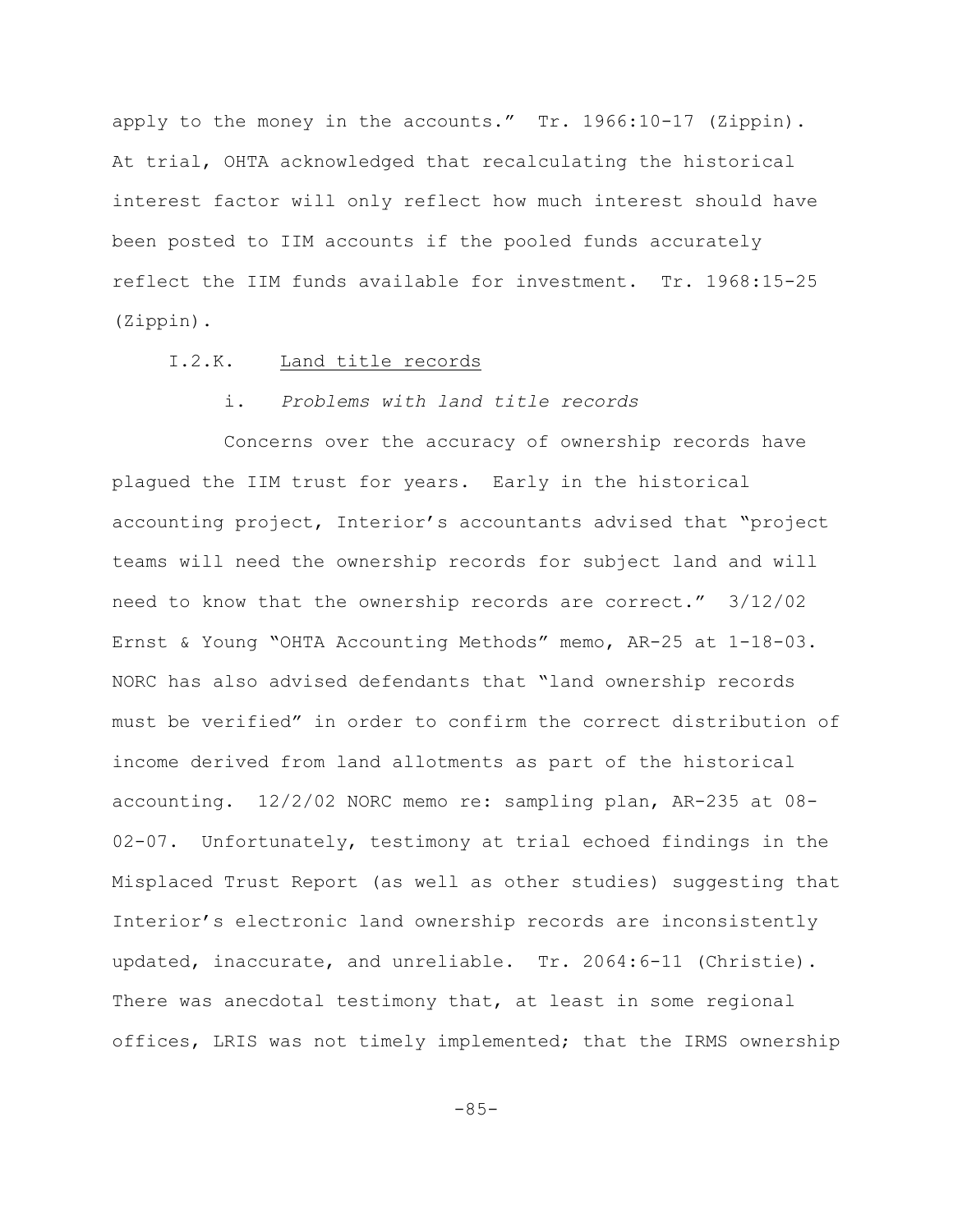module was outdated, inconsistently used, or and not relied upon at all, and that, when agencies sent their ownership data to Land Title Records Offices (LTROs), it was not always uploaded to LRIS in a timely fashion. Tr. 1742:21-1743:15 (Infield); Tr. 1318:21- 1322:14 (Redthunder).

Interior's contractors have discovered, however, that although LRIS is the only electronic source of historical ownership information, some data that cannot be found on LRIS can be found elsewhere in hard copy. NORC Analysis of LRIS Tract History Reports, AR-405 at 50-02-10. Note that LRIS is not used for disbursing IIM funds, but instead as an historical record of allotment ownership. AR-405 at 50-02-05. For that reason, LRIS data is critical to an historical accounting.

ii. *Land Title Records Office test* 

Beginning in 2001, defendants started testing land title records kept at BIA Land Title Records Offices (LTROs). See NORC's 11/25/01 "Design Report on Sampling and Economic Applications," AR-399 at 49-03-17. After completing this project, Interior's "contractor determined that the LRIS data examined adequately reflected land ownership reported by the Bureau of Indian Affairs' (BIA) LTROs[;] [and] [a]s a result of the project, Interior is confident in the information held within the LTROs for use in the historical accounting." Interior's Thirteenth Status Report dated May 1, 2003, AR-549 at 24-18-02.

-86-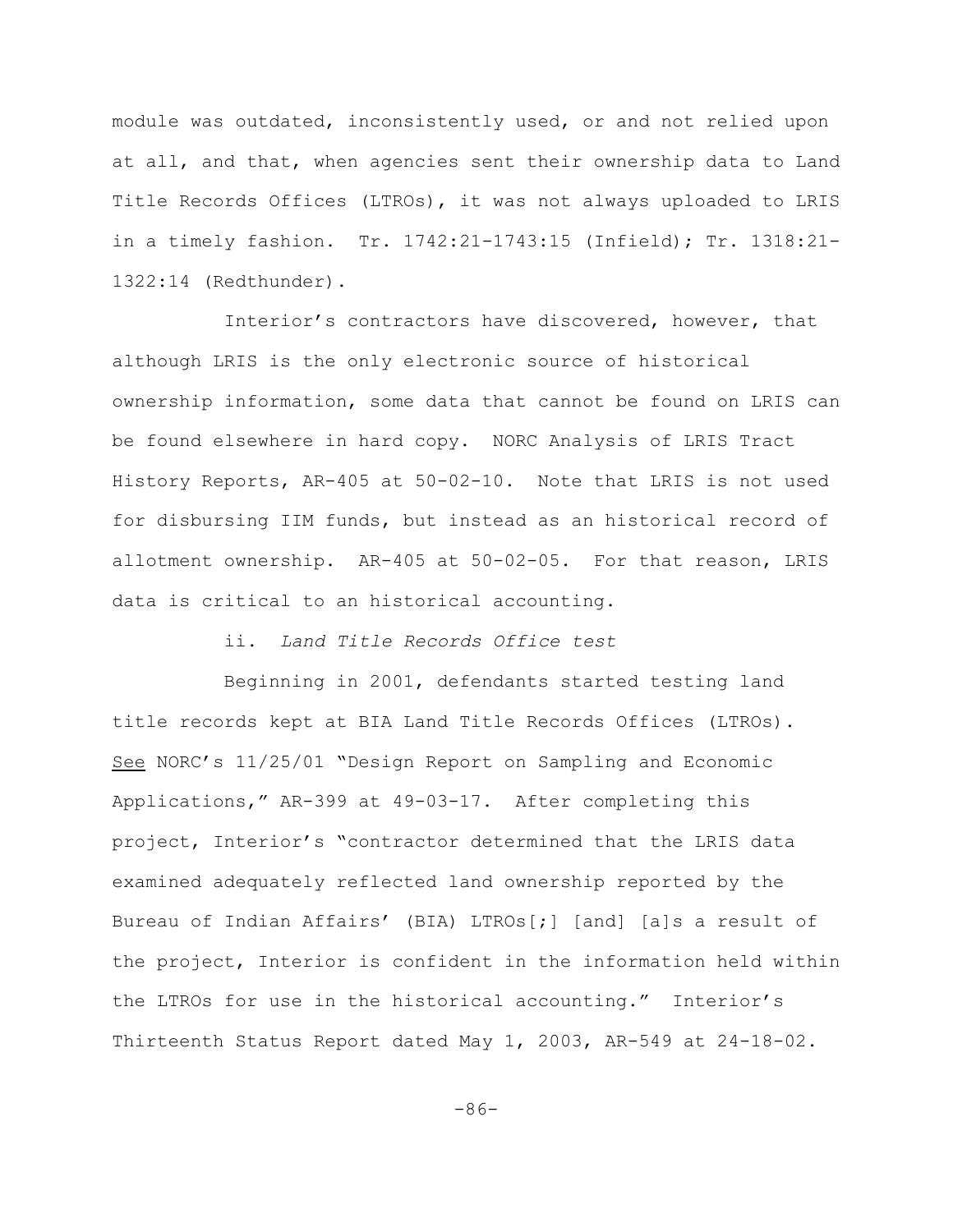The land title records study was performed by NORC and OHTA. Four reports in the administrative record reveal the study's design and major findings. See AR-404; AR-405; AR-406; AR-407. The purpose of the test was to determine whether the land title systems could be relied upon in the historical accounting. AR-407 at 50-04-05. Using statistical sampling, NORC examined randomly selected allotments and traced a small number of tract ownership histories from LRIS, through probate proceedings for some of those tracts. AR-407 at 50-04-03; AR-565 at 33-02-19. Between November 2001 and May 2002, NORC and OHTA visited LTROs in Aberdeen, Alaska, Albuquerque, Anadarko, Billings, Muskogee, Portland, and Sacramento. AR-407 at 50-04- 03-05. The intention was to examine: (1) the completeness and accuracy of the tract records underlying IIM accounts; (2) whether ownership transfers resulting from probate were accurately captured; and (3) how the land and lease records might be used in the historical accounting. Id.

NORC encountered difficulties in executing these tests. This court's December 5, 2001, temporary restraining order related to IT security shut down the LRIS computer database and significantly affected NORC's performance of these tests. Also, because each LTRO was different, NORC had to customize its approach to each office's filing systems. AR-407 at 50-04-06.

-87-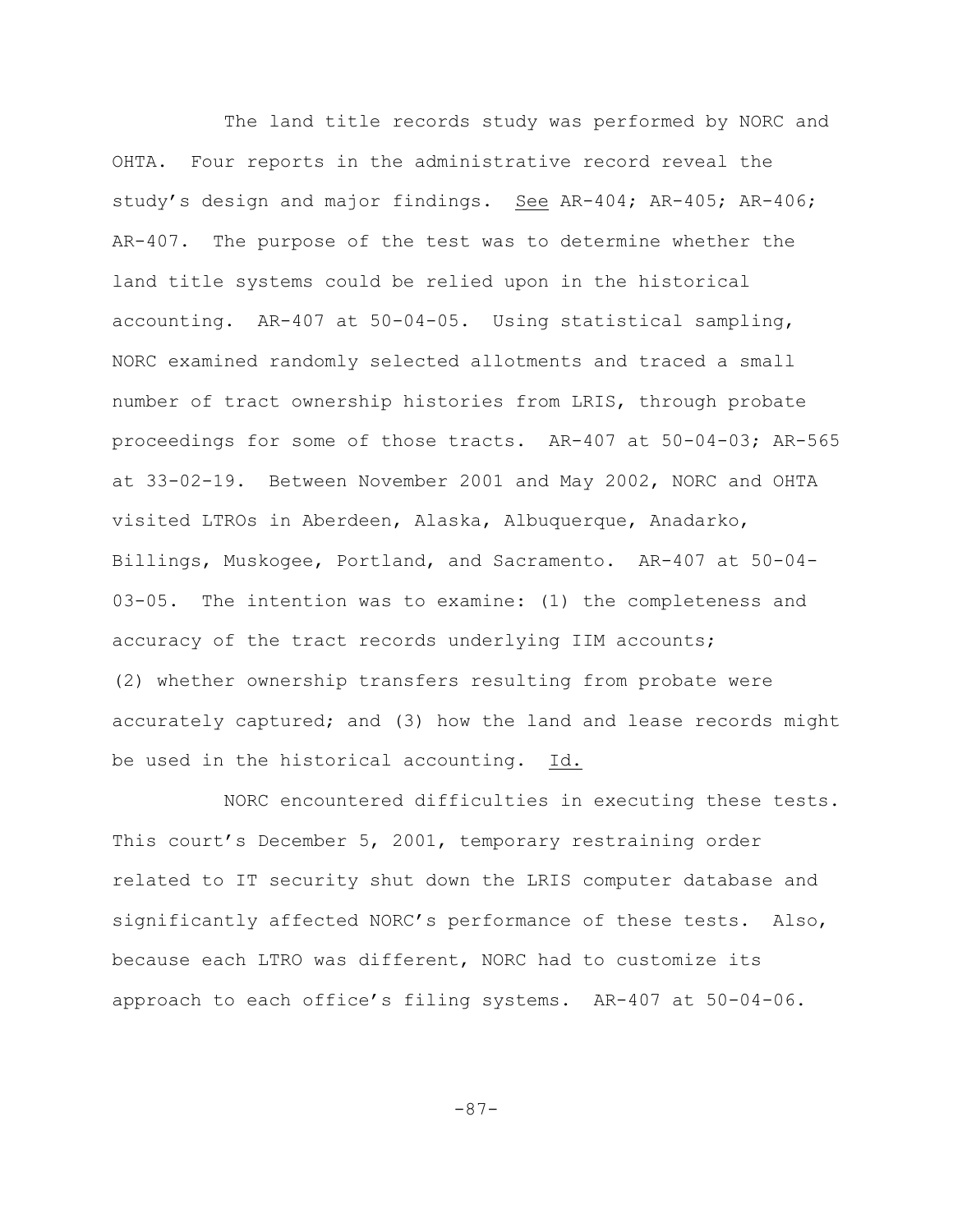In November 2001, Interior conducted its first review of an LTRO in Albuquerque, AR-407 at 50-04-05, before the court's shutdown of Interior's computers. Albuquerque was the only LTRO where Interior was fully able to examine LRIS reports. LRIS was unavailable in Alaska by March 2002, but NORC was able to review the LTRO's offline data. AR-407 at 50-04-07. Aberdeen, the largest LTRO, had a title service area covering the Great Plains and Midwest BIA regions, comprising approximately 7.2 million acres of allotted lands (individual and tribal). AR-404 at 50- 01-06. NORC sampled 50 tracts at the Aberdeen LTRO and then drew a sub-sample of 12 tracts within that population. AR-404 at 50- 01-07. NORC reported that "the contents of the Aberdeen LTRO systems that we examined appear complete and accurate, within the scope of the checking we did. We therefore are ready to recommend their fuller use in the historical accounting to come." AR-404 at 50-01-08.

NORC reported similar findings in other LTROs. AR-407 at 50-04-07-13; AR-565 at 33-02-19; AR-404 at 50-01-13 (Anchorage), 50-01-25-26 (Anadarko), 50-01-32-33 (Billings), 50- 01-44-45 (Portland). Tests examining ownership changes by operation of probate orders were narrowed to focus on recent beneficiaries, however, using the electronic database that covered from the mid-1980s forward. The results of the ownership testing were based on a random sample taken from LRIS Tract

-88-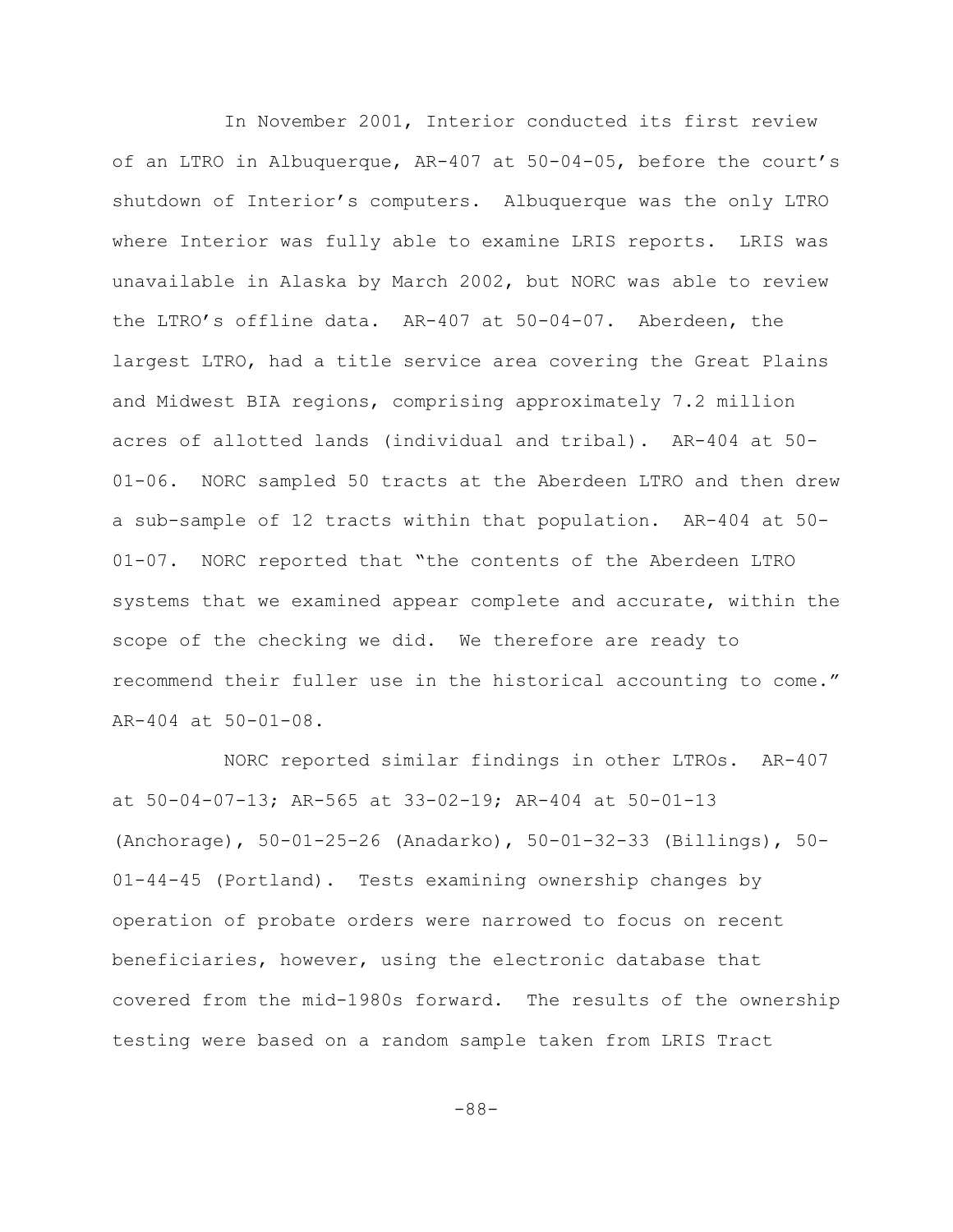History Reports ("THRs") in the Aberdeen, Albuquerque, Anadarko, Billings, and Portland LTROs. AR-405 at 50-01-04. NORC found no material errors in the LRIS probate entries it sampled, AR-405 at 50-01-04, but the sample used for this testing addressed only 99 probated estates and was, therefore, not large enough for estimating an "error rate" among the probate entries at conventional assurance levels. AR-405 at 50-01-04-05.

NORC qualified its report on the LTROs in the following manner: "Given the importance of LRIS for the historical accounting, it is clearly desirable to use the knowledge gained so far to design a larger statistical sample which will allow us to estimate the accuracy of the data on LRIS with a higher level of confidence." AR-405 at 50-02-22-23. For reasons unexplained on this record, no further testing has been conducted, or, apparently, is contemplated.

### I.2.L. Mailing historical statements of account

Interior asserts in its 2007 Plan that its duty to account is discharged by the mailing of HSAs. AR-565 at 33-02- 09. Interior acknowledges that, while HSA packages will be mailed to the most current known address for each beneficiary, it will encounter difficulty identifying current addresses for former account holders. Even many current account holders are "whereabout unknowns," for whom Interior lacks accurate mailing addresses. AR-565 at 33-02-08. Consequently, Interior expects

-89-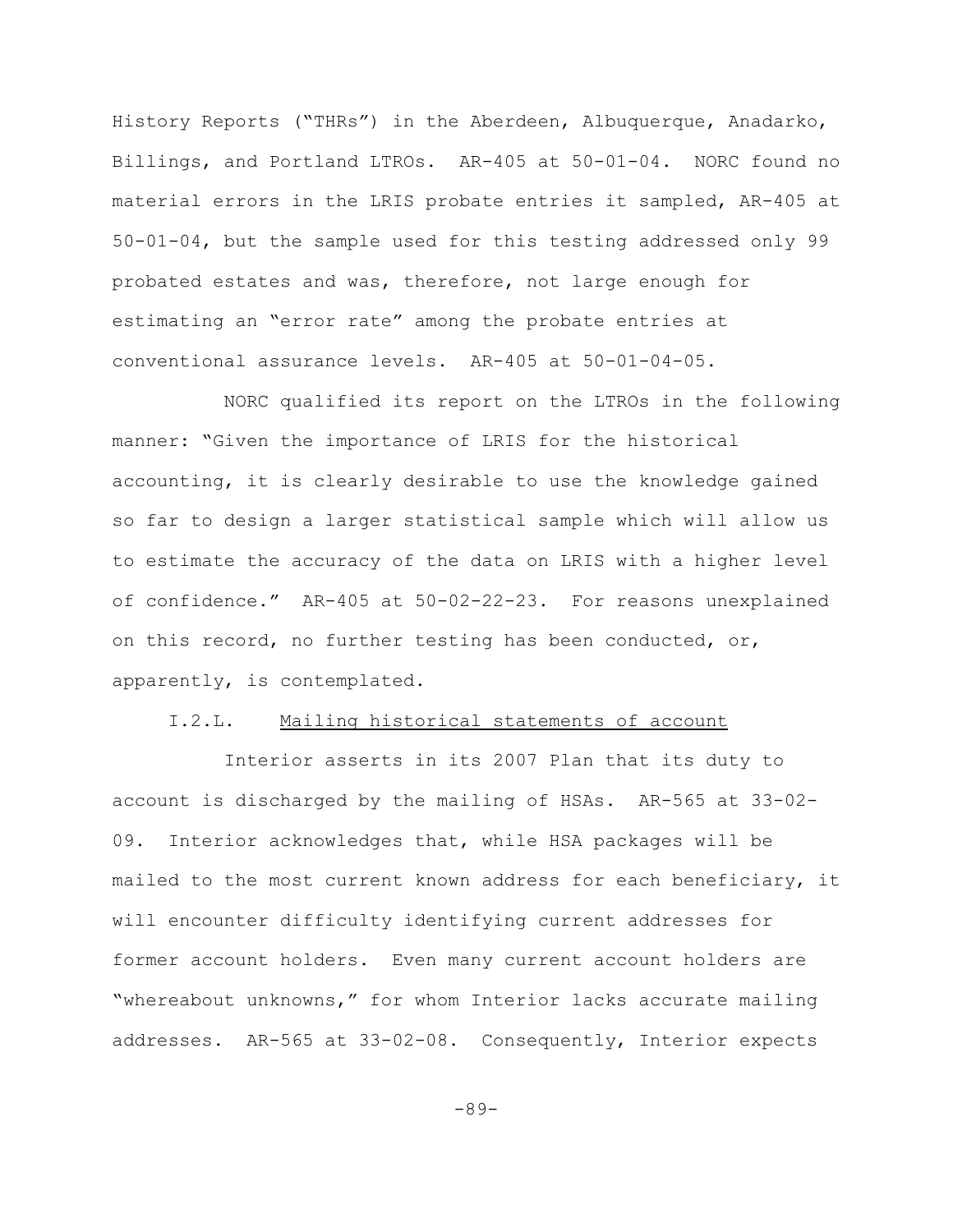that many HSAs will be returned. Id. at 33-02-09. Interior's quality control procedures for the HSA mailing process involve sampling HSAs to confirm that the envelope includes the relevant inserts and that the inserts are consistent with the listed addresses. Id. at 57-14-04-05.

## I.2.M. Anticipated administrative appeals process

Interior is currently drafting regulations for an administrative appeals process under which a beneficiary who objects to his or her HSA can petition OHTA for review. AR-566 at 33-03-20-21. Generally, the agency would like to establish a process by which beneficiaries must challenge information in the HSA within a certain number of days from the date of the HSA, in order to allow the agency to fix the mistake in the first instance; the failure to raise a challenge within the set time period would likely result in the HSA becoming "conclusively deemed accurate and complete for all purposes." See Draft Administrative Appeals Proposed Rule, [Dkt. 3356-2] at 26. The agency plans to issue a notice of proposed rule-making in the Federal Register to seek public comment on the rule. Tr. 88:2- 15, 221:24-222:11 (Cason). At the present time, the Department is unable to issue a notice of proposed rule-making in the Federal Register because of the class communication orders in this case, which defendants have moved to vacate [Dkt. 3348]. Plaintiffs have strenuously opposed the administrative appeals

-90-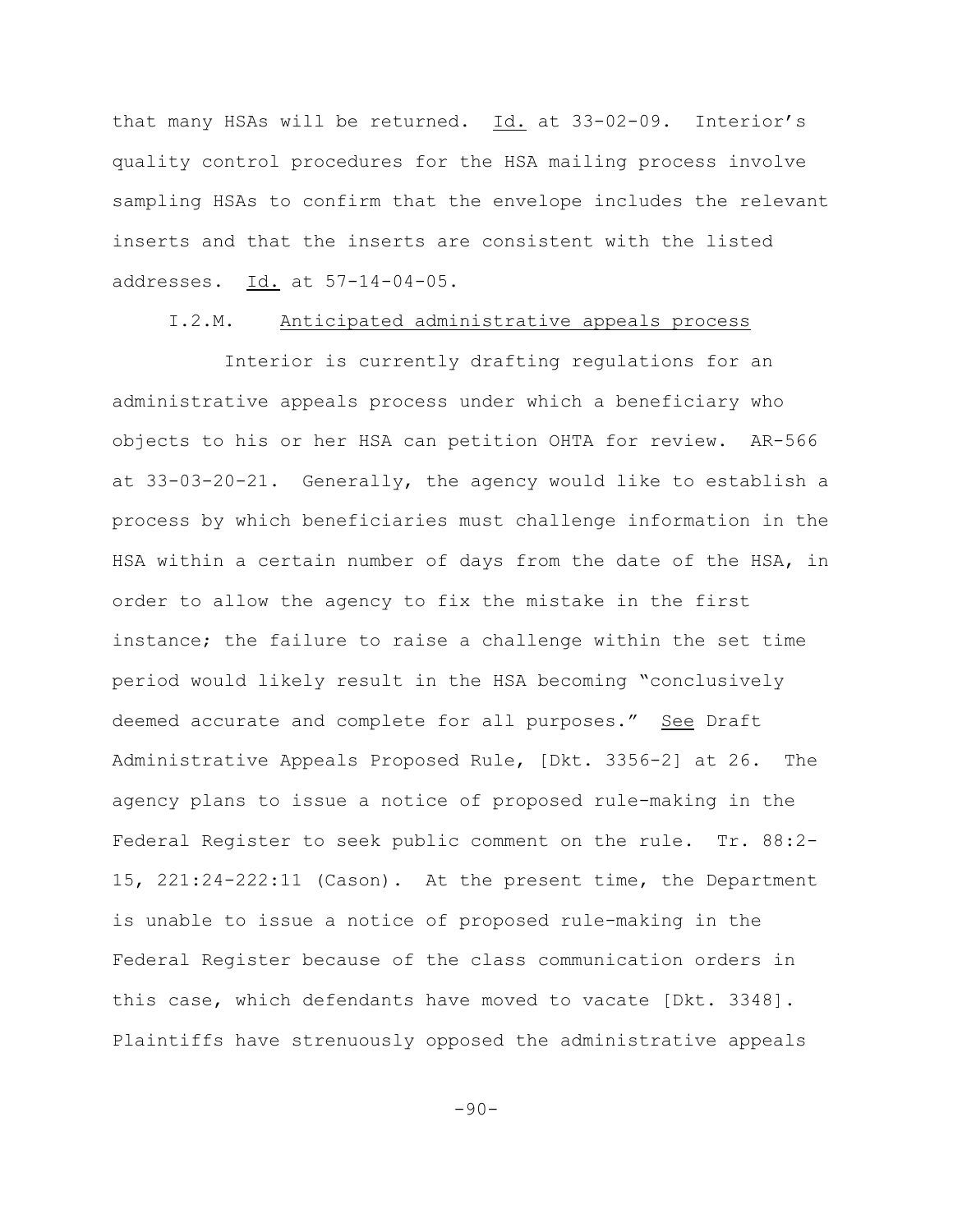process they expect defendants to propose based on previous drafts released [Dkt. 3356]. A ruling on that motion will follow the release of this opinion.

## I.3. **Areas Outside the Historical Accounting Plan**

A central purpose of the October 2007 bench trial was to allow a more thorough consideration of whether the historical accounting underway is legally sufficient. That process requires consideration, not only of the activities that are underway in the historical accounting project, but also of the accounting activities that will not be performed under the 2007 Plan. A review of areas that Interior has declared outside the scope of its accounting effort follows.

### I.3.A. Account sampling

Interior has no plans to reconcile each and every transaction within any single land-based account: the sampling design in the 2007 Plan involves reconciling a small number of transactions from within a small number of land-based accounts. Tr. 2164:15-17, Tr. 2167:10-16 (Hinkins); Tr. 1084:13-1085:5, Tr. 1105:7-10 (Scheuren); Tr. 111:8-10 (Cason). It is Interior's judgment that this approach is the best balance between the twin aims of controlling costs and providing reasonable assurances of the accuracy of transactions within all land-based accounts in the sampled pool. Tr. 1085:3-7 (Scheuren).

-91-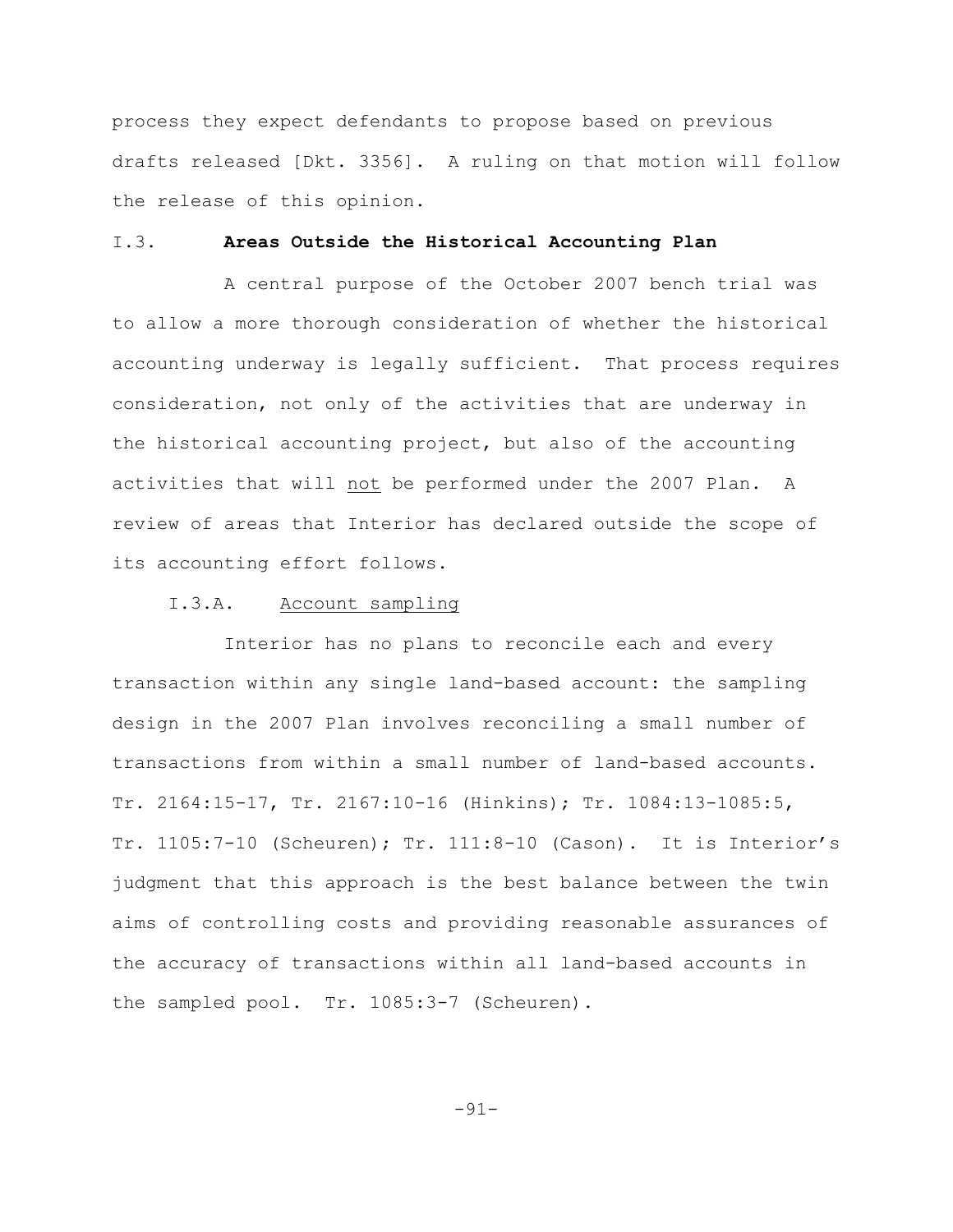## I.3.B. Reconciliation of account balances

The focus of the historical accounting work is on the reconciliation of sampled transactions. Defendant's contractor confirms that "[t]he 2007 plan clearly states that an accuracy and completeness statement will be provided with respect to transactions, not with respect to account balances. . . . NORC was never asked to design a sample which would provide the individual with a statistical statement about his or her account balance." Hinkins' Response to Duncan's Expert Report, DX-4 at 36; see also Tr. at 2161:11-23, Tr. 2163:3-16, Tr. 2167:10-16 (Hinkins). Interior's position appears to be that, as a result of sampled transaction reconciliations and tests designed to probe the reliability and completeness of the systems themselves, beneficiaries' HSAs should provide meaningful assurance that account balances are accurate.

At trial, much was made of the discrepancy between the total balance of all subsidiary IIM accounts and Interior's general ledger balance, or control account. Tr. 907:19-917:25 (Winter). A Comptroller General Report from 1982 indicated a \$25 million aggregate out-of-balance condition between the two totals. Comptroller General's Sept. 8, 1992 Report to Congress, PX-4174; Tr. 909:5-24 (Winter). Defendant's witness testified that the agency has reduced this out-of-balance condition to the point where the current aggregate out-of-balance condition is

-92-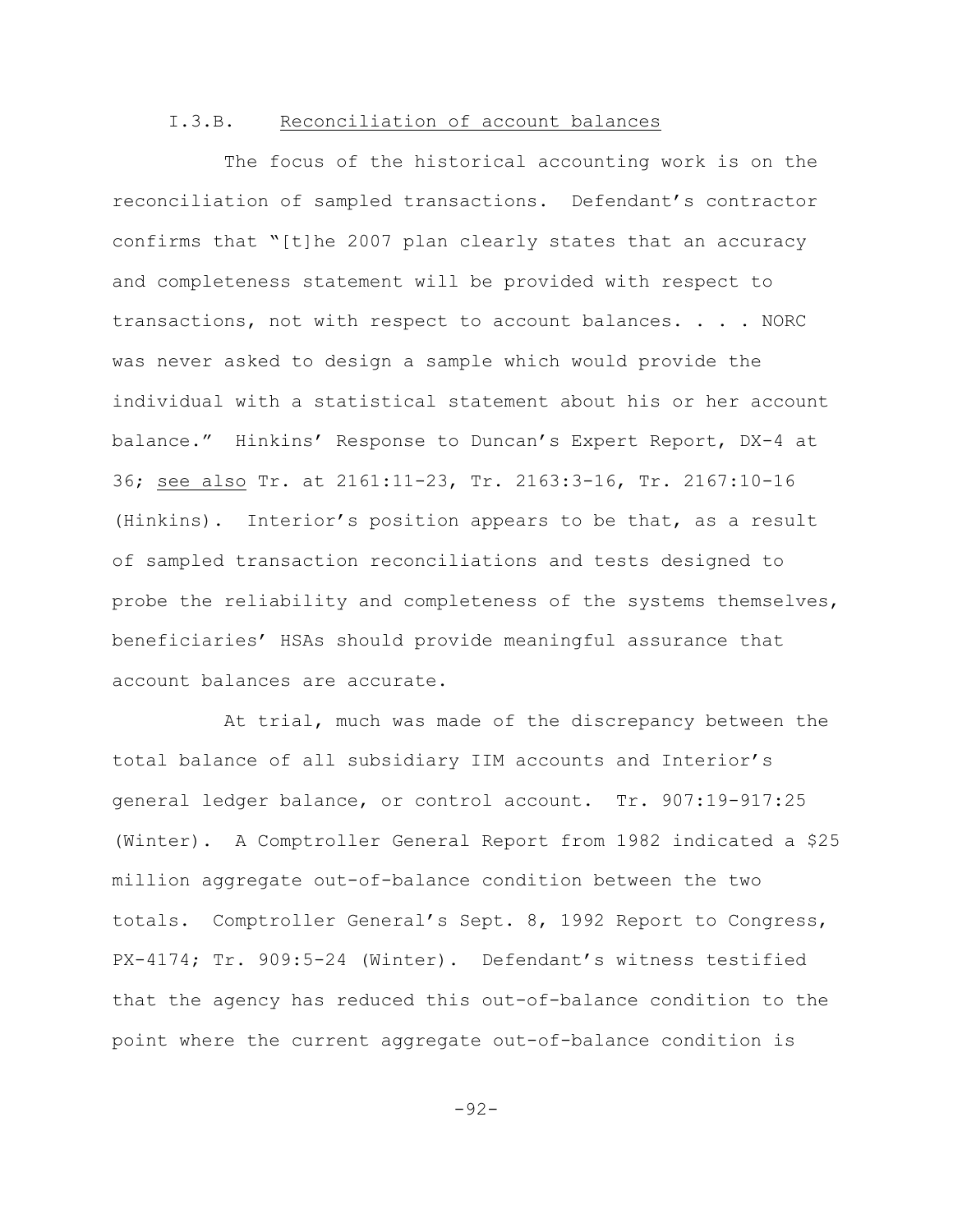\$5.2 million, Tr. 912:13-917:22 (Winter), and that that balance discrepancy results in \$5.2 million more in beneficiaries' accounts than the total of funds in the asset pool for investment. Tr. 914:21-914:23 (Winter). Interior has determined the cause of a portion of that remaining out-of-balance condition, Tr. 915:22-916:5 (Winter), but has no plans to reconcile the remaining out-of-balance condition between the subsidiary and general ledger as part of the historical accounting.

## I.3.C. Reconciliation of opening balances

The reconciliation of opening balances in Judgment and Per Capita accounts is a relatively simple matter. Transactionby-transaction reconciliation of these accounts is 86% complete. AR-565 at 33-03-12. Land-based accounts are not so simple. If an account was opened during the sampling frame for the LSA project, its initial credit -- reflecting its opening balance - was subject to possible reconciliation as part of the sampled population. Tr. 2154:17-20, Tr. 2178:24-2179:16 (Hinkins); Tr. 1105:11-1107:21 (Lasater). If an account was opened before the beginning of the sampling frame (June 24, 1938), however, its opening balance will not be reconciled**,** even when reconciliation is accomplished in the future "paper era" sampling test, the design of which has not been revealed to the court. Tr. 1105:11-

-93-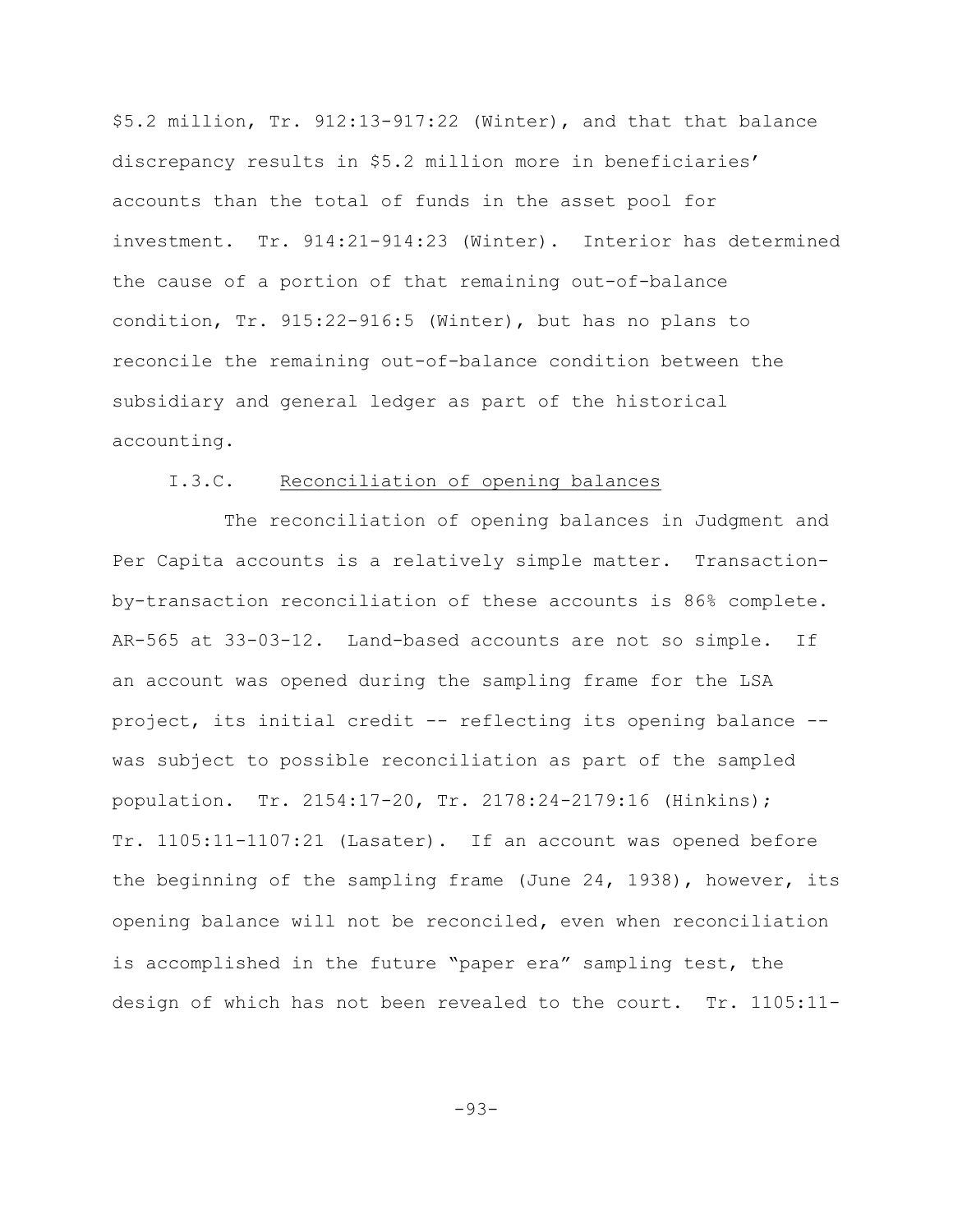1107:21 (Lasater). No other testing of opening balances has occurred or is contemplated under the 2007 Plan.

Interior concedes that it is impossible to determine the accuracy of an account balance without confirming the accuracy of the account's opening balance. Tr. 112:25-113:6 (Cason). Interior nevertheless intends to include within HSAs its conclusions about "the accuracy of the [beneficiary's] account balance as of December 31, 2000," apparently based on its conclusions regarding the overall integrity of transactions within the IIM trust system and the possibility of sampling opening balances in the reconciliation samples. For opening balances established with proceeds of probated estates, no accounting will be performed for the funds in those probated estates.

### I.3.D. Reconciliation of DOI records and Treasury records

The long-standing discrepancy between IIM balances at the Department of Interior and the Department of Treasury has been one of the principal reasons that all independent auditors have qualified their audits of IIM management. When the BIA assumed exclusive control over IIM accounting functions in 1971, there was a net difference in account balances of over \$70 million between the ledgers maintained by BIA and Treasury, respectively. Tr. 1557:5-1558:21 (Homan). In 2002, Interior's IIM balance exceeded Treasury's IIM balance by \$33 million.

-94-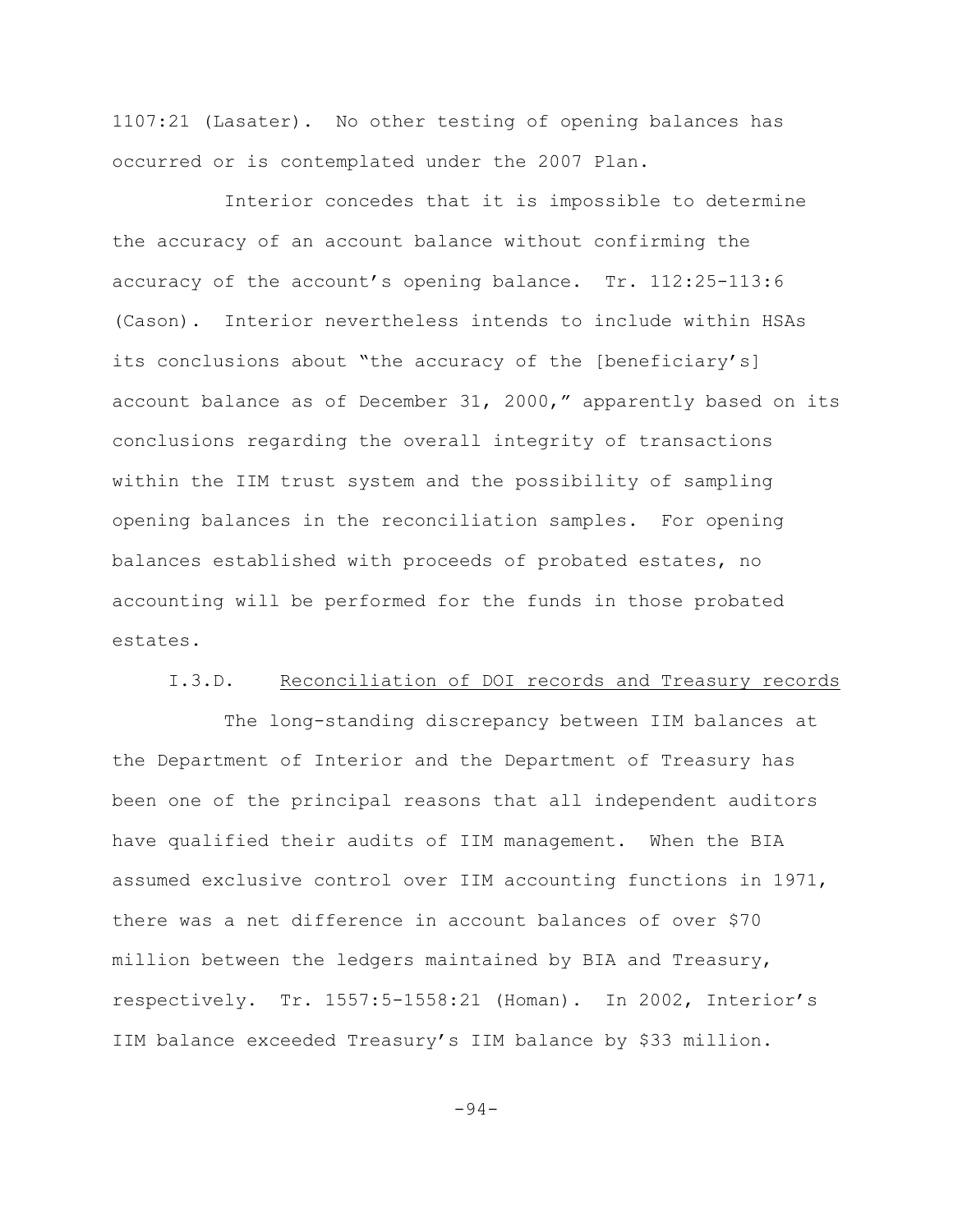12/09/03 Memo from DOI Asst. I.G. for Audits to OST, AR-352 at 60-11-22. In 2004, OST resolved a \$4 million out-of-balance condition between IIM balances at Interior and Treasury: Treasury simply reduced "their reported balances, as requested by OST, to amounts that reflect the trust asset balances maintained by OST." AR-352 at 60-11-22; 906:5-8 (Winter). No effort to reconcile the historical differences that have admittedly been present through the majority of the life of the trust is being made a part of the historical accounting project. Tr. 904:16- 905:7 (Winter). Any reconciliation of aggregate balance differences reflects only the consistency between the balances recorded within the two departments, and does not reflect on the accuracy of either total balance. Tr. 906:9-909:25 (Winter).

# I.3.E. Asset statements

Defendant no longer plans to provide asset statements as part of the historical statements of account. Under the 2003 Plan, beneficiaries were to be informed of their land ownership interests as of December 31, 2000. That element was removed from the 2007 Plan. Interior's explanation is that the change of plan allows OHTA to focus on providing beneficiaries information about funds. Tr. 148:23-150:7 (Cason). Interior states that OST will include asset statements with periodic statements of account mailed to beneficiaries once TAAMS is fully implemented, but

-95-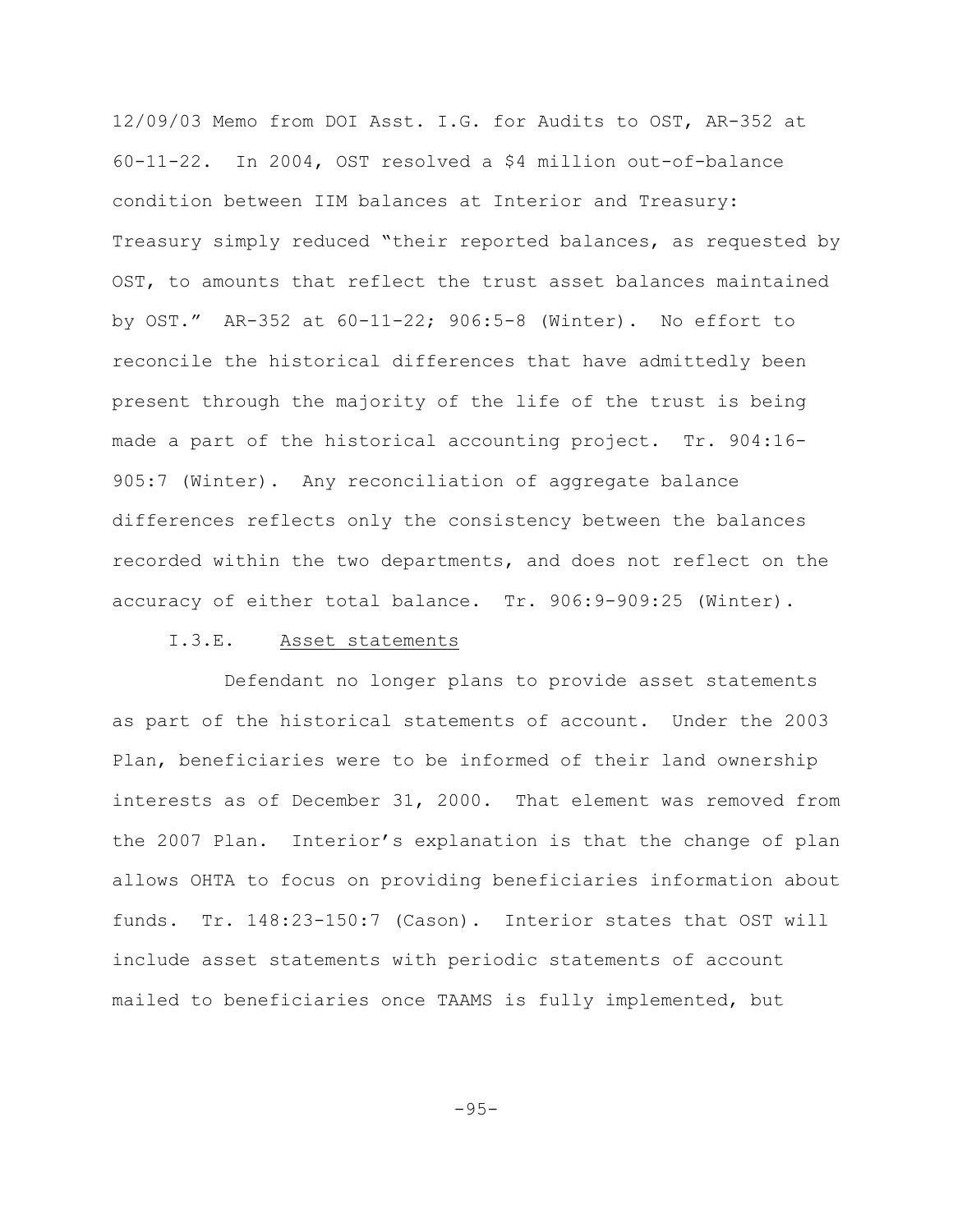submits that asset statements are part of Interior's trust reform efforts, not part of its historical trust accounting.

### I.3.F. Special Deposit Accounts

Special Deposit Accounts (SDAs) are used to hold funds until the proper owner is identified and transfer to IIMs can be effected. When income is received from trust property with multiple owners, it is typically deposited in an SDA until the funds are allocated and transferred to IIM accounts. Tr. 560:11-23, Tr. 743:19-745:8 (Herman). Over the years, there has been a build-up of unidentified funds in SDAs. Money sometimes remains in SDAs for extended periods before it is disbursed. Griffin and Associates, Interior's independent auditors, identified \$104 million in 24,000 SDAs within the IIM system in 1998 and \$81 million in 18,000 SDAs within the IIM system in 1999. Independent Audit for FY 1998 and FY 1999, AR-375 at 60-34-44. Interest earned on funds held in SDAs often has not been disbursed to the beneficiaries. Interior representatives testified that significant progress has been made in distributing historically accumulated funds held in Special Deposit Accounts, but this work is not reflected in the administrative record. As with asset statements, Interior plans to continue pursuing this project, but no longer considers it to be part of the historical accounting work. AR-566 at 33-03-27.

-96-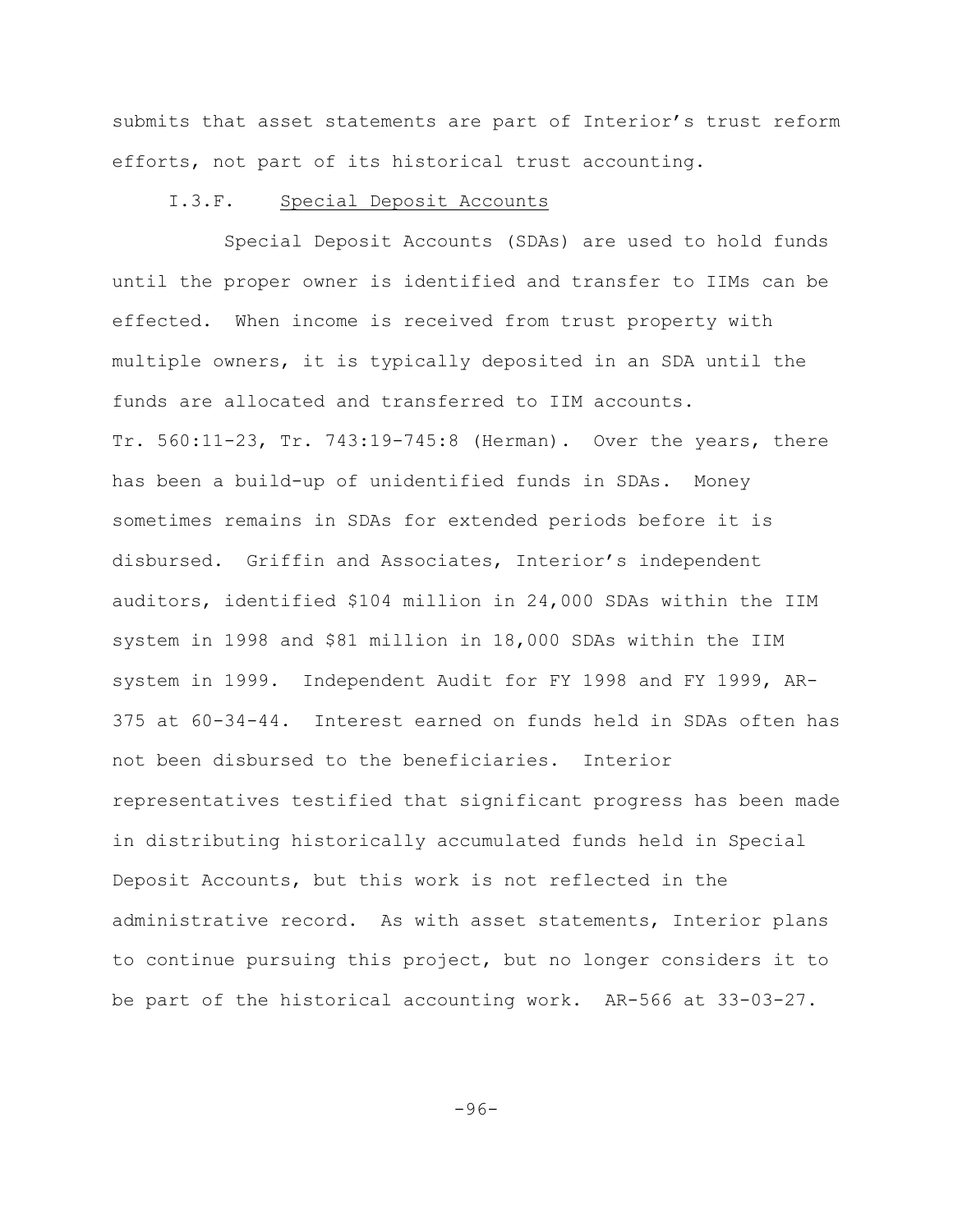### 1.3.G. Predecessor accounts

Interior is not going to reconcile accounts that were closed before October 25, 1994, the effective date of the 1994 Act. Tr. 182:11-15 (Cason). This decision was preceded by considerable discussion between Interior officials, contractors, and accountants. Several Interior contractors or employees have opined that a reconciliation of predecessor accounts is the only way to accurately confirm opening balances of present accounts, and is therefore a necessary part of the accounting. See, e.g., Tr. 1575:9-1576:15 (Homan) (discussing opinion of Deloitte & Touche); March 2002 OHTA accounting conference materials, AR-056 at 04-02-33; 04/03/02 letter from Ross Swimmer to Secretary Norton, AR-511 at 61-37-02. The decision, however, was that probate orders would be considered final and conclusive with respect to the balances of probated IIM accounts. Tr. 141:5-10 (Cason). The Interior Department does not contend that the Interior Board of Indian Appeals (IBIA) probate process amounts to an accounting. Tr. 139:18–144:24 (Cason).

## I.3.I. Cadastral surveys

Cadastral surveys, conducted for the federal government by the Bureau of Land Management, are land surveys detailed enough to provide exact property boundaries and locations. Tr. 174:1-4 (Cason); June 2003 Cadastral Resurvey Pilot, AR-394 at 48-01-04. Cadastral surveys of some allotted lands were last

-97-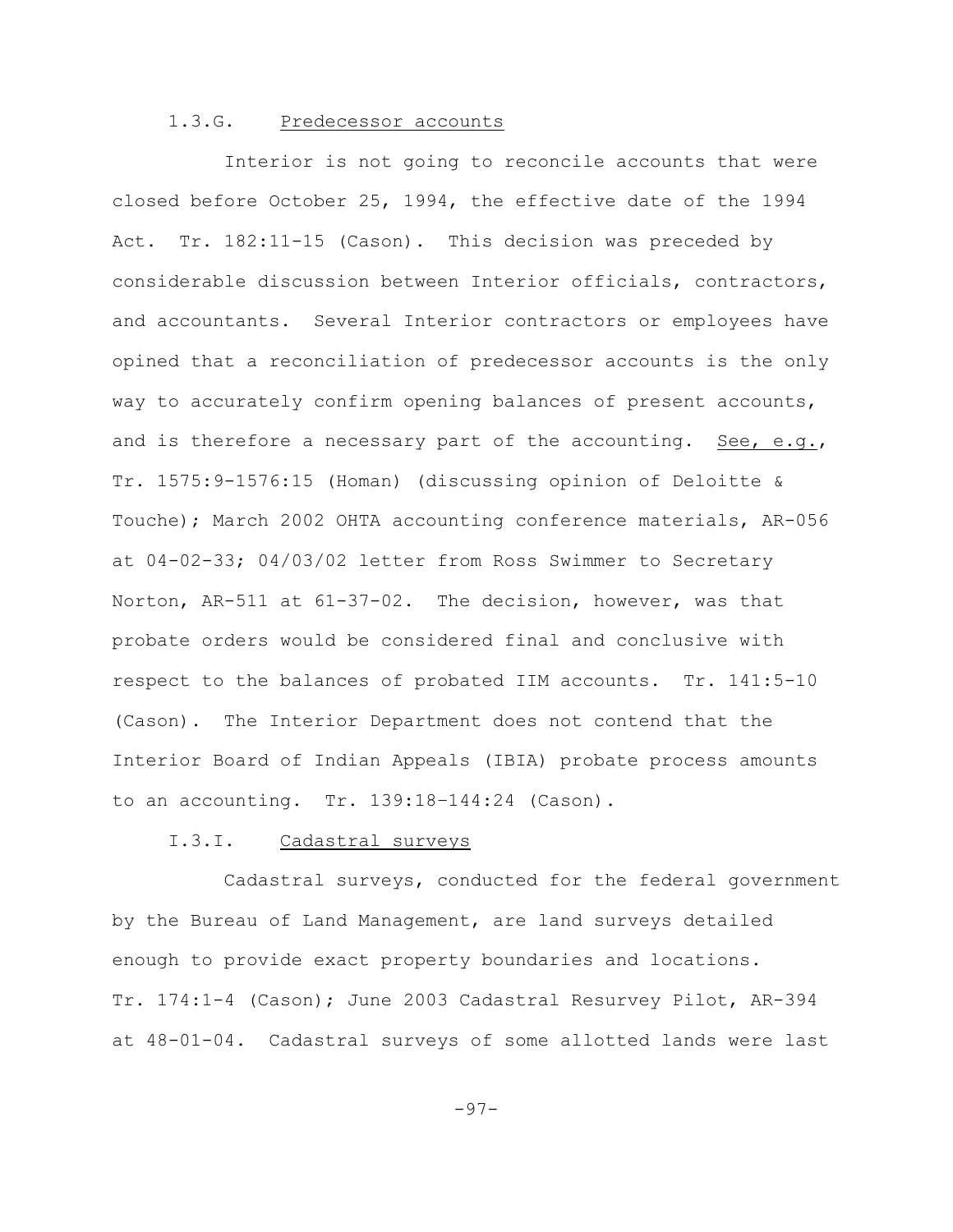performed during the allotment period, that is, between the late 1800s and the 1930s. Cadastral surveys performed before 1910 were crude, resulting in typical error rates of between negative 8.9% to positive 20.7%. June 2003 Cadastral Resurvey Pilot, BLM Acreage and Location Results, AR-395 at 48-02-09-11. Though Interior developed a small scale cadastral resurvey pilot project in 2001 in connection with the historical accounting work, it does not intend to review cadastral surveys as part of its 2007 HSA plan. Tr. 174:24-181:18 (Cason).

# I.3.J. IIM trust funds managed by compacting/contracting tribes utilizing their own record systems

Pursuant to the Indian Self-Determination Act of 1975, Pub. L. No. 93-638, 88 Stat. 2203, as amended, 25 U.S.C. § 450, Interior defendants permit compacting and contracting of "the management or administration, at a local level, of certain aspects of IIM trust management." Cobell X, 283 F. Supp. 2d at 180. According to Associate Deputy Secretary James Cason, Interior has an obligation to account for IIM funds managed by tribes pursuant to compact or contract. Tr. 122:20-123:6 (Cason). Cason stated that five tribes manage their own IIM funds (by collecting cash, processing cash, and managing distributions) but three of those tribes use Interior's systems and are therefore included within the current scope of the 2007 HSA Plan. Tr. 119:6-11, Tr. 120:8-16 (Cason). As to the two remaining tribes who process their own IIM funds, Interior has

-98-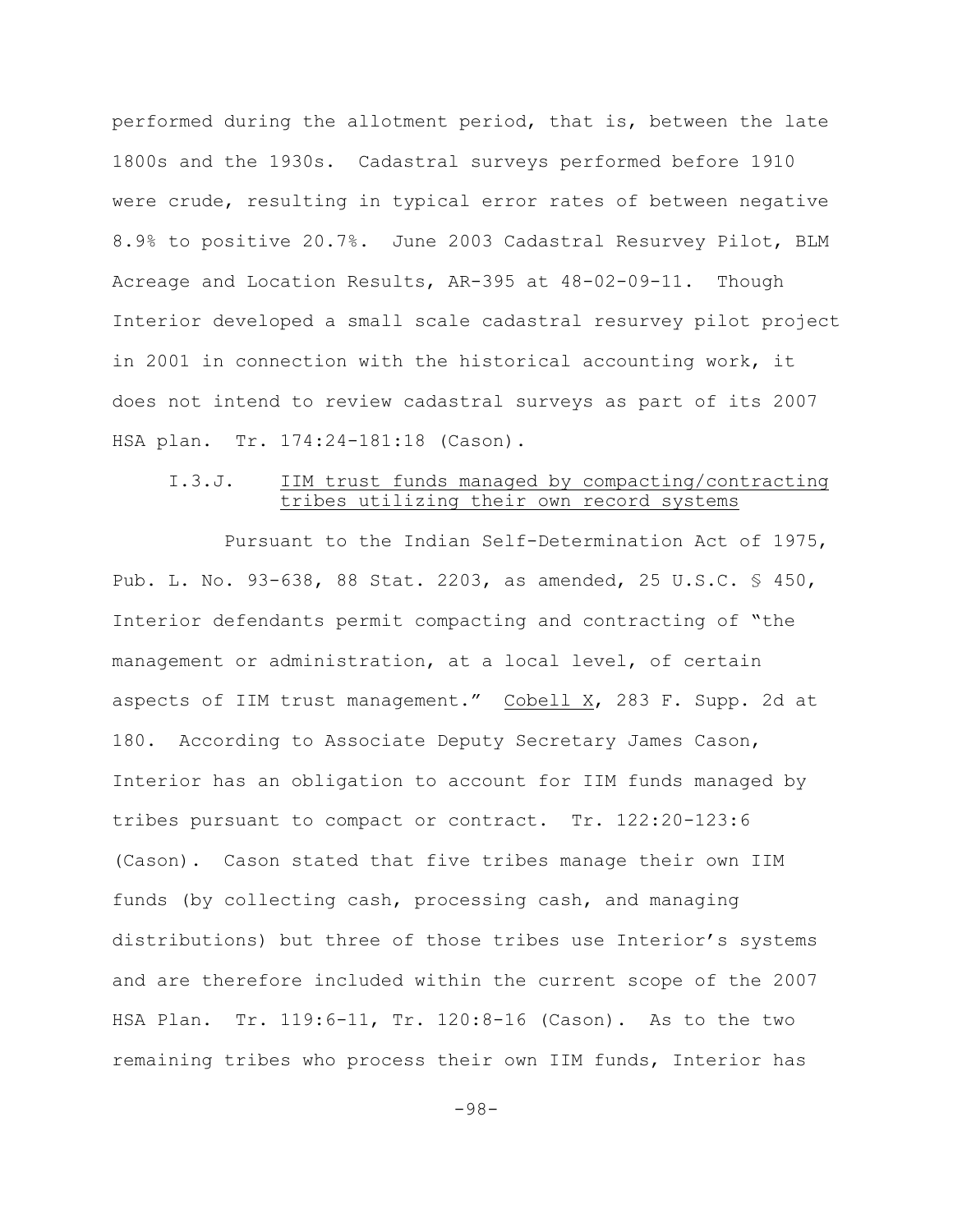yet to develop an historical accounting project for their IIM monies. Cason did not know whether other tribes since 1975 had collected, processed, and distributed their own IIM funds on their own accounting systems that might not be captured in the 2007 HSA project. Tr. 122:15-19 (Cason).

### I.3.K. Direct pay accounts

Some leases of IIM land allotments are structured so that IIM alottees receive proceeds from their land directly from lessees. These arrangements are referred to as "direct pay," where the lease payments never pass through the government's IIM trust system but instead are sent straight from the entity renting the property to the IIM property owner or owners. Tr. 2087:14-21 (Christie). IIM accounts within Interior's system are not established for direct pay arrangements. Tr. 268:8-18 (Cason). The funds transferred in direct pay arrangements retain the character of IIM trust funds as they derive from land in trust, but they are not in any literal sense "taken into trust by the Interior IIM Trust Fund" system. July 2002 Report to Congress, AR-561 at 25-02-25.

Only the Interior Department may enforce the terms of direct pay leases; beneficiaries are not empowered to do so. Tr. 135:2-10 (Cason). Regulations require Interior to collect statements from lessees on direct pay leases, 25 C.F.R. § 13.18, but Associate Deputy Secretary Cason could not confirm that this

-99-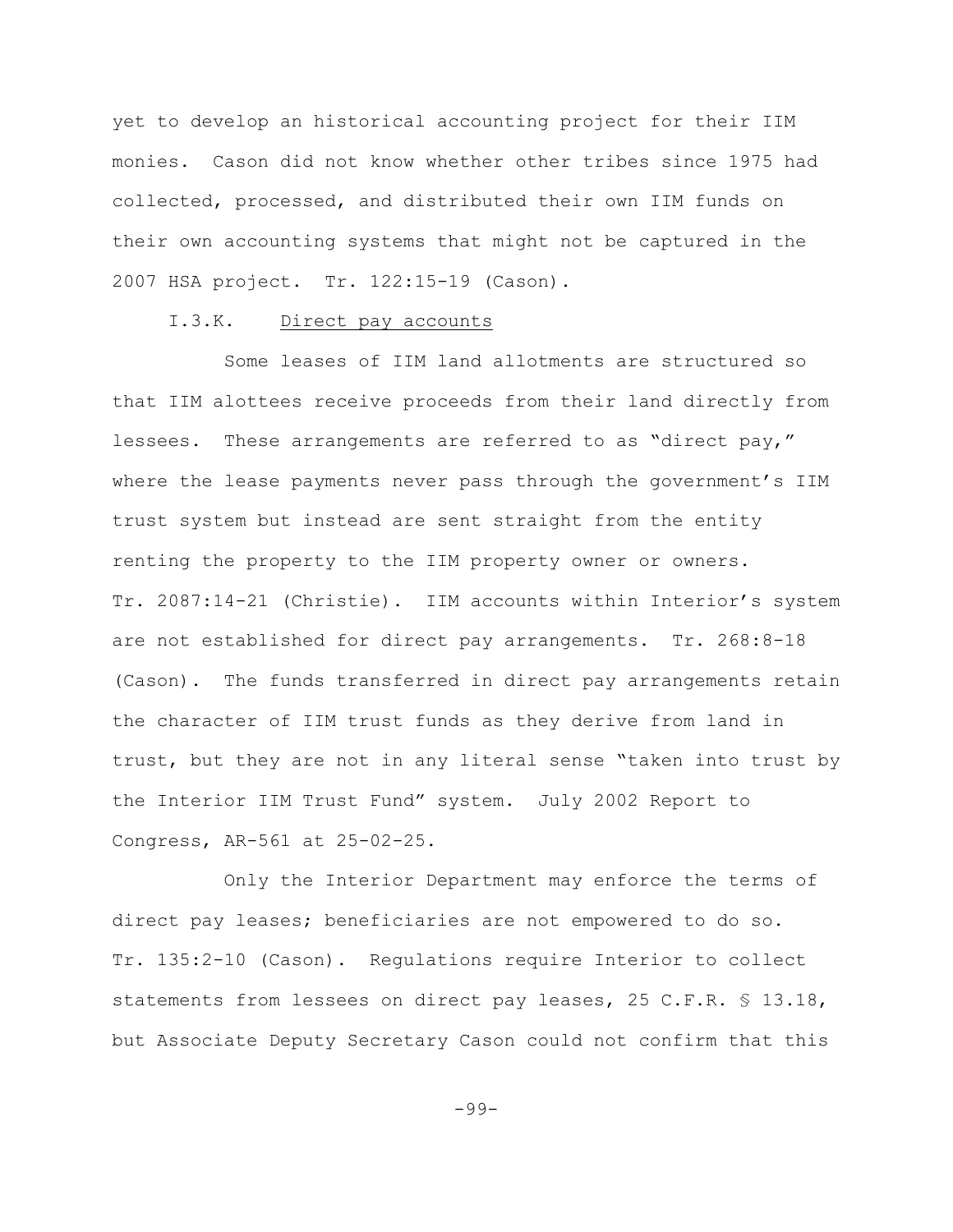is in fact being done. Tr. 134:19-23 (Cason). There was anecdotal testimony that at least some agency superintendents demand copies of cancelled direct pay checks to verify payment. Tr. 2037:16-2038:2, Tr. 2039:5-7 (Christie); Tr. 1338:20-23 (Redthunder). Mr. Cason acknowledged that the government retains a "duty to verify" direct payments when the Department is informed of an error, but that he was "not clear about whether this carries over to the historical accounting duty that we have and what its implications would be." Tr. 127:3-8 (Cason). Cason was also unable to definitively state whether direct pay leases are ever initiated by area directors without a beneficiary's consent, but he said the "approach" of the Department is to initiate direct pay leases only when the beneficiaries affected have agreed. Tr. 135:11-136:16 (Cason). Interior has consistently maintained that it is not required to account for funds on direct pay leases as part of its historical accounting effort. AR-561 at 25-02-15.

## I.3.L. Routine collection of third party records

While the ASM contains guidance on collecting records from third parties as necessary, the historical accounting project does not typically collect third party records because Interior has determined that its own documentation is sufficient to perform the historical accounting under the 2007 Plan. Tr. 139:7-13 (Cason). Eight years ago, Judge Lamberth ordered

 $-100-$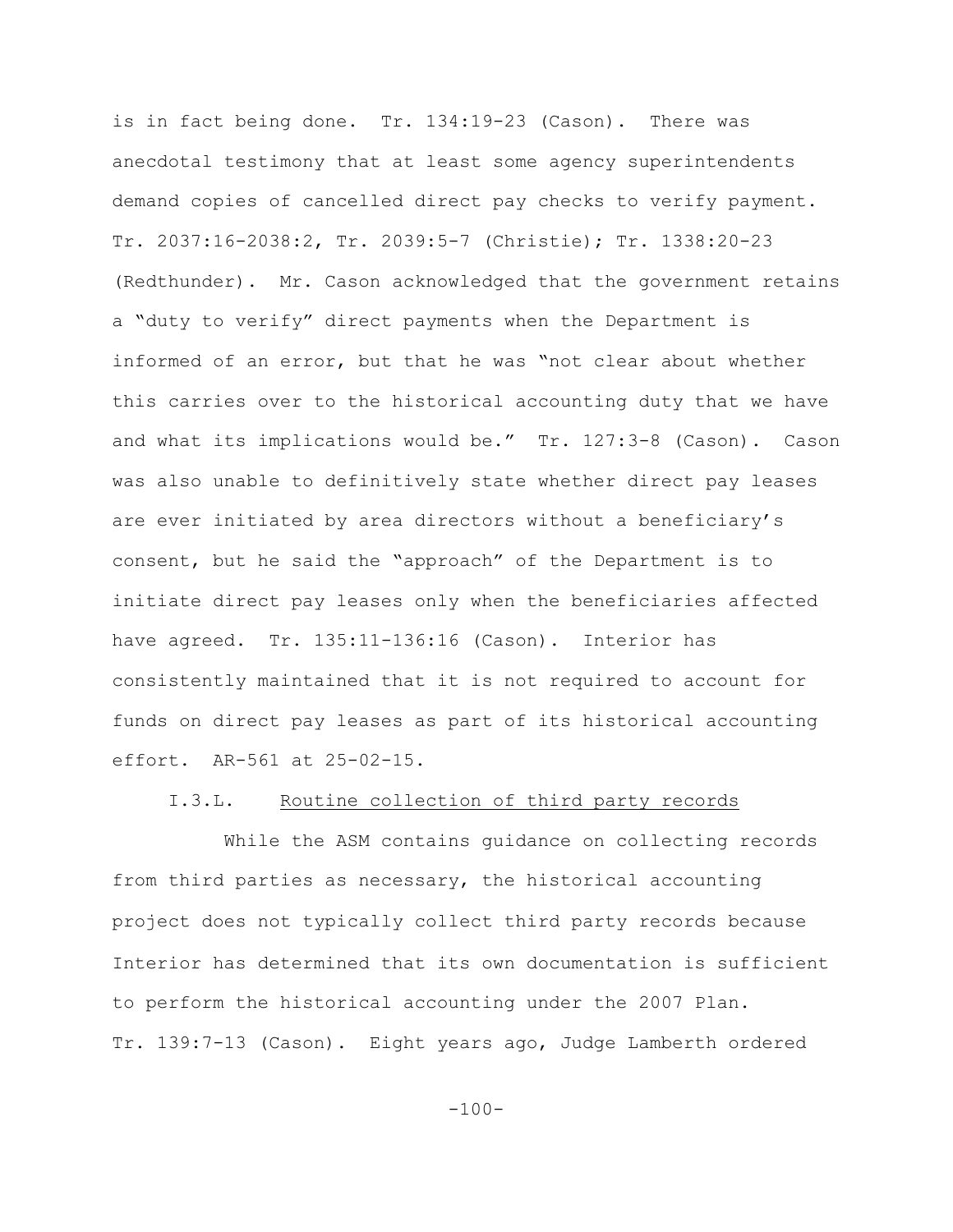defendants to "establish written policies and procedures for collecting from outside sources missing information necessary to render an accurate accounting of the IIM trust." Cobell V, 91 F. Supp. 2d at 58. The Court of Appeals observed that "[t]here may not literally be a duty to have such written policies and procedures. Were there a means of ensuring discharge of appellants' fiduciary obligations absent such steps, there would be no breach. Nonetheless, though the failure to take such steps may not constitute a breach, it surely provides substantial evidence that such a breach has occurred." Cobell VI, 240 F.3d at 1105-06.

Some third party records maintained in Interior's files -- such as copies of marriage or death certificates -- have been part of Interior's historical accounting analysis. Tr. 490:5-14 (Herman). However, the benefit of collecting third party records from other entities is not only that the documents and document types will be different from those maintained by Interior, but that documents stored by third parties may not have been subject to the same problems with internal controls that have plagued Interior's record retention systems. For example, the Navajo Nation consults third party records to verify production and revenue data, not because it does not have access to that type of information in MMS systems, but because of concerns over the unreliability of data in MMS systems.

-101-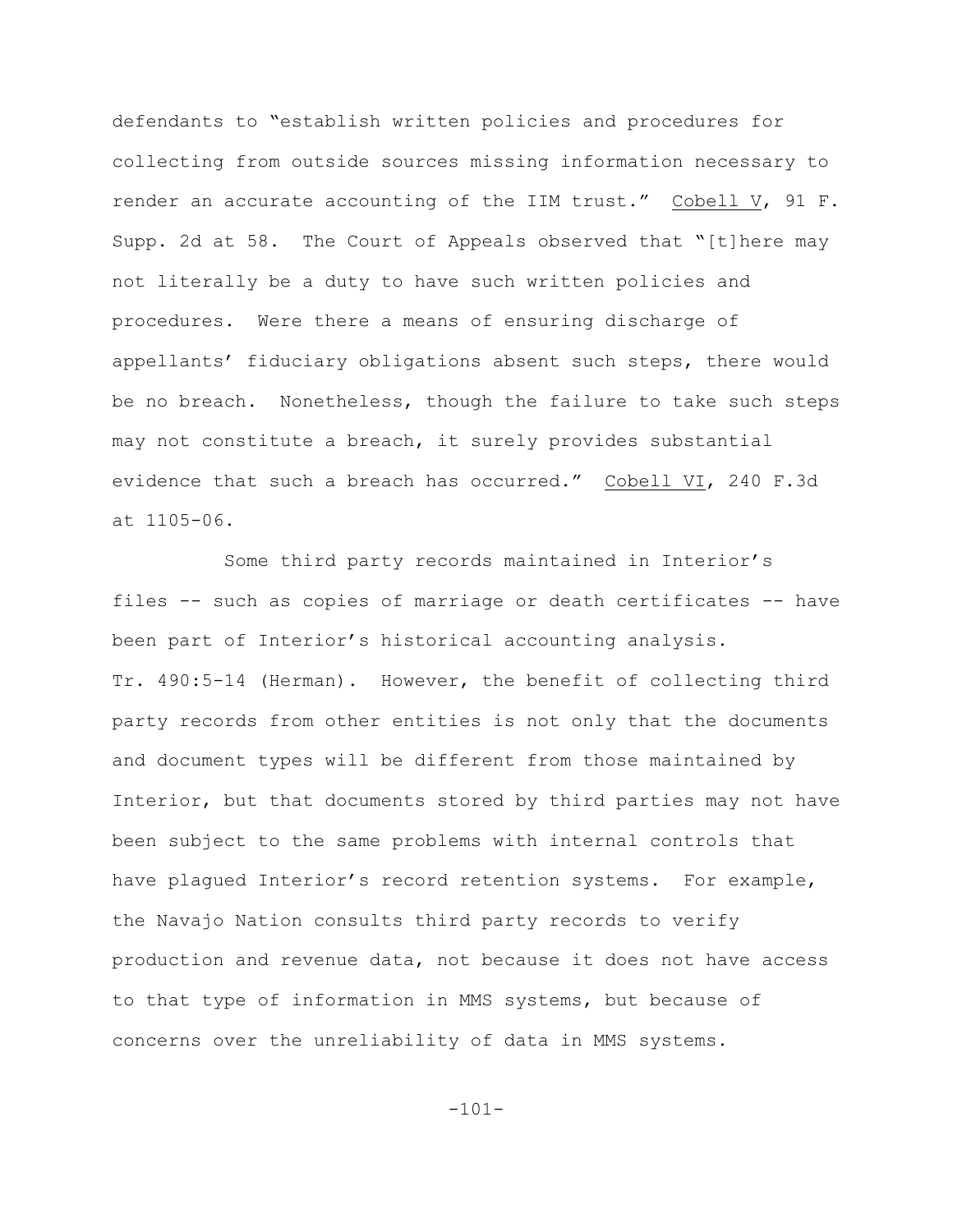Tr. 1775:16-1776:20 (Gambrell). Although Mr. Cason testified that Interior has not "found the need to [pursue third party documents] so far," Tr. 137:18-21 (Cason), in many instances, the incompleteness of Interior's data may not be evident unless it is compared to third party records. In the case of Judgment and Per Capita account reconciliation, CD&L did not consult tribal rolls to confirm that "every enrolled participant [of a given tribe] received payment." 7/16/02 letter from Chevarria to Edwards, AR-314 at 19-07-02. This example illustrates how the failure to collect third party records, in certain instances, may result in an incomplete accounting.

# I.3.M. Analysis of other IIM-related data systems

The Minerals Management Service (MMS) is a bureau within the Interior Department that processes oil, gas, and mineral lease payments on behalf of the Federal Government. When oil, gas, and mineral lease payments are delivered into the Department of the Treasury, before the funds are posted to individual accounts, MMS receives the production reports. Tr. 160:21-161:6 (Cason). MMS systems contain lease records and resource production information, but do not contain information regarding how proceeds from such leases are allotted among individual Indians. Tr. 1182:23-1183:9 (Angel); Tr. 161:23-25, Tr. 162:18-19 (Cason). To process IIM oil, gas, and mineral revenue, MMS collects the data regarding production and reports

 $-102-$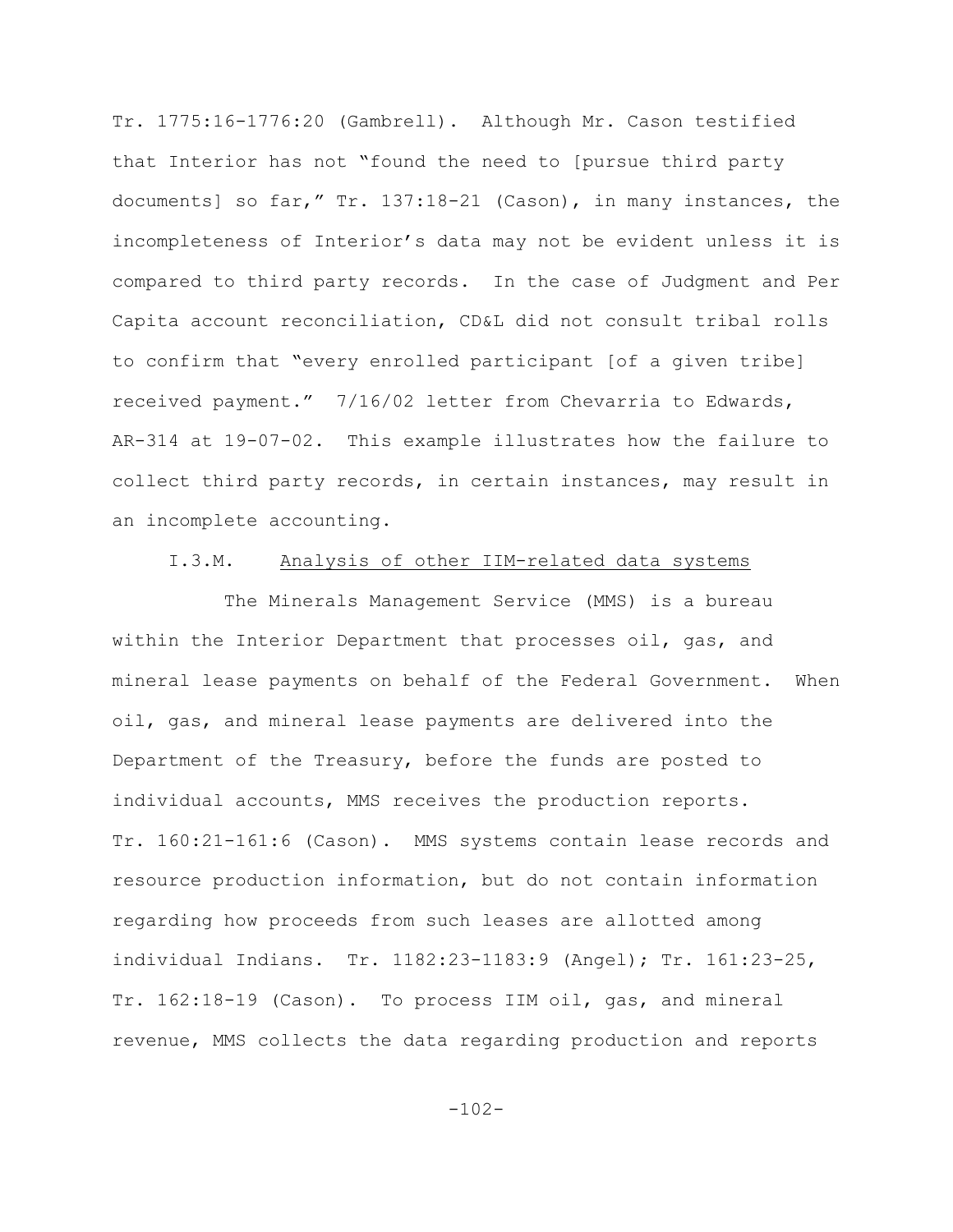to OST a statement of the amounts collected on each lease. Tr. 919:15-19, Tr. 920:11-13 (Winter). OST posts those amounts to "a general holding account." Tr. 919:19-20 (Winter) (it was not clear whether the witness was referring to a SDA). Then MMS sends data to BIA and BIA consults its Royalty Distribution and Reporting System (RDRS) to determine ownership. Tr. 919:21-24 (Winter). BIA then conveys the ownership information to OST, where the disbursements are made to the account holders from the holding account. Tr. 919:24-920:1 (Winter). OST relies on BIA for the accuracy of the ownership information, Tr. 920:17-21 (Winter), and on MMS for the accuracy of its transactional data.

Approximately \$500 million to a \$1 billion a month pass through the MMS system. Most of those funds are payments to the Federal Government; only one to two percent of those funds belong to Indian oil and gas lessors. Tr. 132:13-17, Tr. 165:11-16 (Cason). Because of the magnitude of data processed by MMS, Interior has determined that it is neither worthwhile nor feasible to perform an "historical accounting" of MMS systems. Accordingly, the 2007 Plan does not address the issue of whether MMS lease-level information is correct. Interior sees its job as preparing HSAs on an account-by-account basis, as opposed to auditing the entire process, including MMS. Tr. 165:22-166:2 (Cason).

-103-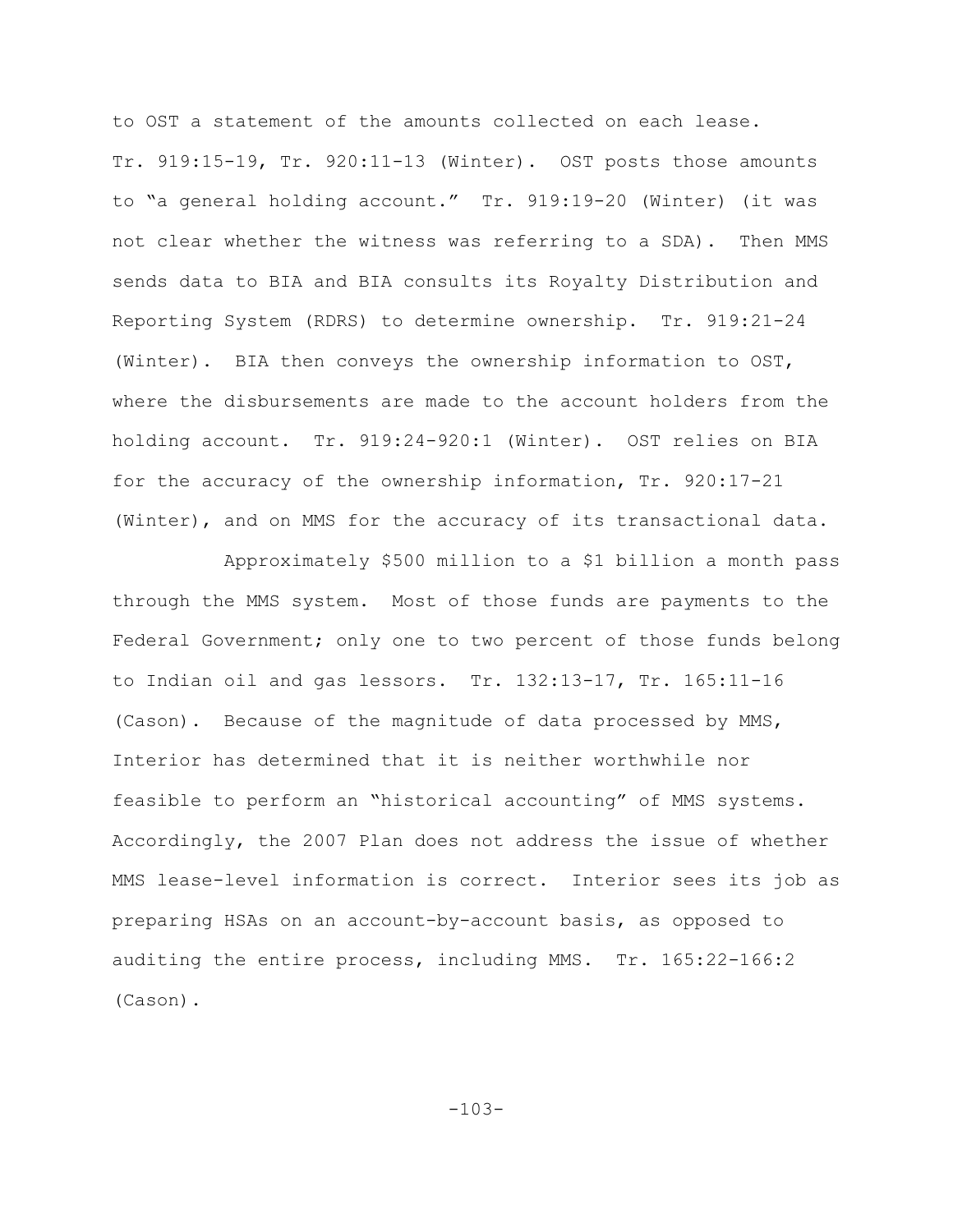## I.3.N. Administrative fees deducted from IIM accounts

The Interior Department is authorized to charge administrative fees for certain transactions related to IIM lands. See generally 25 U.S.C. § 413. Interior represented at trial that "[i]n large part, for most of our program [sic], we don't charge fees," Tr. 231:9-10 (Cason), but it is undisputed that administrative fees were charged to beneficiaries (deducted from revenues) from the sale of timber -- up to 10% of the total timber sale. Tr. 1343:11-21 (Redthunder); Tr. 230:24-233:14 (Cason). In some instances, administrative fees are charged when Interior leases or sells IIM allotted land. Tr. 1702:16-1704:12 (McCarthy). Fees have also been deducted from IIM accounts in connection with the probate process. 8/21/02 email from Edwards re: meeting with OHA, AR-190 at 56-21-02. Interior does not intend, as part of its 2007 Historical Accounting Plan, to account for administrative fees charged to IIM beneficiaries, or to confirm that such fees were in compliance with applicable law. Mr. Cason testified that the possibility of accounting for administrative fees charged to beneficiary's accounts was not discussed within Interior as part of the historical accounting project planning process. Tr. 233:1-14 (Cason). HSAs will reflect only transactions within a beneficiary's account, not any gross amount collected before the deduction of an administrative fee. Tr. 231:4-12 (Cason).

 $-104-$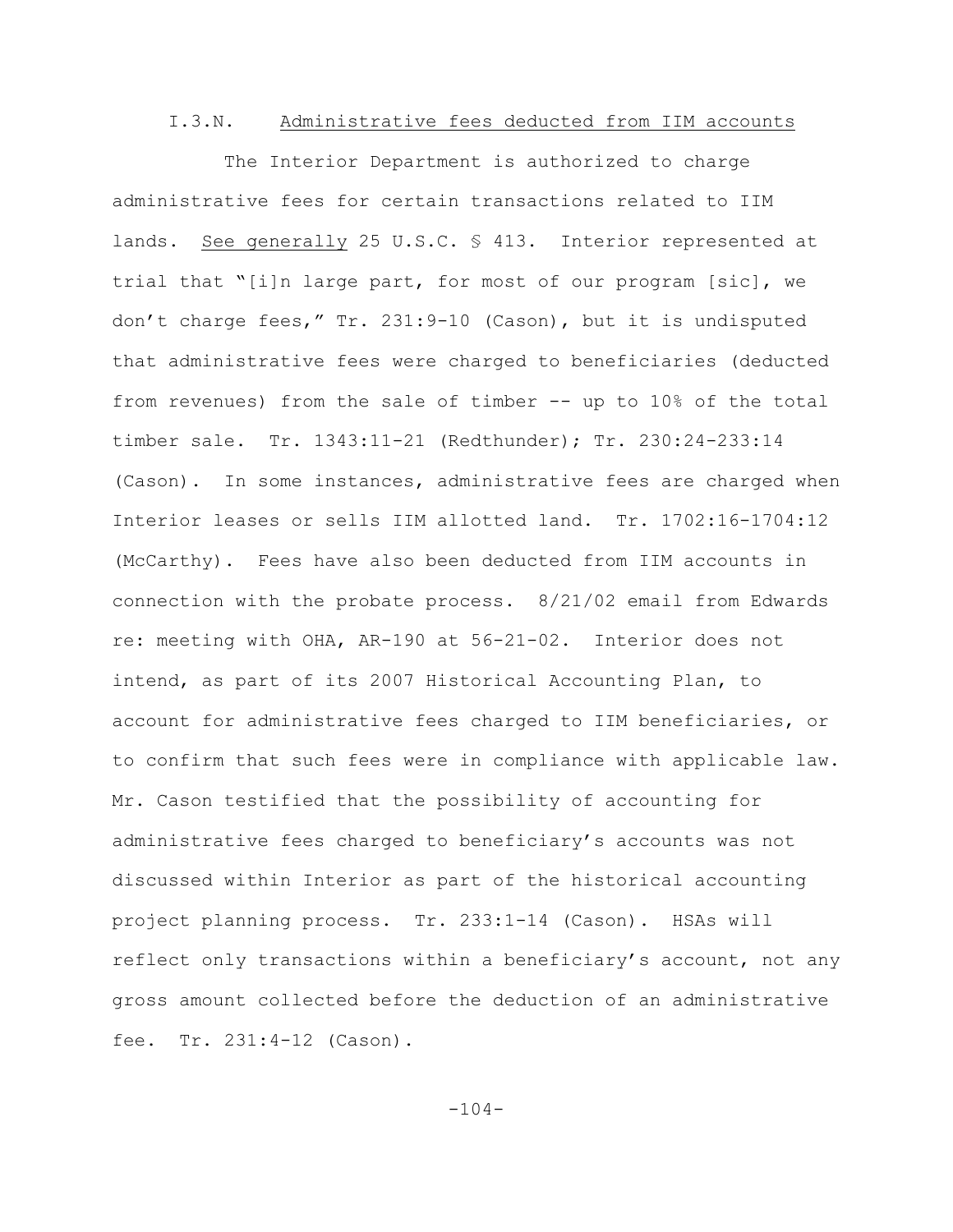### I.3.O. Youpee escheated interests

The Indian Land Consolidation Act (ILCA), Pub. L. No. 97-459, tit. II, 96 Stat. 2517 (1983), was intended to address the problem of fractionation. It provided that allotted land interests that fell below a minimum threshold should not be inherited by individual Indians but instead escheated to the tribes. See 25 U.S.C. § 2206. ILCA escheatments were declared unconstitutional takings without just compensation in violation of the Fifth Amendment by the U.S. Supreme Court in Hodel v. Irving, 481 U.S. 704 (1987), and an amendment to the ILCA was subsequently rejected by the Supreme Court in Babbit v. Youpee, 519 U.S. 234 (1997). See also 2/28/03 NORC Analysis of Tract History Reports, AR-405 at 50-02-19-21.

During these challenges to the escheatment process, BIA was instructed to place the money in question in a special account. Tr. 1335:21-1336:8 (Redthunder). After Youpee was issued, BIA was instructed to transfer ownership of the land back to the proper heirs and to get the money back to the proper landowners. Tr. 1336:9-16 (Redthunder); AR-405 at 50-02-21.

Interior estimates that 775,000 fractional land interests belonging to IIM beneficiaries escheated to tribes prior to the Youpee opinion. Tr. 235:17–238:8 (Cason). Interior is presently "acting on" the escheatment issue, albeit somewhat begrudgingly, since the interests are tiny, generally of very low

 $-105-$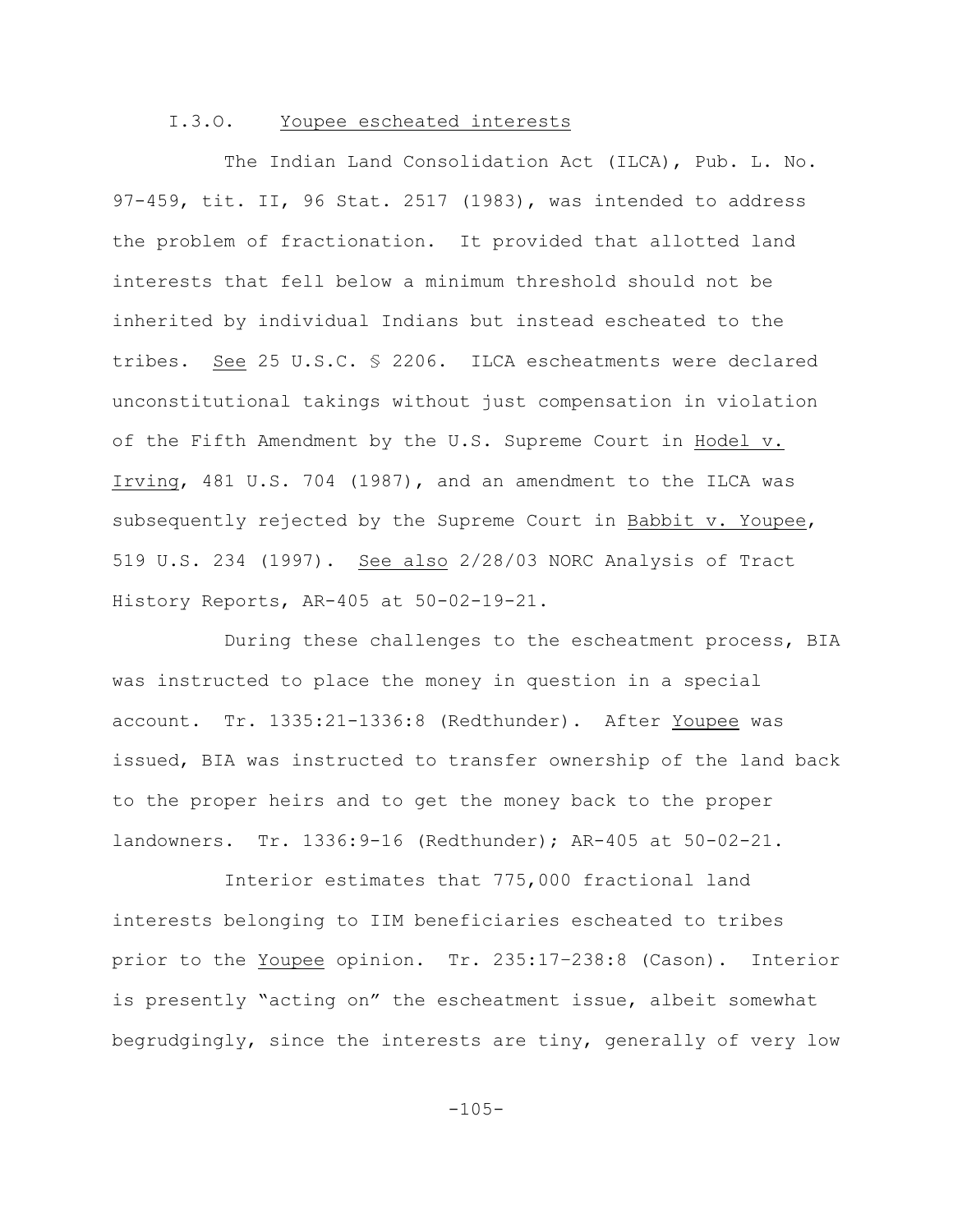value, and the cost of reversing the escheatments is high. Tr. 236:2-246:8 (Cason). Fractionation has significantly increased the number of Youpee escheated interests that Interior has to try to recapture and return. Tr. 237:13-238:8 (Cason).

Mr. Cason could not testify in any detail as to the Department's present approach to the escheatment issue, but it is clear that Interior does not intend to account for the escheated interests as part of its historical accounting project. The rationale is that to do so would constitute an accounting for land, and the historical accounting project accounts only for funds. Tr. 239:20-25 (Cason). Interior has not addressed whether or how it will account for any income that has derived from the lands that were covered by the escheated interest. James Cason testified that this issue has not been discussed directly within Interior, and that no decision has been made. Tr. 240:3-14 (Cason).

# I.3.Q. Accounts and transactions outside the temporal scope of the 2007 HSA Plan

As noted above, § I.3.G., the Department of the Interior does not consider that the 1994 Act requires it to provide an historical accounting to beneficiaries for accounts that were closed prior to October 25, 1994. Tr. 90:3-91:1, Tr. 92:3-9 (Cason). Nor does Interior plan to prepare HSAs for accounts that were opened after Dec. 31, 2000, or for any transactions occurring after that date -- the date it began

-106-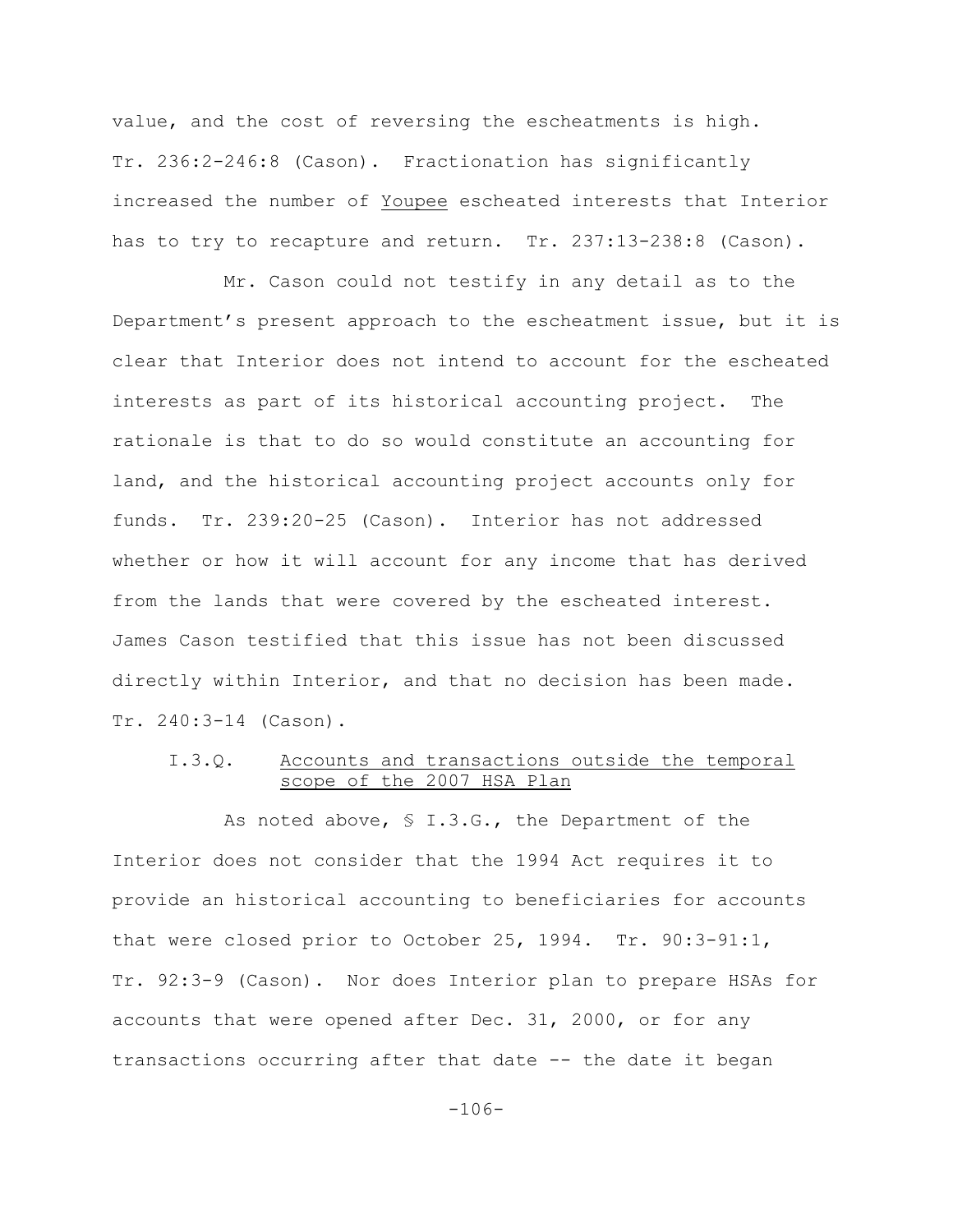issuing periodic statements of account pursuant to the 1994 Act. If accounts were open as of October 25, 1994, historical transactions within those accounts will be reflected in HSAs back to June 24, 1938, if the accounts contain transactions that old. Transactions earlier than that date are outside the temporal scope of the 2007 Plan**,** even if the account was open during the period that is within scope. 1957:24-1958:2 (Zippin); AR-565 at 33-02-03. This decision was driven by legal conclusions rather than cost estimates, see 10/28/02 Agenda: Historical Accounting Planning Meeting with Secretary Norton, AR-485 at 61-11-02, but Interior considered the costs and benefits of performing an historical accounting for transactions and accounts outside the temporal scope of the accounting, recognizing that the courts might disagree with its legal interpretation of its duties. Tr. 83:17-84:10, Tr. 85:10-18, Tr. 90:17-91:24 (Cason). Its conclusion was that it is less important to provide accountings for individuals over the entire course of the last 100 years than to provide accountings for individuals with whom it has a continuing trust relationship. Tr. 83:17-25 (Cason).

#### I.4. **Cost Of Performing The Historical Accounting**

The high cost of historical accounting is attributable to a host of factors, such as inconsistent practices over numerous agency offices and twelve regions, missing records or data gaps in electronic systems, and the time and effort required

 $-107-$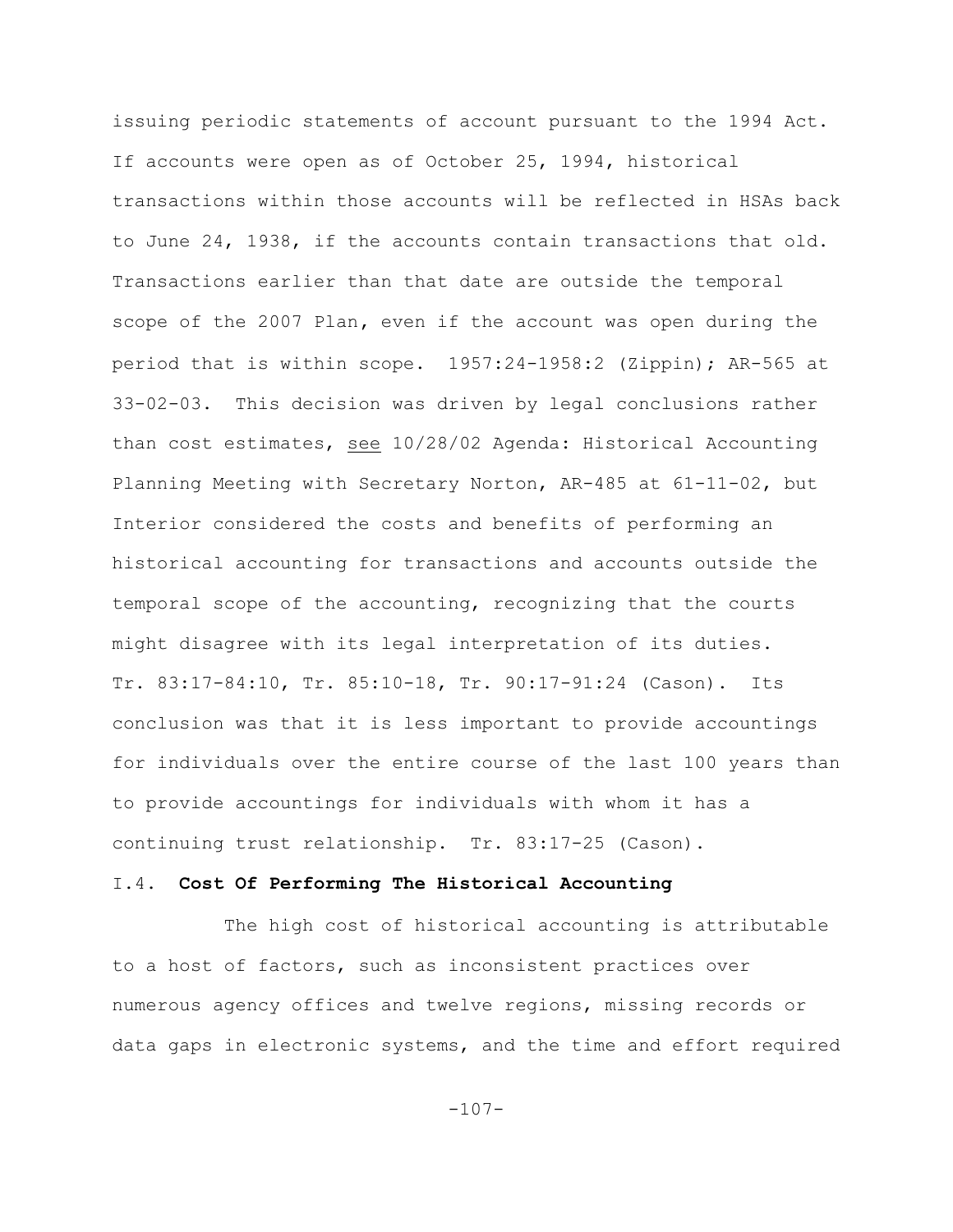to locate necessary documents. The reconciliation of a single transaction costs on average between \$3,000 - \$3,500. AR-566 at 33-03-09. OHTA has approximately 35 employees and 400 contractors. Document searches at AIRR in Lenexa for a single document supporting a transaction can take between a week and a year to complete. Tr. 505:11-14 (Herman).

### I.4.A. Cost of historical accounting work

Interior estimates that it has spent \$127,000,000 on its historical accounting work since the adoption of the 2003 HSA Plan. AR-565 at 33-02-03; Tr. 1133:6-9 (Haspel); AR-566 at 33- 03-09.<sup>9</sup> Appropriations for historical accounting work have been lower than Interior requested or expected. The outsourcing of historical accounting projects has been expensive: in FY 2006, for example, Interior paid over \$6 million to the firm charged with coding documents in Lenexa, and over \$16 million to one of its accounting firm contractors, CD&L. AR-175 at 56-06-06.

Completion of the 2007 HSA Plan, Interior estimates, will cost another \$144,000,000. AR-565 at 33-02-03; AR-566 at 33-02-09. The total estimated cost of historical accounting work from the adoption of the 2003 Plan to the expected completion of the 2007 Plan is thus \$271,000,000. AR-565 at 33-02-03. The estimate of future costs is received with several grains of salt,

 $^{9}$ The record does not reveal the cost to Interior between 1994 and 2003 of responding to the requirements of the 1994 Act.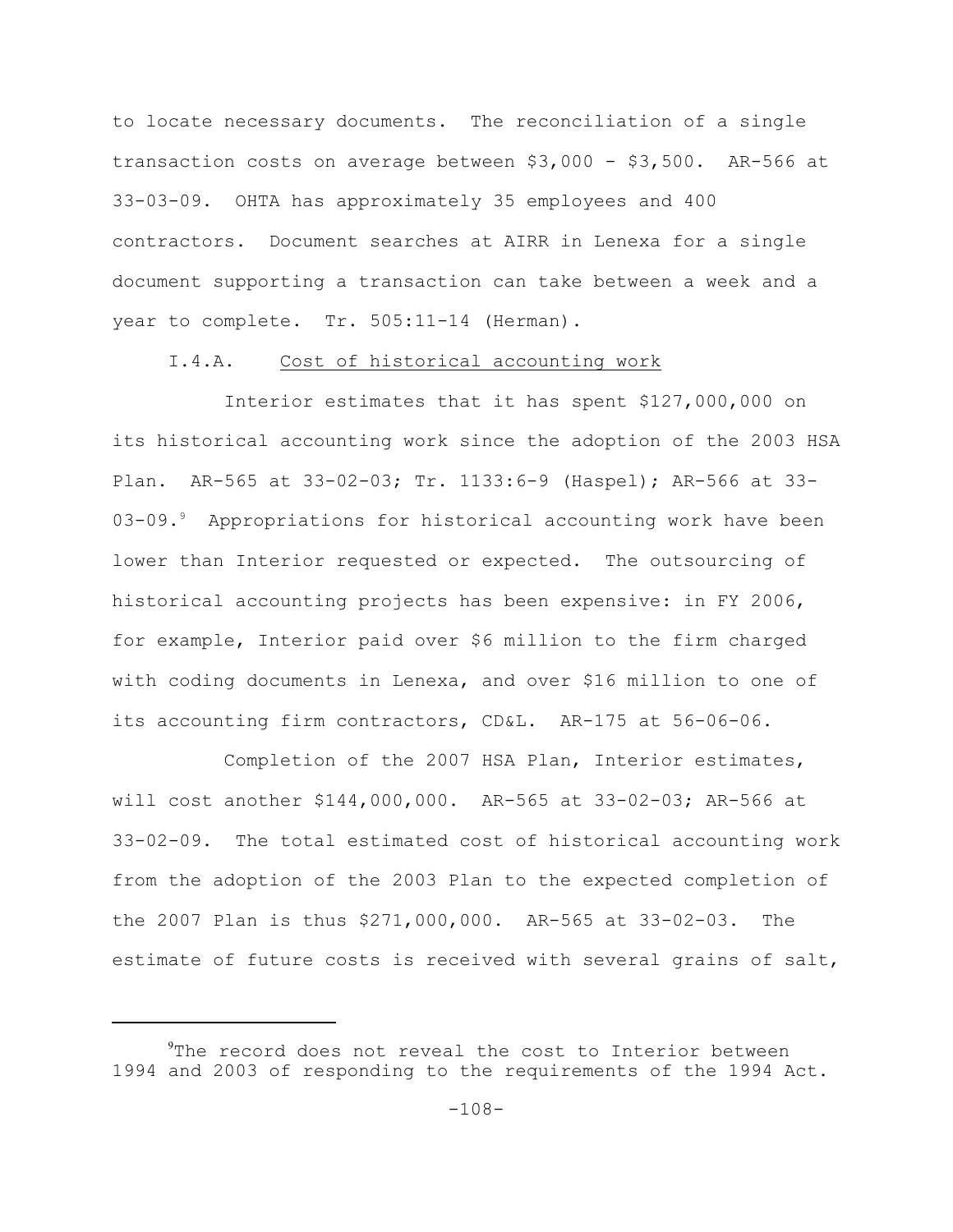however. Past estimates have proven to be unrealistically low; the defendants do not yet have a complete understanding of the work that will be involved in the "paper ledger era."

## I.4.B. Cost estimates for an expanded historical accounting

Given the importance the Court of Appeals has attached to cost -- with its observation that Interior must strike a "balance between exactitude and cost," Cobell XVII, 428 F.3d at 1076 -- I posed as one of the trial questions, "How much would it cost to do what is not being done?" I expected the parties, and particularly the defendants, to devote considerable energy to that subject. What was presented, instead, was the high level, generalized, and essentially unchallenged testimony of Assistant Deputy Secretary Abraham Haspel. The estimated cost to provide HSA packages in the 2007 Plan for all IIM accounts that existed between 1909 and 2006 is between \$2.921 and \$3.410 billion, almost all of which would be for land-based accounts. DX-098 at 9; Tr. 1124:20-1125:11 (Haspel). If the historical accounting period were limited to the years 1938 to 2006, the cost would run between \$2.304 and \$2.586 billion. DX-099-COR; Tr. 1125:12-16 (Haspel). These numbers reflect only the expansion in temporal scope, and not the inclusion of methodologies or accounts that have been excluded from the 2007 Plan. Thus, the cost of performing cadastral surveys is estimated at another \$1.1 billion. Tr. 1138:14-19 (Haspel). The cost of accounting for

-109-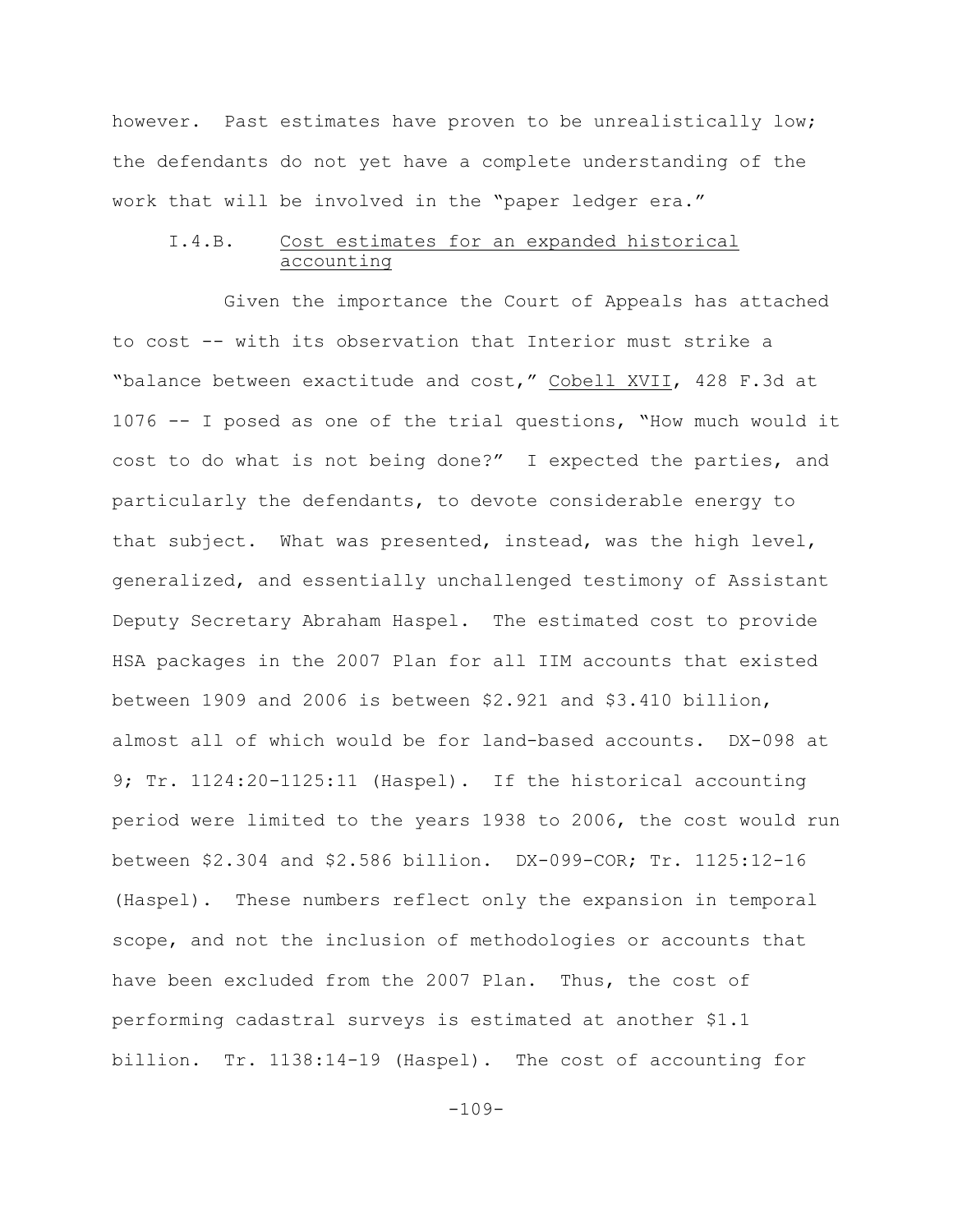direct pay transactions, IIM funds managed by compacting or contracting tribes, or funds never collected is not estimated at all. Tr. 1138:20-1139:8 (Haspel). If historical accounting were extended back as far as 1909, it would cost an estimated \$1.365 billion to \$1.817 billion to link closing balances in predecessor accounts to successor accounts. DX-098 at 9; Tr. 1120:18-1121:7 (Haspel). (Linking closing balances in predecessor accounts to successor accounts is not an element of the 2007 Plan, even within its limited temporal scope, Tr. 1121:9-11 (Haspel), but it would be necessary in analyzing closed accounts to ensure that money was accurately transferred to successor accounts. Tr. 1121:12-23 (Haspel).) The other major elements responsible for this expected steep increase in costs would be imaging and coding all boxes of ledgers, probates, and financial documentation (\$766 million) and digitizing transactions not included in sampling (\$637 million). DX-098 at 9; DX-098 at 2; Tr. 1119:16-1120:16 (Haspel).

In 2005, Interior estimated that the cost of complying with the Judge Lamberth's structural injunction (which did not require accounting for direct pay transactions) would have been approximately \$12.9 billion. DX-100; Tr. 1125:19-1126:14 (Haspel). Haspel said that estimate would be higher today. Tr. 1126:12-14 (Haspel).

 $-110-$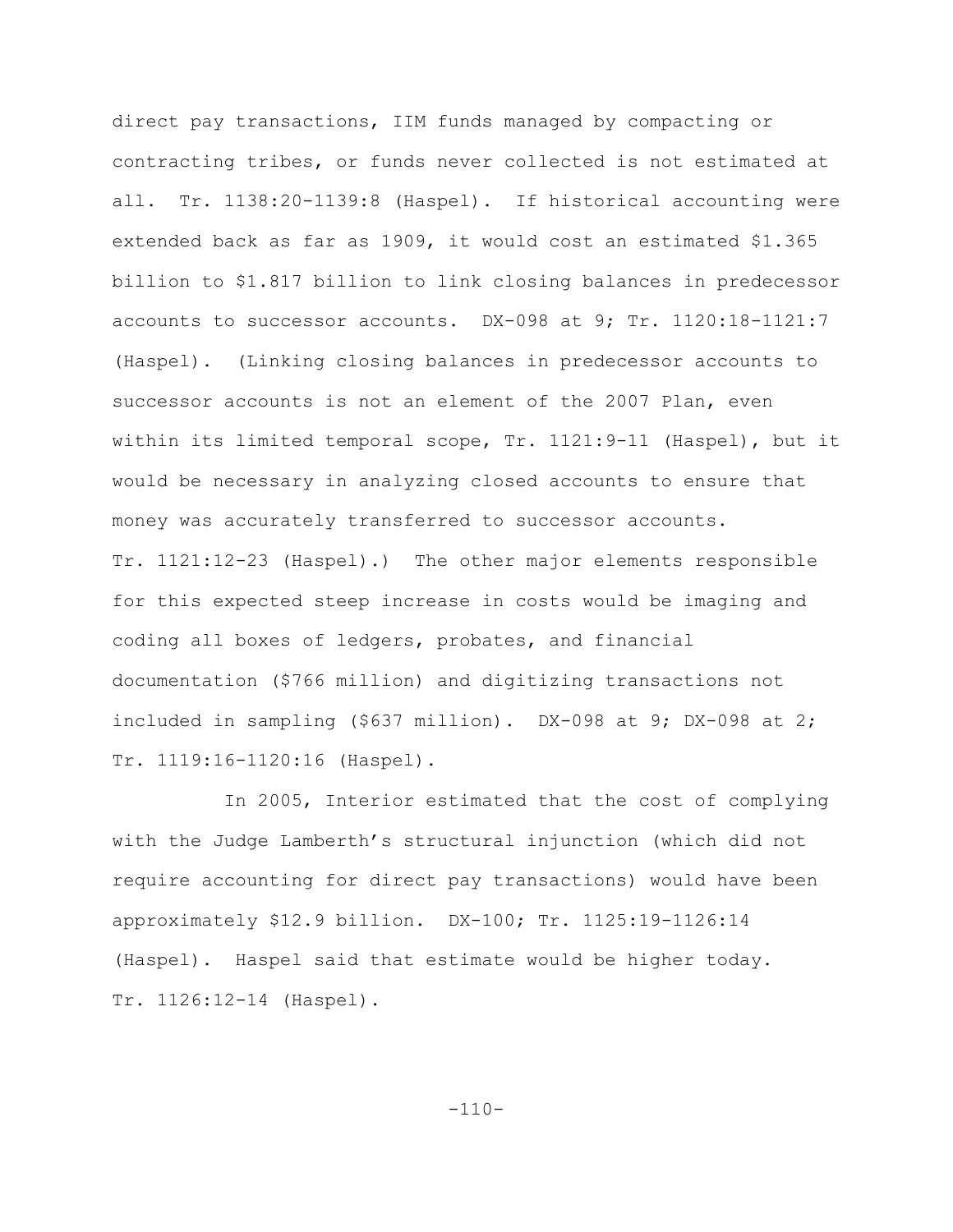### I.4.C. Congressional appropriations for HSA work

The Office of Historical Trust Accounting was created by Secretarial Order in July 2001. In its first two fiscal years of operation, it was funded from the budgets of other Interior offices. Tr. 78:12-24, Tr. 79:3-19 (Cason). The first congressional appropriation for the Office of Historical Trust Accounting was \$15.9 million for FY 2003. For each of the next three years (FY 2004, FY 2005, and FY 2006), Interior submitted budget requests of over \$100 million for historical accounting work, but Congress appropriated much less: \$44 million (FY 2004), \$57 million (FY 2005), and \$56 million (FY 2006). Congress "basically sent the message back in their appropriations decisions that they were not willing to spend that much money on the historical accounting process." Tr. 73:23-74:10 (Cason); DX-102. Based on this experience, Interior submitted a FY 2007 budget request of only \$54 million, so that it would have more control over its budget. See Tr. 74:11-22, Tr. 75:15-76:16 (Cason). The estimated 2007 OHTA appropriation at the time of trial was \$56 million.

## I.5. **Throughput**

One of the core questions the October 2007 trial was to address was the dollar amount of the IIM trust "throughput,  $''^{10}$ 

 $10$  suggested at trial that one of plaintiffs' witnesses may not have used the term in his report because he prefers to speak English, Tr. 1676:10-13 (Fasold), but no better term has been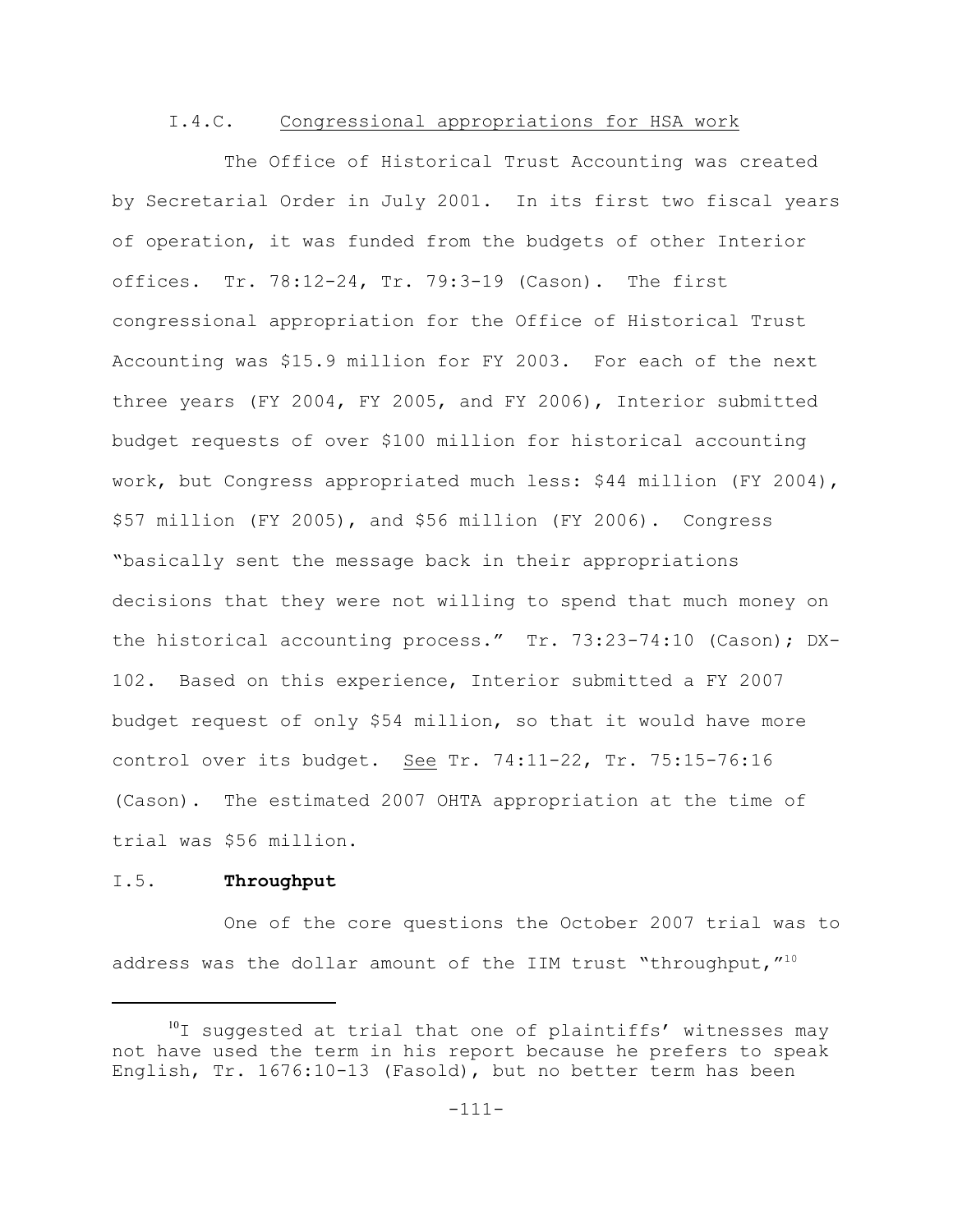i.e., the funds that have flowed into and out of the IIM trust. Sorting out throughput involves two distinct but related questions. The first is how many of the total dollars are accounted for in some way by the procedures proposed in the 2007 plan. The second is whether the work done so far permits any reliable estimate of the difference (if any) between dollars in and dollars out. Defendants resisted the idea of exploring throughput, on the ground that throughput is an issue that relates to damages. So it may be, but knowledge of how much money has been received in the IIM trust, and how much has been, will be, or can be accounted for, is also relevant to the question of whether or not Interior's historical accounting has been, is, or ever can be adequate.

The response of both parties to the throughput question can best be described as desultory. The development of throughput data was limited by Interior's historical failure to record aggregate IIM figures of receipts and disbursements, and by the refusal of plaintiffs' expert to utilize Interior records or reveal documentation supporting his work. What follows is an attempt to make sense of the sparse and largely unsupported evidence of throughput that was presented at trial.

offered to represent this concept, and "throughput" is now firmly established in the Cobell lexicon.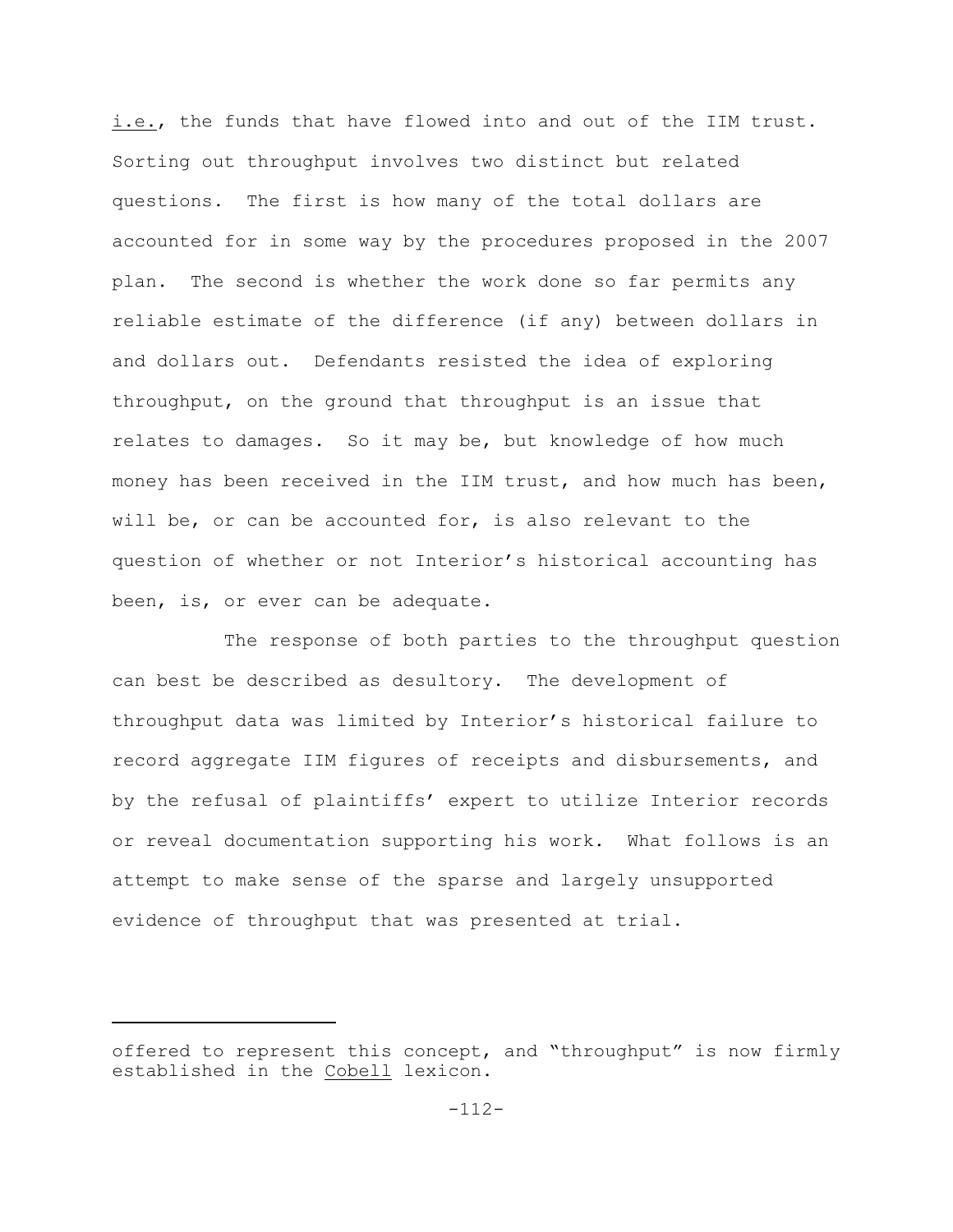### I.5.A. Aggregate trust fund value estimates

The government's records of IIM receipts and disbursements have been kept primarily at the individual level rather than the aggregate level. Tr. 1161:10-17 (Angel). In fact, Interior did not begin tracking annual trust receipts and disbursements until 1997. DX-260. Thus, for 111 years, from 1887 to 1997, IIM trust account throughput data is limited to year-end trust balances. Tr. 1166:17-1169:6 (Angel). In 1997, the first year the United States began tracking all government receipts and disbursements, Indian trust receipts and disbursements were not divided into IIM and tribal categories. From 1998 until the present these reports have separated the two trusts in the summation of receipts and disbursements. First annual report of receipts and disbursements, DX-259; Tr. 1167:24- 1168:17 (Angel). Official government throughput calculations of the IIM trust therefore date back only to 1998.

Interior's initial attempt to estimate throughput was reflected in its 2002 Report to Congress. At that point, Interior's contractors estimated the aggregate receipts of the IIM trust between 1909 and 2001 (or between 1877 and 2001)<sup>11</sup> at

 $11$ In AR-368, NORC's report to OHTA on the 2002 report's throughput estimate, the \$13 billion estimate covers the years 1909 - 2001; \$3 billion between  $1909$  - 1971. However, in notes following the chart on AR-561 at 25-02-64 -- the actual report to Congress in 2002 -- the \$3 billion revenue estimate in the early years of the trust is associated with the time period between 1877 - 1971. This appears to be a typographical error, however,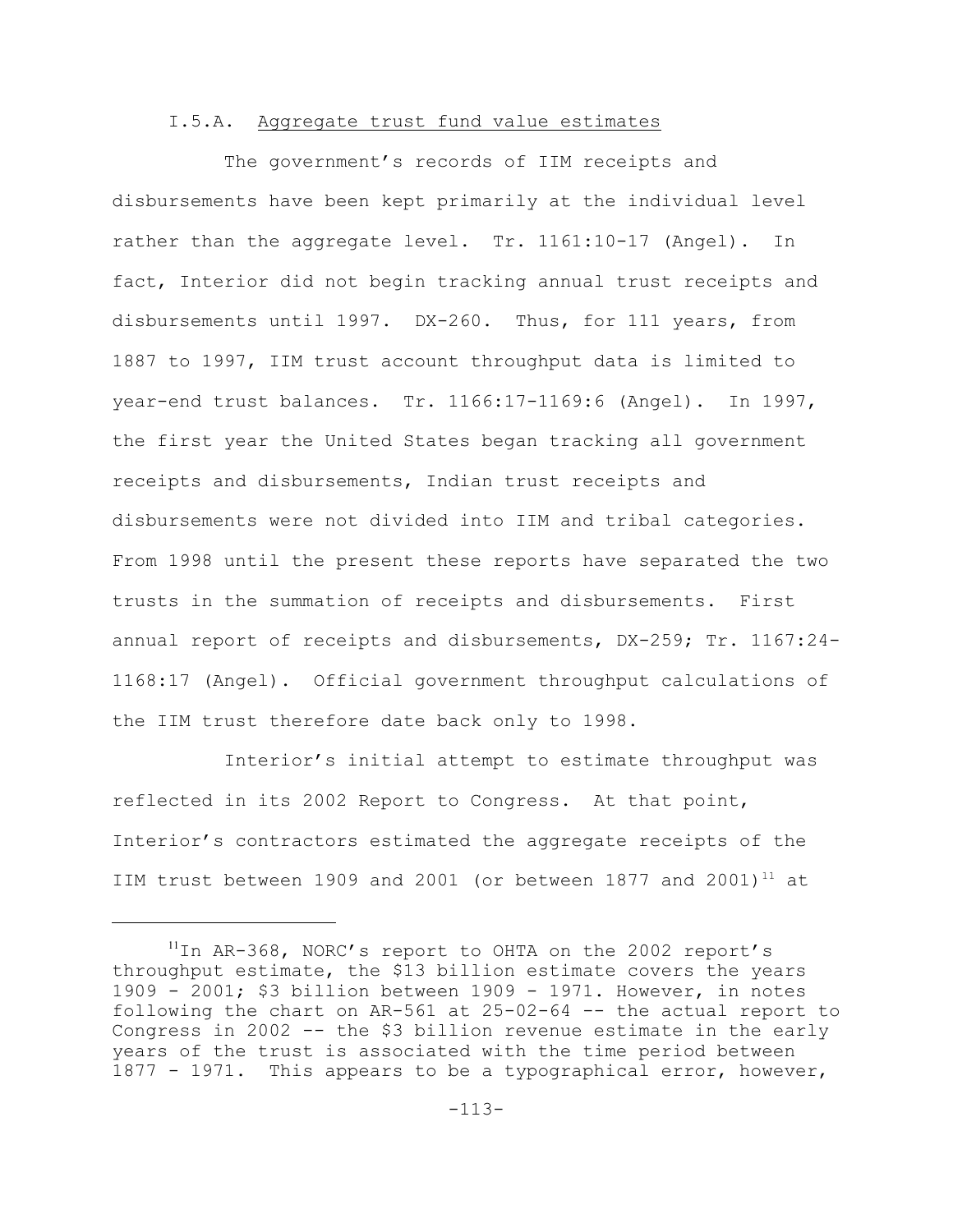approximately \$13 billion. On June 30, 1909, the recorded trust fund balance (the earliest one that has been found) was \$6.5 million. Interior reported to Congress that IIM Trust receipts totaled somewhere around \$3 billion between 1909 - 1971 (or 1877 - 1971), and approximately \$10 billion between 1972 - 2001. AR-561 at 25-02-64. The \$13 billion estimate did not include direct pay transactions or IIM funds managed by tribes pursuant to compact or contract. Tr. 124:15-25 (Cason).

The estimate set forth in the 2002 report to Congress was a "rough one," and it has been refined since that time. AR-430. Two significant assumptions informed the initial \$13 billion figure. First, to reach the \$3 billion revenue estimate for the earlier years, NORC assumed that, as with the years 1972 - 2001, annual balances and annual receipts were roughly the same. AR-368 at 60-27-02. No one at Interior verified these historic annual balances, however, nor does Interior seriously posit that they are good proxies for collections or receipts.<sup>12</sup>

as defense witnesses testified at trial that the 2002 estimate dated back only to 1909. See Tr. 217:10-19 (Cason); Tr. 657:8-12, Tr. 840:23-841:6 (Herman).

 $12$ Indeed, this is a bizarre assumption. It amounts to a suggestion that, in any given year, the IIM trust is likely to take in the same number of dollars that remain un-disbursed at the end of the year. But these two variables should be based on different factors and have no obvious relationship: the amount that comes into the trust is based on receipts that the trust made (or didn't) in that year; the annual balance is based primarily on the difference between receipts and disbursements (as well as opening balance).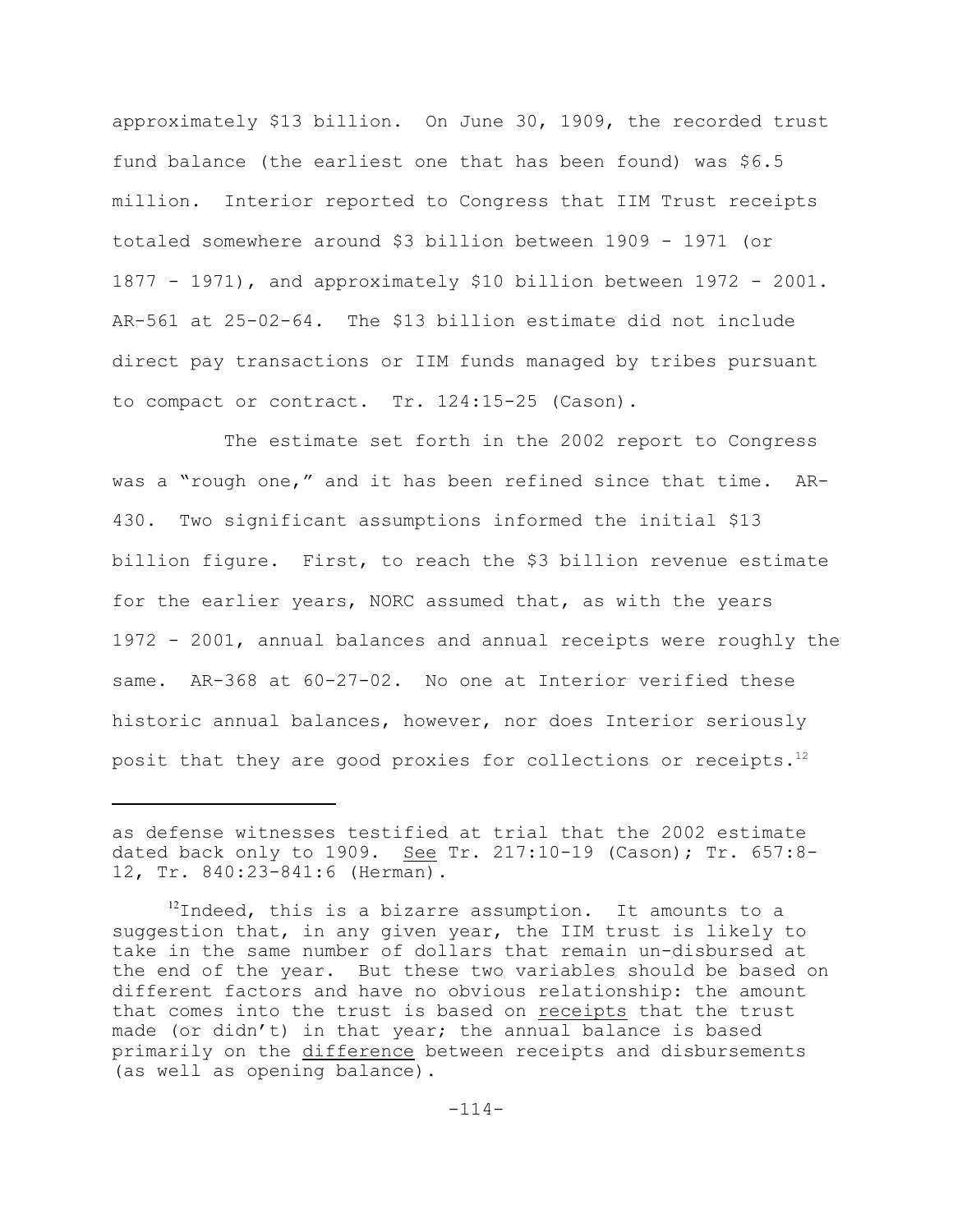Second, for the 32 years for which NORC lacked year-end balances, missing balance values were interpolated using the end points of each gap. Id.

 Michelle Herman did not work on the original \$13 billion estimate but has since worked on refining it. Tr. 648:18-650:1 (Herman). At trial, Ms. Herman presented and discussed a detailed chart, color coded by source, reflecting throughput estimates between 1909 and 2005. See AR-171. In the government's most recent throughput calculations, no estimates are made for the period 1887 to 1909, as defendants could find no data with which to estimate year end IIM balances during the earliest years of the trust. Tr. 841:2-6 (Herman); Tr. 1278:3-14 (Angel). The time periods 1909 to 1922 and 1933 to 1971 include the revenue estimates calculated by NORC, apparently in the dubious fashion outlined above. For the years 1972 to 2005, Herman lists the annual IIM beginning balance, and separates estimated trust revenue into the following five categories: (1) interest revenue; (2) Osage quarterly annuity funds; (3) Judgment and Per Capita (where available); (4) tribal IIM revenue; and (5) all other IIM trust revenue. Id. For the years 1972 to 2005, the chart also contains: (1) disbursements by year; (2) the closing balance listed in the accounting system at the close of those years; (3) the closing balance calculated by adding beginning balance to all receipts and subtracting

-115-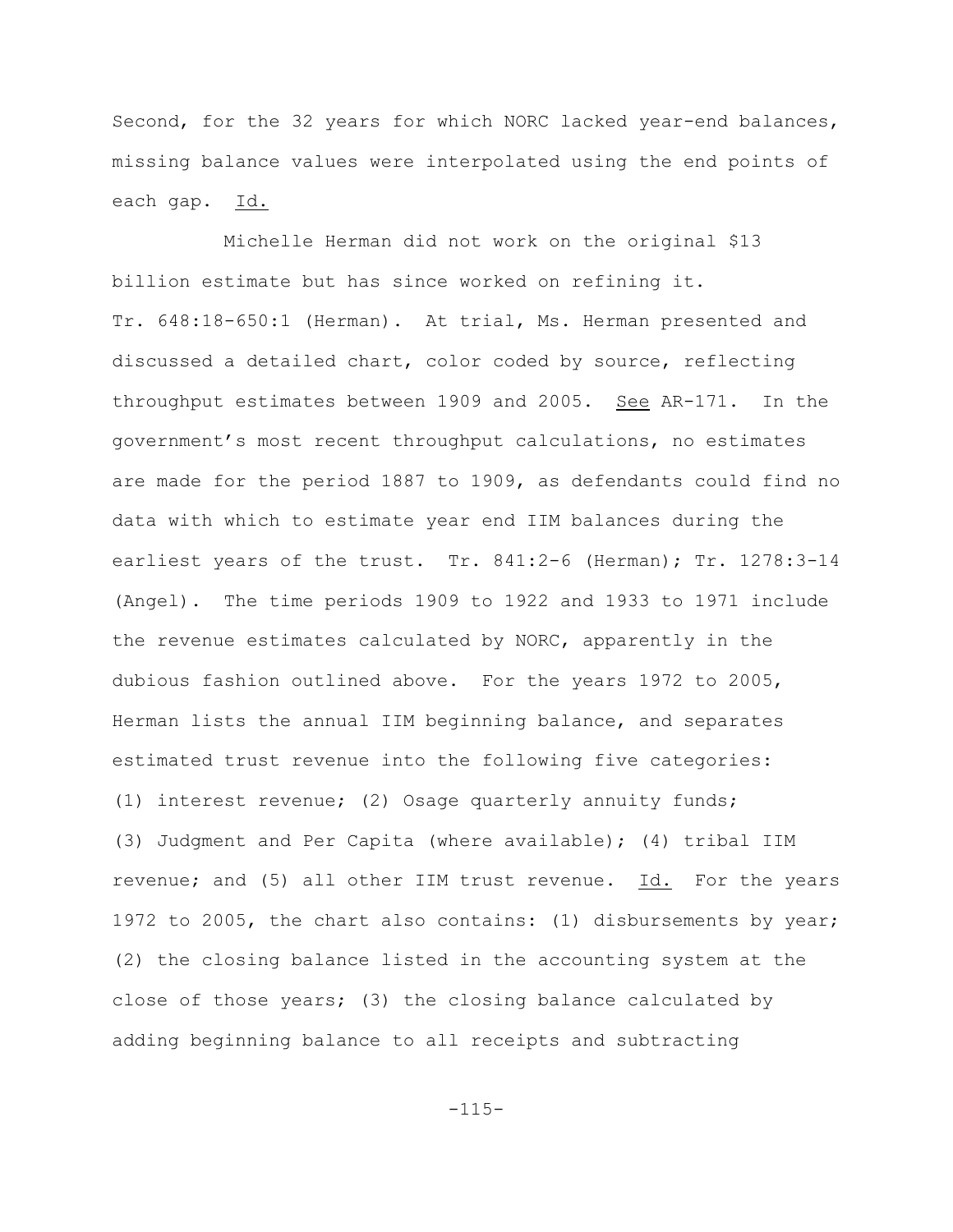disbursements; (4) the difference between those two closing balances; and (5) the closing balance reported to Congress in July 2002. Id. The numbers in the chart were provided by Morgan Angel & Associates and NORC, and also include IRMS and TFAS values from FTI's historical accounting work.

Tribal IIM receipts and Osage quarterly annuity figures reflect two instances where non-IIM funds were commingled with IIM accounts. Tribal trust money has been deposited into the IIM system over the years, even though it is not attached to IIM allotments. Tr. 659:22-660:10 (Herman). Tribes utilized IIM accounts for convenience -- as a relatively easy way to obtain checks from the IIM system. Such accounts, oxymoronically, are referred to as "tribal IIM accounts" containing "tribal IIM money." Tr. 342:14-343:18 (Ramirez). FTI estimates that between 1934 - 2005, approximately \$1.513 billion worth of revenue in the overall IIM system was, in fact, tribal IIM money. Notably missing from the chart is disbursement estimates between 1909 - 1971: years for which the chart estimates some \$3.2 billion in collections. The bottom line, which becomes clear only after the reader performs the critical calculations that are curiously missing from the chart itself, is that between 1909 and 2005, the total estimate of IIM receipts (including Osage and "Tribal IIM") is approximately \$14.3 billion, the total disbursements is around \$10.7 billion, and the difference between the two is \$3.6

-116-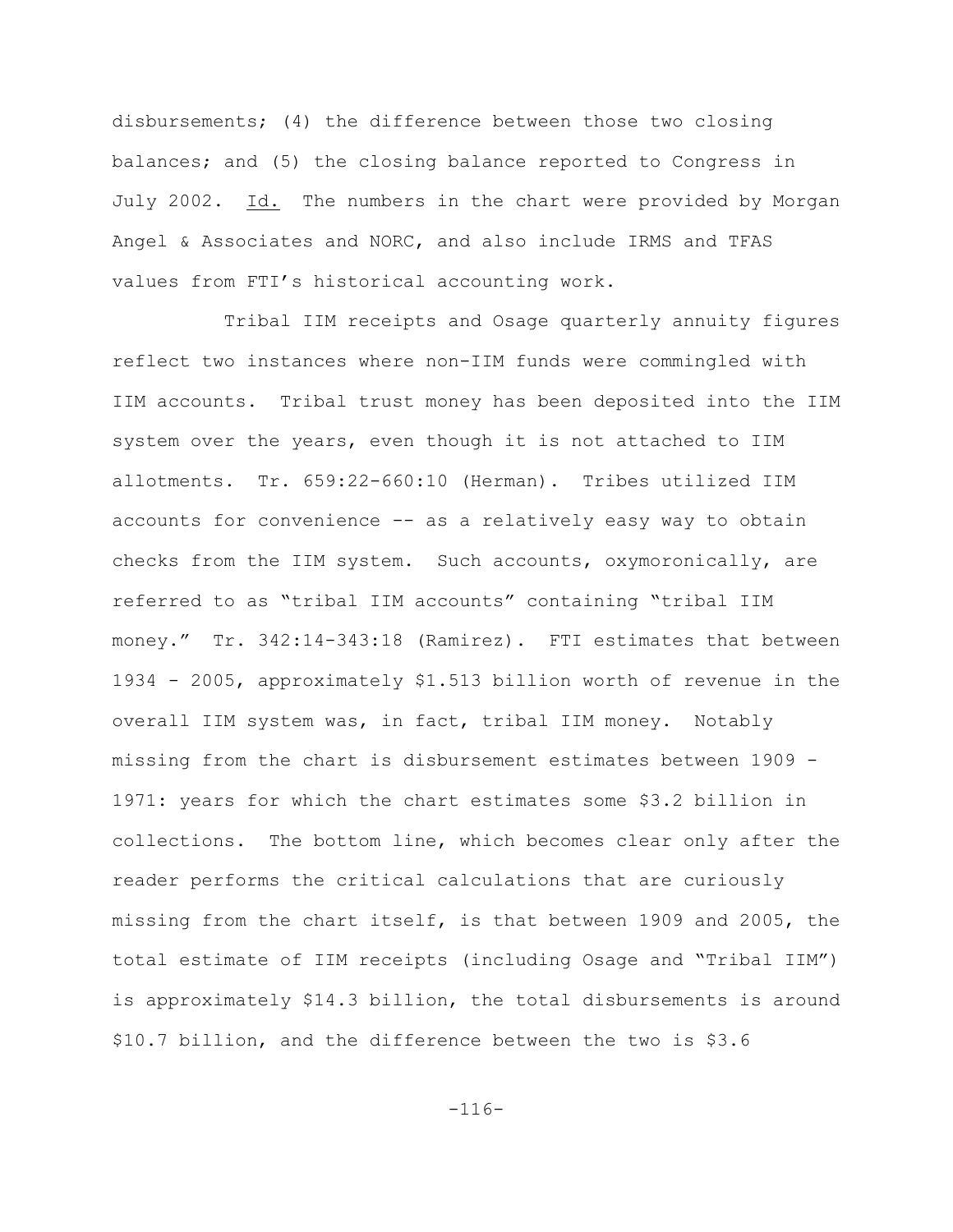billion. If one were to assume the unproven proposition that the \$3.2 billion collected before 1971 was, in fact, disbursed, the unaccounted for collections would total only \$400 million -- a number that government attorneys have repeatedly said represents the average "float" in the IIM trust (primarily constituting funds in restricted accounts).

These figures are of course estimates, calculated according to unverified hypotheses, using data that are opaque. They provide only a starting point in assessing the size of the IIM trust fund that cannot be accounted for.

#### I.5.B. Dollars covered by accounting procedures

In a series of charts prepared by Abe Haspel and produced in the midst of trial, the government breaks down estimates of "collections" into the IIM trust (excluding "tribal IIM") between 1909 - 2006, and "credits" into individual IIM accounts between those dates. DX-365. The eras are further broken down into 1909 - 1937, 1938 - 1984, 1985 - 2000, and 2001 - 2006. The total estimated collections between 1909 and 2006 reflected in this chart is \$13.186 billion. DX-365 at 1-3. For the period between 1938 and 2000 (the years addressed in the 2007 plan) the estimate is \$10.696 billion. Id. This is where it gets complicated.

Haspel prepared nine different charts, each of which assumes different average life spans for IIM accounts. Recall

-117-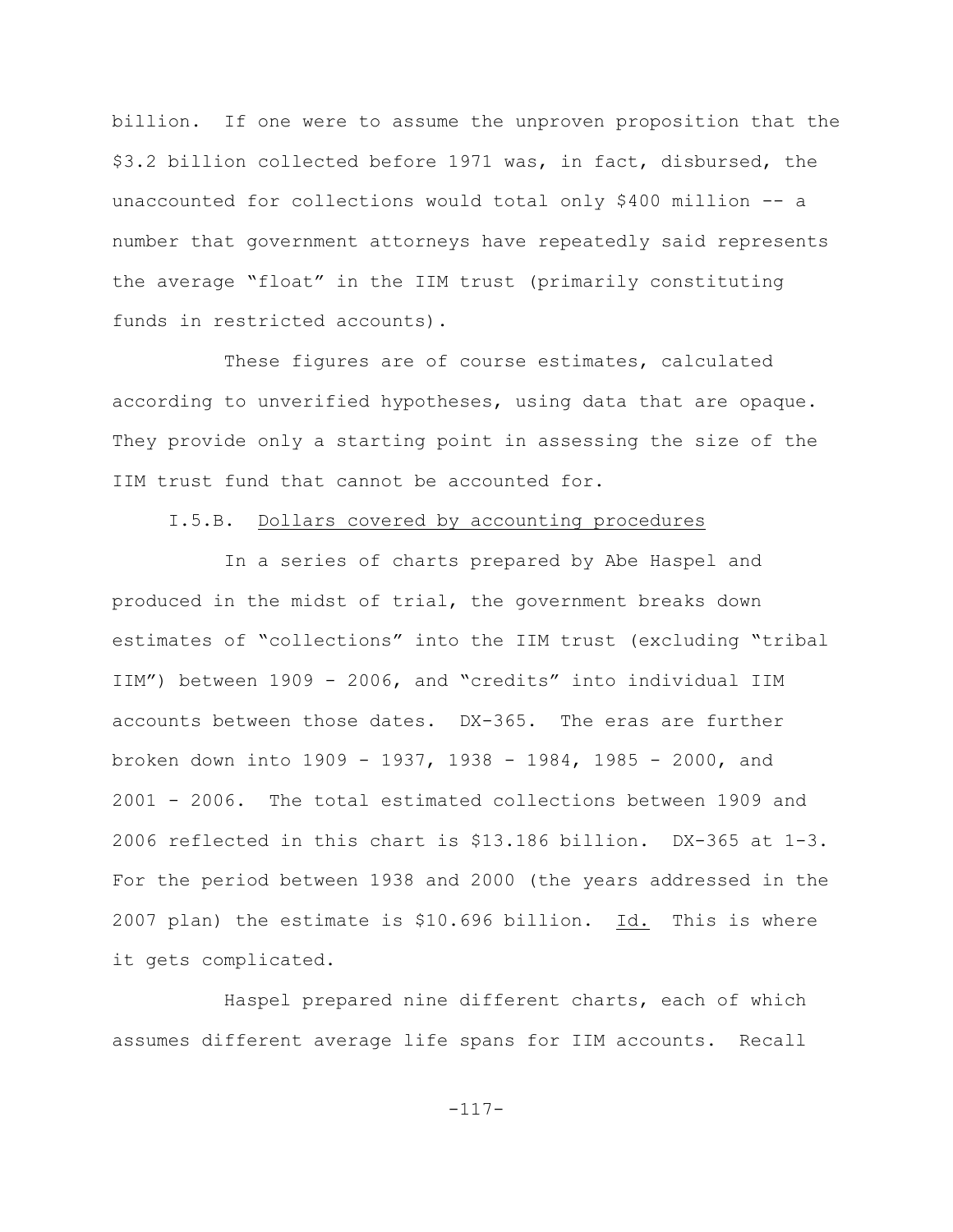that Interior only plans to sample from and reconcile transactions within accounts that were open on or after October 25, 1994 but not later than December 31, 2000.That means that many transactions will neither be mapped nor within any population sampled for reconciliation. Depending on the average account life span (that is, the average "paper tail" of accounts open during the frame described above), Interior estimates that at least one of the 2007 Plan's tests will address between 52% and 68% of the total funds collected between 1909- 2006 -- in other words, somewhere between 52% and 68% of the throughput revenue dollars will be part of a sampled population, or subject to DCV tests, etc. These estimates would be lower if not for the fact that the bulk of the trust's revenue is of more recent vintage – most of the dollars have entered since 1972, and the 2007 Plan involves much more testing in more recent years. Sampling of older dollars is expected to be extremely sparse, see, e.g., DX-365 at 4 (positing a 15-year average lifespan, transaction reconciliation and interest recalculation would only reach 18% of revenue between 1938 and 1984), and even then, it is the more recent dollars within that group that are the most likely to be tested. This is despite the fact that it is the older dollar transactions that may be more likely to prove either erroneous or impossible to reconcile, and which in real (i.e., inflation adjusted) terms, could account for a much more

-118-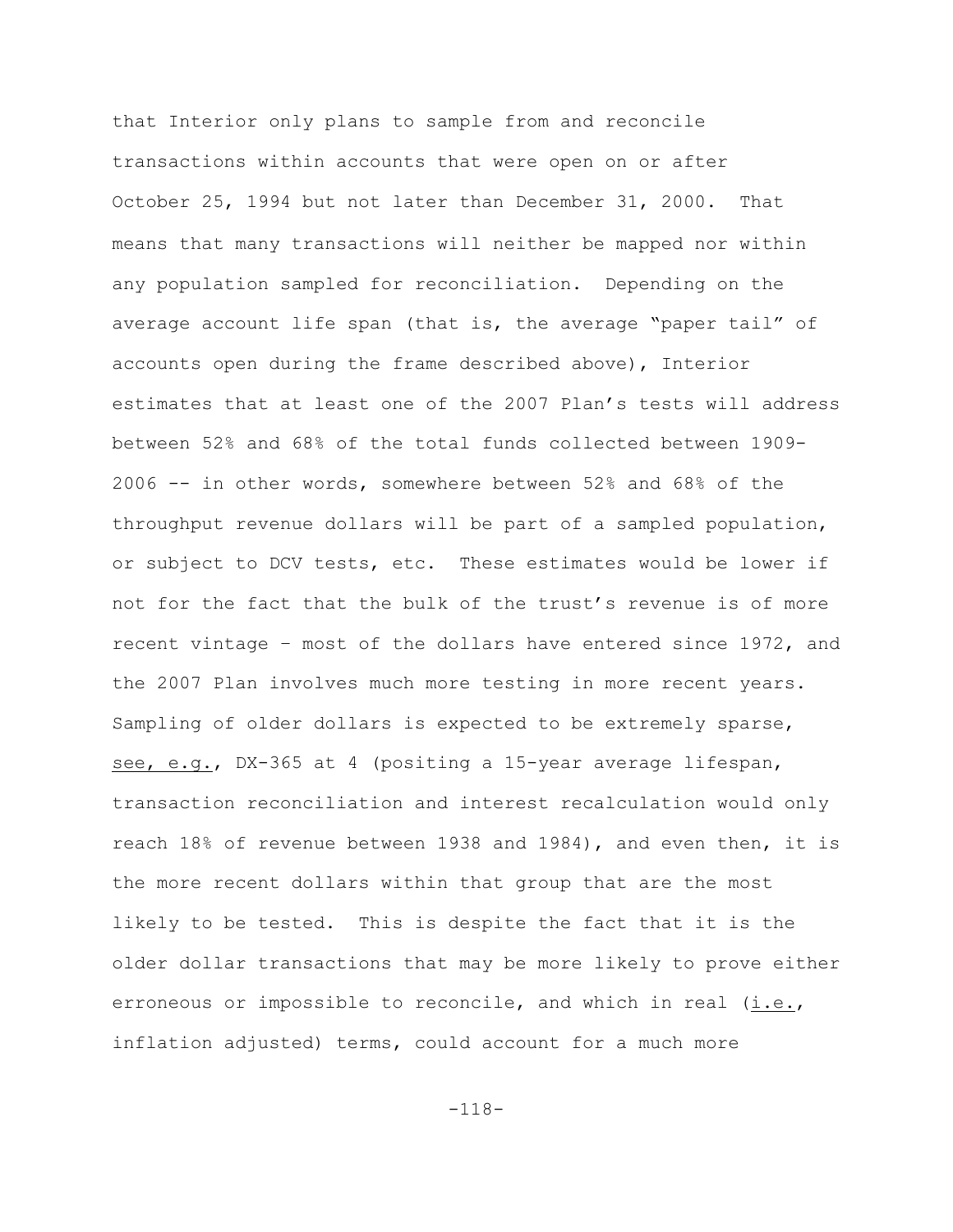considerable portion of the value that has passed through the trust.

Roughly summarizing all these calculations, Cason testified that, as he understood it, the 2007 Plan will "account for" approximately 50-55% of the nominal dollars received into IIM accounts. Tr. 258:10-20 (Cason). Interior's estimate of the funds covered under its accounting plan is not reassuring.

# I.5.C. Dollars in vs. dollars out

Perhaps the most striking, though entirely unexplained, throughput evidence is Interior's "current[] estimate[]" that, between 1909 and 2006, 77% of total IIM revenue collected (not including tribal revenue) was posted to IIM beneficiaries' accounts. DX-365. This, defendants note, is a provisional estimate, subject to revision as historical accounting work continues. Id. Applying the 77% factor to the Interior's estimate of IIM collections between 1909 and 2006 (\$13.186 billion) results in IIM account postings of \$10.101 billion. The difference between collections and postings, depending on the temporal scope, is therefore again in the range of \$3 billion.

These numbers, presented by Mr. Haspel's demonstrative exhibit, were neither explained nor effectively cross-examined. Mr. Haspel did not elaborate on the striking disparity that the numbers suggested. He only noted that "if one is talking about collections, that tends to be a larger number than credits, and

-119-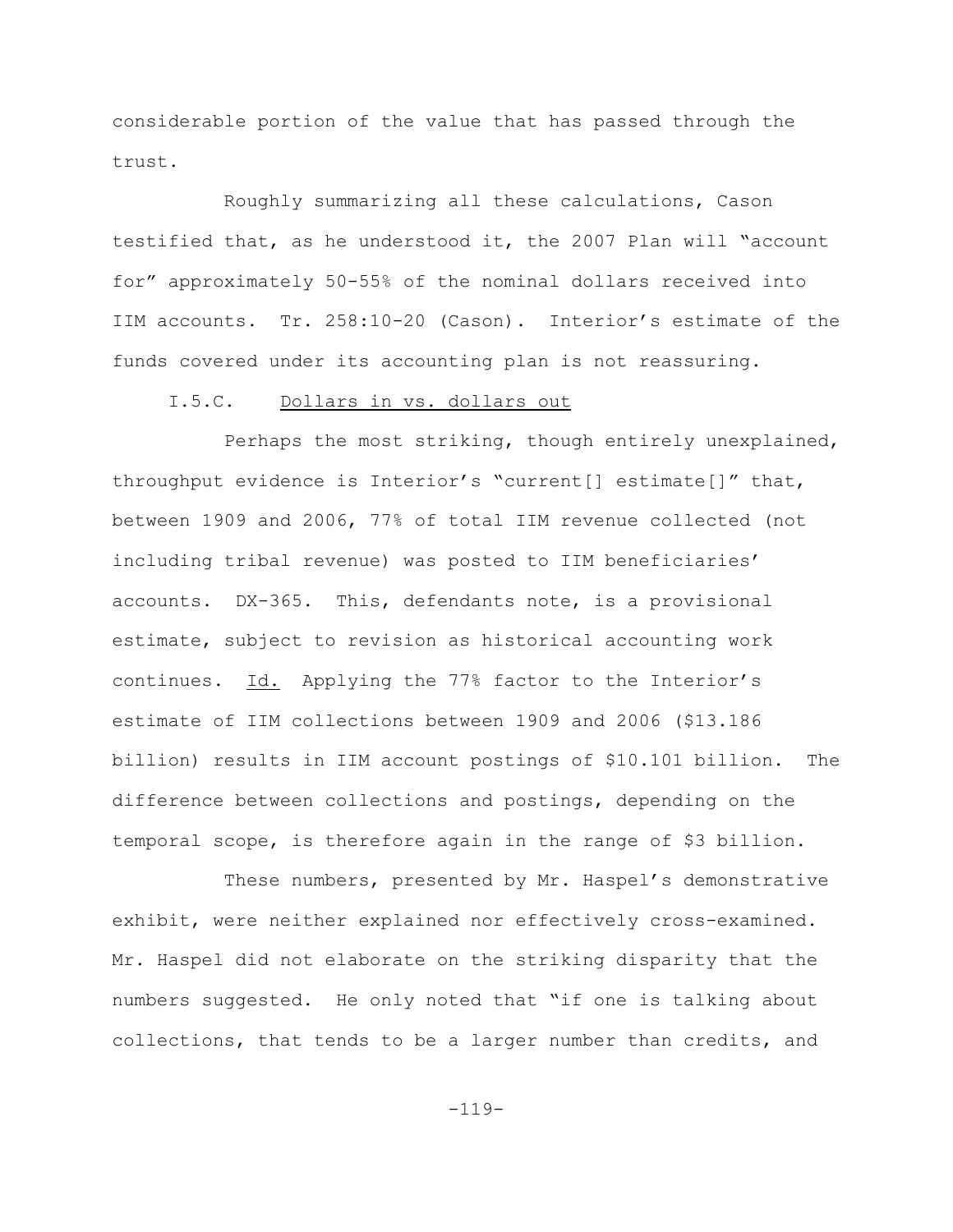so if you're doing a division between the amount of collections or the amount of credits that are proven to be –- which are proven coverage, then depending on what you use as the denominator changes the answer." Tr. 1112:3-7 (Haspel); see also Tr. 154:14-156:14 (Cason) (distinguishing between receipts and collections, and describing some collections that IIM beneficiaries are not entitled to, such as the deposits of potential lessees). The estimated 23% of IIM collections that have not entered IIM accounts is only mentioned in a bold footnote at the bottom of each page of the nine-page exhibit, and the court is left to wonder what this disparity represents. Presumably the government did not mean to suggest that between \$2.5 and \$3 billion of funds intended for IIM accounts were lost or misdirected, as it has resisted such suggestions throughout this litigation. Perhaps Mr. Haspel's assumption means that the government expects there to be supporting documentation for \$13 billion in receipts, but only documentation for \$10 billion of the expected \$13 billion in credits. All this is speculation – suffice it to say that although on the face of Haspel's exhibit there appears to be a shortfall of about \$3 billion, I do not believe that is what the exhibit intended to communicate.

Plaintiffs' calculations of throughput and shortfall are no more tangible or helpful. Tellingly, plaintiffs chose not to arque the validity of  $-$ - or even mention  $-$ - their expert's

 $-120-$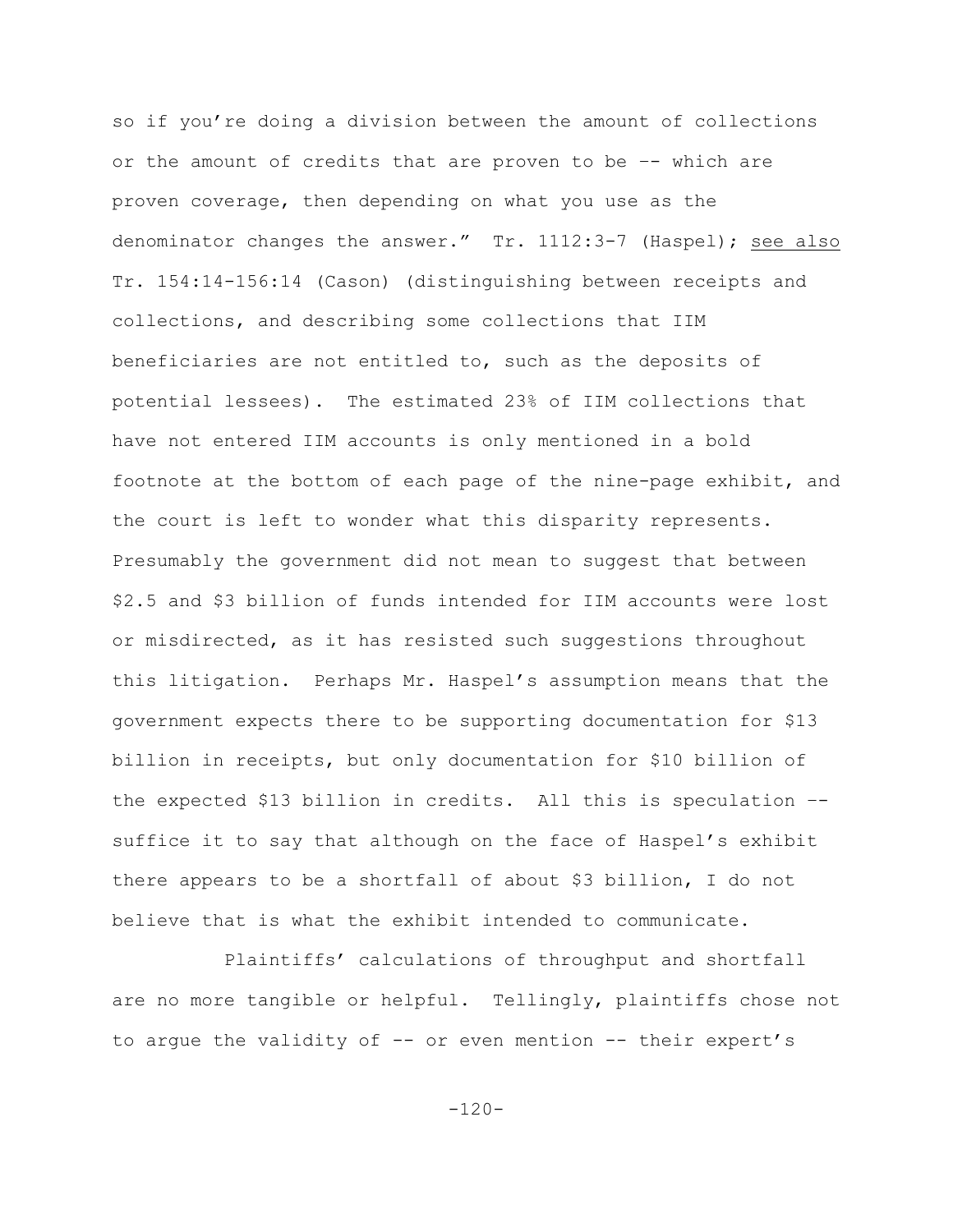financial model in their proposed findings of fact. That was a wise choice, as I found some of his criticisms of defendants' model helpful but found his own estimates largely impenetrable. Since plaintiffs have elected not to rely upon that financial model, I will not review it in any detail. It is sufficient to note that it was an attempt to calculate revenue generated by IIM land historically. It contained no disbursement data and assumed no disbursements, and Mr. Fasold attempted to ignore Interior's records while depending entirely upon the \$13 billion figure presented in Interior's 2002 report to Congress. (After he estimated revenues from natural resources, he calculated "other" collections by subtracting his total from Interior's \$13 billion figure. Tr. 1674:8-1675:3 (Fasold).) He was frank in acknowledging there were no details supporting his model's estimate of "other" collections. Plaintiffs did not produce worksheets supporting Mr. Fasold's revenue estimates. Tr. 1659:10-1660:14 (Fasold).

We are therefore left with defendants' throughput estimate, which uses odd assumptions to calculate total throughput of about \$13 billion and appears to show an expected shortfall of about \$3 billion between receipts and postings. There are also heaps of records suggesting that the numbers informing these calculation are unreliable, and considerable evidence -- anecdotal and otherwise -- of instances in which IIM

-121-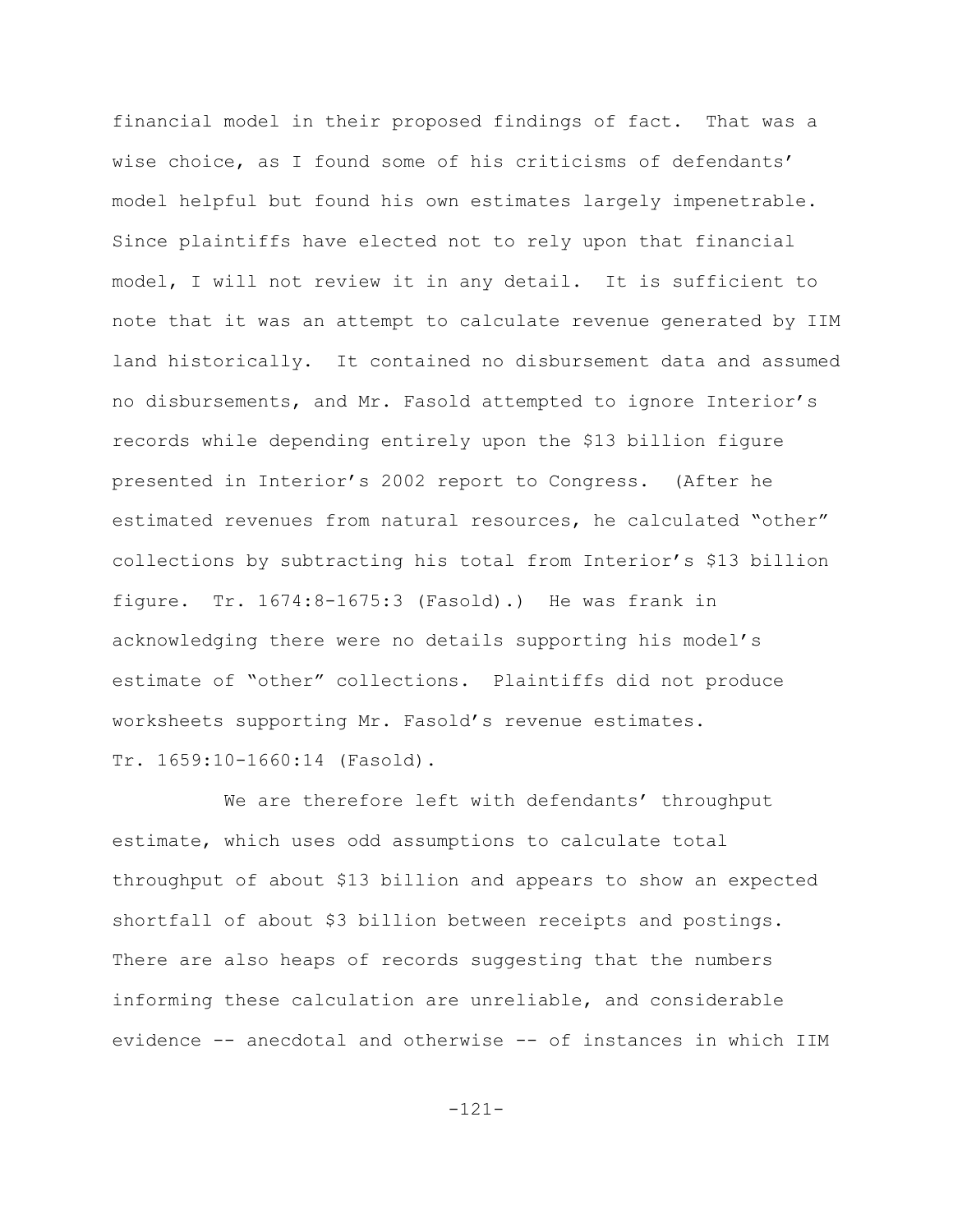beneficiaries did not receive funds to which they were apparently entitled. It remains to be seen whether more accurate or more reliable throughput estimates can be achieved by any of the knowledgeable and diligent professionals working on this case. If the mysterious \$3 billion shortfall in Haspel's charts demonstrates anything, it is that even the broadest questions - and therefore, the easiest questions to answer with statistical sampling -- do not seem to have been answered so far by the 2007 Plan, and that there is little reason to be confident that answers are forthcoming.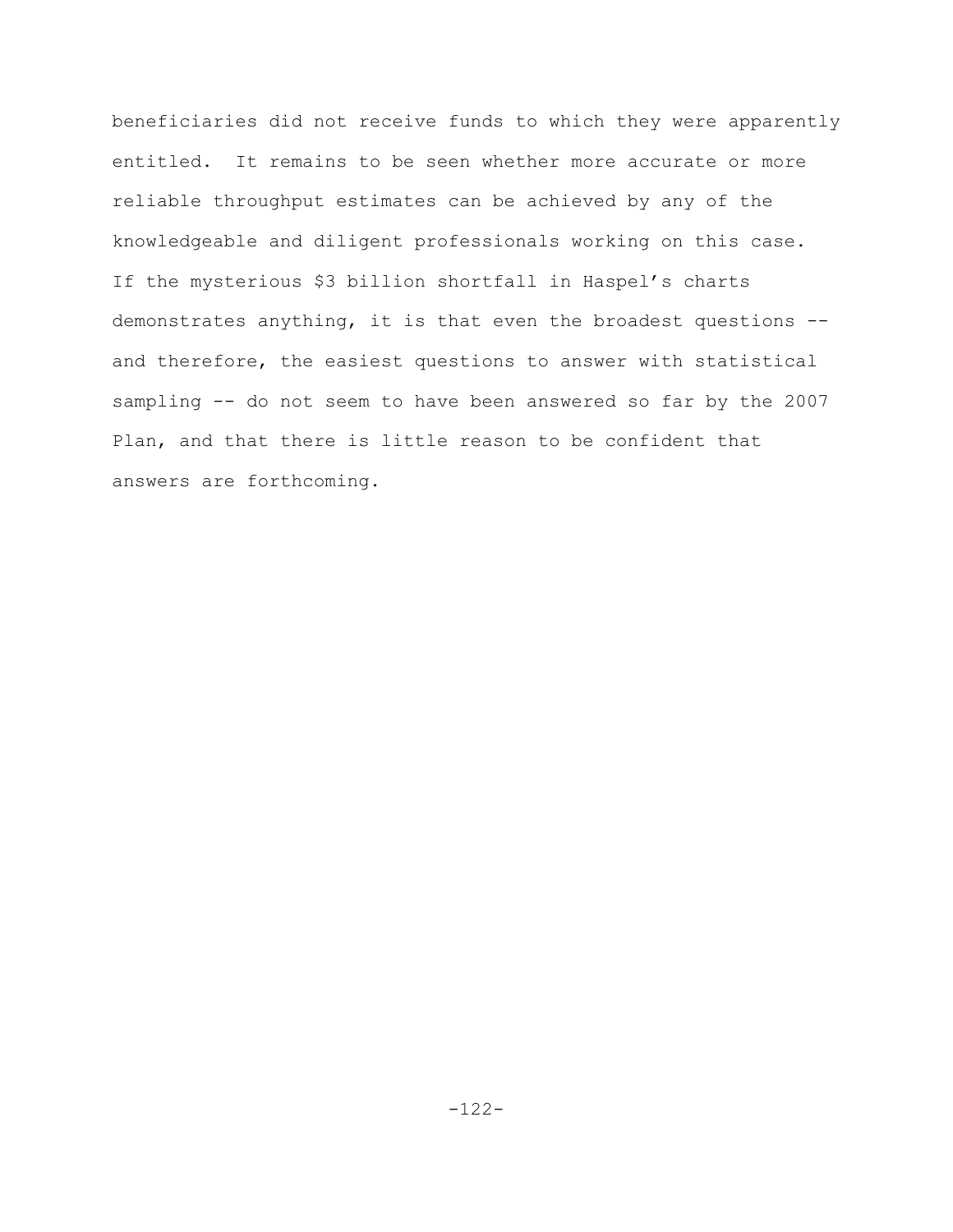### **II. COMPLIANCE WITH THE FIDUCIARY DUTY TO ACCOUNT**

From the undersigned judge, at least, the Interior Department deserves substantial credit for its effort to strike a "balance between exactitude and cost." Cobell XVII, 428 F.3d at 1076. The requirement of "exactitude" comes from Interior's preexisting fiduciary duty to account and from the mandate of the 1994 Act. The "cost" factor comes from common sense -- it would indeed be "nuts" to spend several billion dollars to account for a trust fund worth around the same amount -- and from the limits Congress has placed on what it will spend for the project. Cobell XIII, 392 F.3d at 466, quoting 149 CONG. REC. S13,784, 13,786 (2003) (statement of Sen. Dorgan). Interior's 2007 plan reflects the efforts of dedicated public servants to do the impossible. There have been substantial improvements in the administration of the trust: TFAS and TAAMS are clearly superior to the obsolete financial and land ownership systems they replaced. Those improvements are for future beneficiaries, however. Their implementation at the close of the 20th Century has not remedied and cannot remedy the failures of the past, nor do they -- together with all the other projects Interior has implemented -- amount to the accounting required by the 1994 Act and by Interior's fiduciary duty as trustee.

-123-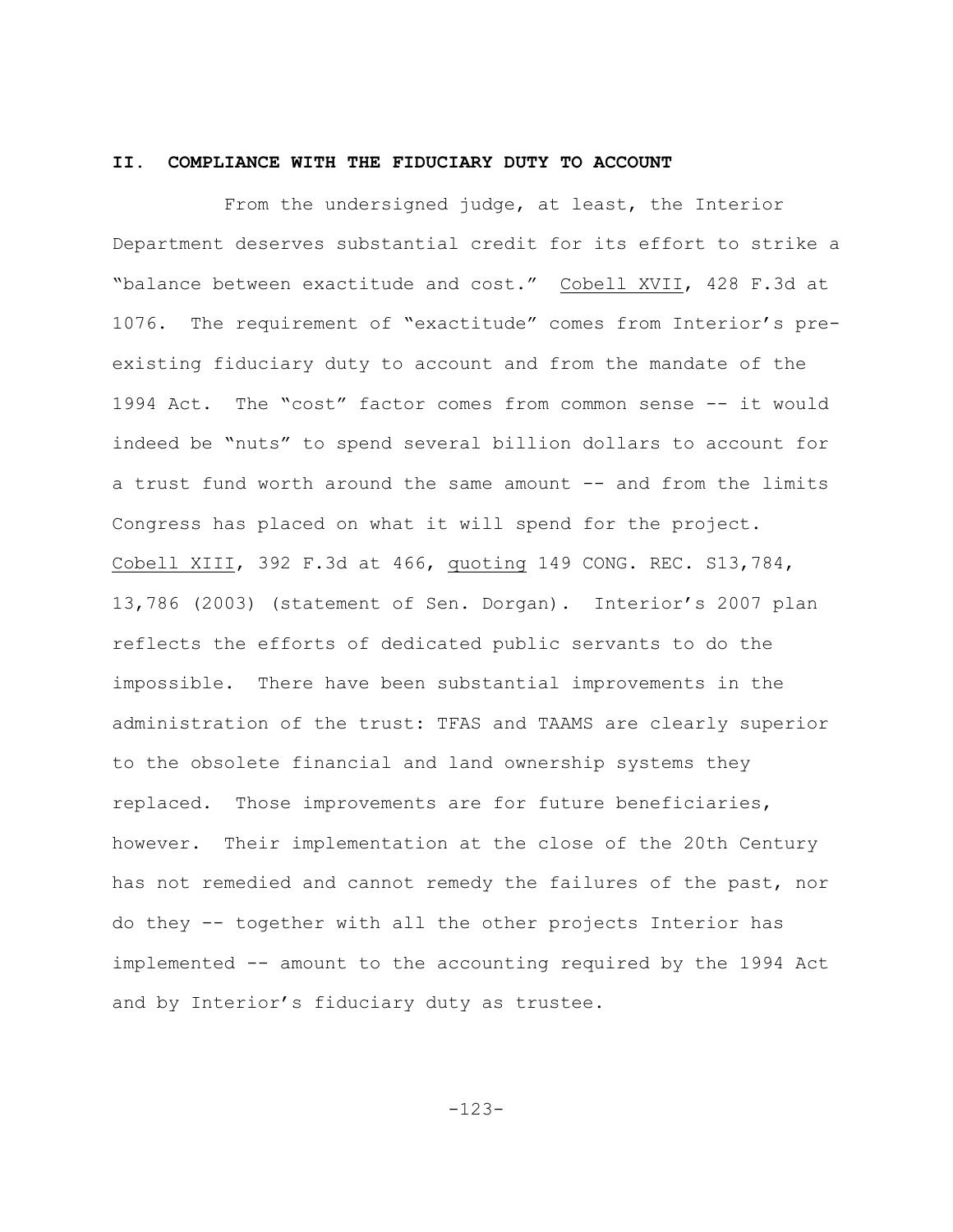### II.1. **Jurisdiction**

Three jurisdictional requirements must be satisfied before a federal court may entertain an action against an officer or agency of the United States. The first is subject matter jurisdiction. That requirement is undisputed, as plaintiffs' claims arise under the laws of the United States. See 28 U.S.C. § 1331; Cobell VI, 240 F.3d at 1094. The second is the waiver of sovereign immunity. It has long been settled that the Administrative Procedure Act waived the government's immunity to this suit. 5 U.S.C. § 702; see also Cobell I, 30 F. Supp. 2d. at 38-42; Cobell V, 91 F. Supp. 2d at 24-28; Cobell VI, 240 F.3d at 1094-94; Cobell XVIII, 455 F.3d at 304. Plaintiffs assert a legal wrong because of agency action or inaction (Interior's breach of its fiduciary duty to account), and their claim is for relief other than money damages. (The dispute about the nature of the relief plaintiffs seek has not been resolved. The agency contends that plaintiffs would not be entitled to any sort of monetary relief since their action relies on the waiver sovereign immunity in 5 U.S.C. § 702. Plaintiffs insist that the recovery of one's own unaccounted for trust funds is not money damages but equitable disgorgement, relying on Bowen v. Massachusetts, 487 U.S. 879, 897 (1988). These arguments have been considered in past Cobell decisions, see, e.g., Cobell V, 91 F. Supp. 2d at 28 n.20, and will surely be addressed again. For jurisdictional

-124-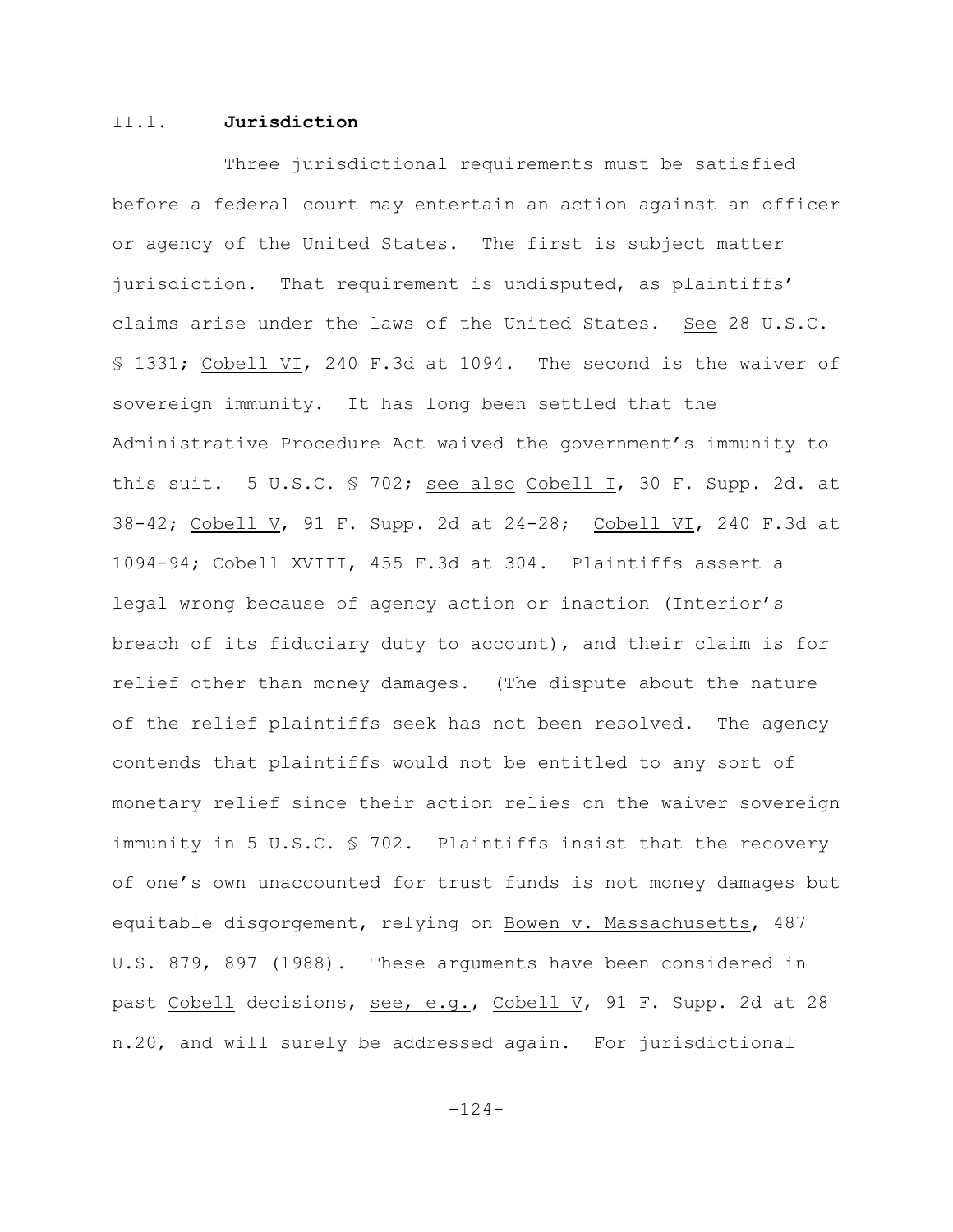purposes, it is enough to note that the government has waived sovereign immunity at least insofar as the relief sought by plaintiffs is not money damages.)

The third jurisdictional requirement for suits under the Administrative Procedures Act is that the subject matter be either "final agency action" or a claim that final agency action has been unreasonably delayed. This case certainly has one or another of those elements, and perhaps both.

To be sure, the nineteen published decisions in this case have left its precise jurisdictional underpinnings less than clear. In Cobell I, Judge Lamberth considered claims beyond the APA, noting that plaintiffs

primarily assert a claim that does not implicate the APA. Instead, they sue under the law of trusts for breaches of trust duties by the trustee who, in this case, is the government. Again, the Supreme Court has looked to this substantive body of law to define the duties and remedies afforded to the beneficiaries of the Indian trust relationship. See Mitchell II, 463 U.S. at 226. The defendants have not contested the premise that the plaintiffs can sue for breaches of trust duties based on legal authority outside the context of the APA, and the APA clearly allows such suits to be brought.

Cobell I, 30 F. Supp. 2d at 33. In Cobell V, however, Judge Lamberth dismissed plaintiffs' pure common law claims, 91 F. Supp. 2d at 28-31, and concluded that, "[b]ecause the court ultimately holds today that plaintiffs' proved breaches of trust are actionable under the [APA], the court will not address the

-125-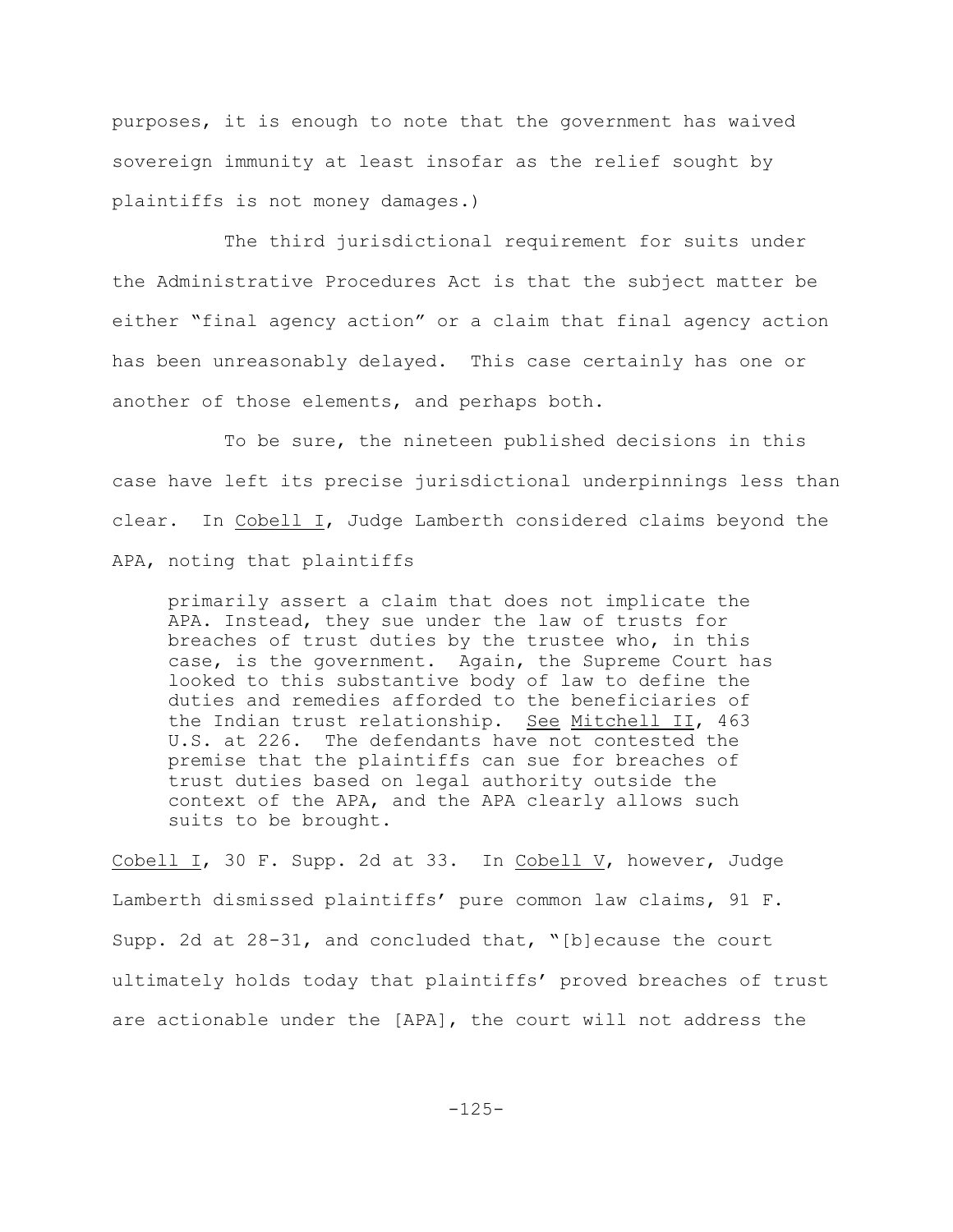merits of plaintiffs' non-statutory review allegations." Id. at 24 n.18.

The Court of Appeals has generally referred to plaintiffs' claims as arising under the APA, but recent opinions have qualified that description without clarifying the situation: "Although plaintiffs' core claim is under the APA, Cobell VI, 240 F.3d at 1095, this is not an ordinary APA case," Cobell XVII, 428 F.3d at 1074 (emphasis added); "we looked primarily to administrative law concepts in resolving jurisdictional issues," Cobell XVIII, 455 F.3d at 304 (emphasis added). These slight qualifications apparently refer to the incorporation of common law duties into the statutory obligations at issue. See, e.g., Cobell XVIII, 455 F.3d at 307 ("We rely on the common law to flesh out the statutory mandates and determine the precise contours of the government's responsibilities.") (internal quotations omitted). In Cobell XVIII, the court explained that the "jurisdiction is limited to addressing specific agency action or inaction," a clear reference to the APA. Id. Nevertheless, and even though the Court of Appeals stated six years ago that the agency's "reasonable time to discharge its fiduciary obligations has expired," Cobell VI, 240 F.3d at 1095, the existence of APA jurisdiction cannot be taken for granted. Cobell VI contains an admonition -- one that the government has quoted many times:

-126-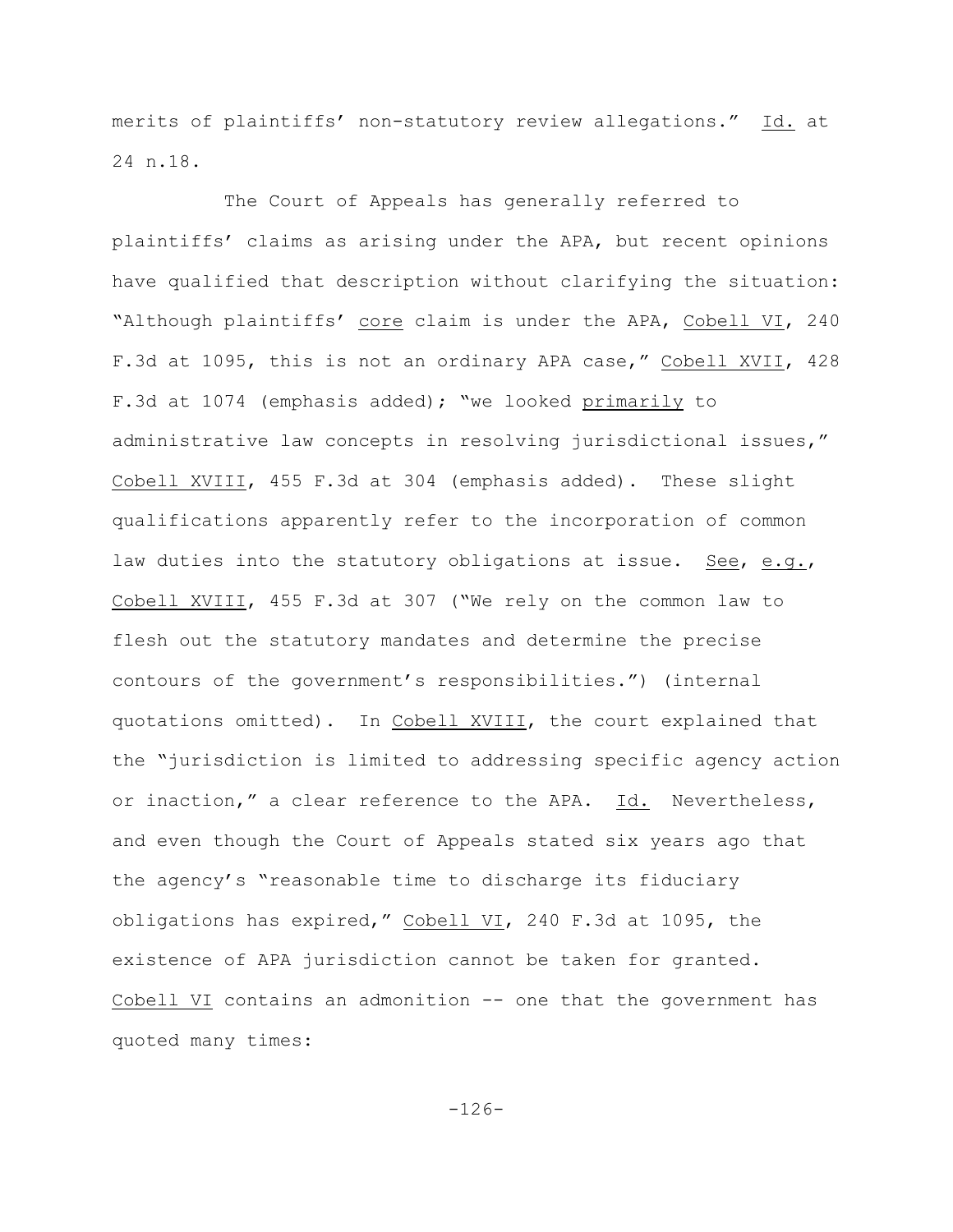Nonetheless, we expect the district court to be mindful of the limits of its jurisdiction. It remains to be seen whether in preparing to do an accounting the Department takes steps so defective that they would necessarily delay rather than accelerate the ultimate provision of an adequate accounting, and the detection of such steps would fit within the court's jurisdiction to monitor the Department's remedying of the delay; beyond that, supervision of the Department's conduct in preparing an accounting may well be beyond the district court's jurisdiction.

Cobell VI, 240 F.3d at 1110 (emphasis added).

The questions that were explored at the October 2007 bench trial were thus designed, in part, to permit an assessment of whether agency action has been "unlawfully withheld or unreasonably delayed." They were also designed to facilitate review of Interior's 2007 historical accounting plan, as final agency action, and to determine whether it is "arbitrary, capricious, an abuse of discretion, or otherwise not in accordance with law."  $5 \text{ U.S.C. } $706(2)(\text{A})$ . The trial record establishes that the 2007 HSA Plan "mark[s] the consummation of the agency's decisionmaking process." Bennett v. Spear, 520 U.S 154, 178 (1997) (internal quotations omitted). It specifies which beneficiaries will receive what Interior calls an accounting and what sort of accounting will be performed, so that the "rights . . . [of plaintiffs] have been determined" by its adoption. Id. Defendants resist calling the 2007 HSA plan final agency action, suggesting that only the plan's completion will be final agency action. Defendants' Proposed FF/CL [3459-1] at 190.

-127-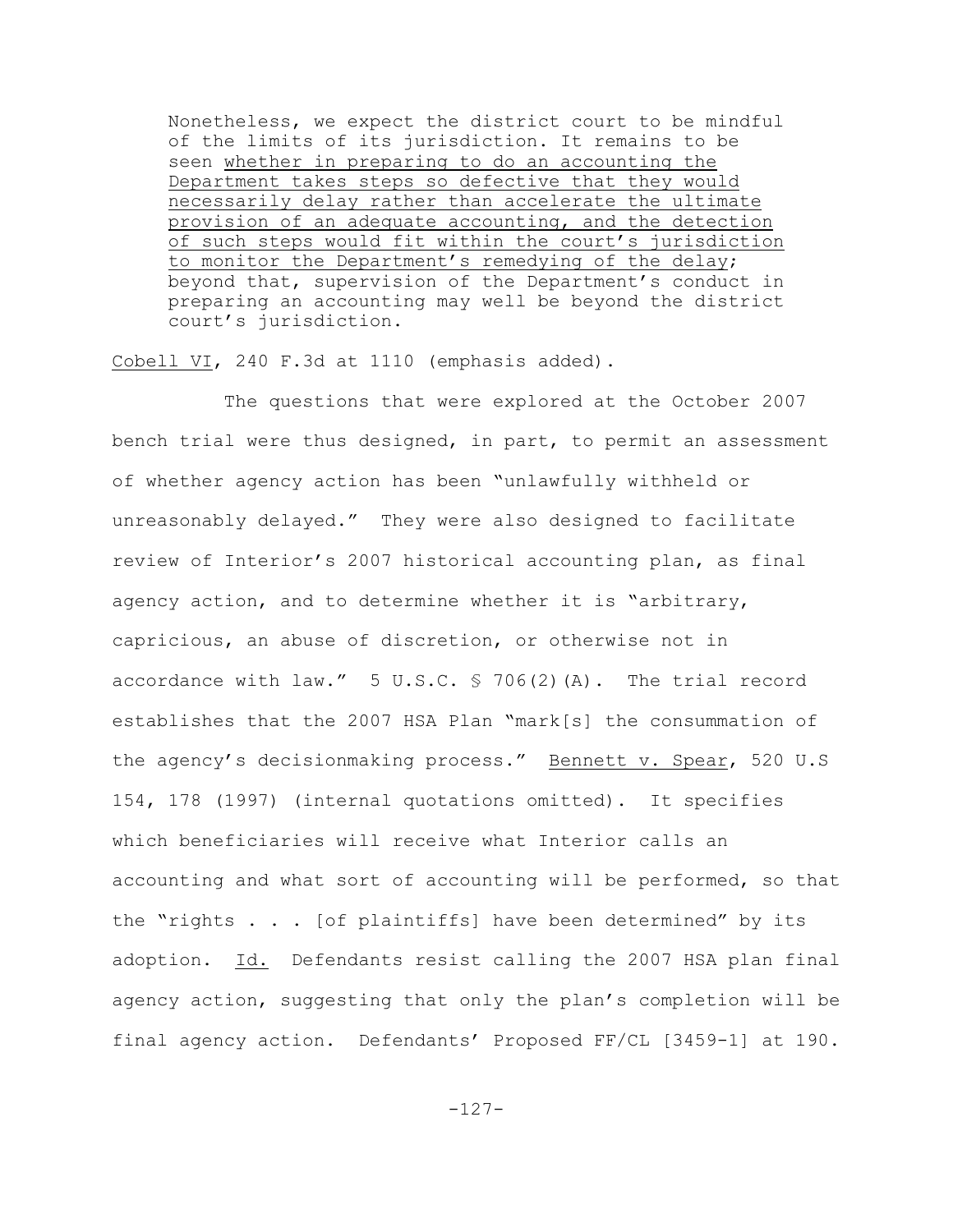The Court of Appeals did reject the finding in Cobell V that the "preexisting accounting system used to administer the IIM trust constituted a final agency action," since "an on-going program or policy is not, in itself, a 'final agency action' under the APA," Cobell VI, 240 F.3d at 1095, but the panel did not consider plaintiffs' argument that the High Level Implementation Plan then under review was final agency action. In any event, the 2007 Plan now reflects a final agency plan to complete -- rather than initiate -- its historical accounting obligation.

II.2. **Taking cost into account, Interior's 2007 Historical Accounting Plan will not result in an adequate accounting that is compliant with the 1994 Act, prior Cobell opinions, and other precedent.**

#### II.2.A. Accounting methodology, scope, and results

This is "not an ordinary APA case." Cobell XVII, 428 F.3d at 1074. The deferential standard that typifies judicial review of an agency's statutory interpretation is inapplicable here. Cobell XVIII, 455 F.3d at 303-07. I am to give Interior's interpretation of the 1994 Act "careful consideration," but Chevron deference is "trumped by the requirement that statutes are to be construed liberally in favor of the Indians, with ambiguous provisions interpreted to their benefit." Cobell XVIII, 455 F.3d at 304 (internal quotations and citations omitted); see also Rosebud Sioux Tribe v. Kneip, 430 U.S. 584, 586 (1977); Montana v. Blackfeet Tribe of Indians, 471 U.S. 759, 766 (1985); Albuquerque Indian Rights v. Lujan, 930 F.2d 49, 59

-128-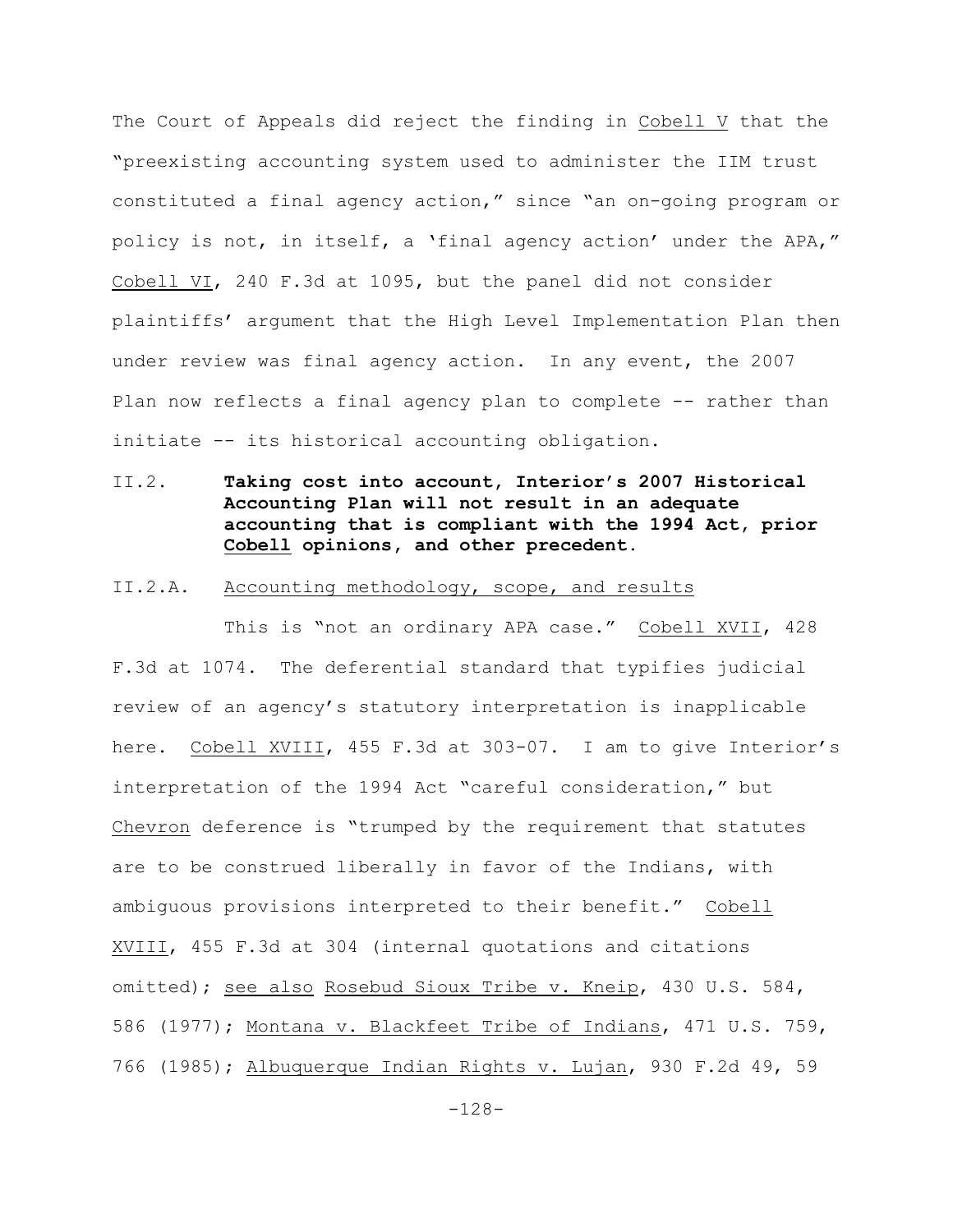(D.C. Cir. 1991); Muscogee (Creek) Nation v. Hodel, 851 F.2d 1439, 1445 n.8 (D.C. Cir. 1988).

Because this is not only an Indian law case, but a case involving the actions of a fiduciary, Interior's administrative discretion in performing the historical accounting is "somewhat constrained." Cobell XVIII, 455 F.3d at 307. It may not choose "any reasonable option" in designing its plan, because its "actions must satisfy fiduciary standards." Id. (internal quotations omitted). Accordingly, "[t]he common law of trusts limit[s] the deference [afforded] to Interior's interpretation of the Act." Id. at 306. When it comes to striking "a definitive balance between exactitude and cost in performing the accounting," however, "neither statutory language nor trust principles" provide clear guidance, and the court owes "substantial deference to Interior's plan." Id. (quoting Cobell XVII, 428 F.3d at 1076).

In short, "both the APA and the common law of trusts apply in this case; the specific question to be addressed determines which body of law becomes most prominent." Cobell XVIII, 455 F.3d at 303-04. Obedient to that direction, I proceed to consider which body of law is more prominent with respect to specific aspects of Interior's 2007 accounting plan: (1) its methodology; (2) its scope; and (3) its result in terms of the

-129-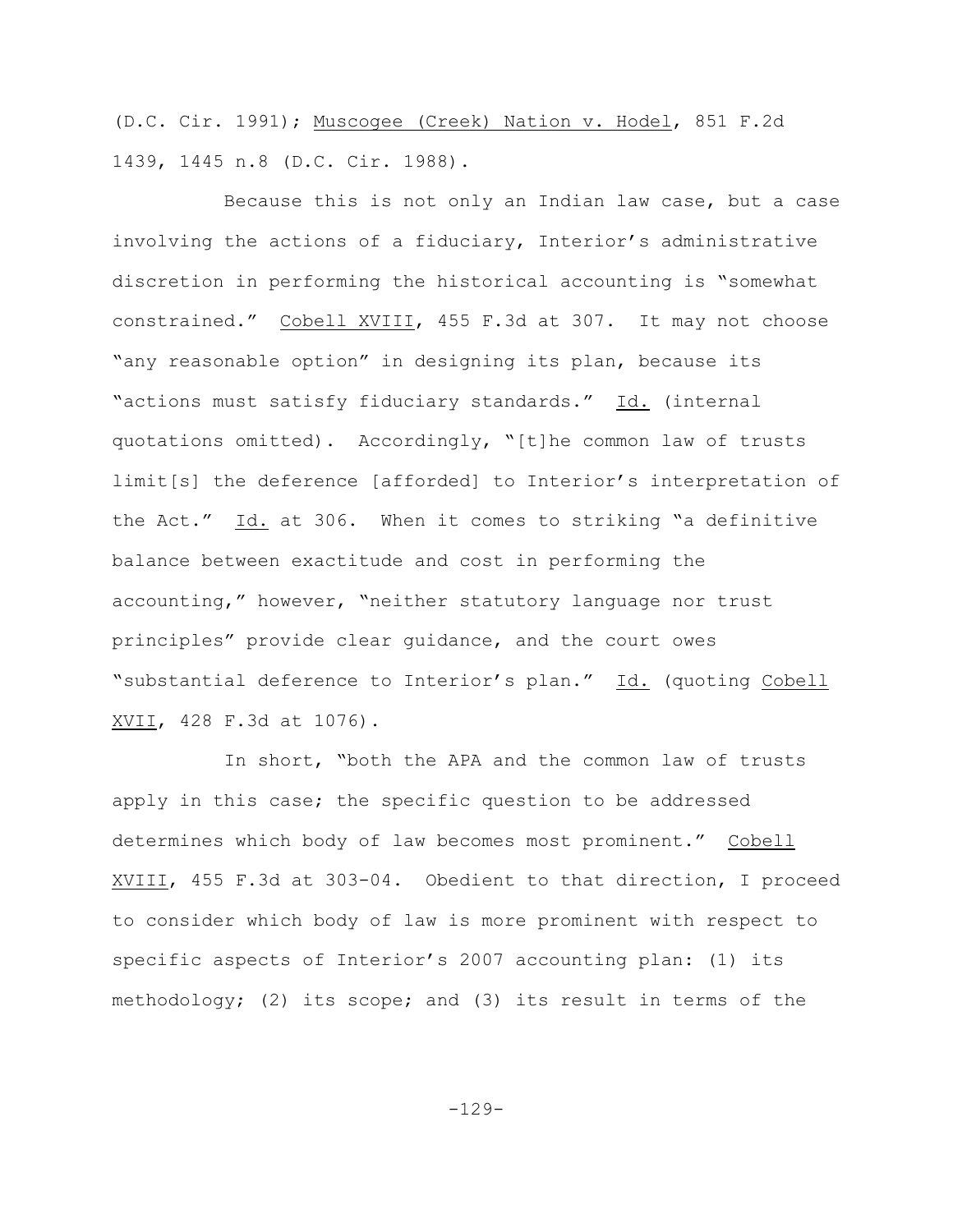information it proposes to include in the IIM account holders' historical statements of account.

The methodology of Interior's plan is owed the greatest deference. The use of statistical sampling -- especially in light of the discussion of the method in Cobell XVII -- reflects a reasonable effort to balance cost and accuracy. See 428 F.3d at 1077-79. By Interior's own account, however, its understanding of the proper scope of the accounting obligation is not the result of a cost-benefit analysis. It is the result, rather, of a legal interpretation of the 1994 Act and other statutes governing the IIM trust.<sup>13</sup> See Tr. 89:20-91:6, Tr. 92:3-9, Tr. 129:15-130:4 (Cason).

Unlike accounting methodology, the proper interpretation of the statute's temporal scope is not a matter committed to agency discretion and informed by agency expertise. In interpreting the statute's scope, I must look toward the common law of trusts and be guided by the canon of construction directing that ambiguous statutes be resolved in favor of

<sup>&</sup>lt;sup>13</sup>Interior has calculated cost estimates relevant to various interpretations of the 1994 Act in designing its accounting plan, see Tr. 81:12-87:5 (Cason), in part because of its awareness that "there are two other major parties within government who have a say in [the historical accounting] process, and that's both the Court and the Congress." Tr. 91:2-6 (Cason). The testimony of Interior officials at trial as well as defendants' brief regarding the nature and scope of the historical accounting reveal, however, that decisions regarding the scope of the accounting are the result of the Department's legal interpretation of the 1994 Act [Dkt. 3339].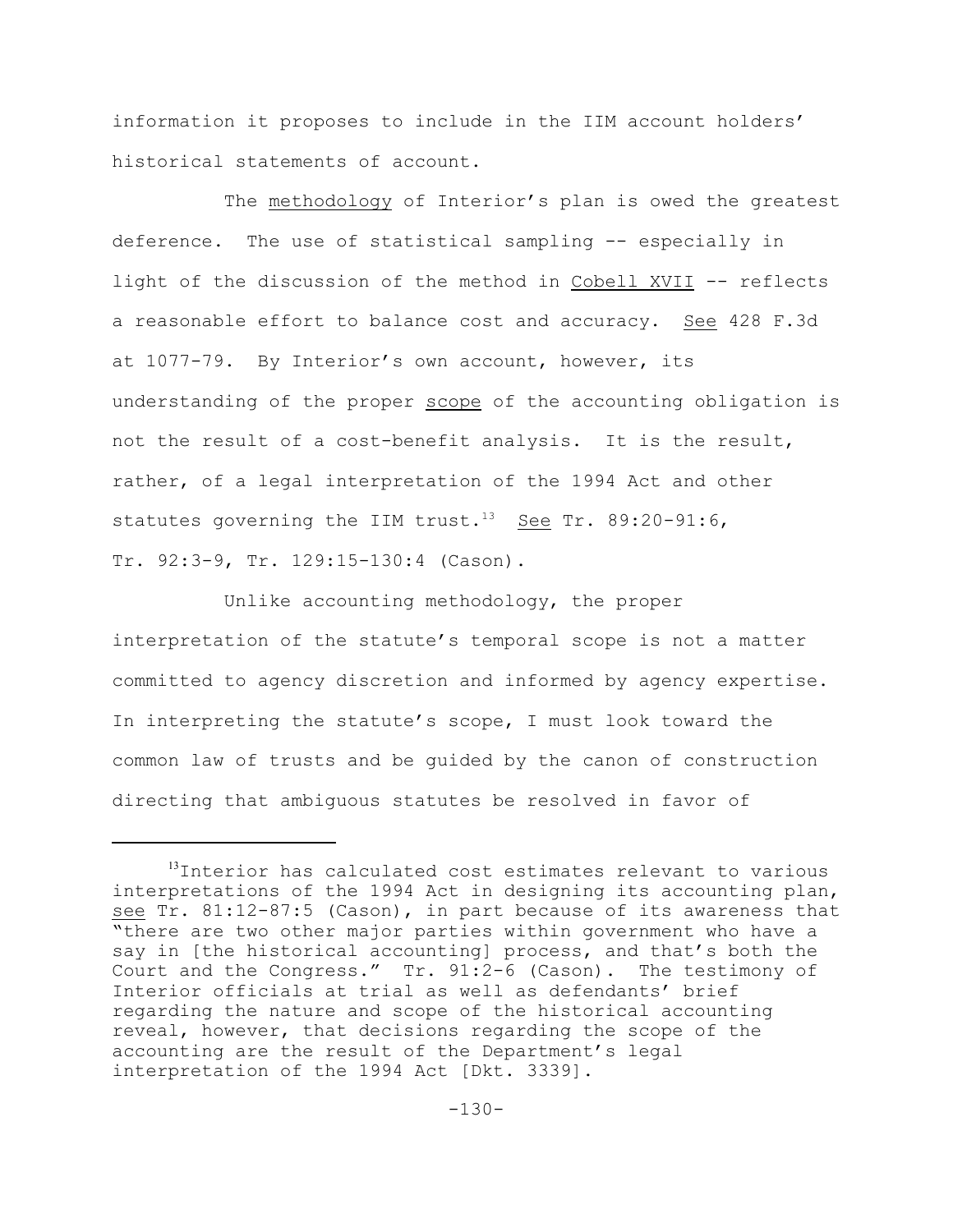Indians. See, e.g., County of Oneida v. Oneida Indian Nation of New York State, 470 U.S. 226, 247-48 (1985).

Nor is scope only a temporal matter. It also relates to the elements that are present within and missing from the statements of account Interior proposes to issue -- for example, past transactions (within scope, as Interior sees it) and asset statements (out of scope). These choices were not dictated by administrative cost-benefit analyses to which judicial deference is owed, but by Interior's idea of what is meant by "historical accounting." Interior sometimes blurs this line by arguing that the information owed to beneficiaries under the accounting is a function of how much Congress has provided for the project. Cost is certainly a factor in the agency's assessment of how an accounting should be done. But the core concept of an "accounting" is a matter of law, and not some kind of Procrustean bed that may be stretched or shrunk to fit available resources. It is ultimately the responsibility of the courts to determine whether the thing that Interior proffers as an "accounting" is "sufficient to serve the purposes for which a trust accounting is typically conducted." Cobell VI, 240 F.3d at 1103; see also, Cobell XIII, 392 F.3d at 472 ("once a statutory obligation is identified, the court may look to common law trust principles to particularize that obligation.").

-131-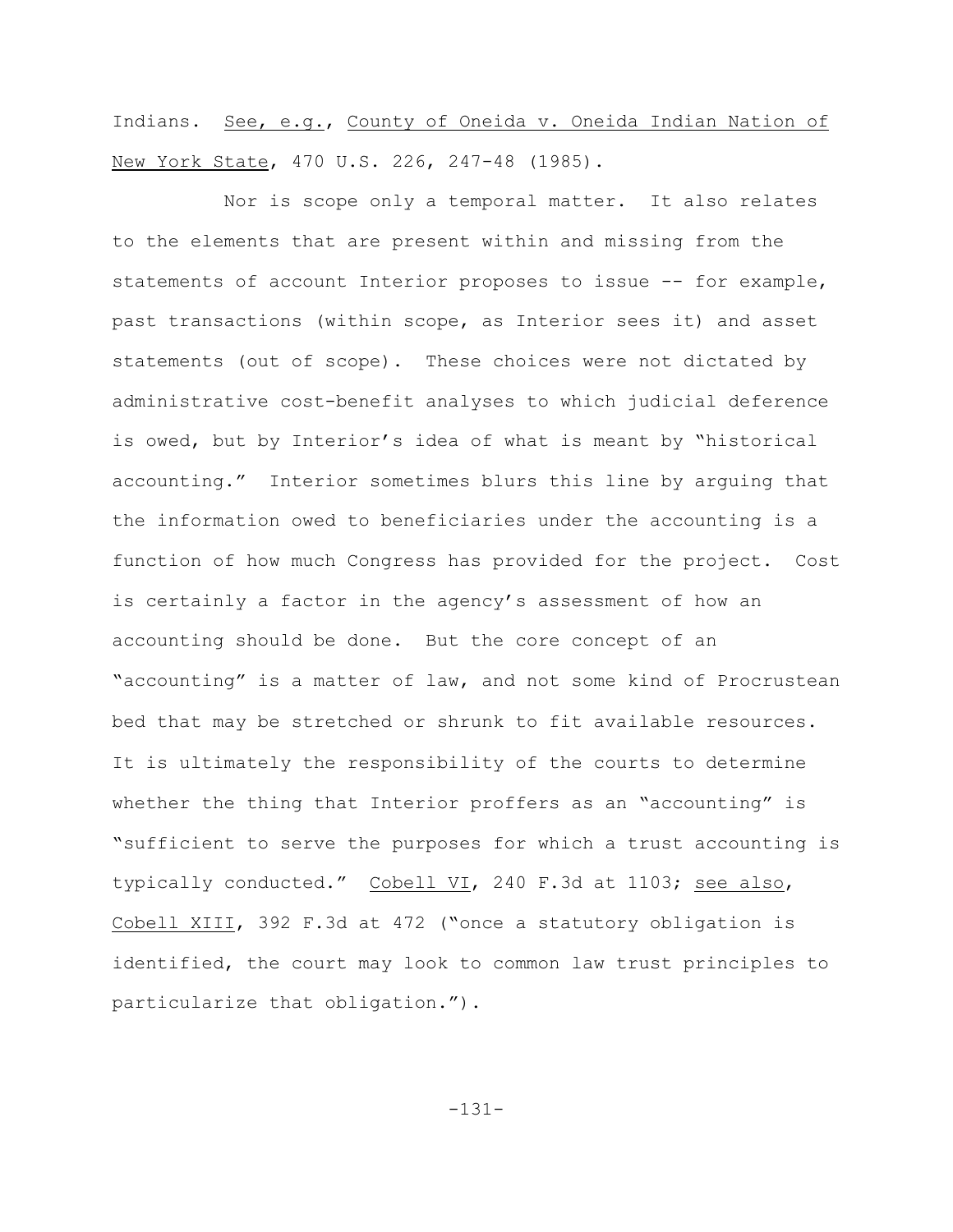I inquire into the scope of the accounting -- and the necessary elements of an "adequate" accounting statement -- with caution, mindful that "common law precedents don't map directly onto the context." Cobell XVII, 428 F.3d at 1078. I "may to a degree use the common law of trusts as a filler of gaps left by the statute, but in doing so [I] may not assume a fictional plaintiff class of trust beneficiaries completely and uniformly free of bars or limitations that the common law may provide." Id. at 1079. My consideration of common law will be guided by discussions of its applicability in prior Cobell opinions. Ultimately -- despite confusion over the concept of a trust accounting, the unique qualities of the IIM trust, and the awkward fit of common law trust principles with the trust under consideration -- it is clear for reasons that will be set forth below that the results contemplated by the 2007 Plan fall short of this standard. The HSAs contemplated by the plan will not "contain sufficient information for the beneficiary readily to ascertain whether the trust has been faithfully carried out." Cobell VI, 240 F.3d at 1103.

## i. *Methodology*

Because the Interior Department is the "actor with primary responsibility for 'working out compliance with the broad statutory mandate,'" Cobell XVII, 428 F.3d at 1076 (quoting Norton v. Southern Utah Wilderness Alliance, 542 U.S. 55, 66-67

-132-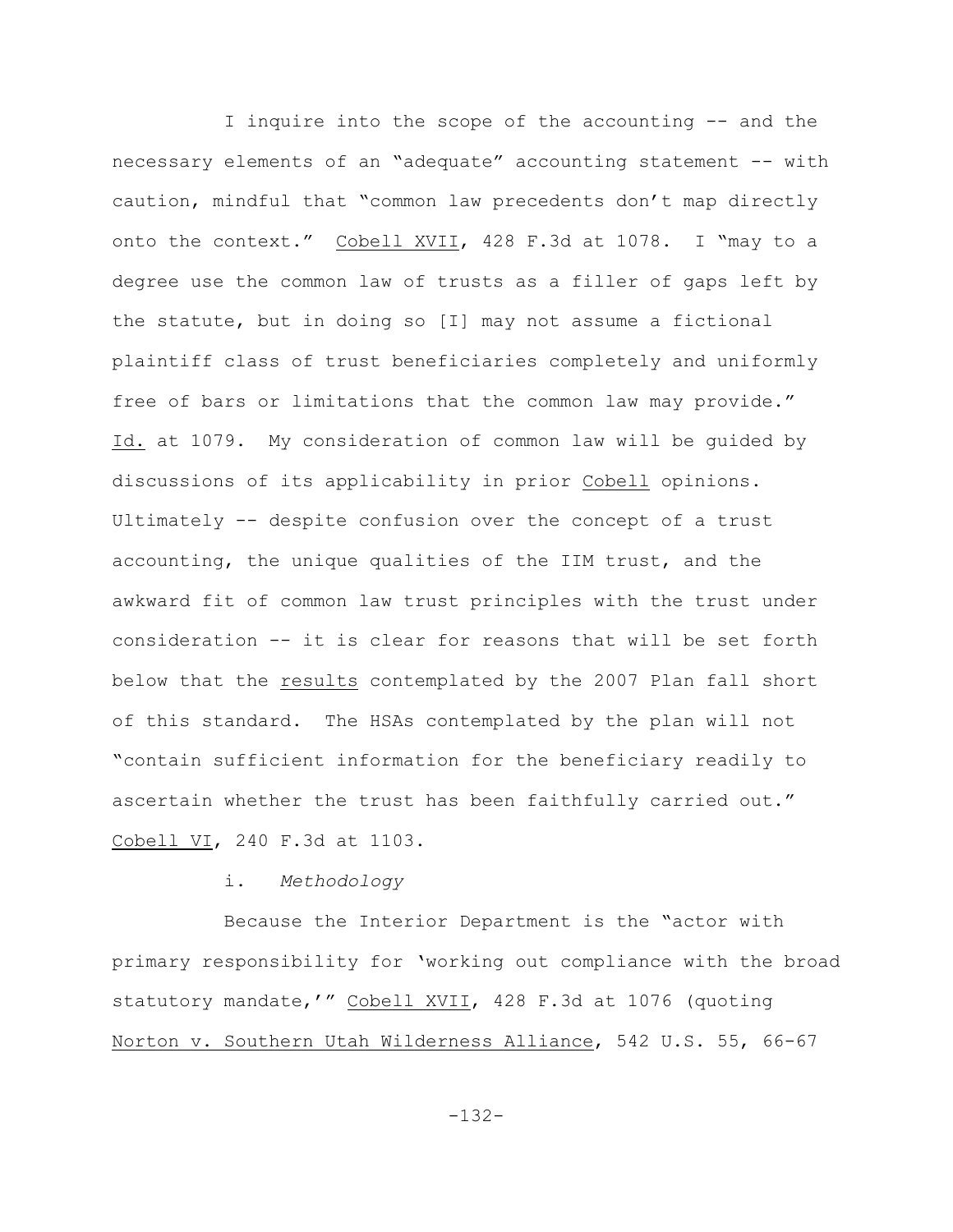(2004)), the district court cannot "bluntly treat[] the character of the accounting as its domain." Id. Neither the statutes governing the IIM trust nor the common law of trusts delineates the specific "accounting methodology" for Interior to use in performing the historical accounting. Cobell XVIII, 455 F.3d at 306. Discussions of administrative discretion in previous Cobell opinions suggest that, of the three elements of Interior's plan currently under review, the agency is entitled to the greatest latitude in selecting its accounting methodology. See generally Cobell XVII, 428 F.3d at 1074-79. Indeed, according to the testimony of Interior Department officials, it is the essentially the only one of the three elements (methodology, scope, and results) that arises out of an administrative balancing of cost, time, and accuracy. I must approach Interior's "judgment regarding the allocation of scarce resources . . . under the same [deferential] principles" the Court of Appeals applied to the question of sampling,  $14$  Cobell XVII, 428 F.3d at 1079.

<sup>&</sup>lt;sup>14</sup>During a pre-trial conference, plaintiffs insisted that, despite the clear statement of the Court of Appeals that cost is a valid methodological consideration, the common law of trust dictates that the full cost of a proper accounting must be borne by the trustee if the high cost of the accounting is entirely due to his malfeasance. H'rg Tr. 27:5-28:24 (6/18/07). Plaintiffs insisted that the Court of Appeals did not have a record on which to consider this argument when it stressed the importance of cost. Id. at 27:5-9. This argument must be rejected, as defendants' responsibility for the difficulties it faces in performing an accounting was extensively documented by Judge Lamberth in several published opinions, and the Court of Appeals has already considered (and rejected) the suggestion that the common law of trusts could be invoked here in that manner: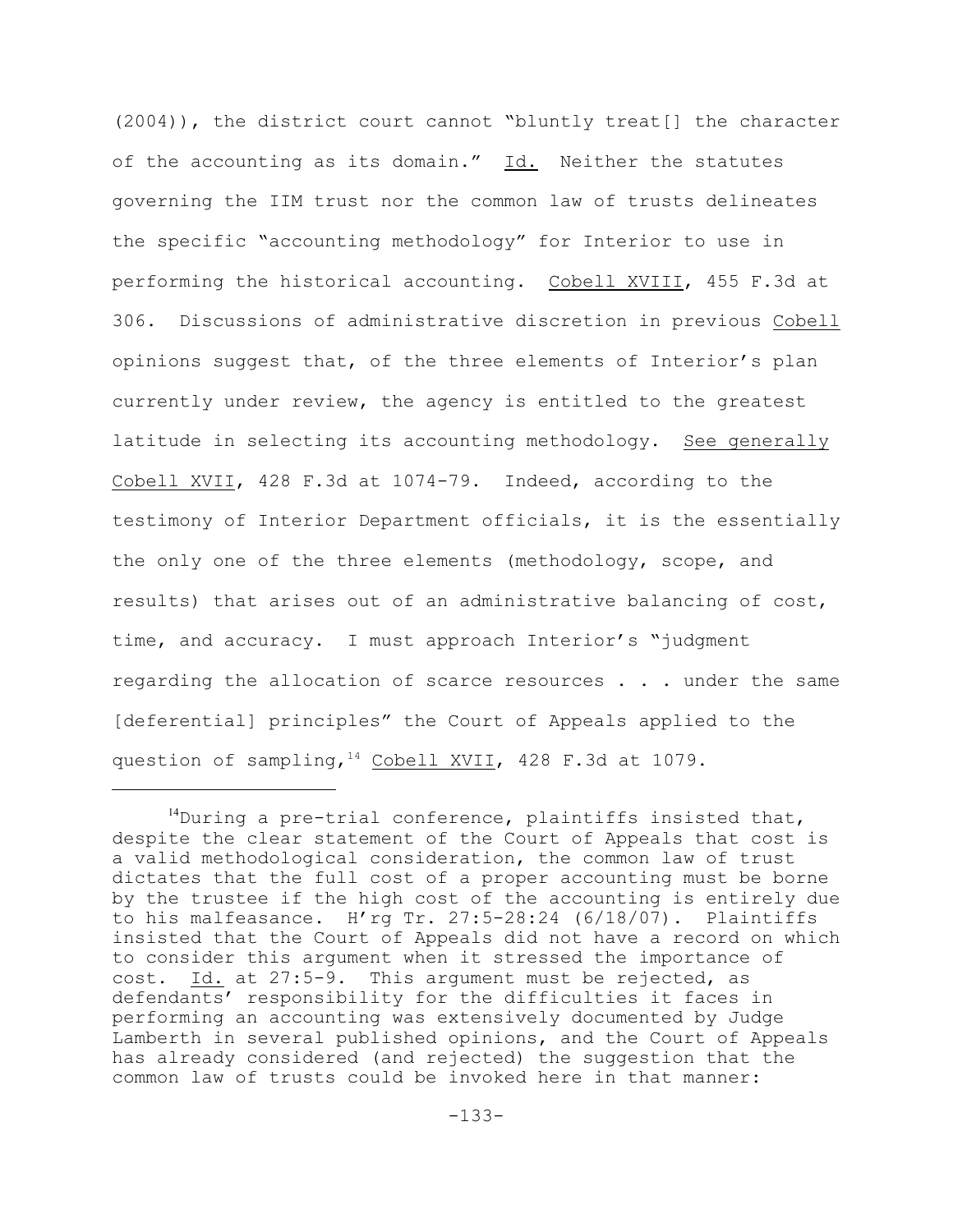I am instructed to defer to policies reasonably resulting from cost-benefit analyses, as "neither congressional language nor common law trust principles (once translated to this context) establish a definitive balance between exactitude and cost." Cobell XVII, 428 F.3d at 1076; see also Cobell VI, 240 F.3d at 1104 (noting approvingly that Judge Lamberth "explicitly left open the choice of how the accounting would be conducted, and whether certain accounting methods, such as statistical sampling or something else, would be appropriate. Such decisions are properly left in the hands of administrative agencies").

Where a trustee has by misconduct or negligence made a proper accounting more difficult, the trustee may be charged for the accounting's cost, and no precept of common law constrains the cost of such an accounting, see GEORGE GLEASON BOGERT & GEORGE TAYLOR BOGERT, THE LAW OF TRUSTS AND TRUSTEES § 963, at 459 n.36 (rev. 2d ed. 1983) (citing Haas v. Wishmier's Estate, 99 Ind. App. 31, 190 N.E. 548 (Ind. App. 1934)), though obviously bargaining between trustee and beneficiaries might eliminate some excesses. Absent such misconduct or negligence, however, the costs of an accounting would fall on the trust estate itself, which, as we said before, would automatically give private beneficiaries an incentive not to urge extravagance. Cobell XIII, 392 F.3d at 473. While Congress in the 1994 Act plainly faulted the United States' management, see, e.g., H.R. REP. NO. 103-778, at 9-11 (1994), the Act's general language doesn't support the inherently implausible inference that it intended to order the best imaginable accounting without regard to cost.

Cobell XVII, 428 F.3d at 1075. In short, despite plaintiffs' presentation of countless historical reports illustrating the Interior Department's poor handling of the IIM trust, I find that the Court of Appeals was no less aware of these problems when it instructed that cost was a relevant consideration in designing and reviewing the historical accounting plan.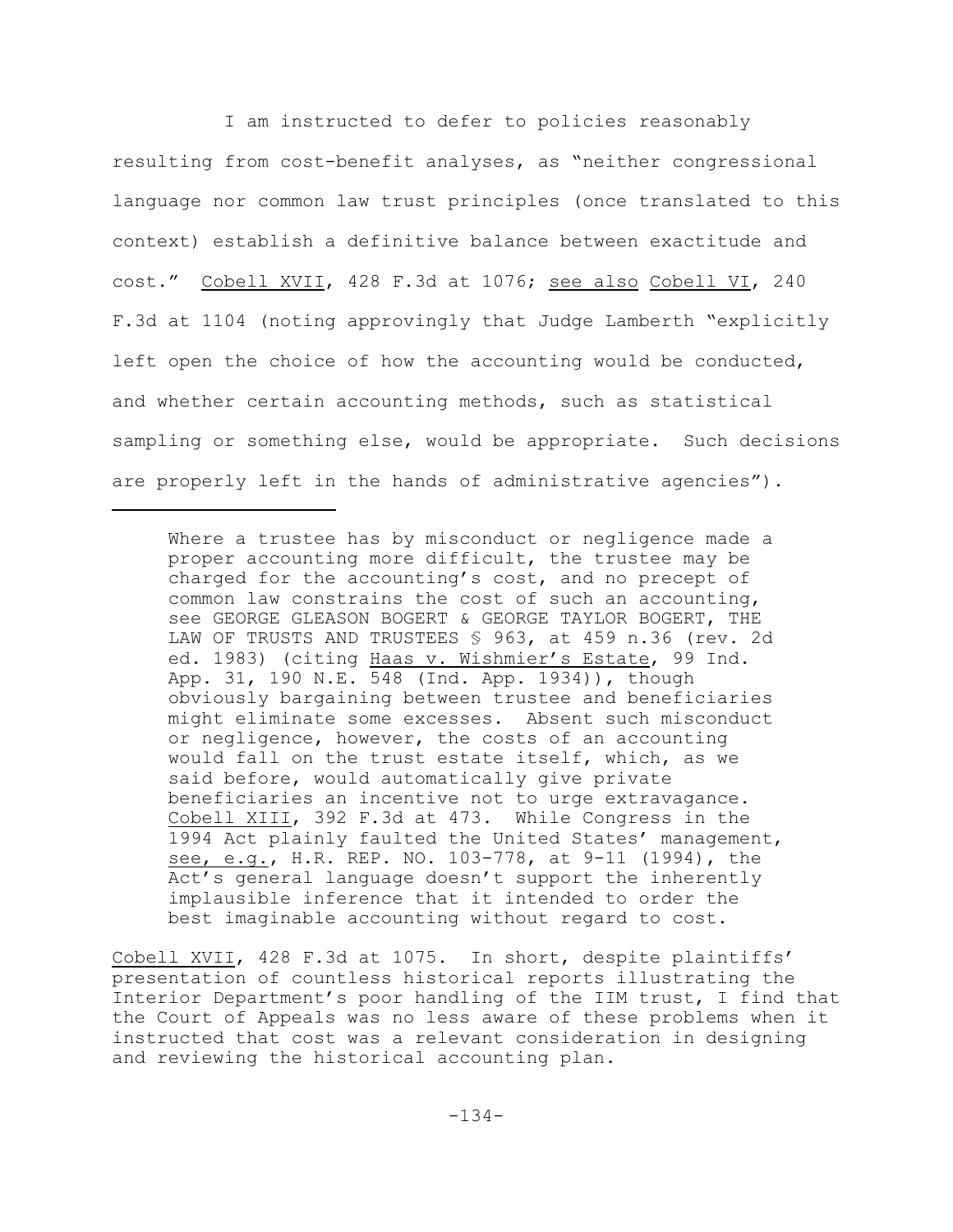Choices regarding how to perform the accounting "require[] both subject-matter expertise and judgment about the allocation of scarce resources, classic reasons for deference to administrators." Cobell XVII, 428 F.3d at 1076.

Interior's reliance on statistical sampling remains controversial. It means that only a tiny fraction of land-based transactions under \$100,000 will be reconciled, see chart, section I.2.A.ii., and plaintiffs' objections to the practice have only grown more strident since the agency reduced the sample size. As Judge Lamberth noted in Cobell X, defendants have not identified a single instance apart from the present case where a trust accounting was performed by statistical sampling, and the use of such a procedure in any conventional accounting would likely be frowned upon. Cobell X, 283 F. Supp. 2d at 188. This is not a conventional accounting case, however, and the "absence of precedent [for relying on statistical sampling in performing an accounting] . . . [cannot] properly be deemed controlling." Cobell XVII, 428 F.3d at 1078. The treatment of statistical sampling in Cobell XVII, along with evidence presented at trial, informs my conclusion that the statistical sampling in Interior's plan is not a per se violation of Interior's accounting duty.<sup>15</sup>

 $15$ The reason given by the Court of Appeals when it vacated Judge Lamberth's ban on statistical sampling was merely that it "reflected no deference to defendants' expertise or to their judgment regarding the allocation of scarce resources," Cobell XVII, 428 F.3d at 1078, but the court showed no reluctance to apply its own expertise and judgment to the subject, concluding,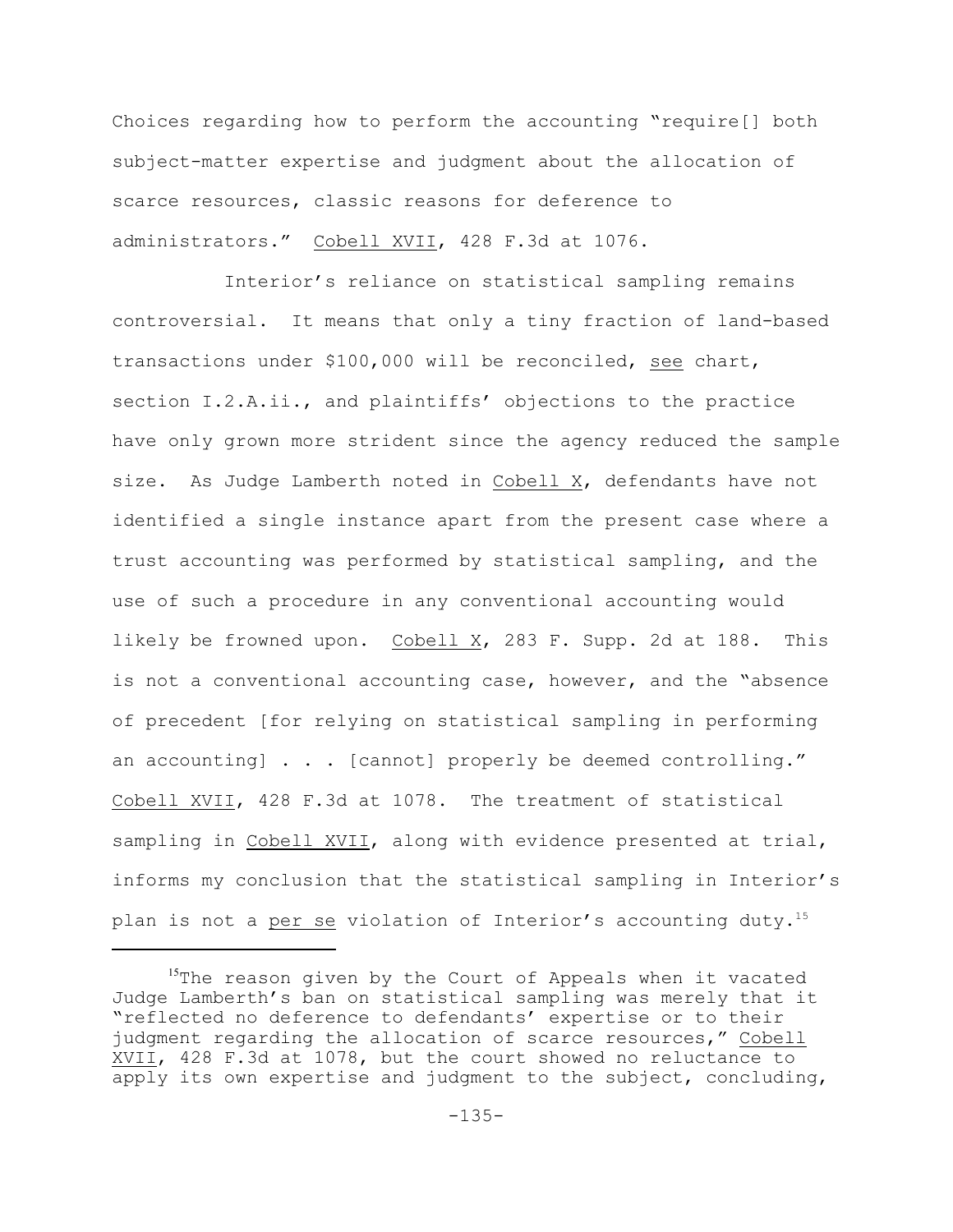While the number of land-based, "electronic ledger era" transactions sampled and reconciled has dropped from 233,000 under the 2003 plan to 6,599 under the 2007 plan, and the number of "paper ledger era" transactions sampled may be lower yet, the agency now indicates that the average cost of reconciling a single transaction is not \$100, as it had thought, but \$3,000- \$3,500. AR-566 at 33–03-09. In reviewing the sampling ban in the structural injunction, the Court of Appeals seemed particularly struck by evidence that "the average cost of accounting, per transaction, would exceed the average value of the transactions." Cobell XVII, 428 F.3d at 1078. That observation is likely even more true today.

Unlike when the statistical sampling issue was last before the Court of Appeals, the bulk of the sampling in Interior's current plan is part of the Litigation Support Accounting (LSA) project. Plaintiffs have been quite critical of this project and have fixated on its title, contending that its purpose was not to satisfy Interior's fiduciary duty to account, but rather to limit the agency's liability for settlement negotiation purposes. Interior responds that it chose the name as a way of fitting its activities within the narrow compass of the FY 2004 appropriations bill, which authorized land-based

after considering reconciliation cost estimates, that the "decision to use statistical sampling seems especially reasonable." Id.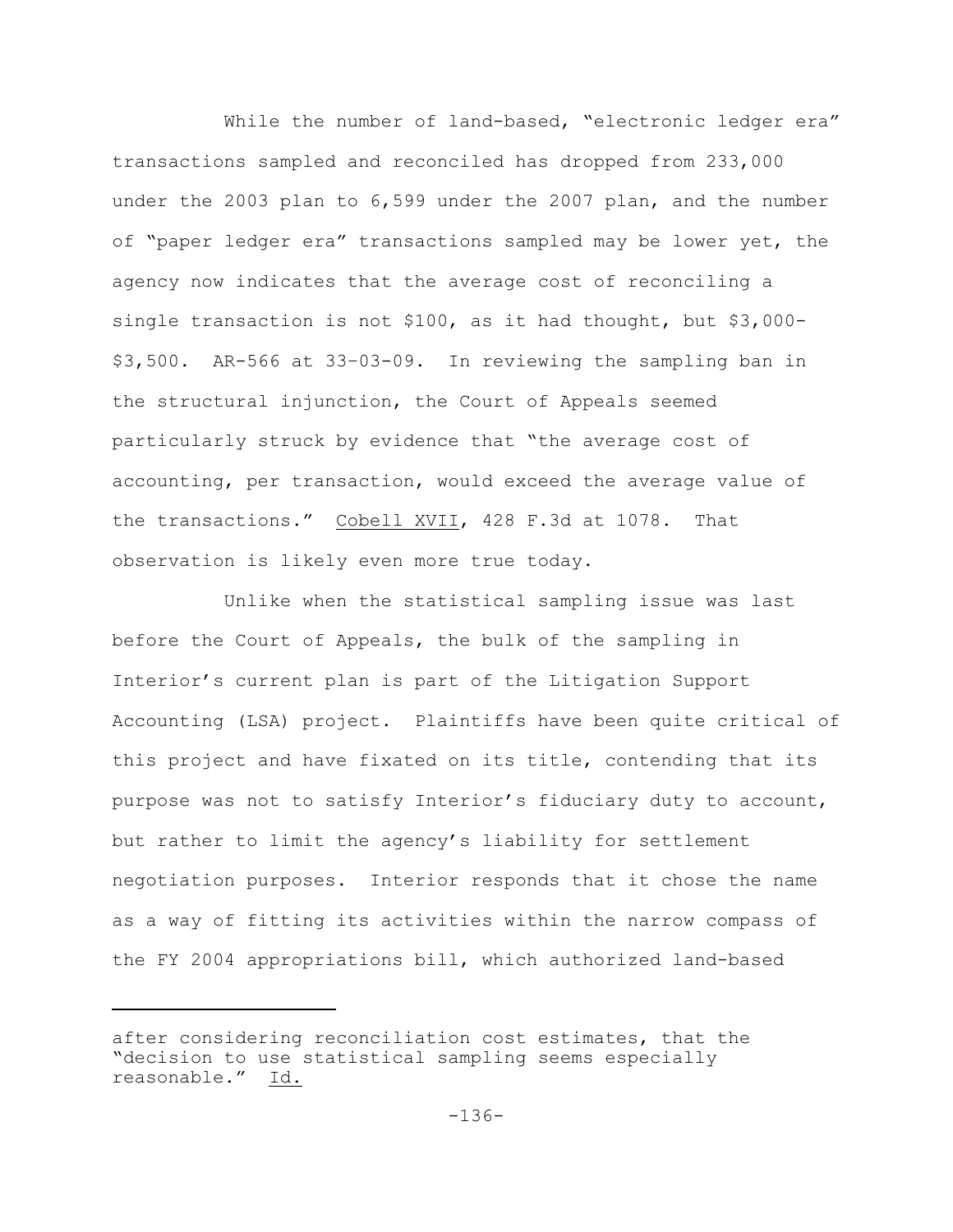historical accounting only for "litigation support," Department of the Interior and Related Agencies Appropriations Act, 2004, Pub. L. No. 108-108, 117 Stat. 1241, 1263 (2003), and that estimating the government's liability exposure was only one purpose of the project. Tr. 62:2-64:5 (Cason). The main purpose of the LSA project, according to the contractor who designed it, was to deepen the government's understanding of "electronic ledger era" transactions. Tr. 974:18-975:1 (Scheuren). Indeed, it was not Interior's original intent for the LSA project to satisfy its reconciliation responsibilities, but, as the principal statistician began analyzing the data, he realized that further reconciliation of "electronic ledger era" land-based transactions would be unnecessary. Tr. 1004:17-1005:7 (Scheuren); AR-427 at 4-5. Interior essentially came to the conclusion that, without meaning to, it had satisfied its accounting duty with respect to "electronic ledger era" transactions in land-based accounts through its LSA work.

Plaintiffs offered only the opinion testimony of an economist with some statistical training, Dwight Duncan, to criticize NORC's work on the LSA project. One of Duncan's primary objections -- that NORC inappropriately applied inferences drawn from the sampled population to transactions beyond the population set -- was deflated by Dr. Susan Hinkins from NORC, both in her rebuttal report and at trial. She openly

-137-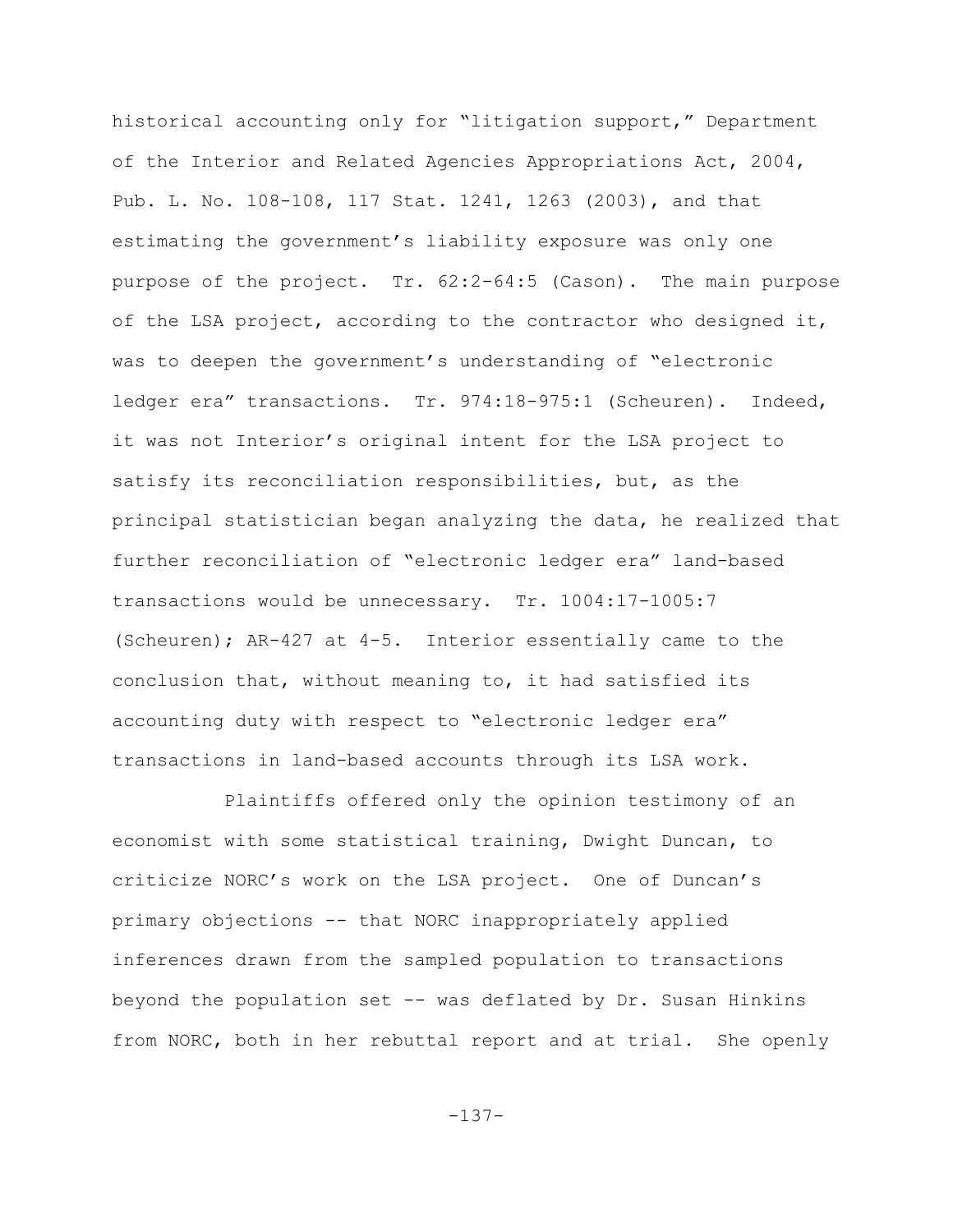acknowledged that the LSA project drew samples from an incomplete population of transactions, and that no statements regarding the reliability of electronic era transactions as a whole could be made on the basis of the sampling conducted to date. She clarified the definition of error -- noting that unreconciled transactions were treated as errors -- Hinkins Responding Report [Dkt. 3393] at 4, she demonstrated that errors were not netted to reduce total dollars in error, and she illustrated that the LSA project employed both attribute and variable sampling.

It is therefore conceded that the population sampled in the LSA project was incomplete. No assurance has been offered, either that the entire population can be restored, or that additional sampling of the restored population will precede completion of the historical accounting project. Since Interior represents that the HSAs may be mailed before testing of the complete population takes place, see discussion in § I.2.F.ii, AR-566 at 33-03-18, and since neither "paper ledger era" transaction sampling nor further sampling of the restored "electronic ledger era" population is described in any detail in the HSA Plan, the ultimate statistical validity of the HSA plan has yet to be demonstrated. As described in §§ I.2.I. and I.2.J., the completeness of the transactions recorded in government ledgers cannot be established until several other tests are done, chief among them, the Land-to-Dollars tests, see

-138-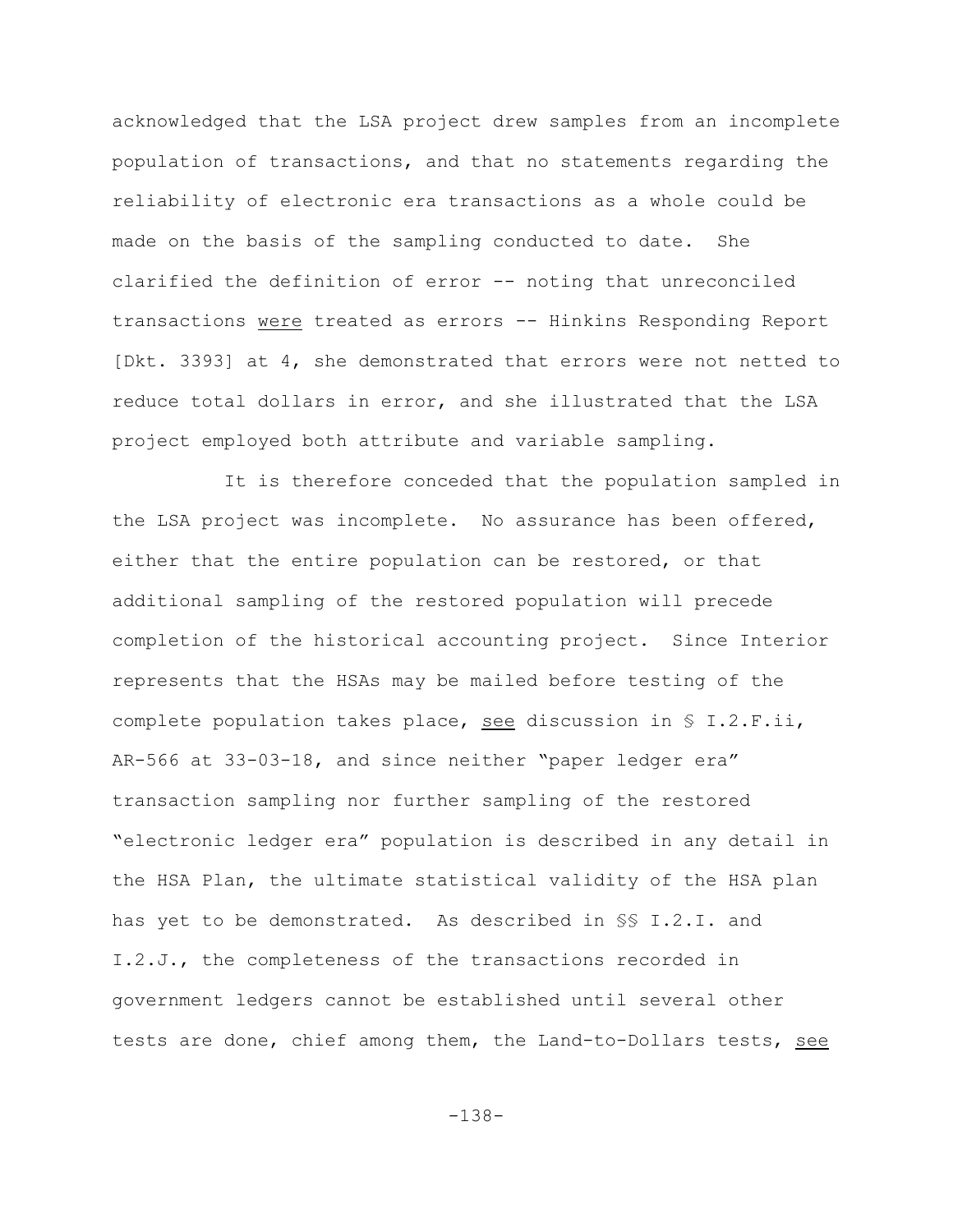§ I.2.I, which so far have only been performed on the simplest of leases and resulted in no statistical conclusions.

Nevertheless, I am not prepared to state that the agency's methodological approach to historical accounting is wrong or invalid. It does appear that the various projects reviewed in the findings of fact will generally produce helpful information concerning the history of the IIM trust. It is the Department's prerogative to decide, as a routine matter, not to collect third party trust records (for example) to aid in the performance of its accounting. That decision may limit the degree to which the agency is able to restore missing transactions from the data set, which would in turn limit the extent to which sampling exercises can reflect accurately the characteristics of the IIM trust. It is not methodology, however, but scope and expected results, that are ultimately fatal to the adequacy of Interior's accounting project.

ii. *Scope and Coverage*

#### a. Scope: years covered

Nothing in the 1994 Act limits the temporal scope of Interior's accounting obligation. See e.g., Cobell VI, 240 F.3d at 1104. The historical aspect of that accounting duty has been declared by this Court and affirmed by the Court of Appeals. It was established by the statutory language:

-139-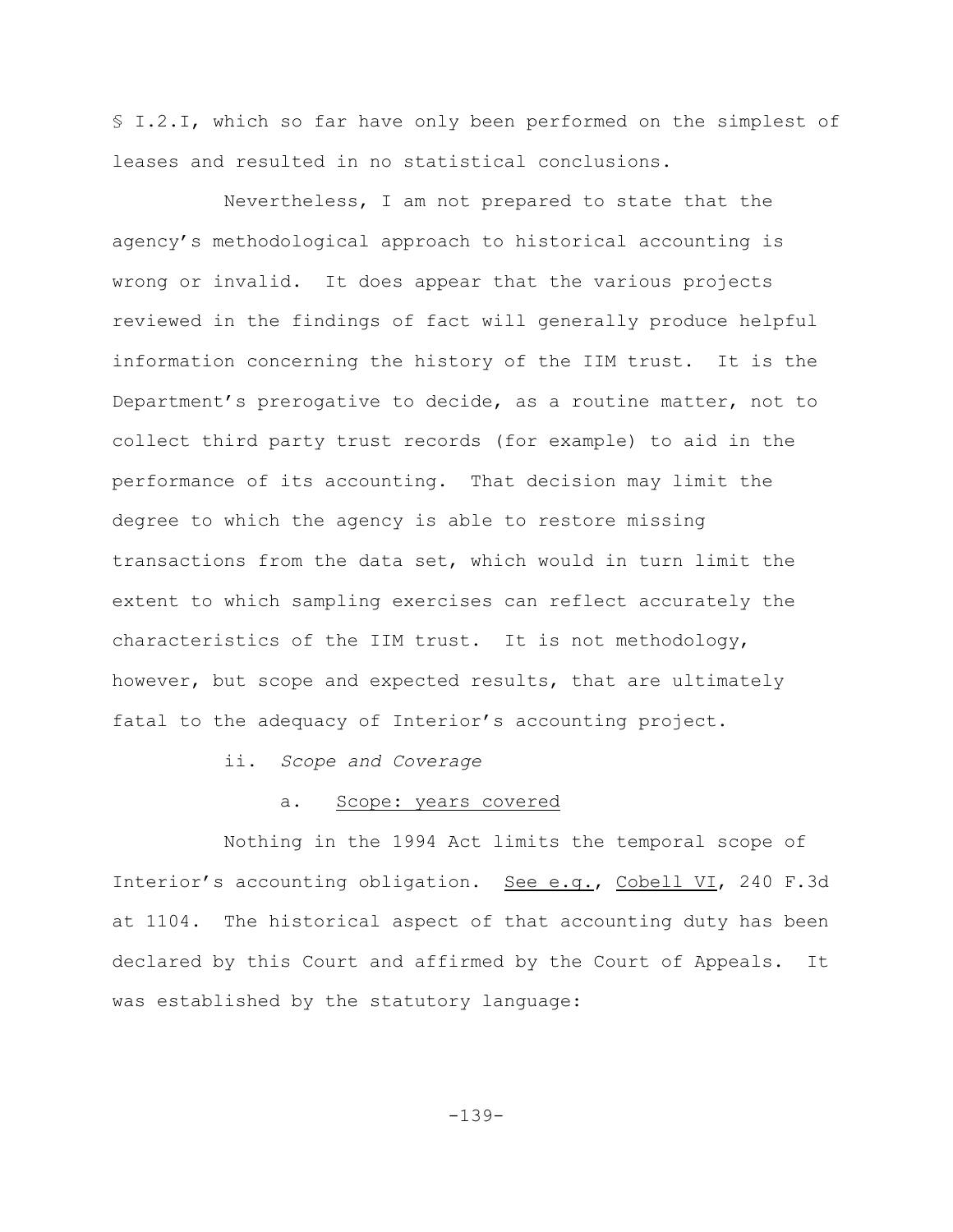(a) Requirement to account

The Secretary shall account for the daily and annual balance of all funds held in trust by the United States for the benefit of an Indian tribe or an individual Indian which are deposited or invested pursuant to the Act of June 24, 1938 (25 U.S.C. 162a).

25 U.S.C. § 4011(a). The Interior Department reads limitations into those words that are not there. The reference to "the Act of June 24, 1938" does not set a start date for the accounting. All it does is identify the funds for which Congress has mandated an accounting. The parties' hunt for the meaning of the 1994 Act's reference to the 1938 Act was diverted by the Court of Appeals' notation, in Cobell VI, that "all funds means all funds, irrespective of when they were deposited (or at least so long as they were deposited after the Act of June 24, 1938)" 240 F.3d at 1102 (emphasis in original). That reference to the date of the Act's passage turns out to be a red herring. The Act of June  $24$ , 1938, also known as the Indian Reorganization Act and codified at 25 U.S.C. § 162a, sets forth the Interior Department's authority to deposit Indian trust funds in banks and to invest them subject to certain limitations. 25 U.S.C. §§ 162a(a)-(c); see also Tr. 1278:15-1279:1 (Angel) (defendants' historian confirms that the central purpose of the 1938 act was to "provide assurance that if funds were to be deposited in commercial banks, that they would be in interest-bearing accounts;" and that the Act "provides for investment in Treasury securities as well"). The 1938 Act expressly contemplated the management of funds already

 $-140-$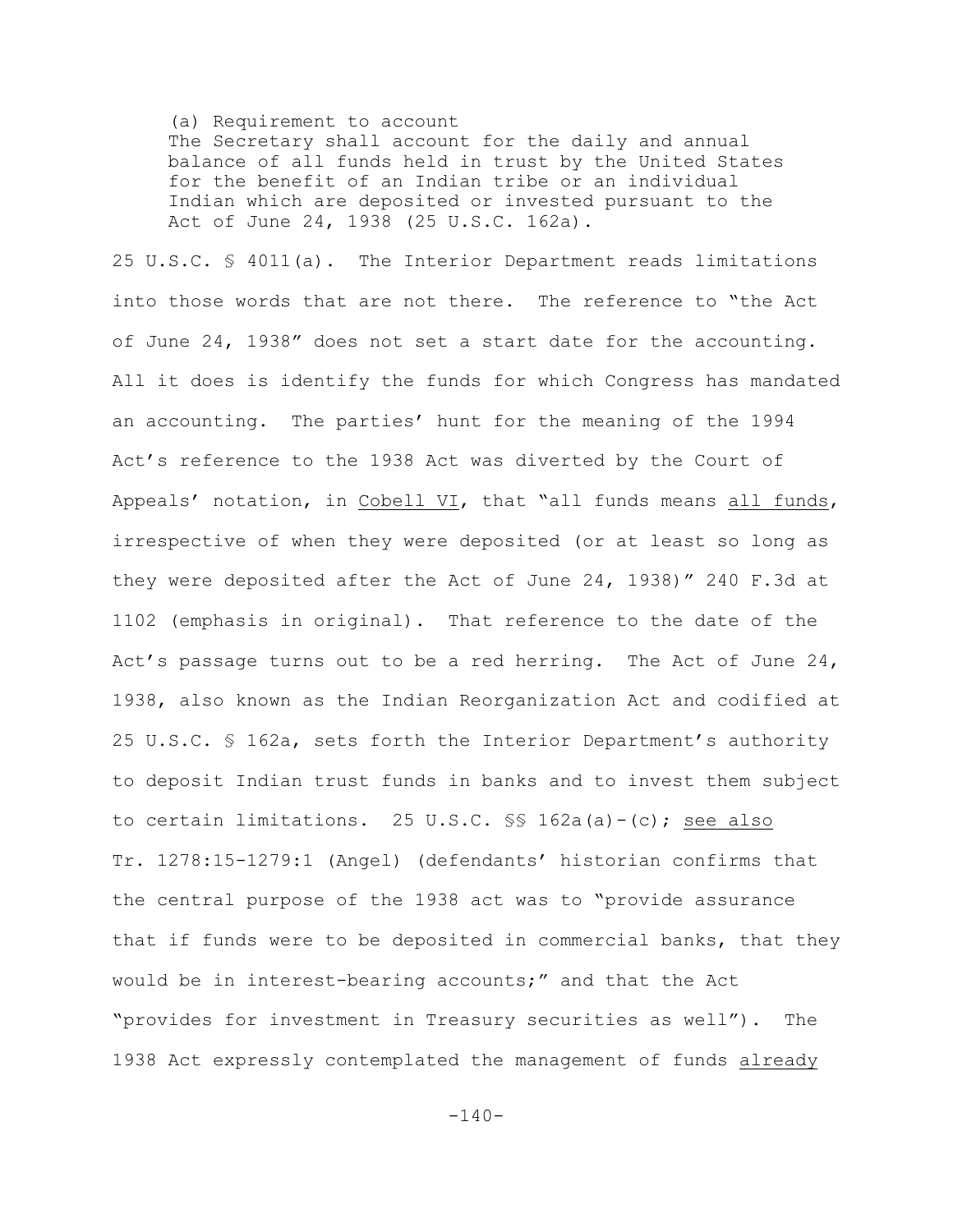held in the Treasury for Indian trust beneficiaries at the time of the Act's passage. See Tr. 1276:17-1277:14 (Angel) (testifying that the government has been holding and managing funds in trust for allotted landowners since the late 1800s). It also outlined some of the "[t]rust responsibilities of the Secretary of the Interior[,]" including the duty to account. 25 U.S.C. § 162a(d). The 1938 Act was not the first statute affirming Interior's duty to account for Indian Funds, see, e.g., 30 Stat. 495, 55th Cong., Sess. II, Ch. 545 at 1399 (1899), but, even if the duty to account had not been mentioned in any statute, "the government's preexisting duty to provide an accounting to IIM trust beneficiaries . . . inheres in the trust relationship itself." Cobell VI, 240 F.3d at 1103; United States v. Mitchell, 463 U.S. 206, 224-46 (1983)(Mitchell II)(statutes granting United States control over Indian resources and land establish fiduciary relationship).

The most logical reason for the 1994 Act's reference to the 1938 Act is that it more fully describes the government's current handling of IIM trust funds. "[B]y its very terms the 1994 Act identified a portion of the government's specific obligations and created additional means to ensure that the obligations would be carried out." Cobell VI, 240 F.3d at 1100. The specific obligations emphasized in the statute are the duty to perform an historical accounting, and the duty to reform the

-141-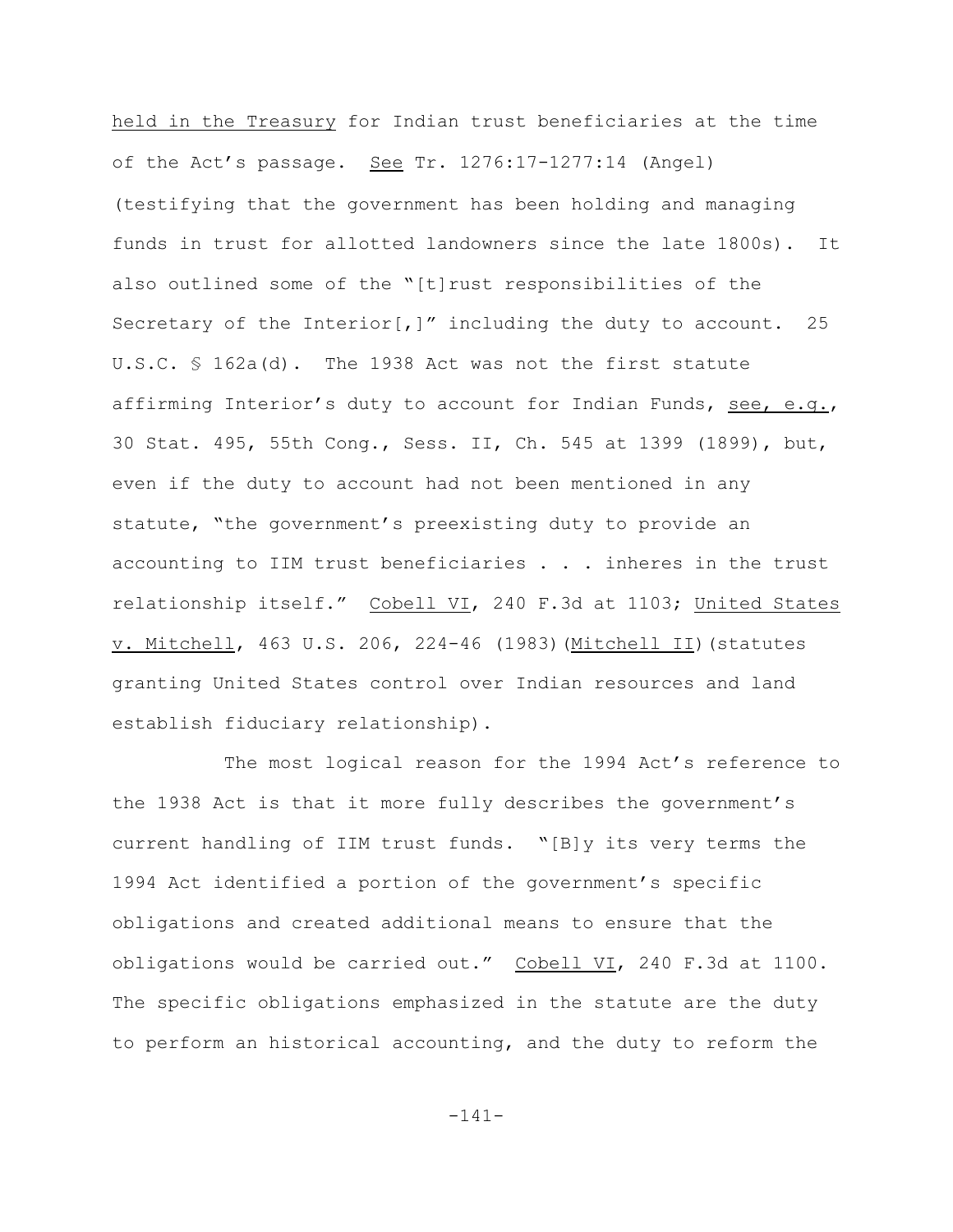trust going forward. A legislative command to trace IIM trust funds only as far back as June 24, 1938 would have been nonsensical, and no legislative history supports such a reading. June 24, 1938 was neither the date when the duty to account originated nor the date of any prior accounting. The correct reading of the 1994 Act's reference to the 1938 Act is that it instructs Interior to account for "all funds" the Secretary invests pursuant to the authority given him under 25 U.S.C. § 162a: it clarifies the global command to account for "all funds."<sup>16</sup>

Interior has decided to conclude its historical accounting period at December 31, 2000, not because of any statutory interpretation, but because December 31, 2000 is "the beginning of the current accounting period in which IIM account holders receive quarterly statements of account pursuant to the

 $16$ As I mentioned in court on June 18, 2007, I am aware that Judge Lamberth has given the scope of the accounting more attention than anyone. 6/18/07 Hr'g Tr. 6:2-16. Though his rulings in Cobell X are not the law of the case, I treat his reasoning as presumptively correct and depart from it only with caution. See Actional Alliance of Senior Citizens v. Sullivan, 930 F.2d 77, 83 (D.C. Cir. 1991) (vacated holdings, in the absence of contrary authority, remain persuasive precedent). In this instance, I agree with his ruling that the accounting obligation precedes June 24, 1938, but my reasoning is somewhat different. He found that while the 1994 Act does not itself require an accounting for transactions before 1938, Interior must nevertheless account for all funds deposited since the passage of the Dawes Act in 1887 because of its pre-existing duty to account. My conclusion that the express terms of the statute place no temporal limits on the accounting is based on a reading of the statute that was apparently not suggested to Judge Lamberth.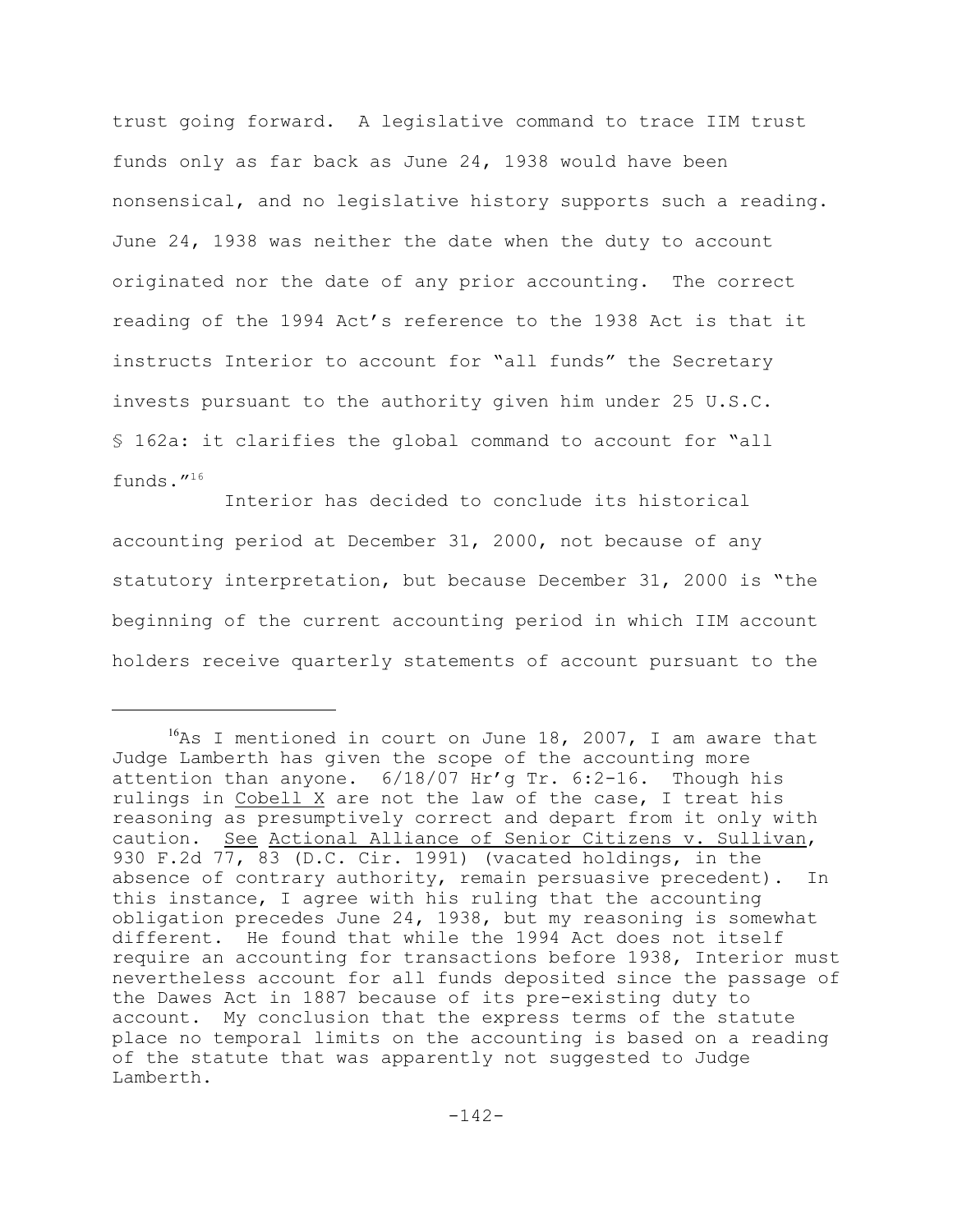1994 Act." Interior's HSA Plan, Part 1, AR-565 at 33-02-06 n.10. But fixing the start date for quarterly statements of account should not have also fixed the stop date for historical accounting -- for accounts opened after December 31, 2000. The mailing of periodic statements that were compliant with the 1994 Act was a milestone, to be sure, but it did not terminate the Department's obligation to assure current and future account holders of the accuracy of their assets and opening balances. Periodic statements of account issued in the 21st Century are to identify: "(1) the source, type, and status of the funds; (2) the beginning balance; (3) the gains and losses; (4) receipts and disbursements; [and] (5) the ending balance." 25 U.S.C. § 4011(b). Because the Department's historical accounting work was unfinished in January 2001 and remains unfinished today, however, its 2007 HSA plan gives no assurance to the holders of IIM accounts opened after December 31, 2000 that their opening balances or asset statements are accurately stated.

 It would be absurd, of course, to read the 1994 Act as requiring that, for as long as the IIM trust exists, new IIM account holders must be provided with voluminous records tracing their assets and initial credits back to their origins in the late 19th Century. Surely, after the entirety of the IIM trust is properly accounted for, opening balances for new accounts can be presumed accurate and new IIM beneficiaries will not be

-143-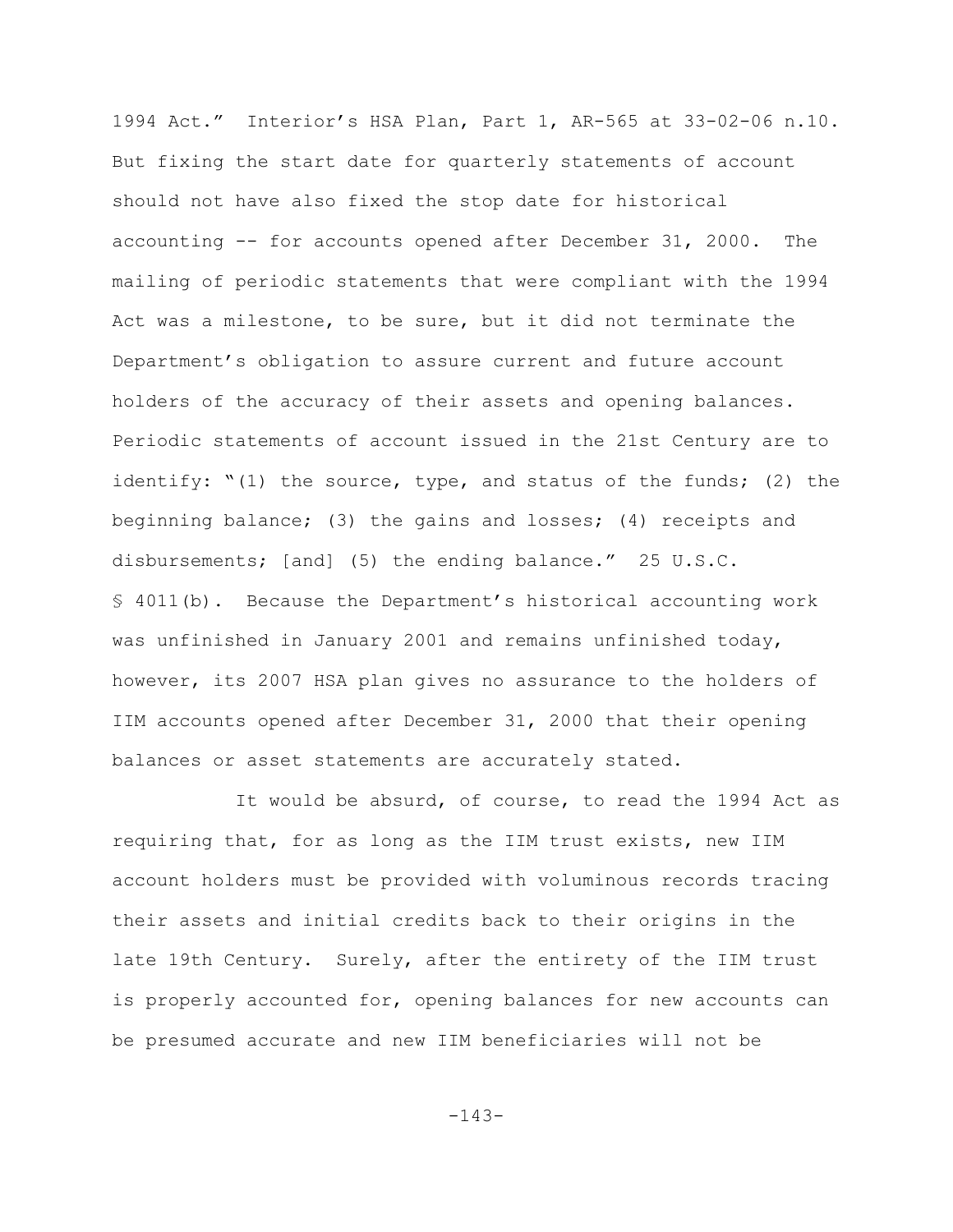entitled to historical accountings. If a complete and final accounting can never be done, as I have concluded, how long will an historical accounting requirement exist for new IIM accounts? That will be a question for the next, remedial phase of this case.

### b. Scope: funds accounted for

Interior's accounting project does not cover every account that existed and every transaction that occurred, even between June 24, 1938 and December 31, 2000.

## 1. *"Held in trust"*

It is Interior's position that certain funds derived from allotted lands are beyond the scope of the accounting mandated by the 1994 Act because those funds were never "held in trust." 25 U.S.C. § 4011(a).

Allotment owners who receive payments directly from lessees, in so-called "direct pay" arrangements, are not covered by the 2007 HSA Plan; payments that do not pass through the government's custody will not be analyzed, and beneficiaries will not receive HSA statements for them. AR-565 at 33-03-05. Associate Deputy Secretary Cason testified that while he was aware that the Department has a duty to verify that direct payments are in fact being made, he was "not clear about whether this carries over to the historical accounting duty that we have and what its implications would be." Tr. 126:16-128:3 (Cason).

 $-144-$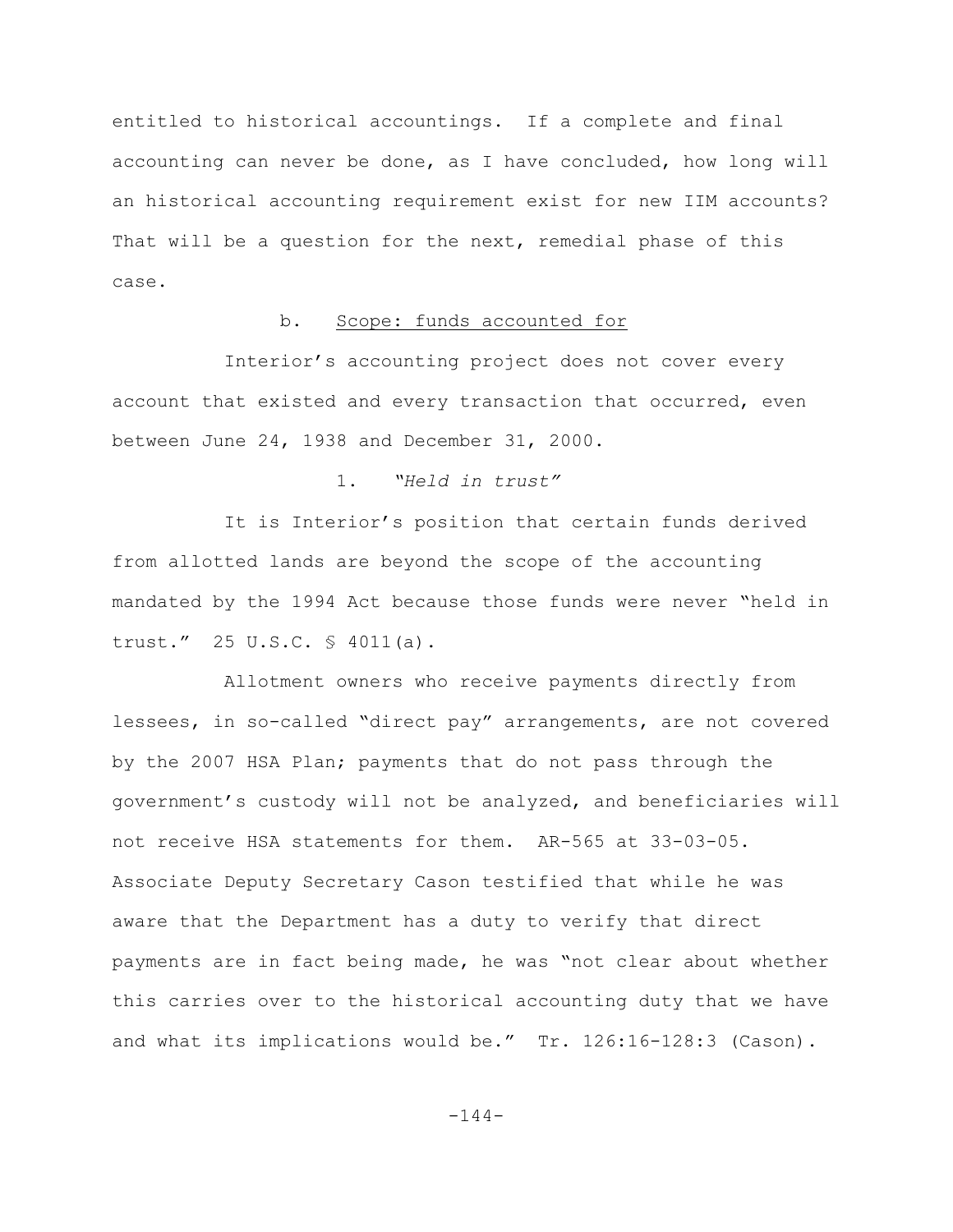The Department's position is clear, however: the Secretary has announced the conclusion that "direct pay funds were never held in trust by the United States and therefore do not fall within the requirement in the 1994 Act that Interior account for all funds held in trust by the United States." AR-565 at 33-03-05 (internal quotations omitted); see also Tr. 129:15-130:4 (Cason).

The Secretary appears to be correct on this point. The funds that must be accounted for pursuant to the 1994 Act are "all funds held in trust." 25 U.S.C. § 4011(a) (emphasis added). Direct payments, by definition, are never "held" in trust. Even if the statute were ambiguous –- which it is not –- the common law of trusts is silent on this question since there is no analogue for direct payments in the world of private trusts. See Trial 1.5 Tr. 72:18-73:7 (Langbein 6/02/03). The government may have duties relating to such funds, but they do not arise out of the statute, and they are not cognizable in this suit.

Similarly, funds that would ordinarily be IIM account funds but are instead managed by tribes (apparently only two tribes handle such funds, Tr. 121:8-18 (Cason)), while undoubtedly trust funds, are never "held" in trust by the United States, and are thus outside the purview of the 1994 Act. As with direct payments, the statute is not ambiguous on this point, and even if it were, there is no common law precedent for trust funds processed by a third party that could conceivably serve as

 $-145-$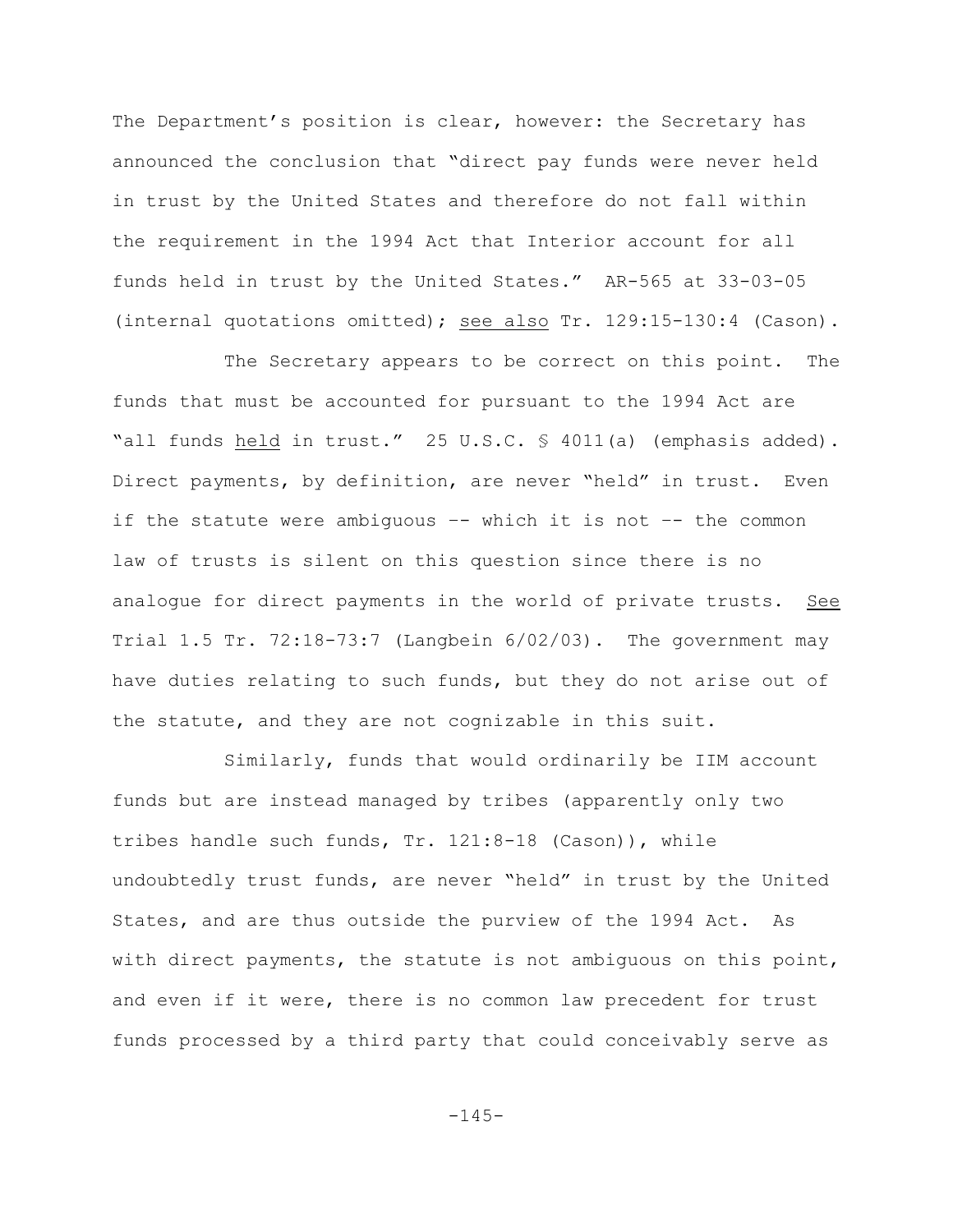a "filler of gaps left by the statute." Cobell XVII, 428 F.3d at 1079.

### 2. *Administrative fees & Youpee escheatments*

Plaintiffs complain that the HSAs will be incomplete if they fail to account for IIM ownership interests that unlawfully escheated to tribes pursuant to the Indian Land Consolidation Act before the Supreme Court declared such escheatments unconstitutional (for a second time) in Babbitt v. Youpee, 519 U.S. 234, 243-45 (1997). The 2007 Plan contains no mention of escheated Youpee interests, but the subject was discussed somewhat at trial. In addition, plaintiffs object to the government's failure to account for administrative fees occasionally deducted from gross IIM revenues before net IIM funds are posted in beneficiaries' accounts (for services such as timber sales). Tr. 232:19-24 (Cason).

Associate Deputy Secretary Cason's testimony was that Interior officials had not decided whether or not ultimately to account for administrative fees deducted from beneficiaries' funds, or for escheated interests that had not yet been returned to IIM accounts, Tr. 232:19-233:14, Tr. 239:1-240:12 (Cason), but it is undisputed that no accounting for such funds will be done pursuant to the 2007 Plan, which, according to the Department, discharges its historical accounting obligation.

-146-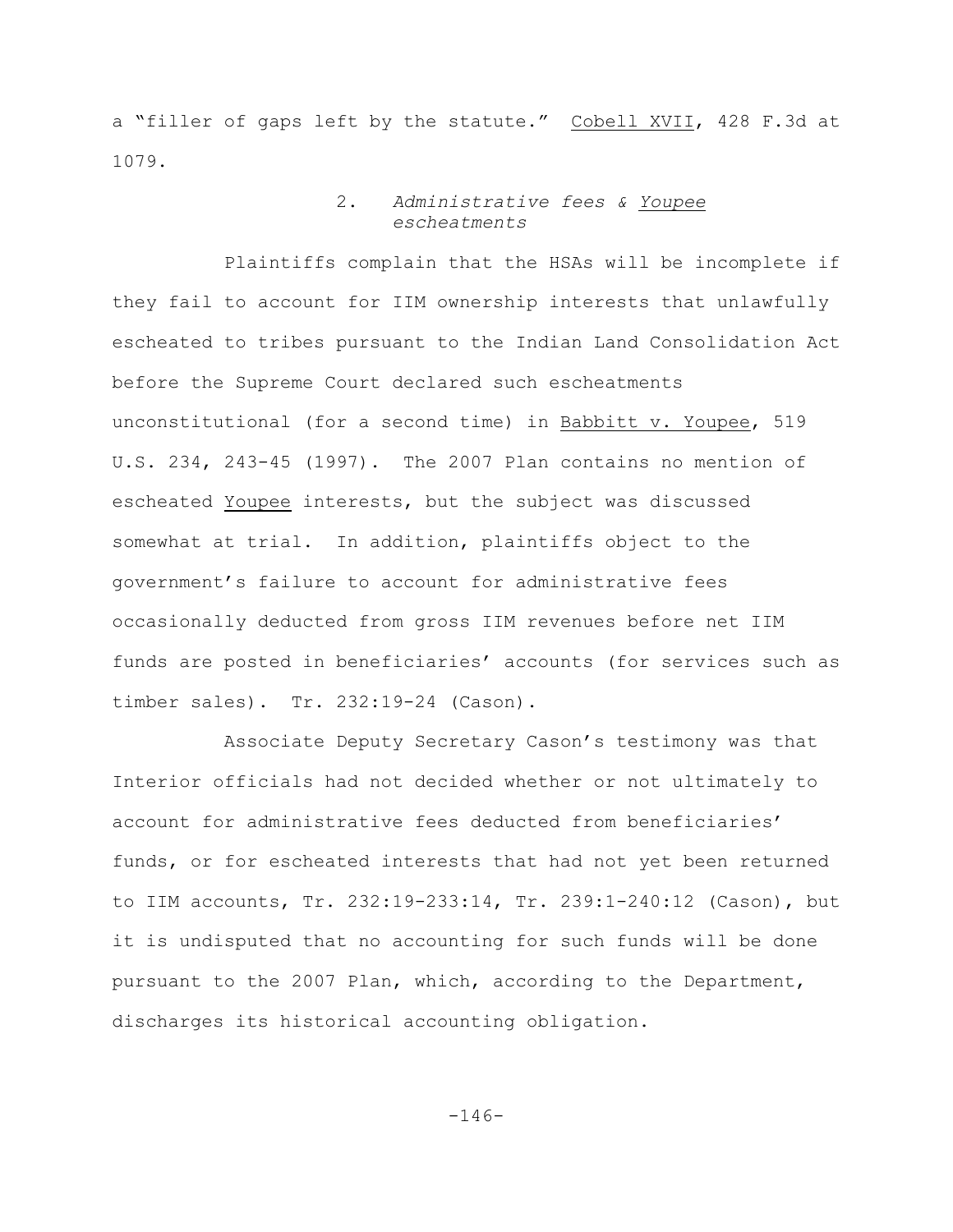Administrative fees and unconstitutional escheatments likely amount to a tiny fraction of the monies that pass through the IIM trust. It is the Department's prerogative to prioritize its accounting activities, and Interior is, of course, free to decide that it should reconcile high value transactions first and escheatments last, or even to calculate the value of administrative fees and escheatments after sampling. I may not, however, simply ignore two categories of "funds held in trust" under the 1994 Act, both of which operate to diminish the value of IIM accounts or assets, however slight the diminution may be. Neither unrestored Youpee interests nor administrative fees will be captured in the accounting activities as they are now designed, as the fees are not reflected as specific IIM account transactions, Tr. 231:9-14 (Cason), and the escheatments are invisible on the IIM systems if they have not been reversed. The absence of any discussion of such topics, Tr. 233:7-14, Tr. 240:3-8 (Cason), reinforces my conclusion that Interior cannot perform a complete accounting.

# 3. *Special Deposit Accounts*

At first blush, it may appear that the same criticisms could be applied to Interior's decision to exclude Special Deposit Accounts from the 2007 HSA Plan. In the 2003 Plan, Interior treated Special Deposit Accounts as a fourth type of account to be reconciled as part of its historical accounting

 $-147-$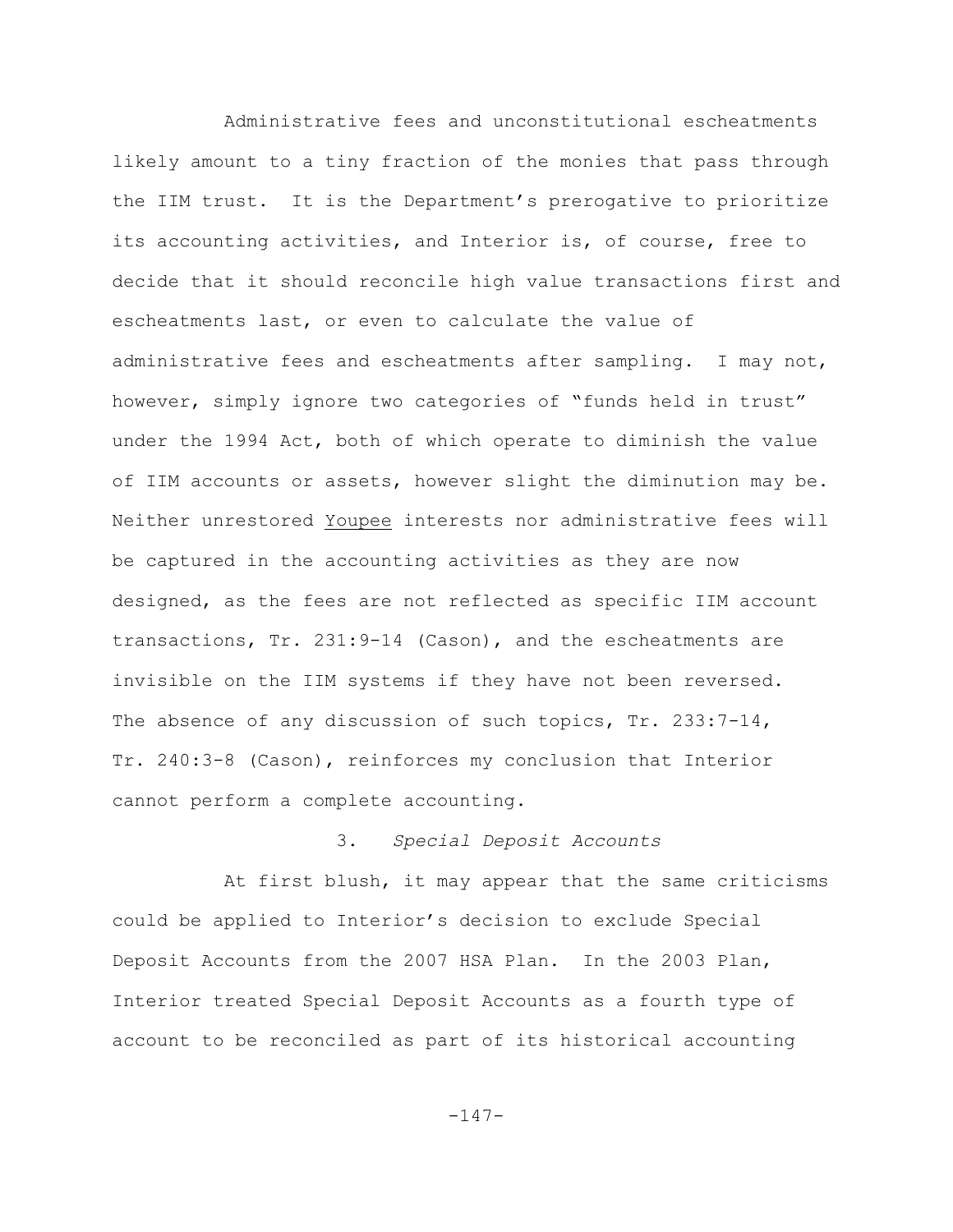exercise (in addition to land-based accounts, Judgment accounts, and Per Capita accounts). PX-507 at III-1. By the time it adopted its 2007 HSA Plan, however, the Department had decided to eliminate the reconciliation of SDAs from its historical accounting project, because the funds in those accounts are, by definition, not associated with particular IIM accounts. IIM funds held in SDAs are indeed "held in trust" under the 1994 Act. My conclusion, however, is that Interior's treatment of SDA monies is the result of a considered cost-benefit analysis, is entitled to deference, and is not improper.

SDAs are used to hold funds temporarily, until the proper recipients are identified. SDA accounts include funds belonging to IIM beneficiaries, tribes, lease bidders, and others. Tr. 2065:2-24 (Christie). Thus, while current balances in SDAs are not reconciled as part of the historical accounting project, to the extent that SDAs consist of IIM funds, those funds will be within the populations tested in the LSA and DCV projects after they have been transferred to IIM accounts.

At times the amount of money held in SDA accounts has been excessively high. In July 2002, there were approximately 21,000 open SDAs, containing a total of almost \$68 million funds waiting to be identified and distributed. Tr. 157:8-12 (Cason). As a result of Interior's efforts to assess, reconcile, and distribute the SDA funds, the total balance of funds in SDAs as

-148-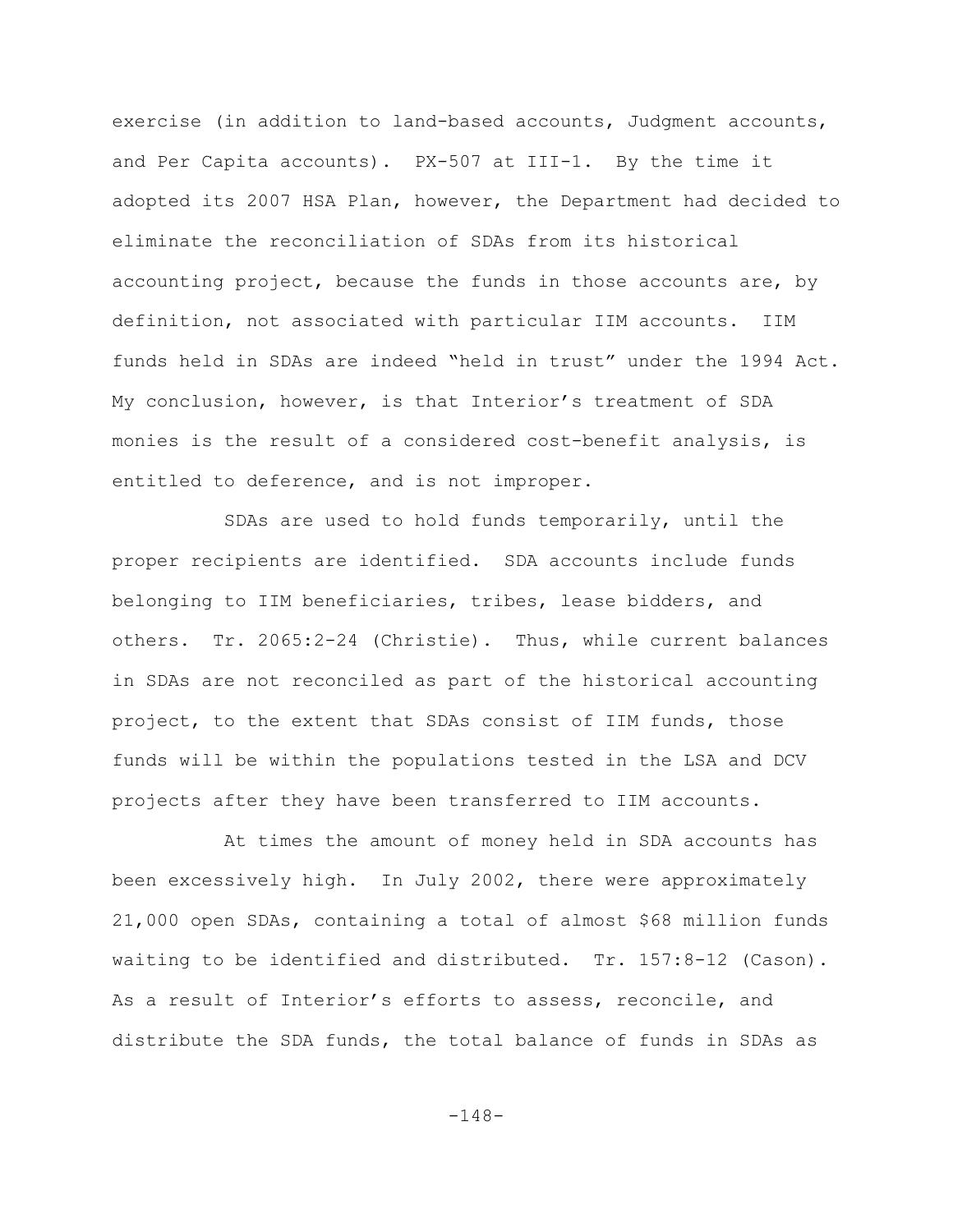of October 2007 had been reduced to about \$16-17 million, and Interior had distributed 75% of the funds that had been held in SDAs in July 2002. AR-566 at 33-03-27; Tr. 158:12-19 (Cason). Interior continues to work on the remaining funds in Special Deposit Accounts, and has chosen to prioritize its SDA work by reconciling high value accounts before reconciling lower value accounts. Tr. 158:20-159:2 (Cason). So far, Interior has spent approximately \$48 million distributing residual balances from Special Deposit Accounts. AR-566 at 33-03-27.

Interior intends to complete its distribution of the SDA funds; the Office of Historical Trust Accounting, Bureau of Indian Affairs, and Office of the Special Trustee are all working on the project. Tr. 159:3-6 (Cason); Tr. 752:4-7, 22-25 (Herman). At Trial, Associate Deputy Secretary Cason could not state for certain when this project would be complete. Tr. 159:3-160:3 (Cason). As Interior gets into the smaller value SDAs, it reaches a point where the cost of reconciling the accounts exceeds the funds in the accounts themselves. Tr. 159:11-17 (Cason). When that occurs, the Department plans to make "pacing decisions" in order to "move the historical accounting process along more rapidly." Tr. 159:18-22 (Cason).

Interior's approach to SDA accounting is entitled to deference because the record reflects extensive consideration of the problem by three bureaus or offices within the Department and

-149-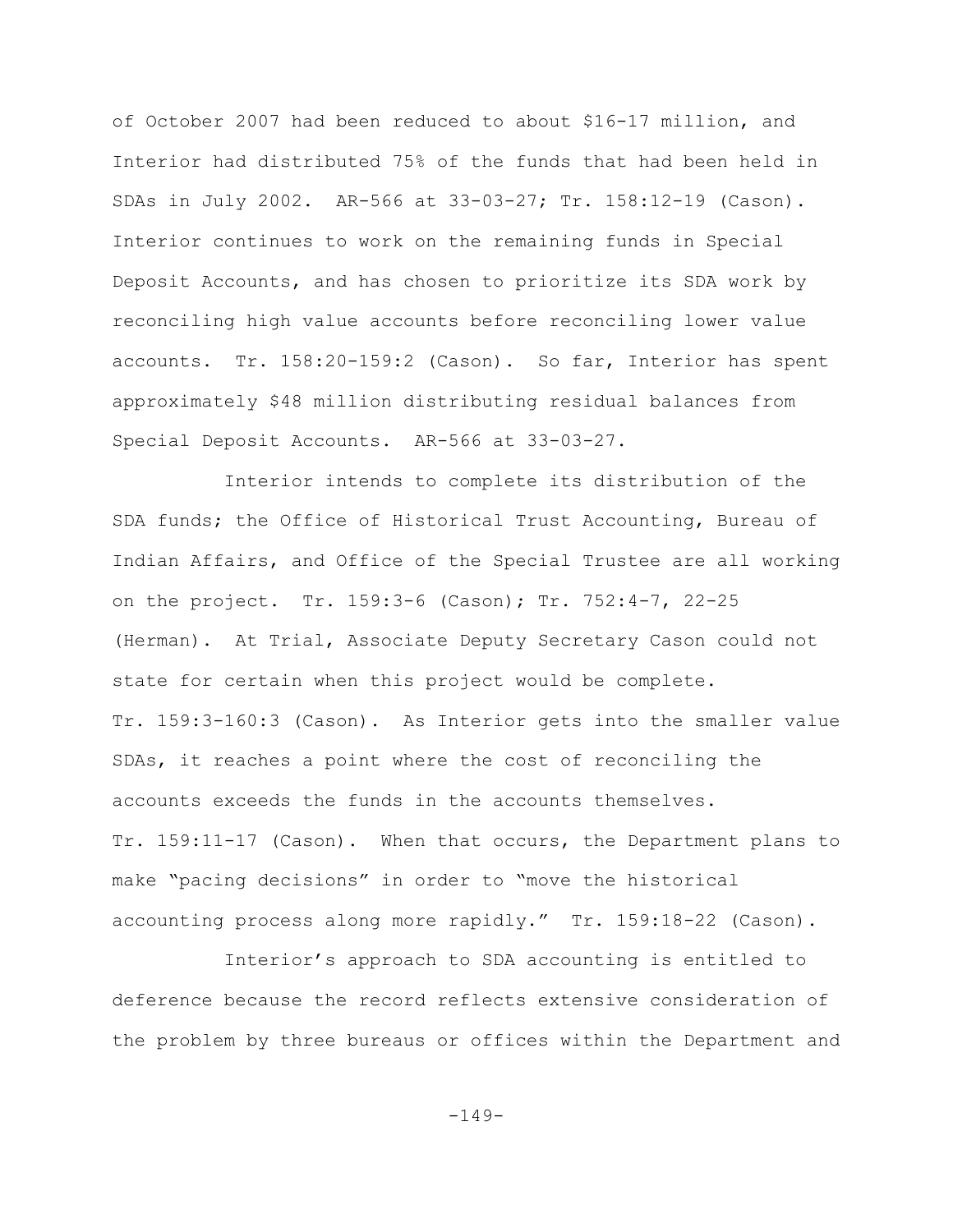a determination to deal with it after projects with higher priorities are complete. This stands in sharp contrast to the Youpee escheatment question, for example, about which Associate Deputy Secretary Cason could give only vague testimony, and which may be meeting with internal bureaucratic resistance.

Tr. 2016:24-2022:1 (Willett).

4. *Closed accounts and probated estates*

Interior's duty to account for "all funds" in the IIM trust is enforceable in this suit, not by or on behalf of every beneficiary who ever walked the earth, but by a plaintiff class, certified by Judge Lamberth on February 4, 1997, and consisting of "present and former beneficiaries" of the IIM trust [Dkt. 27]. That expansive definition of the class, appropriate at that early stage of the litigation, now needs to be refined.

On October 25, 1994, a statutory right to an accounting accrued for all then-living IIM beneficiaries: those who held or at any point in their lives had held IIM accounts. Even if the government sold allotted land owned by Beneficiary X in 1992 and closed X's account by mailing her a check for X's share of the sale price, X is entitled to an accounting under the statute. If beneficiary Y, the owner of a 10% interest in an IIM allotment, died on October 24, 1994, the night before the 1994 Act became law, his right to an accounting never accrued -- the government is not required to prepare an accounting and mail it to his

 $-150-$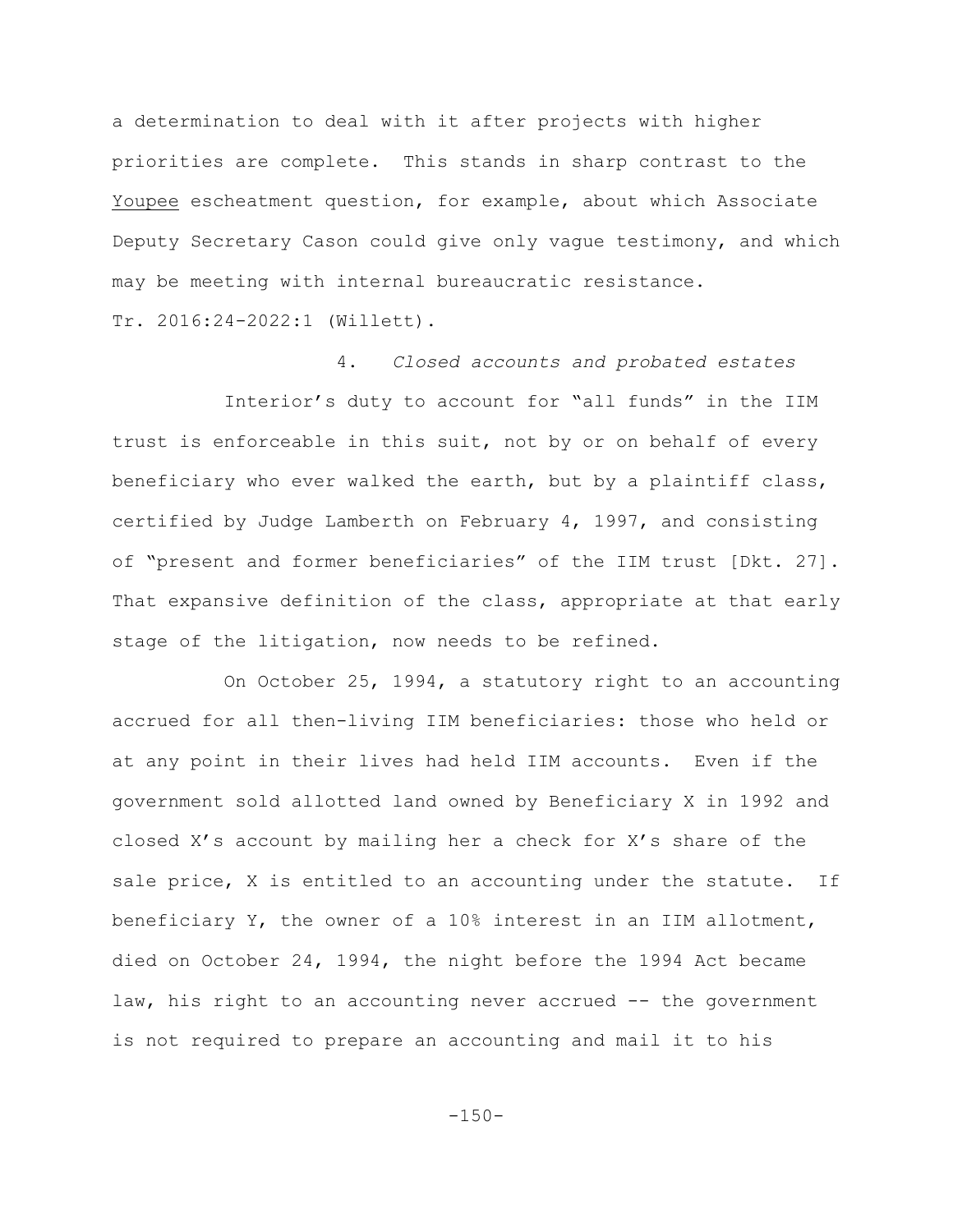grave -- but Y's heirs do have a right to an accounting of any IIM funds and assets they inherited, and since the probate process does not produce an accounting, Tr. 139:21–144:24 (Cason), Interior's duty to those heirs includes accounting for the allotment assets and IIM funds that were their inheritance from Y. The rationale for including predecessor accounts in the historical accounting process is simply that beneficiaries are entitled to know where their money came from.

The only limitation on the entitlement of the members of the plaintiff class to demand an accounting for "all funds" are those imposed by the law of standing, by reasonable methodological shortcuts taken to conserve funds (e.g., sampling), and by whatever restrictions may be present in the common law. See Cobell XVII, 428 F.3d at 1079. Limiting the historical accounting process by excluding accounts that were closed prior to October 25, 1994, and by refusing to examine IIM accounts behind probated estates, narrows the scope of the accounting. This adjustment is substantive, not methodological. It is not sanctioned by the common law of trusts or the plain terms of the 1994 Act. And the members of the plaintiff class -- IIM beneficiaries alive on October 25, 1994 -- have standing to challenge it.

 $-151-$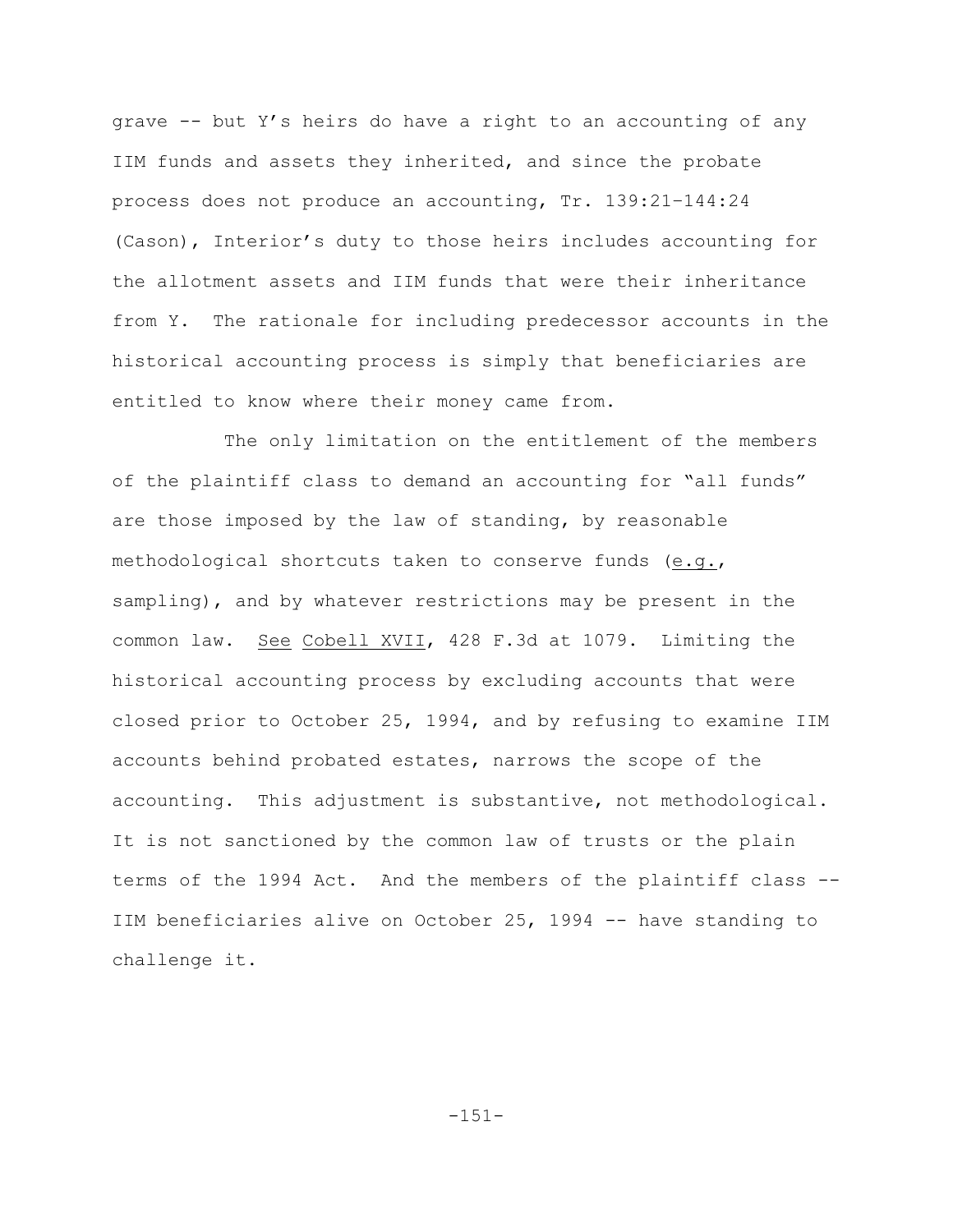# 5. *Asset statements*

The most serious deficiency of the historical accounting project reflected in the 2007 Plan is that it will not provide beneficiaries with information about the assets from which IIM funds have been derived. A review of statutory and common law trust accounting principles reveals why HSAs so limited cannot meet the adequacy and fairness standard.<sup>17</sup>

"The most relevant statute for ascertaining the defendants' duty to provide an historical accounting is the 1994 Act[.]" Cobell XVII, 428 F.3d at 1074. The Act itself contains few clues indicating what the historical accounting must entail and the what accounting statements must contain, but it is clear from the Special Trustee's oversight duties that account holders are entitled to a "fair and accurate accounting of all trust accounts." 25 U.S.C.  $\frac{1}{2}$  4043(b)(2)(A). The Court of Appeals has spoken on this subject, noting that "[defendants] never explain how one can give a fair and accurate accounting of all accounts without first reconciling the accounts, taking into account past deposits, withdrawals, and accruals. Indeed, the government's own expert acknowledged that one could not determine an accurate

 $17$ Note that an HSA is not the historical accounting itself but rather a by-product of the historical accounting. Interior's position is that the mailing of the HSAs discharges the government's duty to account.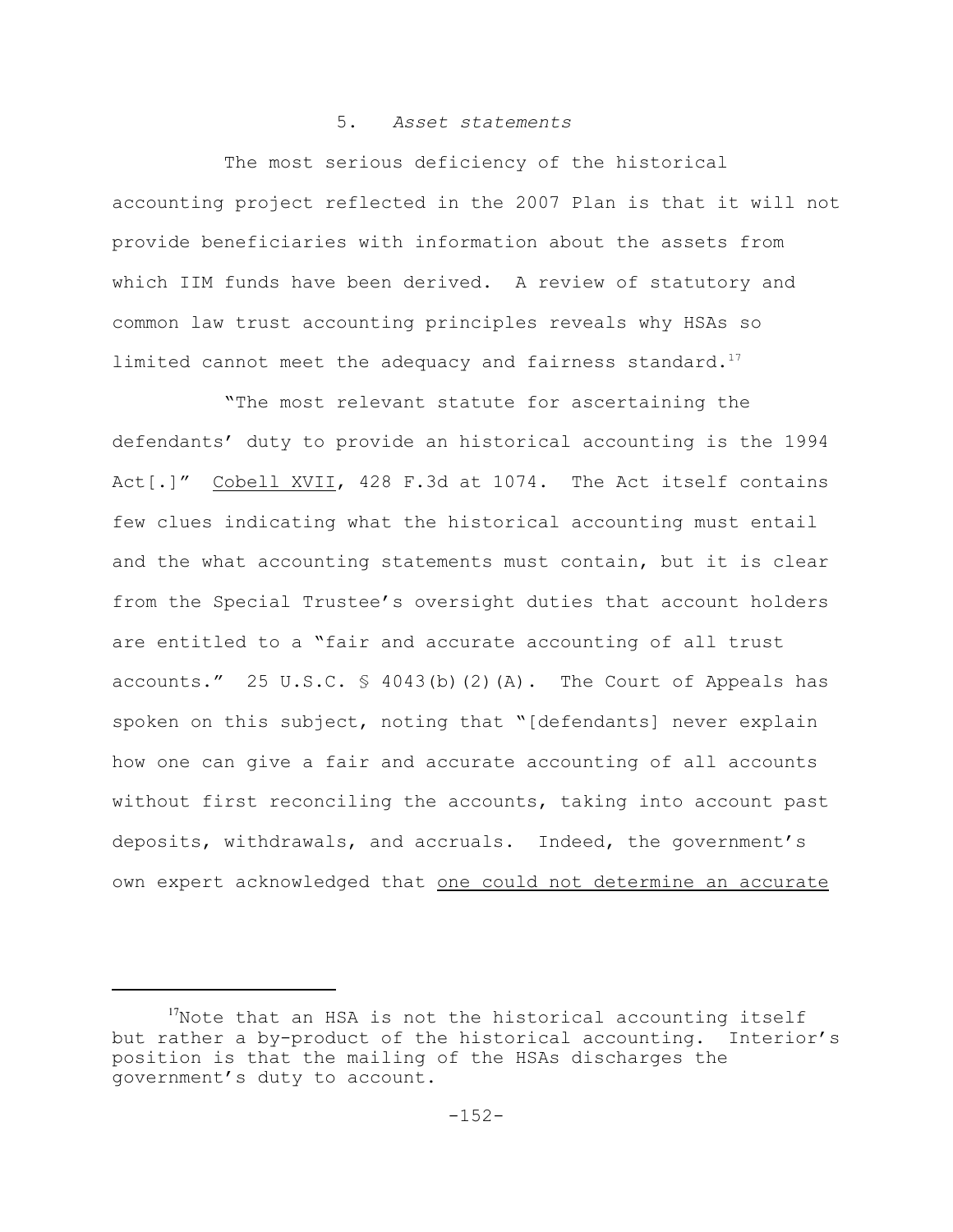account balance without confirming historical account balances."

Cobell VI, 240 F.3d at 1103 (emphasis added).

The 1994 Act amended 25 U.S.C. § 162a and

identified some of the Interior Secretary's duties to ensure 'proper discharge of the trust responsibilities of the United States.' 25 U.S.C. § 162a(d). These 'include (but are not limited to) the following':

'Providing adequate systems for accounting for and reporting trust fund balances'; 'Providing adequate controls over receipts and disbursements'; 'Providing periodic, timely reconciliations to assure the accuracy of accounts'; 'Preparing and supplying . . . periodic statements of . . . account performance" and balances to account holders; and 'Establishing consistent, written policies and procedures for trust fund management and accounting.'

Cobell VI, 240 F.3d at 1090 (quoting 25 U.S.C. § 162a(d)). The "periodic statements of . . . account performance" are described in greater detail in 25 U.S.C.  $\frac{6}{5}$  4011(b). They are to be provided to tribes and individual beneficiaries "[n]ot later than 20 business days after the close of a calendar quarter," and are to "identify (1) the source, type, and status of the funds; (2) the beginning balance; (3) the gains and losses; (4) receipts and disbursements; (5) the ending balance." Id.

These periodic statements of performance -- though they are part of the 1994 Act's trust reform mandate -- have an important bearing on the elements of an adequate historical accounting statement. "[P]eriodic statements of . . . account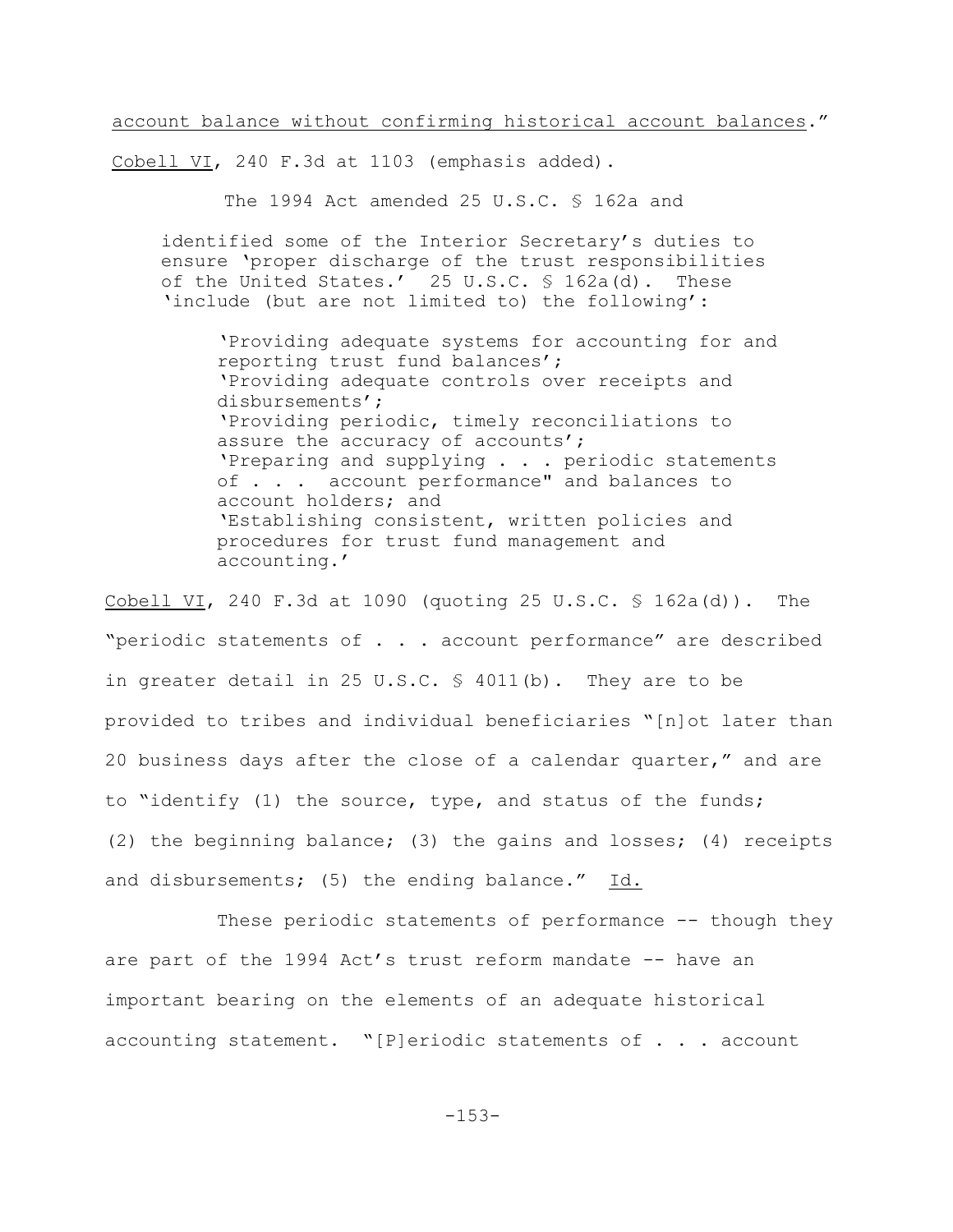performance" are simply accountings going forward, rather than historical accountings. 5 U.S.C. § 162a(d). For that reason, their required contents are probative of what a "fair and accurate" historical accounting of "all funds" is.

Notably, the first element that must be "identif[ied]" in the "periodic statement of performance" is "the source . . . of the funds," 25 U.S.C. § 4011(b)(1), meaning, obviously, information sufficient to allow a recipient to connect her receipt of funds to specific assets. This requirement to include historical asset ownership in historical statements of account was identified and declared by the Court of Appeals years ago, in Cobell VI:

The 1994 Act requires that the Interior Department perform an 'adequate' accounting. This indicates that the accounting must be sufficient to serve the purposes for which a trust accounting is typically conducted. By this standard, the district court's conclusion that the management of a trust and rendering of an adequate accounting requires the locating and retention of records, operational computer systems, and adequate staffing was, in plaintiffs' words, 'self-evident.' Anything less would produce an inadequate accounting.

It is black-letter trust law that "[a]n accounting necessarily requires a full disclosure and description of each item of property constituting the corpus of the trust at its inception." Engelsmann v. Holekamp, 402 S.W.2d 382, 391 (Mo. 1966); see also BLACK'S LAW DICTIONARY (7th ed. 1999) (defining accounting as "the report of all items of property, income, and expenses" prepared by the trustee for the beneficiary).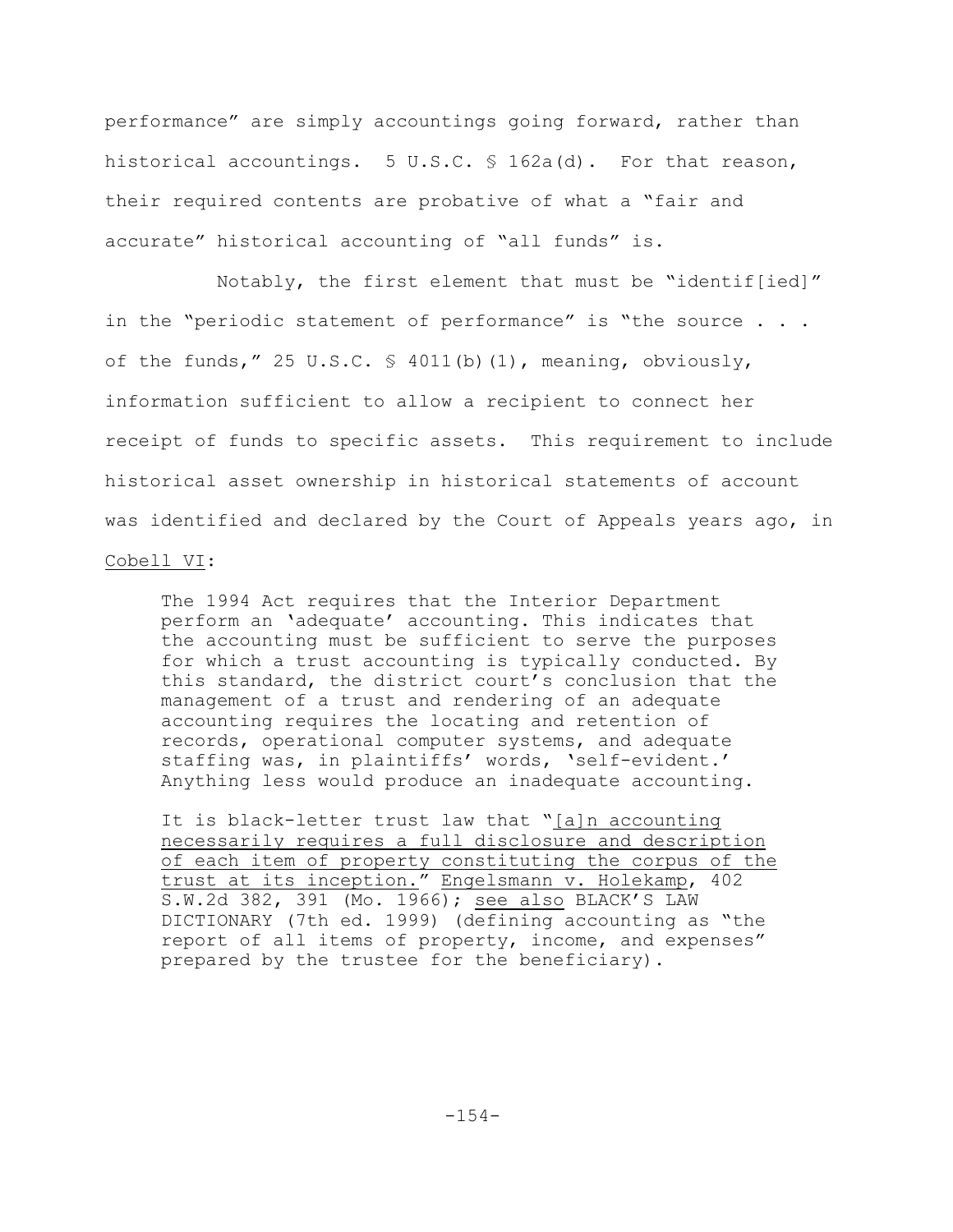240 F.3d at 1103 (emphasis added). The requirement to include asset information in historical accounting statements is consistent with both the statute and the common law.<sup>18</sup>

# iii. *Summary of legal deficiencies*

It is Interior's responsibility to "work[] out compliance with the broad statutory mandate," Cobell XVII, 428 F.3d at 1076 (internal quotations omitted), but in reviewing that compliance, I must determine whether the accounting will be "sufficient to serve the purposes for which a trust accounting is typically conducted," and whether the HSAs will contain "sufficient information for the beneficiary readily to ascertain whether the trust has been faithfully carried out." Cobell VI, 240 F.3d at 1103. My answers to both questions are in the negative: the accounting will not serve the purposes of a trust accounting, and the HSAs will not enable beneficiaries to determine whether their trustee has discharged its fiduciary duties.

 $18$ The description of the trust corpus in Cobell XII as "consist[ing] of the revenues derived from land that was carved out of preexisting Indian reservations under the 1887 Act," 391 F.3d at 254, was accurate but incomplete. Mitchell II clarifies that the Indian trust corpus consists of "[natural resources], lands, and funds." United States v. Mitchell, 463 U.S. 206, 225 (1983). Since Cobell XVIII tells us that the "alleged conflict" between prior Court of Appeals opinions in this case is "illusory," 455 F.3d at 303, and the Cobell XII passage cited above explicitly cited the history of the trust laid out in Cobell VI, the declaration in Cobell VI that the trust corpus includes property remains controlling precedent.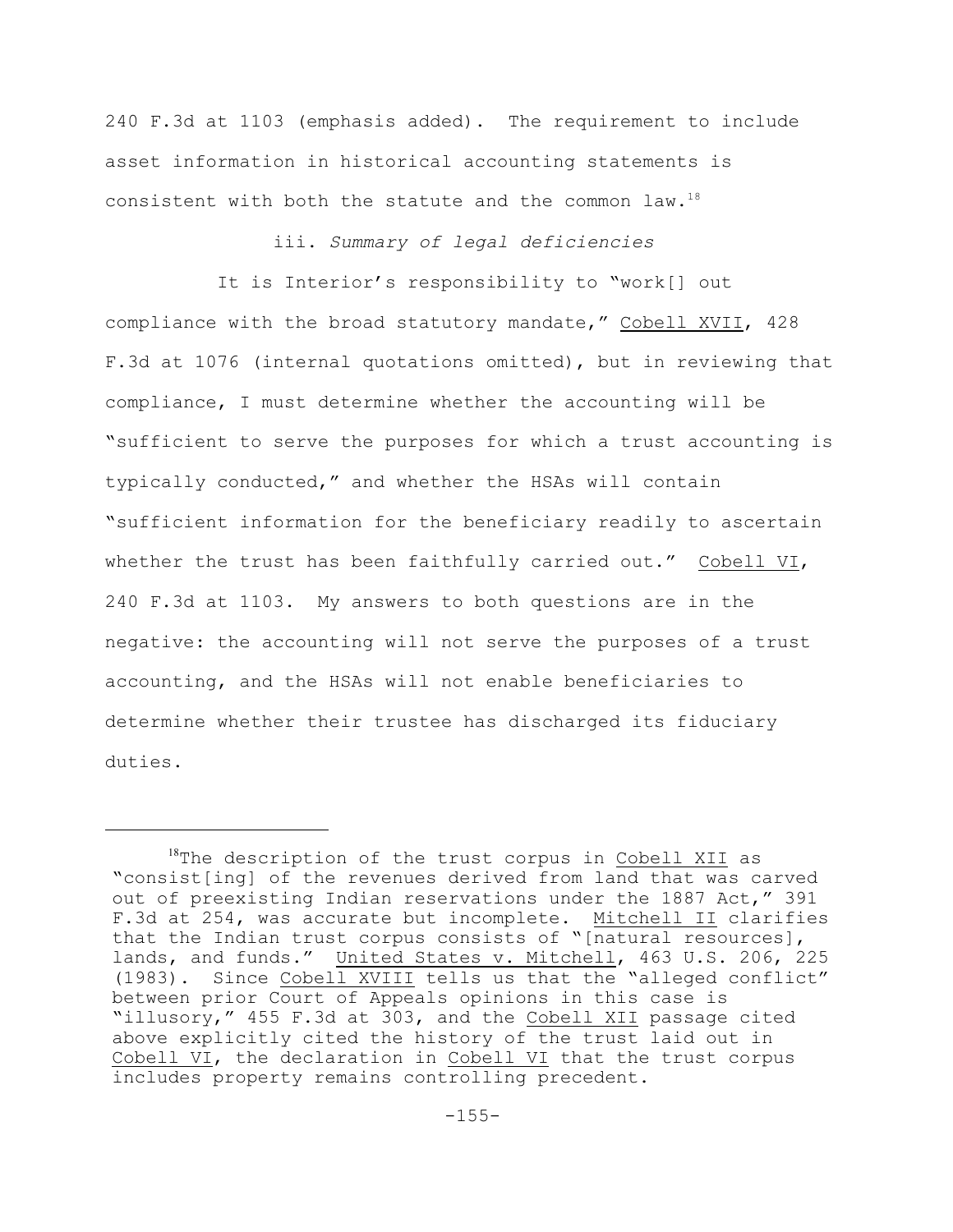The absence of a verified opening balance and an asset statement is the most serious defect in the 2007 Plan. A simple illustration explains why this is so. If I demand an accounting for funds in my non-interest earning checking account, a list of transactions -- credits and debits with supporting documentation -- would probably be a sufficient response. Presumably, I would have firsthand knowledge that the account was indeed opened with, for example, a \$500 deposit. By contrast, IIM plaintiffs who receive HSAs containing a list of transactions, however accurate, will have no ability to contextualize those transactions. Beneficiaries are provided no records indicating their historical ownership interests. In most cases, the source of a beneficiary's funds is a plot of land that was carved out of a tribal reservation, allotted to her ancestors, and placed in trust. The beneficial interest in that land, and perhaps the size of the allotment, likely diminished over time (due to fractionation and land sales) as it worked its way down to the current beneficiary. Without information tying revenue collected to her land ownership, it will be utterly impossible for her to determine whether the duties of the trust have been faithfully carried out and whether her assets, funds, and transactions are correctly stated, and she will be prejudiced from "enforc[ing] [her] rights under the trust or [] prevent[ing] or redress[ing] a breach of trust." RESTATEMENT (THIRD) OF

-156-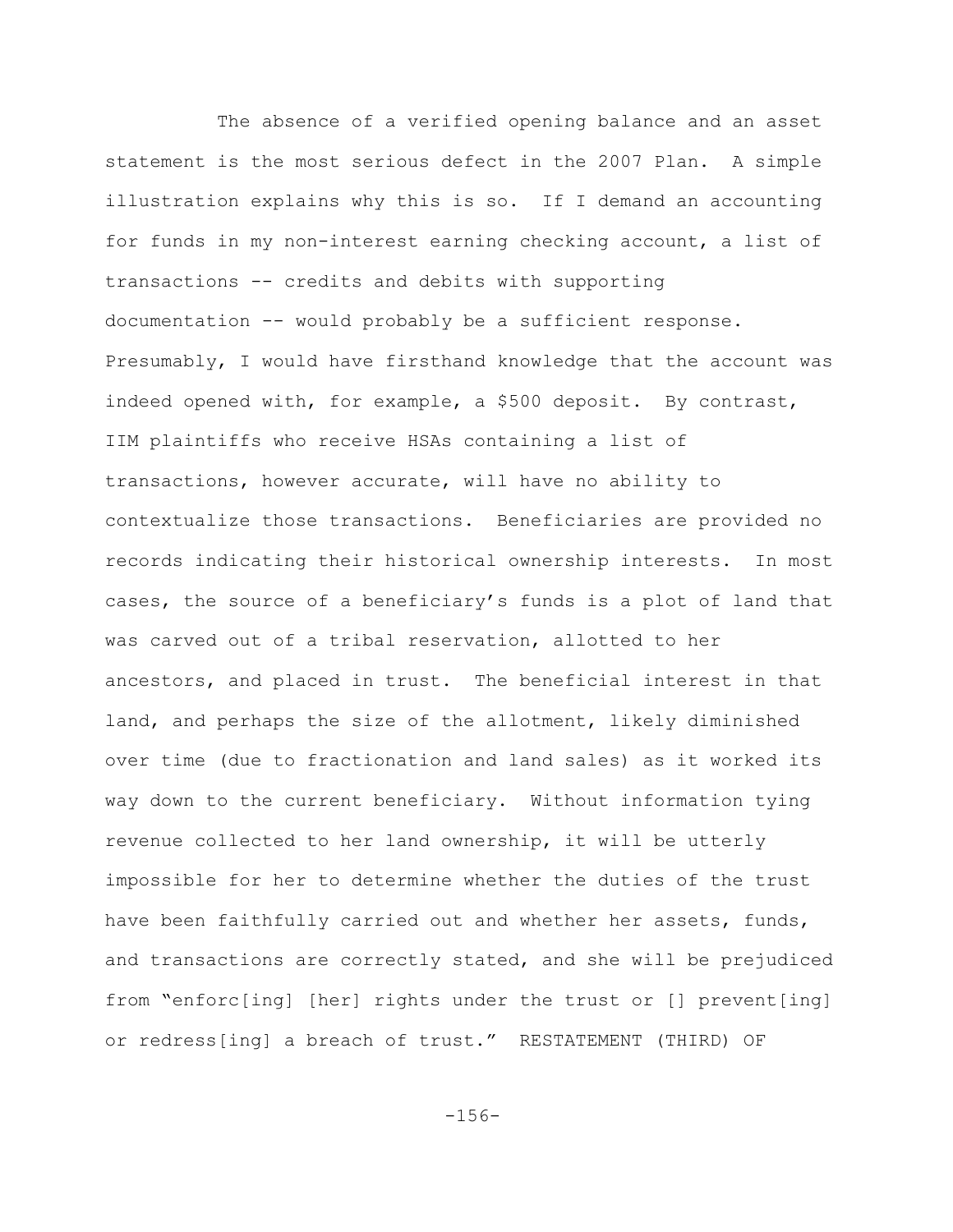TRUSTS § 173. That, as I understand it, is the purpose of an accounting.

Relatedly, the proposed accounting falls short of its promise to provide beneficiaries reasonable assurance that their account balances are accurate, as opening balances are not confirmed and the funds are not traced back through predecessor accounts. See Tr. 2167:10-16 (Hinkins). The confirmation of accurate account balances is surely one of "the basic fiduciary responsibilities which we would expect out of any trustee," and one that the 1994 Act was passed to enforce. 140 CONG. REC. H10483, 10488 (1994) (statement of Rep. Synar). Even in its letter expressing concern over the estimated cost of the accounting in Interior's July 2002 Report to Congress -- at that time, \$2.4 billion -- the House Committee on Resources qualified its request that the agency consider alternative accounting methods with the proviso, "[c]learly, any such accounting should be sufficient to ensure beneficiaries of the trust that they can rely on their account balances." 12/9/02 Letter from House Committee on Resources Chairman James V. Hansen to Interior Secretary Gale Norton, AR-184.

The basic purpose of a trust accounting -- to provide sufficient information for beneficiaries to discover whether the trust has been properly administered -- is not thrown into doubt by the absence of a uniform definition for the term "accounting," nor by the unique qualities of the IIM trust. Trust law is

 $-157-$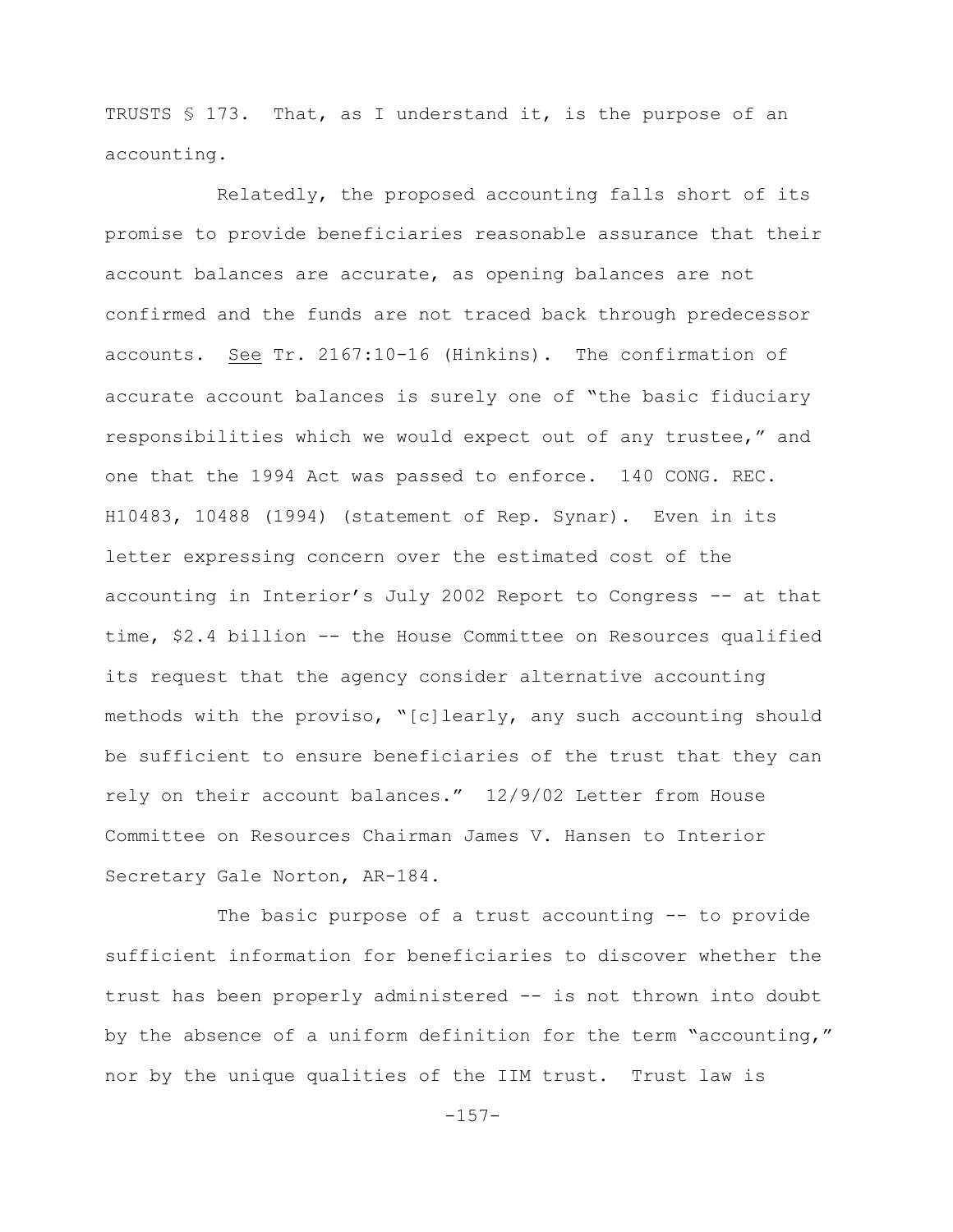typically state law, and there is very little federal common law that addresses the concept of "an accounting." Defendants' trust law expert Professor John Langbein -- while noting that he was "not a trust accounting person," Trial 1.5 Tr. 110:18 (Langbein 6/02/03 PM), but rather an expert on the "relative importance of statute and common law," id. at 121:22-23 -- stressed that there are at least five separate legal definitions of "an accounting." Trial 1.5 Tr. 87:20-22 (Langbein 6/02/03 PM). The basic dictionary definition of an accounting, however, is simple enough: it is "the report of all items of property, income, and expenses" prepared by the trustee for a beneficiary. BLACK'S LAW DICTIONARY (7th ed. 1999) (cited in Cobell VI, 240 F.3d at 1103). There may be up to five different definitions of an accounting to suit different contexts, but of the five described in Professor Langbein's testimony, only two describe the sort of accounting plainly contemplated by the 1994 Act. The first is described in the RESTATEMENT (THIRD) OF TRUSTS § 172, and involves an "internal audit." Trial 1.5 Tr. 88:1-4 (Langbein 6/02/03 PM). The second is described in the RESTATEMENT (THIRD) OF TRUSTS § 173, and is the sort of accounting to which the Court of Appeals has determined plaintiffs are entitled under the 1994 Act. That section is described by Professor Langbein as "reporting and disclosure to the beneficiaries," Trial 1.5 Tr. 88:6 (Langbein 6/02/03 PM), and provides that

-158-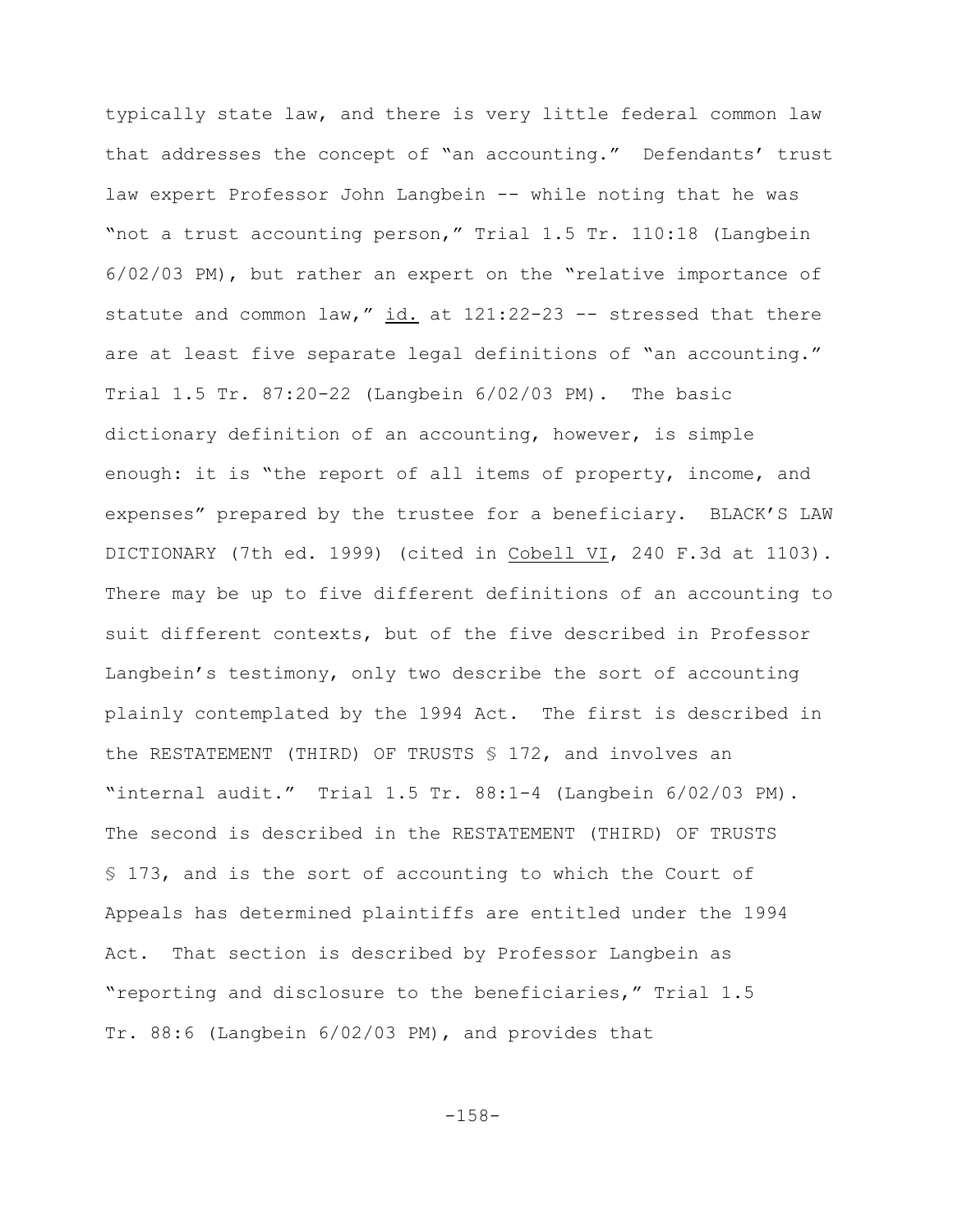[t]he trustee is under a duty to the beneficiary to give him upon his request at reasonable times complete and accurate information as to the nature and amount of the trust property, and to permit him or a person duly authorized by him to inspect the subject matter of the trust and the accounts and vouchers and other documents relating to the trust . . . the beneficiary is always entitled to such information as is reasonably necessary to enable him to enforce his rights under the trust or to prevent or redress a breach of trust.

RESTATEMENT (THIRD) OF TRUSTS § 173. Professor Langbein stresses that the "reasonableness" concept referenced in this section is tied to the situational "prudence norm," which would take account of the government's budgetary restrictions. Langbein Phase 1.5 Expert Report [Dkt. 3395-2] at 6-7 (citing RESTATEMENT (SECOND) OF TRUSTS § 174 (1959)). Moreover, the accounting duty described in § 173, like all other common law trust duties, may be abrogated by the trust instrument (in this case, the statutes setting forth the governance of the IIM trust).

To be sure, as Professor Langbein notes, "[t]he common law of trusts is default law, which yields to the contrary terms of the particular trust." Id. at 3. He submits that "legislation bearing on the trust" trumps any invocation of common law, id. at 6, and asserts that, if an Act of Congress may reasonably be interpreted as overriding common law, it does, even if Congress has not expressly abrogated traditional trust law duties. Trial 1.5 Tr. 108:14-110:5 (Langbein 6/02/03 PM). It was his testimony that "various trust law duties yield to contrary congressional expression, which is contained in the

 $-159-$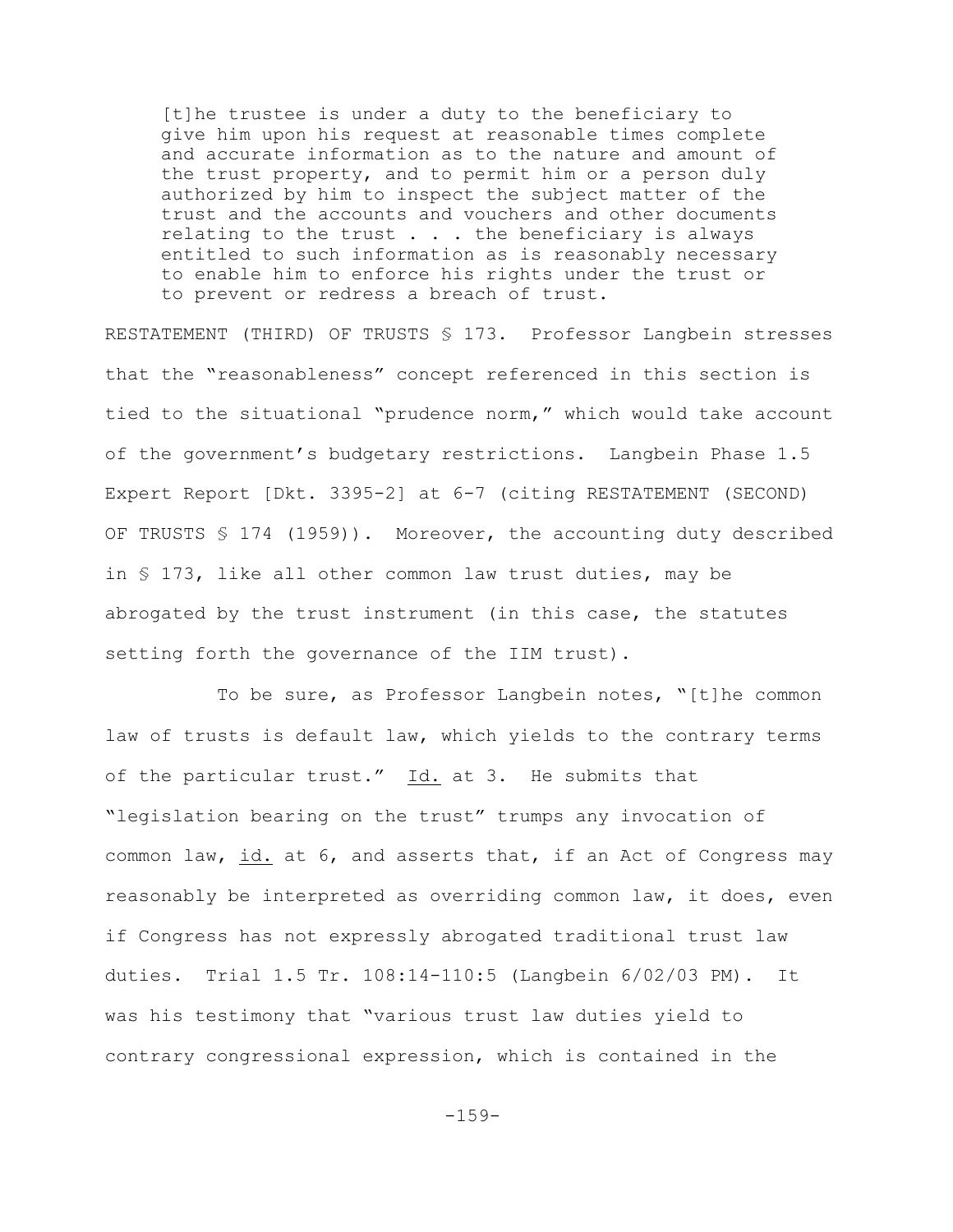statutes, and which includes in my view funding as well." Trial 1.5 Tr. 110:3-5 (Langbein 6/02/03 PM)."[C]ontrary congressional expression," however, cannot be inferred from the subtext of appropriations bills without some evidence that Congress understood itself to be amending the 1994 Act. Both the canon against implied repeal and the canon construing legislation in favor of Indians recommend strongly against it. Indeed, Congress's own behavior reveals that it never believed itself to have accomplished so much: it once derailed this litigation by suspending certain accounting activities and giving itself one year to clarify the precise accounting duties owed. That action reflects congressional awareness that, in order to alter the legal entitlements of the beneficiaries arising out of the 1994 Act, it must do so explicitly.

In any event, the trial judge's ear is more sensitive to what the Court of Appeals has said on such matters -- in this case to the dicta of Cobell XVII that, while the funds Congress has appropriated for historical accounting work "can't be completely disregarded," the "significance of appropriations bills is of course limited." 428 F.3d at 1075. The Court, indeed, has been strongly cautioned against identifying wholesale changes to fiduciary duties in ambiguous congressional directives:

While the government's obligations are rooted in and outlined by the relevant statutes and treaties, they are largely defined in traditional equitable terms.

$$
-160-
$$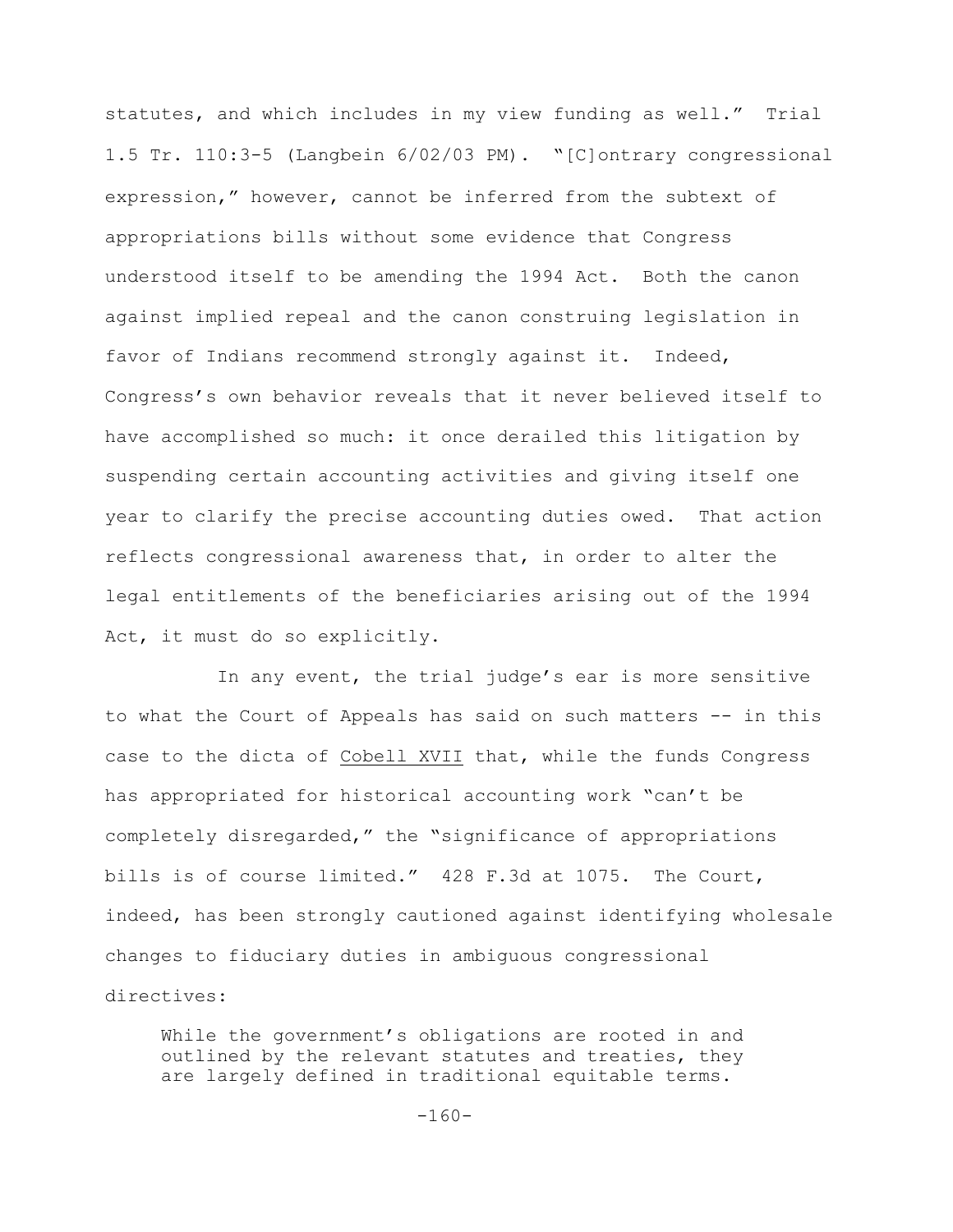'Where Congress uses terms that have accumulated settled meaning under either equity or the common law, a court must infer, unless the statute otherwise dictates, that Congress means to incorporate the established meaning of these terms.' NLRB v. Amax Coal Co., 453 U.S. 322, 329 (1981). Courts 'must infer that Congress intended to impose on trustees traditional fiduciary duties unless Congress has unequivocally expressed an intent to the contrary.' Id. at 330. Much as the Supreme Court has regularly turned to the Restatement and other authorities to construe trust responsibilities, it is appropriate for the district court to consult similar sources.

Cobell VI, 240 F.3d at 1099. This case must be governed by Congress's plain demand for an accounting of "all funds held in trust by the United States for the benefit of an . . . individual Indian." In its refusal to appropriate enough money to pay for such an accounting, Congress has not amended that demand or the common law of accounting. What it has done, instead, is to render a real accounting impossible -- or, perhaps, to recognize that such an accounting is impossible, unless it is "nuts" enough to pay more than \$3 billion to hunt down perhaps \$3 billion of unexplained variances in the government's accounts.<sup>19</sup>

 $19$ Defendants may object that they are unfairly surprised by my finding of impossibility, because I resisted plaintiffs' invitation to refer to the October 2007 trial as an impossibility trial and have given little weight to plaintiffs' impossibility model. See Tr. 9:15-20 (Interior's opening statement). The impossibility issue nonetheless emerges irresistibly from this record as a conclusion of law, not because the 2007 Plan does not outline the "accounting that the plaintiffs believe should be performed," id., but because the 2007 plan does not, and defendants cannot, achieve an accounting that passes muster as a trust accounting.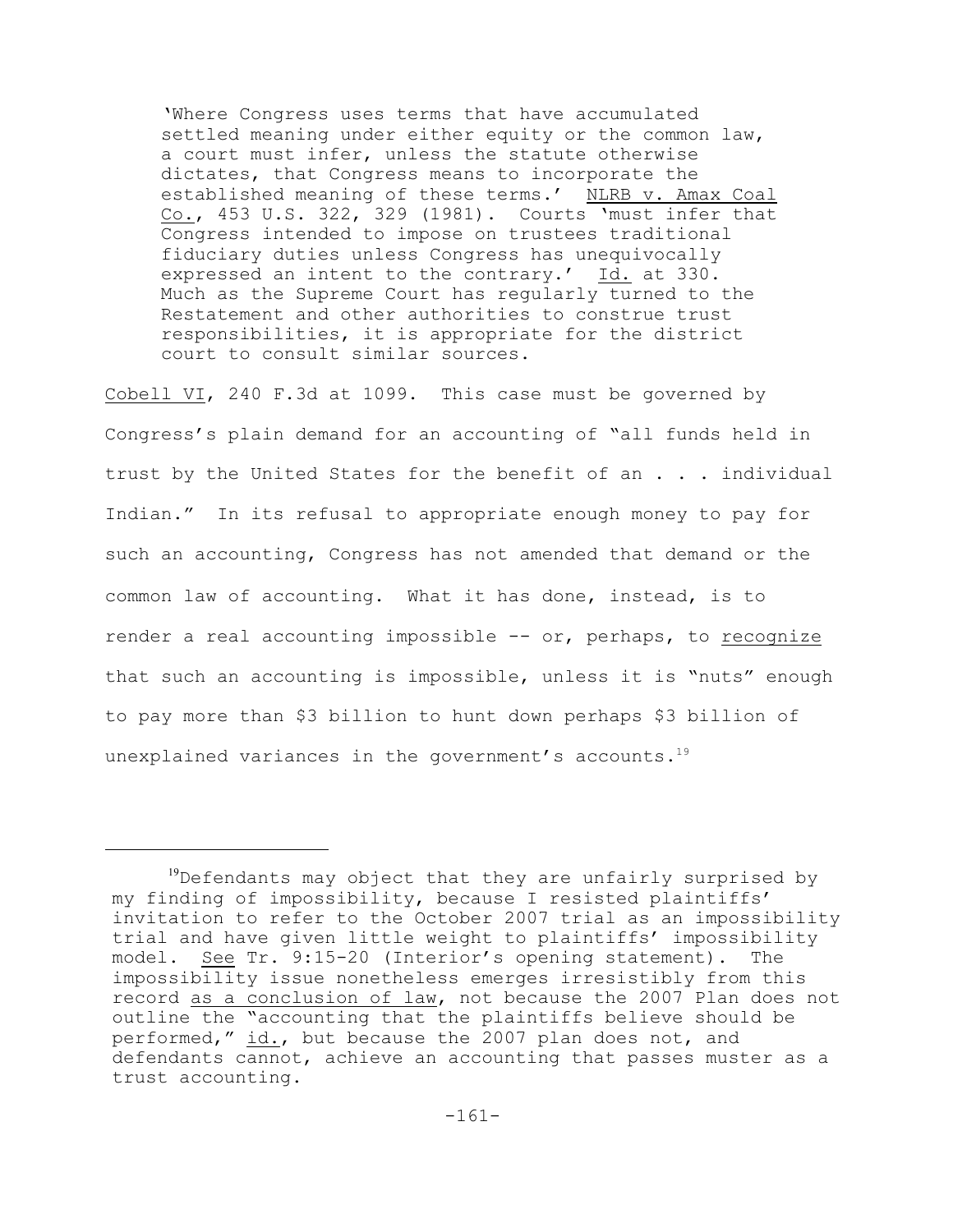#### **CONCLUSION**

This case has been in this courthouse for over eleven years. A "long procession of [judges] has come in and gone out" during that time. The "suit has, in course of time, become so complicated" that "no two lawyers can talk about it for five minutes without coming to a total disagreement as to all the premises." It has been on my docket for one year, during which time I have dismissed persons who were still "parties in [the suit] without knowing how or why," resolved dozens of motions, enforced an attorneys' fee award that pre-dated the invasion of Iraq, and studied the case enough to be among the few people "alive [who] know[] what it means." "Innumerable children have been born into the cause," and, as plaintiffs have reminded us on occasion, "innumerable old [plaintiffs] have died out of it." I held the October 2007 bench trial in order to review defendants' historical accounting work and to demonstrate that a just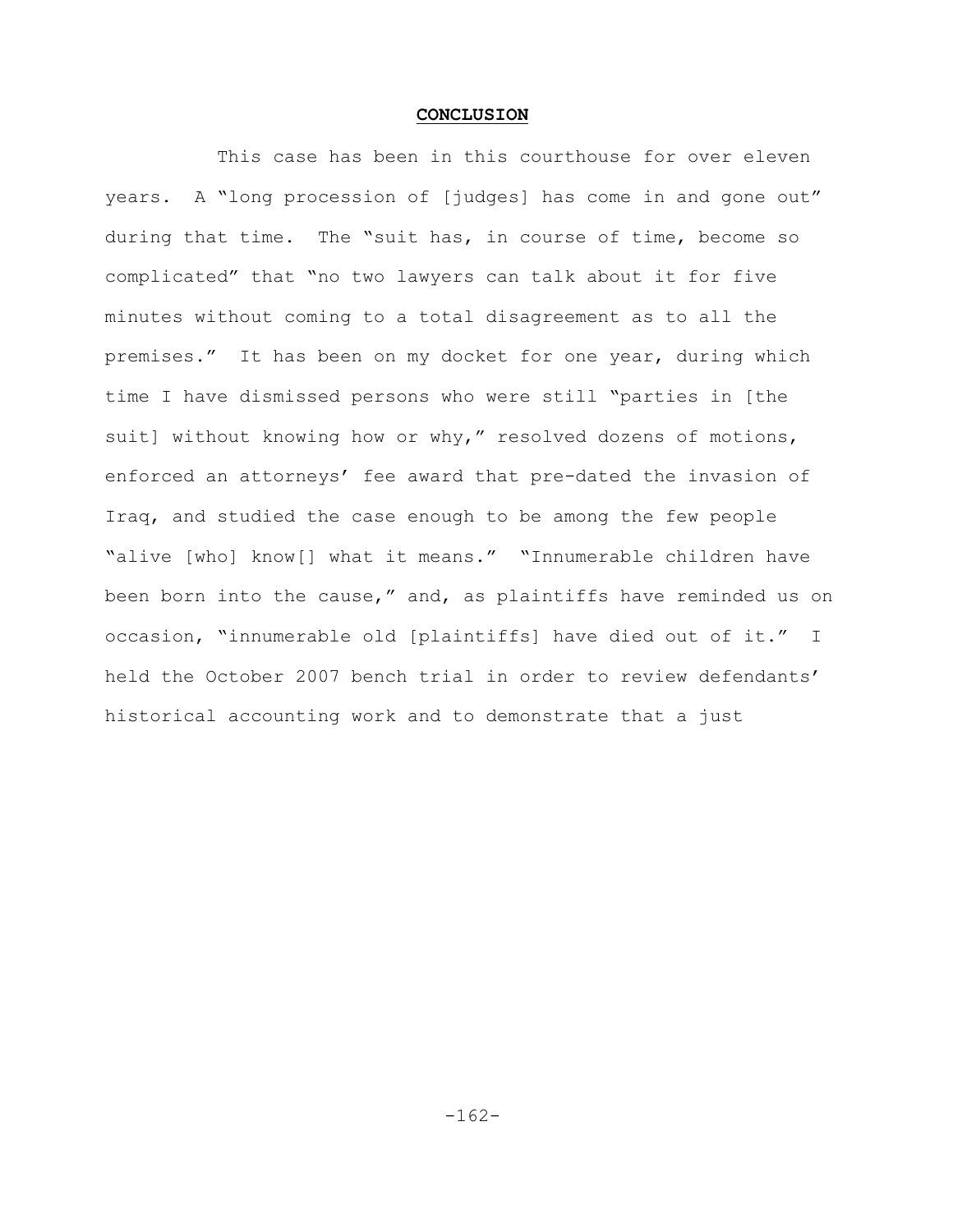resolution of this dispute, despite what has been said, is not "perennially hopeless."<sup>20</sup>

My conclusion that Interior is unable to perform an adequate accounting of the IIM trust<sup>21</sup> does not mean that a just resolution of this dispute is hopeless. It does mean that a remedy must be found for the Department's unrepaired, and irreparable, breach of its fiduciary duty over the last century. And it does mean that the time has come to bring this suit to a close.

The Court in this case "retains substantial latitude, much more so than in the typical agency case, to fashion an equitable remedy," Cobell XII, 391 F.3d at 257, but the 1994 Act does not "have language in any way appearing to grant courts the same discretion that an equity court would enjoy in dealing with a negligent trustee." Cobell XVII, 428 F.3d at 1075. Nor do I have the authority to "order broad, programmatic reform" or to provide the agency with a "detailed plan of action." Cobell XVIII, 455 F.3d at 307. What has been determined to this point is that the Department of the Interior has not –- and cannot –-

 $20$ <sup>20</sup>The quotations are from Charles Dickens's opening description of Jarndyce and Jarndyce in Bleak House.

 $21$ I do not reach the conclusion urged by plaintiffs: that an adequate accounting is impossible because of the problem of missing records. The record before me is inconclusive on that point. The record is not inconclusive, however, on the tension between the expense of an adequate accounting and congressional unwillingness to fund such an enterprise.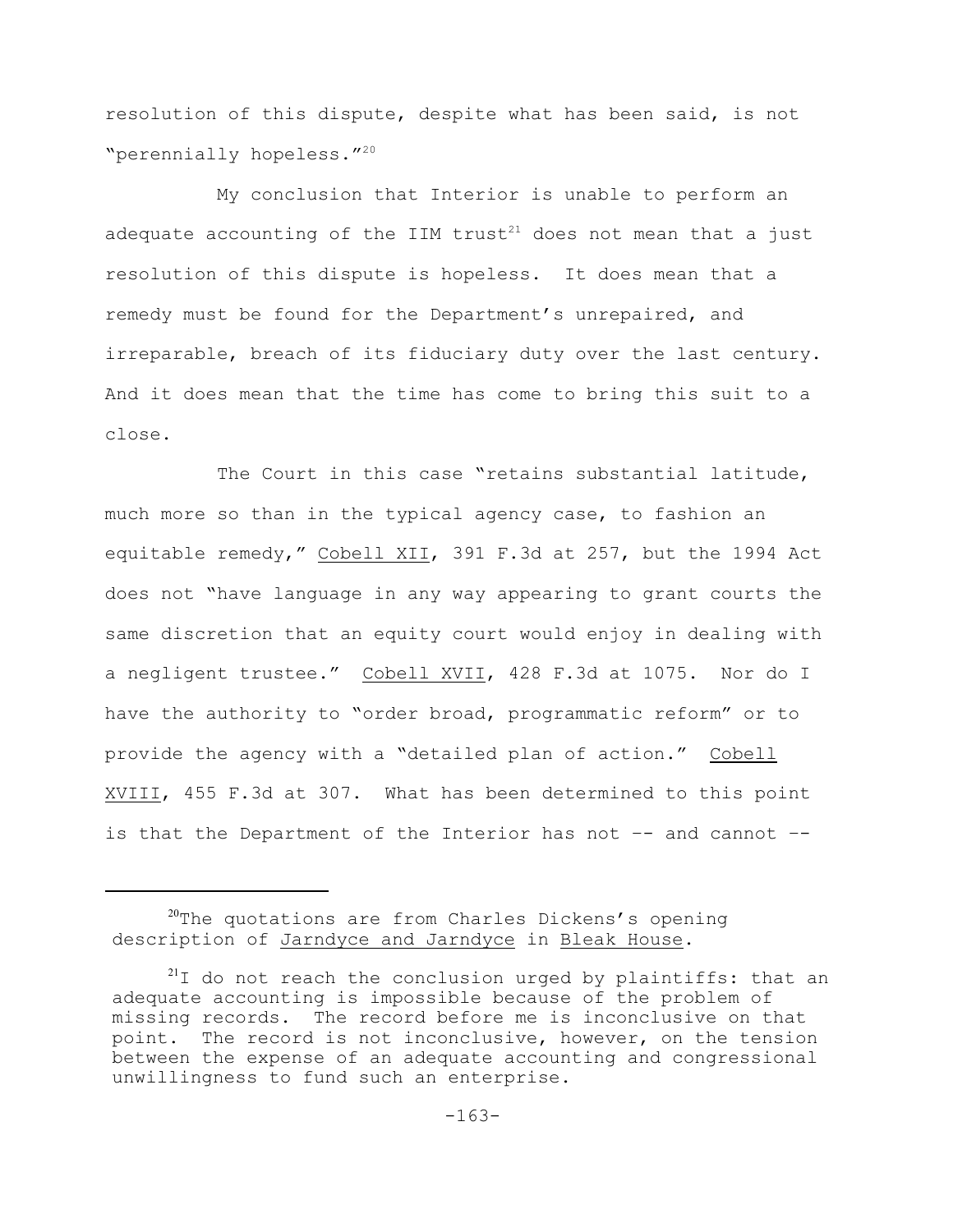remedy the breach of its fiduciary duty to account for the IIM trust. The Clerk is directed to schedule a hearing for about 30 days after the issuance of this opinion for the purpose of discussing a process for determining an appropriate remedy.

> JAMES ROBERTSON United States District Judge